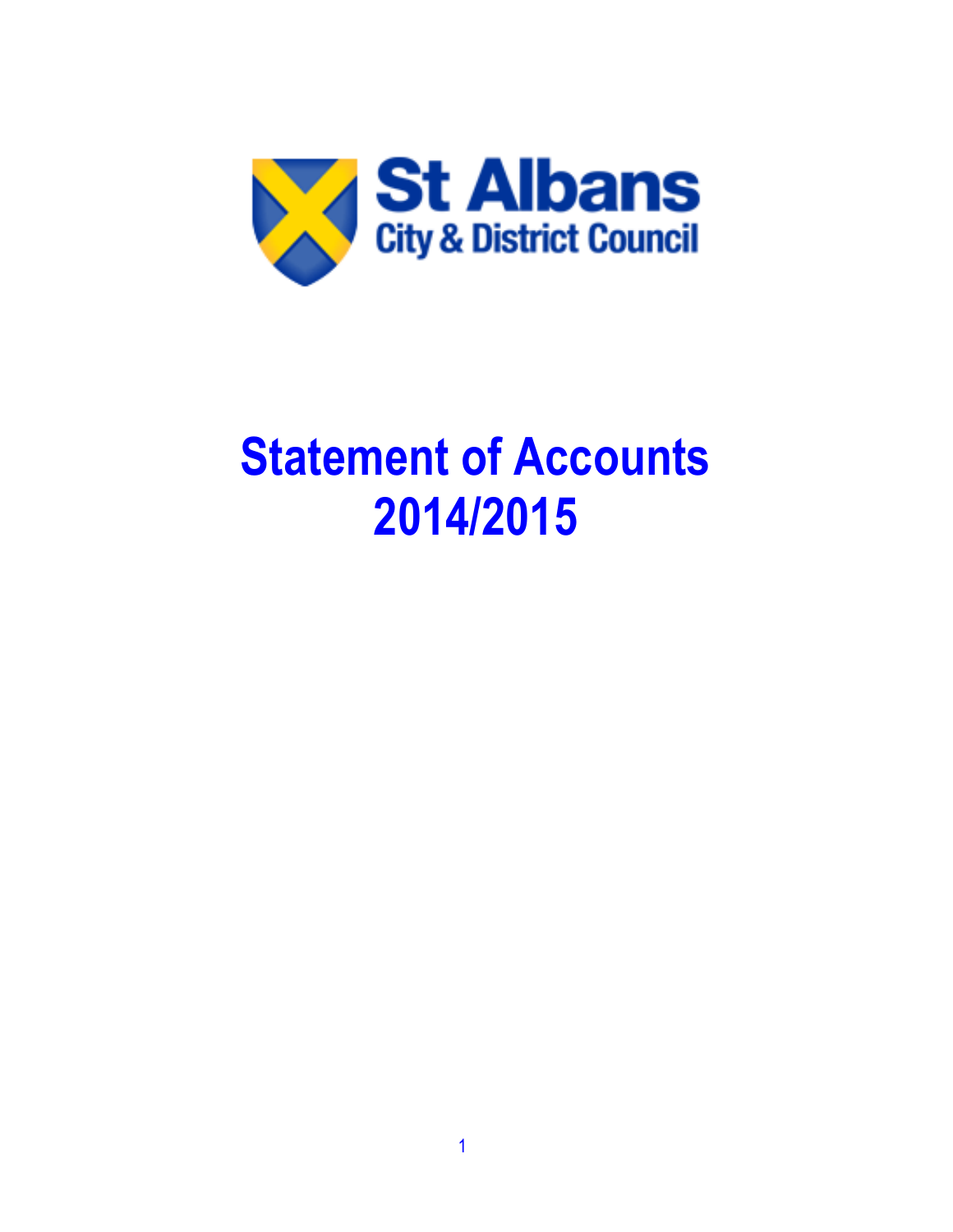### **Contents**

| Page numbers |
|--------------|
|--------------|

| 1.             |                              | <b>EXPLANATORY FOREWORD</b><br><b>TO</b><br>THE.<br><b>STATEMENT</b><br><b>OF</b><br><b>ACCOUNTS</b> | $3 - 13$    |  |  |  |  |
|----------------|------------------------------|------------------------------------------------------------------------------------------------------|-------------|--|--|--|--|
| 2.             |                              | <b>STATEMENT OF RESPONSIBILITIES</b>                                                                 | 14          |  |  |  |  |
| 3.             |                              | <b>CORE FINANCIAL STATEMENTS</b>                                                                     | $15 - 20$   |  |  |  |  |
|                | a)                           | <b>Movement in Reserves Statement</b>                                                                | $15 - 16$   |  |  |  |  |
|                | b)                           | Comprehensive Income & Expenditure Account                                                           | $17 - 18$   |  |  |  |  |
|                | $\mathsf{c})$                | <b>Balance Sheet</b>                                                                                 | 19          |  |  |  |  |
|                | $\mathsf{d}$                 | <b>Cash Flow Statement</b>                                                                           | 20          |  |  |  |  |
| 4.             | <b>NOTES TO THE ACCOUNTS</b> |                                                                                                      |             |  |  |  |  |
|                |                              | <b>SUPPLEMENTARY STATEMENTS</b>                                                                      |             |  |  |  |  |
|                | e)                           | Housing Revenue Account Income and Expenditure Account                                               | 92          |  |  |  |  |
|                | f                            | Statement of Movement on the Housing Revenue Account<br>Balance.                                     | 93          |  |  |  |  |
|                | g)                           | Notes to the Housing Revenue Account                                                                 | $94 - 102$  |  |  |  |  |
|                | h)                           | <b>Collection Fund</b>                                                                               | 103         |  |  |  |  |
|                | i)                           | Notes to the Collection fund                                                                         | $104 - 106$ |  |  |  |  |
| 5 <sub>1</sub> |                              | THE ANNUAL GOVERNANCE STATEMENT                                                                      | $107 - 115$ |  |  |  |  |
| 6.             |                              | THE INDEPENDENT AUDITOR'S REPORT                                                                     | $116 - 118$ |  |  |  |  |
| 7 <sub>1</sub> |                              | <b>GLOSSARY OF TERMS</b>                                                                             | $119 - 125$ |  |  |  |  |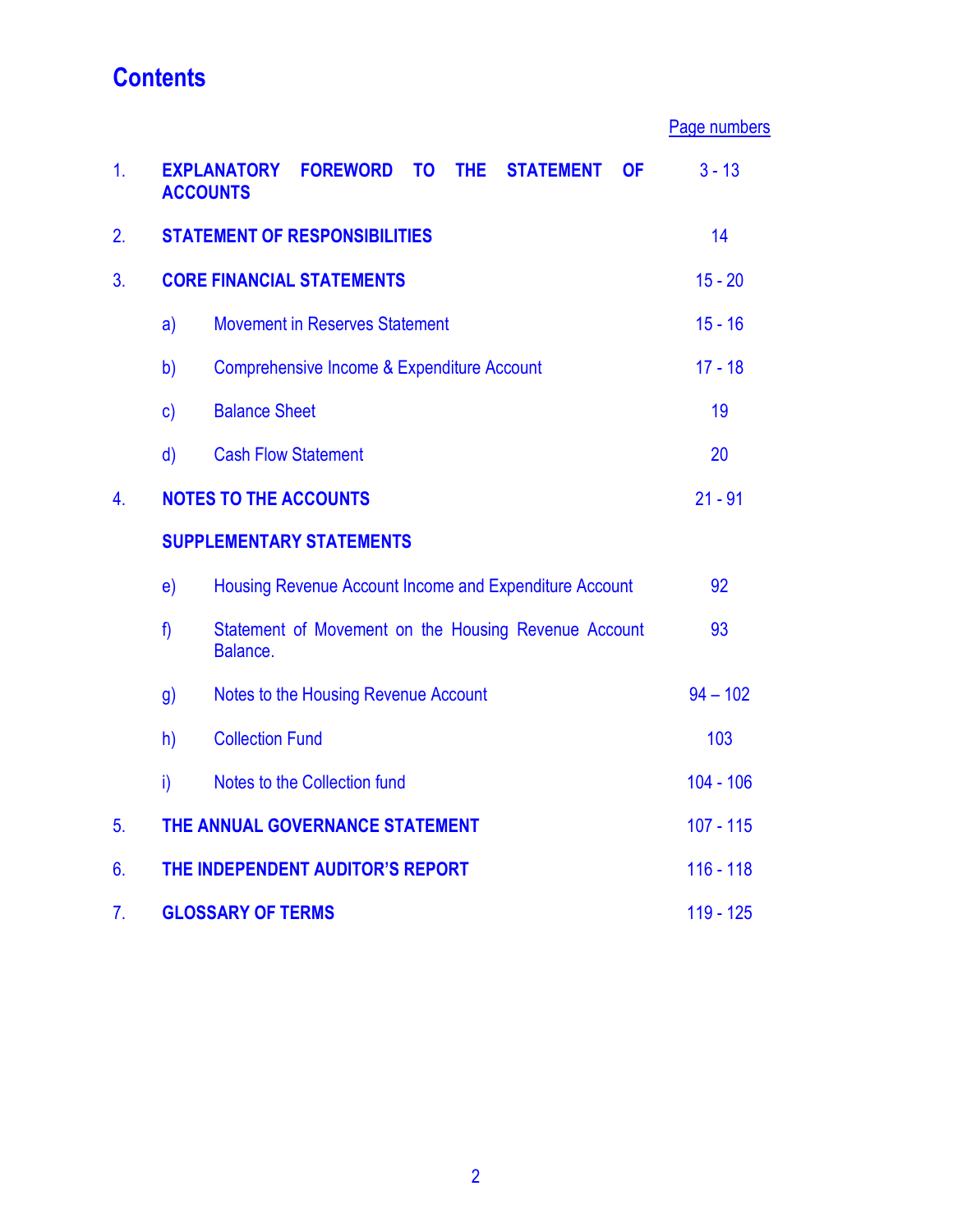### **1. Introduction**

We present the Statement of Accounts for St Albans City and District Council for 2014/2015.

The purpose of the Statement of Accounts is to provide information on how the Council has utilised available financial resources during the year and its financial position at the end of the year. The accounts for the year ended 31 March 2015 have been prepared in accordance with the Code of Practice on Local Authority Accounting in the United Kingdom 2014/2015 (The Code), issued by the Chartered Institute of Public Finance and Accountancy (CIPFA) and the Service Reporting Code of Practice for Local Authorities 2014/2015, supported by International Financial Reporting Standards. In England and Wales, The Code constitutes a "proper accounting practice" under the terms of Section 21(2) of the Local Government Act 2003.

The accounts follow this Explanatory Foreword, which has been written to provide a better understanding of the significant matters reported in the accounts.

The Council's Statement of Accounts consists of:

#### **Core Financial Statements**

- **Movement in Reserves Statement (MiRS)**  this statement shows the movement in the year on the different reserves held by the Council analysed into "usable reserves" (i.e. those that can be applied to fund expenditure or reduce local taxation) and other (unusable) reserves**.**
- **Comprehensive Income and Expenditure Statement (CI&ES)**  a summary of the resources generated and consumed by the Council in the year in accordance with generally accepted accounting practices.
- **Balance Sheet (BS)** shows the Council's balances, reserves and long term indebtedness at the financial year end, and the non-current and net current assets employed in its operations.
- **Cash Flow Statement (CFS)**  shows the changes in cash and cash equivalents arising from transactions with third parties for revenue and capital purposes.

#### **Supplementary Statements**

- **The Housing Revenue Account (HRA) Income and Expenditure Account and Statement of Movement on the HRA Balance** – reflects a statutory obligation to maintain a revenue account for the provision of the local authority housing service in accordance with Part 6 of the Local Government and Housing Act 1989. The first part of the statement shows expenditure on Council housing and how this is met by rents, interest and other income. The second part reconciles the surplus or deficit on the HRA I&E Account to the movement on the Housing Revenue Account Balance for the year.
- **Collection Fund Income and Expenditure Account** reflects the statutory requirement for the Council as a billing authority to maintain a separate Collection Fund, which shows the transactions of the billing authority in relation to Non-Domestic Rates and Council Tax, and illustrates the way in which these have been distributed to the major precepting bodies, namely the Department for Communities and Local Government, Hertfordshire County Council and the Police and Crime Commissioner for Hertfordshire.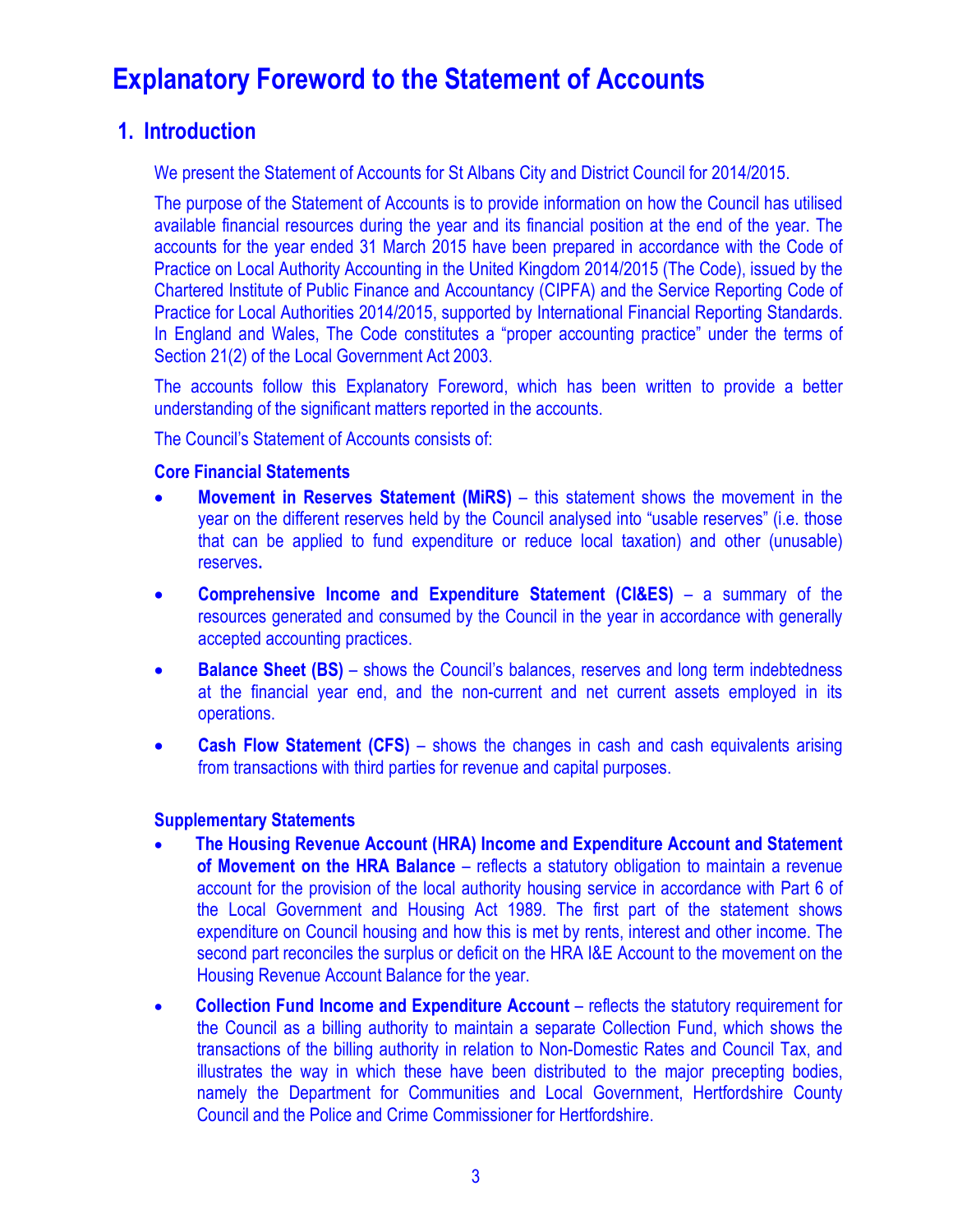#### **1. continued**

#### **Other Statements**

- **Statement of Responsibilities for the Statement of Accounts** this outlines the responsibilities of the Council and the Deputy Chief Executive (Finance) with respect to the Statement of Accounts.
- **The Auditor's Statement** this is the independent Auditor's report to members of the Council including the Conclusion on Arrangements for Securing Economy, Efficiency and Effectiveness in the use of resources.
- **The Annual Governance Statement** this gives a public assurance that the Council has proper arrangements in place to manage all its affairs. It summarises the Council's responsibilities in the conduct of its business, the purpose and key elements of the system of internal control and the processes applied in maintaining, reviewing and developing the effectiveness of those controls.

These accounts are supported by Accounting Policies (Note 1 to the Core Financial Statements) on which the Council has based the Statements, and by various further notes to the Core Financial Statements, providing additional information in support of the main Financial Statements.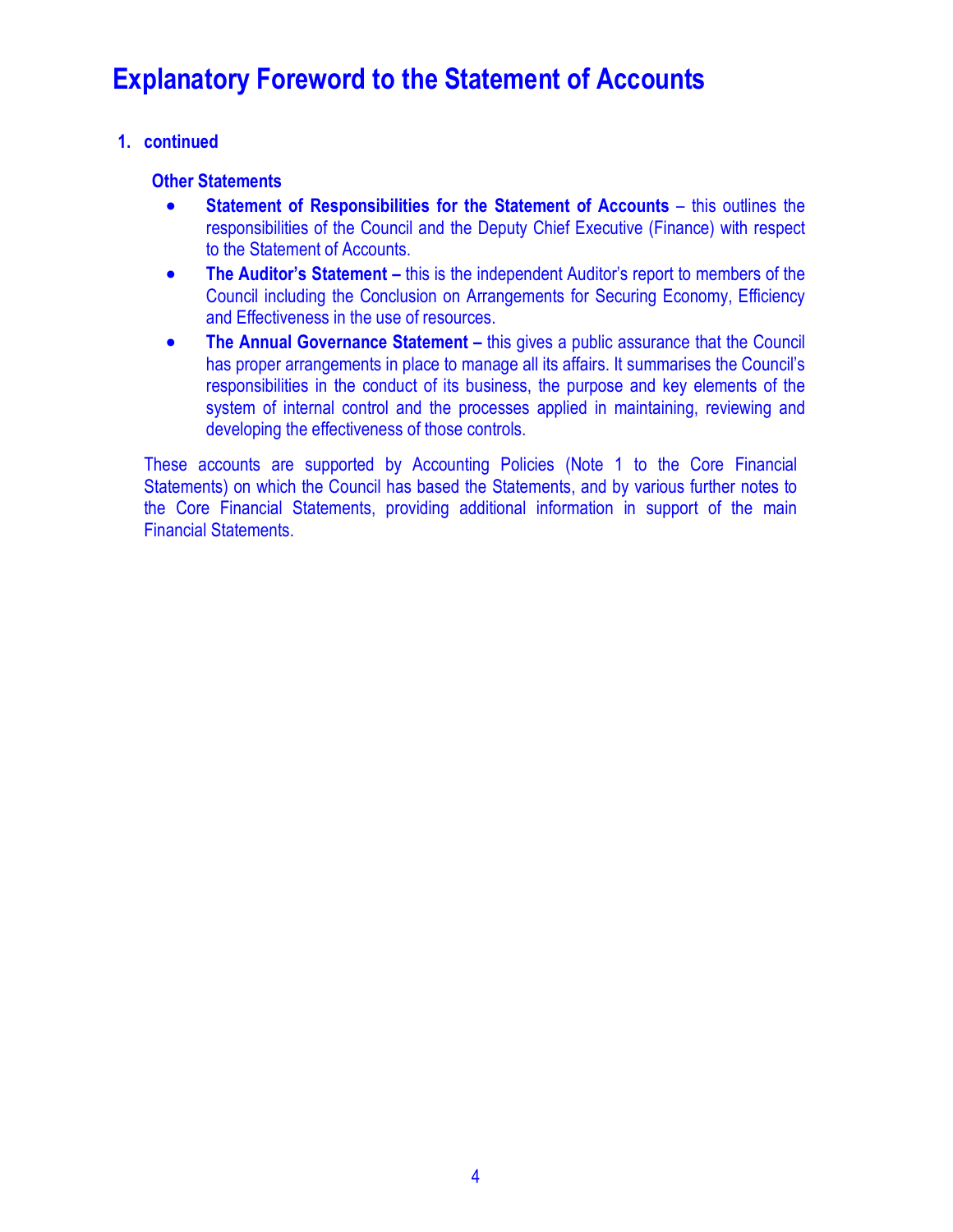### **2. Outturn compared to budget**

#### **2.1 General Fund results compared to budget**

The General Fund is the primary fund of the Council accounting for all income and expenditure for the provision of services other than amounts that go through the supplementary statements (the HRA and Collection Fund Income and Expenditure Account as defined above). The following table compares the approved budget to actual income and expenditure in the format suggested by the accounting code.

| <b>Comparison of Actual to Budget 2014/15</b>       | <b>Budget</b><br>£'000 | <b>Actual</b><br>£'000 | <b>Variance</b><br>£'000 |
|-----------------------------------------------------|------------------------|------------------------|--------------------------|
| <b>Net Cost of Services</b>                         | 20,481                 | 20,525                 | 44                       |
| <b>Interest (Receipts)/Payments</b>                 | (8)                    | (45)                   | (37)                     |
| <b>Capital Charge Adjustments</b>                   | (2, 453)               | (3,386)                | (933)                    |
| <b>Other General Government Grants</b>              | (2,515)                | (2,607)                | (92)                     |
| <b>Pension Adjustments</b>                          |                        | 593                    | 593                      |
| <b>Revenue Contributions to Capital</b>             | 531                    | 780                    | 249                      |
| <b>Contributions to/(from) Earmarked Reserves</b>   | (347)                  | 14                     | 361                      |
| <b>Net Council Budget</b>                           | 15,689                 | 15,874                 | 185                      |
| <b>Parish Precepts</b>                              | 2,288                  | 2,288                  |                          |
| <b>Net Council Budget including precepts</b>        | 17,977                 | 18,162                 | 185                      |
| <b>Revenue Support Grant</b>                        | (2,642)                | (2,642)                |                          |
| <b>Retained Business Rates</b>                      | (2, 249)               | (2,084)                | 165                      |
| <b>Council Tax</b>                                  | (12, 239)              | (12, 239)              |                          |
| <b>Collection Fund Deficit/(Surplus)</b>            | 74                     | (2,293)                | (2, 367)                 |
| <b>Total Income</b>                                 | (17, 056)              | (19, 258)              | (2, 202)                 |
| (Surplus)/Deficit for the year                      | 921                    | (1,096)                | (2,017)                  |
| <b>Working Balance Brought Forward</b>              | (3,843)                | (3,843)                |                          |
| <b>Transfer to Earmarked Reserves from Balances</b> | 1,422                  | 3,250                  |                          |
| <b>Working Balance Carried Forward</b>              | (1,500)                | (1,689)                |                          |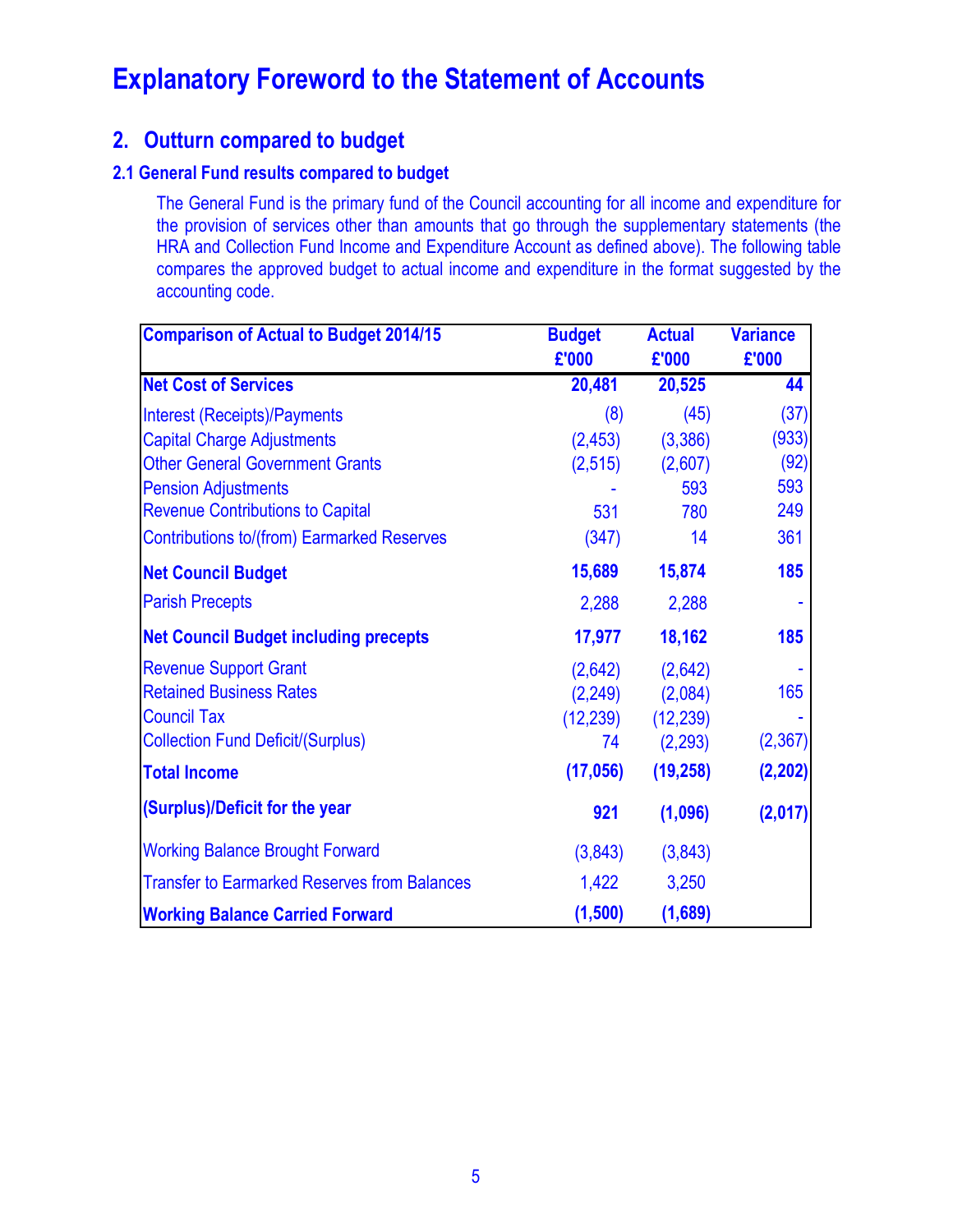#### **2.1 continued**

The Council plans for a balanced General Fund budget for income and expenditure of an ongoing nature i.e. it expects expenditure to be fully met by income. However, the Council also has to take account in its plans of items of a 'one off' nature that need to be funded from accumulated surpluses. These items account for the budgeted deficit for the year of £921k and is made up of the following items:

- A revenue contribution to capital of £450k towards the funding of the Cotlandswick Leisure Centre. This is included in the amount of £531k for Revenue Contributions to Capital in the table above.
- An amount of £200k was set aside for a Land Charges claim (discussed in more detail below). This is included in the Net Cost of Services figure of £20,481.
- An amount of £271k (including approved unspent budgets carried forward from 2013/14) was set aside for other 'one off' costs. This is included in the Net Cost of Services figure of £20,481k.

Regular monthly budget monitoring reports are presented to management of their controllable costs, included in Net Cost of Services, and these show the following budget variances:

- Leisure Services: £162k additional income was generated from the contracts with Leisure Services providers.
- Recycling: Income was £178k lower than expected due to a reduction in the prices for recycled materials and a slightly lower than expected tonnage of some material types.
- Markets: While the charter market activity is profitable, the market income was £151k lower than budget and work is ongoing to resolve this. The expenditure budget was overspent by £211k due to additional one-off costs during the implementation stage of the market review and an adverse variance in the second year of the Christmas Market.
- Land Charges Settlement: A provision of £250k has been made for the final negotiated settlement plus estimated costs relating to a claim made by personal search companies against local authorities caused by a change in Government advice on charging. This is £50k more than the amount set aside in the budget.
- Parking: Additional resource investment to the Parking Service was required to reduce the back-log of parking requests resulting in an overspend of £162k.
- Planning: An overspend of £245k was incurred. The number of planning applications remains very high compared to other District Councils. The nationally set planning fee does not cover the cost of dealing with the applications and the Council funded additional resources to reduce the back-log of planning applications.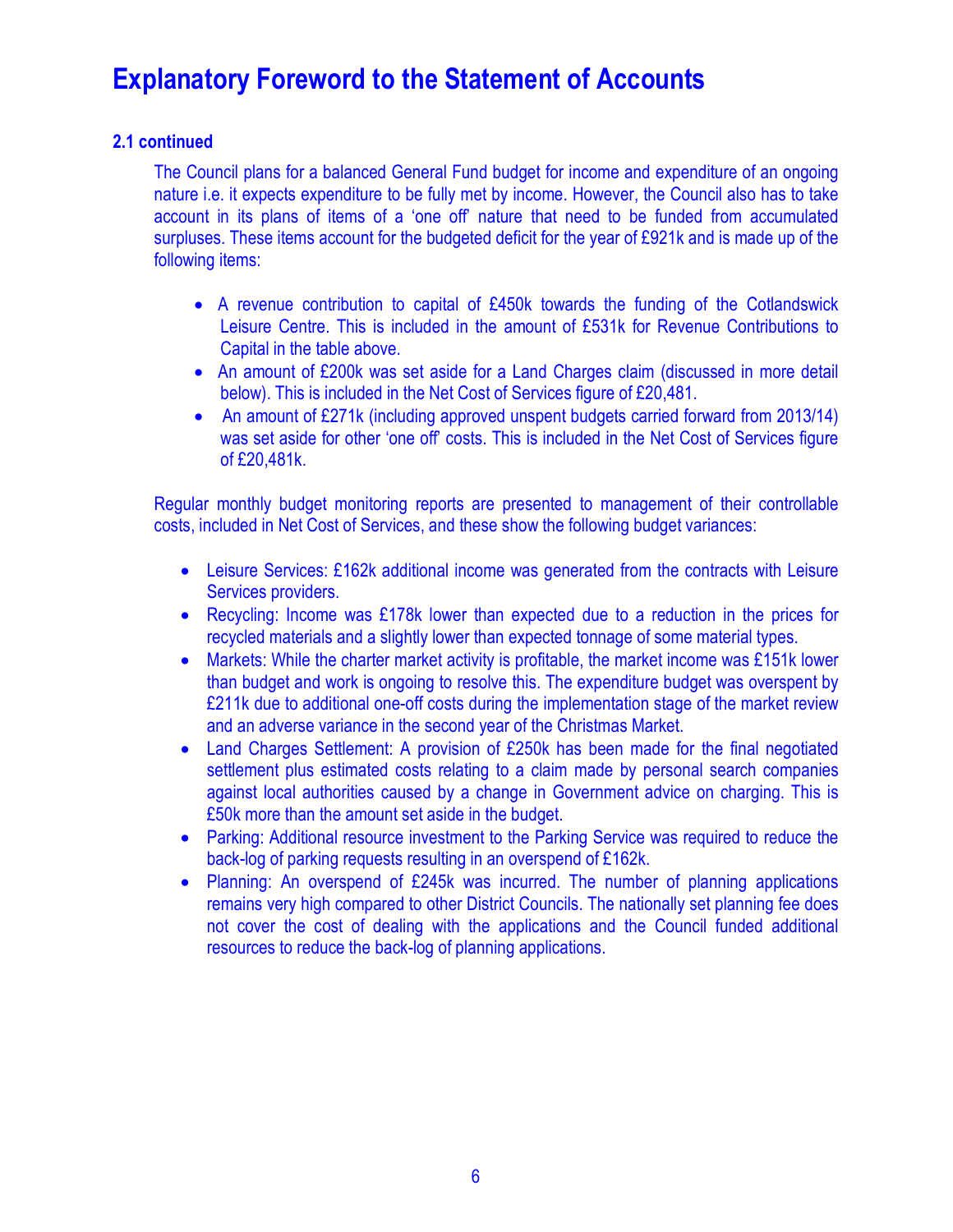#### **2.1 continued**

Other variances over £100k below the Net Cost of Services Line:

- The Capital Charges and Pension Adjustments variances totalling £340k are reversals of items included in the Net Cost of Services and therefore have no impact on the overall outturn.
- Revenue contributions to capital are over budget by £249k but £157k of this has been funded from earmarked reserves.
- A detailed breakdown of the movements to and from earmarked reserves can be seen in Note 8 to the Accounts.
- The variances in Retained business rates and Collection Fund Surplus totalling £2,202 arise from the timing difference between the amounts taken to the CI&E and the distribution of surpluses under legislation. The amounts distributed to preceptors and taken as income to the General Fund Balance (by the CI&E) are based on estimates, which have been higher than actual deficits incurred due to an increase in the business rates appeal provision in the accounts. The accounting is in accordance with the code. However, the Council believes that this gives a misleading impression of the General Fund Balance and consider it prudent to transfer an amount of £3,250k from the General Fund Balance into Earmarked reserves as shown in the table above. This amount is inclusive of amounts taken to income in the General Fund Balance in prior years. The earmarked reserve will be released back to the General Fund in future years as the timing differences are reversed.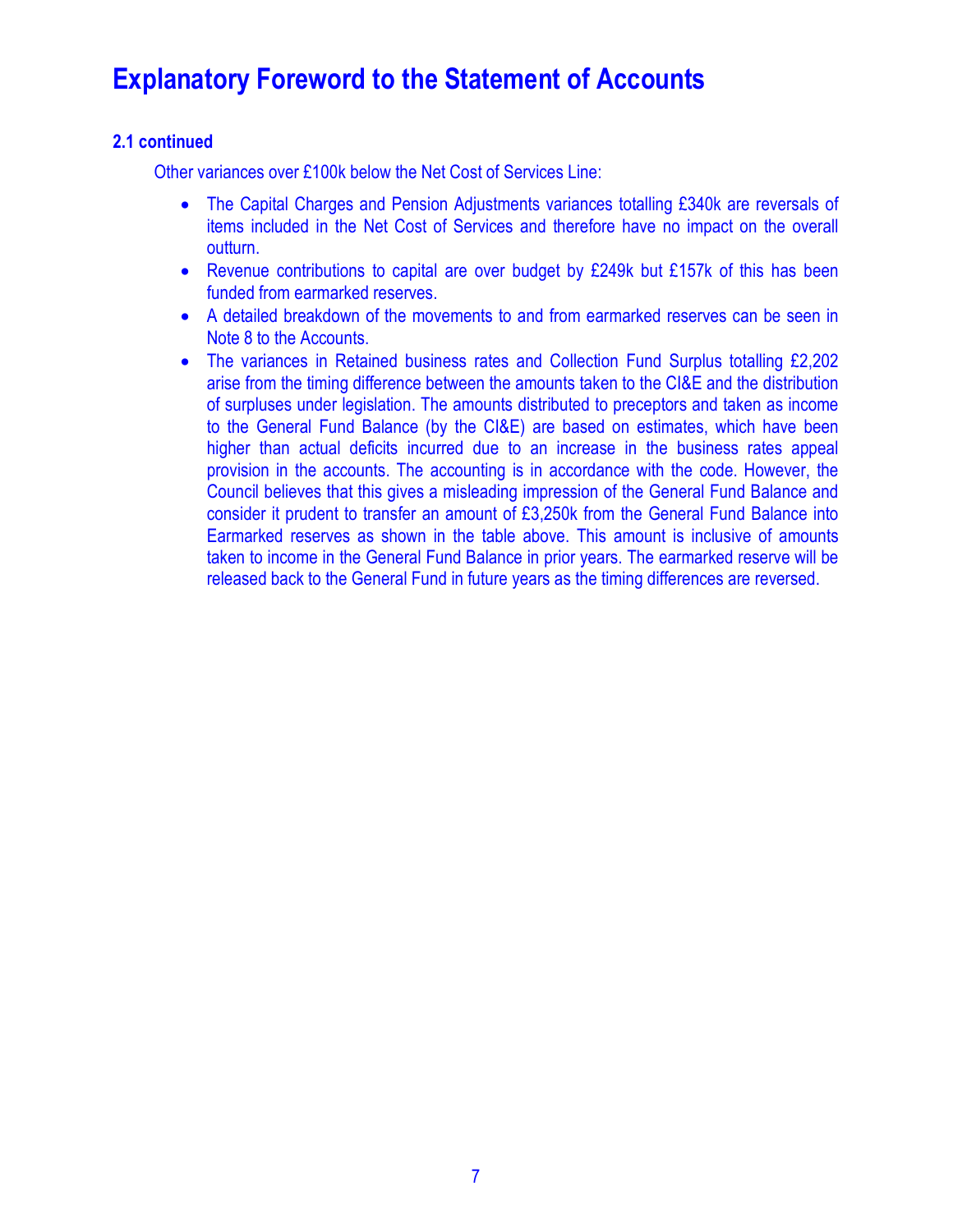#### **2.2 HRA results compared to budget**

The following table shows the major variances between the budgeted HRA and the actual for the year. The table shows that the Council's net spending for 2014/2015 was £616k less than originally budgeted and after transfers to reserves, the HRA balance decreased to £3,276k.

|                                    | <b>Note</b> | <b>Budget</b><br>£'000 | <b>Actual</b><br>£'000 | <b>Variance</b><br>£'000 |
|------------------------------------|-------------|------------------------|------------------------|--------------------------|
| <b>Income</b>                      |             |                        |                        |                          |
| <b>Rent and Other Charges</b>      |             | (27, 472)              | (27, 496)              | (24)                     |
| <b>Supporting People</b>           |             | (166)                  | (188)                  | (22)                     |
| <b>Minor variances</b>             |             | (423)                  | (430)                  | (8)                      |
| <b>Total Income</b>                | i           | (28,060)               | (28, 114)              | (53)                     |
| <b>Expenditure</b>                 |             |                        |                        |                          |
| <b>Supervision and Management</b>  | ii          | 5,141                  | 4,953                  | (186)                    |
| <b>Repairs</b>                     | Ϊij         | 3,690                  | 3,502                  | (188)                    |
| <b>Minor variances</b>             |             | 238                    | 208                    | (30)                     |
| <b>HSF Loans</b>                   |             | 8,727                  | 8,726                  | (1)                      |
| <b>Capital Programme</b>           | iv          | 10,757                 | 10,599                 | (158)                    |
| <b>Total Expenditure</b>           |             | 28,553                 | 27,989                 | (563)                    |
| <b>Net (Income)/Expenditure</b>    |             | 492                    | (124)                  | (616)                    |
| <b>Earmarked Reserves</b>          | V           |                        | 215                    | 215                      |
| <b>Total for year</b>              |             | 492                    | 91                     | (401)                    |
| HRA surplus brought forward        |             |                        | (3, 367)               |                          |
| <b>HRA surplus carried forward</b> |             |                        | (3,276)                |                          |

- i. The variance on HRA Income was less than 1% of the budget. The breakdown between different income categories is shown on the table.
- ii. The budget for Universal Credit preparation was not required in 2014/15 due to a revised roll out timetable by Central Government to 2016/17 and there were budget savings on a new Window Cleaning contract and on building insurance charges.
- iii. The Responsive Repairs contract was successfully retendered resulting in lower costs.
- iv Savings were made on capital contracts, this has been set aside for future works.
- v An amount has been set aside for an uninsured loss and for future capital works,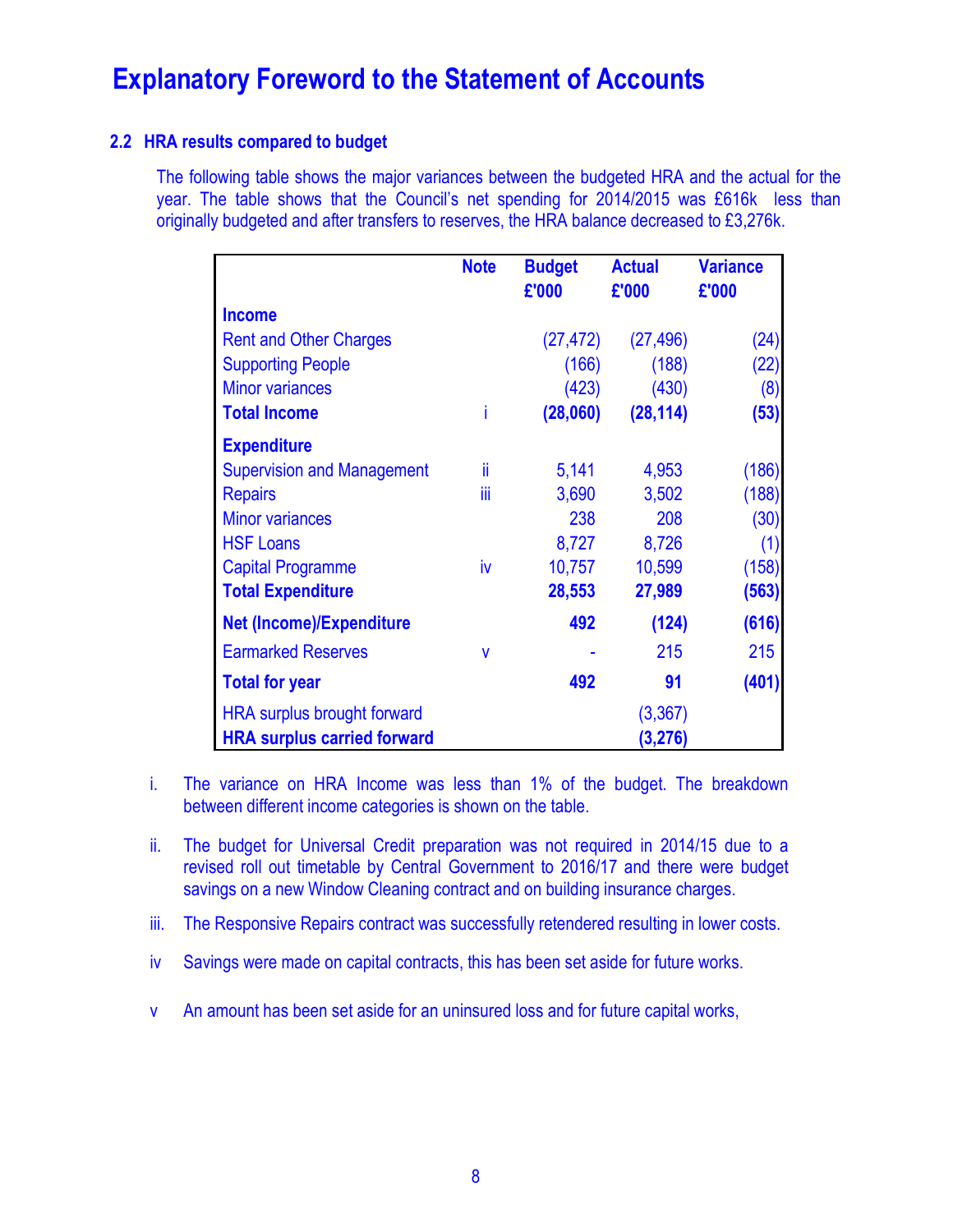### **3. Accounting Policies**

The Council's Accounting Policies are set out following the Core Financial Statements.

### **4. Collection Fund**

The Council collects Council Tax for itself and also on behalf of Hertfordshire County Council and the Police and Crime Commissioner for Hertfordshire and Business Rates are collected for itself and on behalf of Hertfordshire County Council and central government. The Collection Fund records the income from Council Tax and Business Rates and its distribution.

As at 31 March 2015, the Collection Fund had a deficit of £7,298k, (2013/2014 deficit £2,519k), reflecting an in-year deficit of £4,779k. The in-year deficit is mainly due to the difference between estimated amounts distributed during the year and actual amounts collected for business rates under the Business Rates Retention Scheme introduced last year. Under this scheme St Albans City and District Council retains 40% of the business rates collected for the area with 10% being payable to Hertfordshire County Council and 50% to central government.

The Council's share of the Collection Fund deficit of £7,298k is £3,480k, and will be taken into account in future years' distributions in accordance with the scheme. The council has set aside an earmarked reserve to mitigate the effect on the General Fund Balance in future years.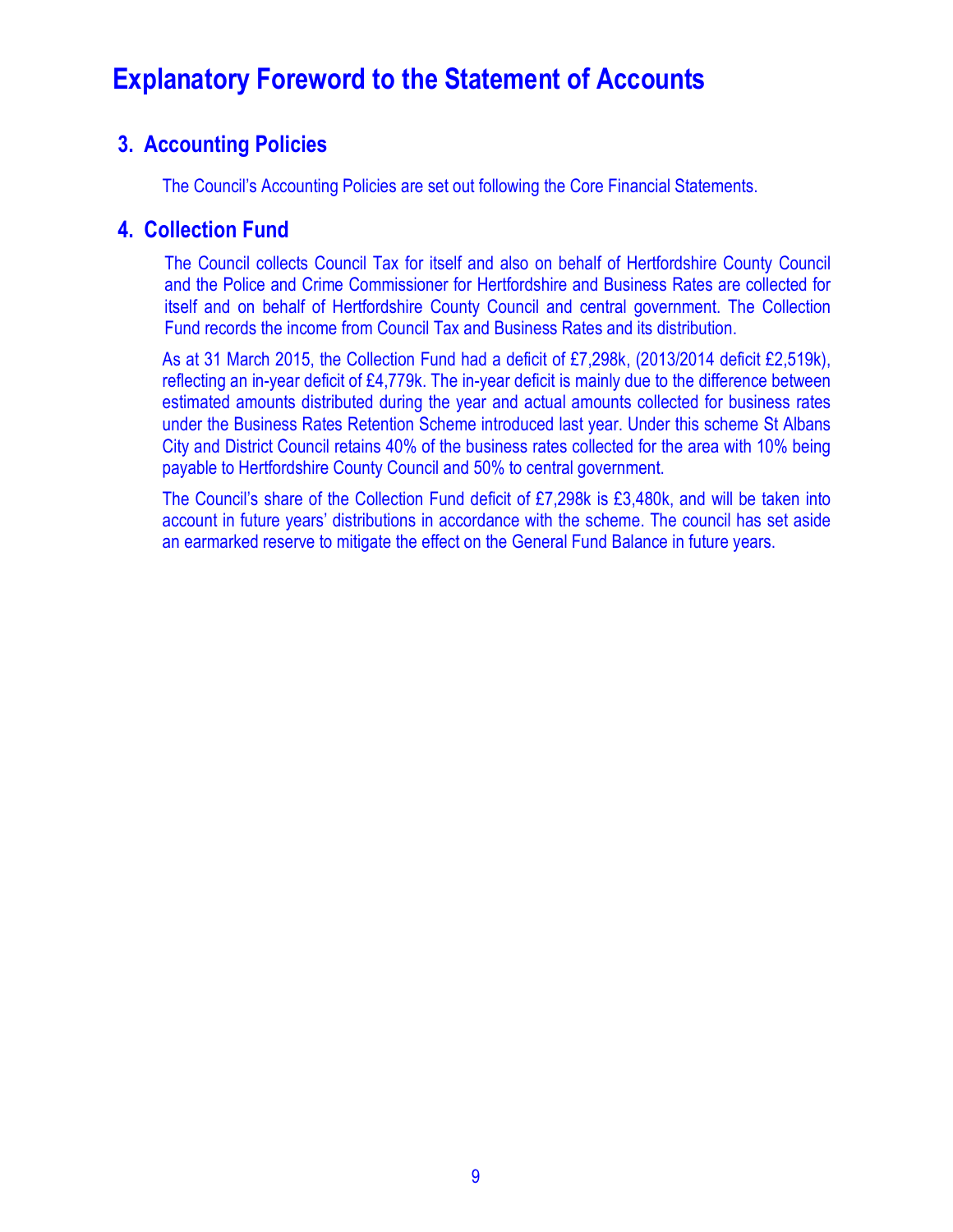### **5. Capital**

Capital expenditure relates to the acquisition of non-current assets or expenditure that adds to (and not merely maintains) the value of an existing asset. The following table shows the capital outturn results for 2014/15.

| <b>CAPITAL PROGRAMME</b>                                 | 2013/14          | 2014/15          |
|----------------------------------------------------------|------------------|------------------|
|                                                          | £'000            | £'000            |
| Intangible assets                                        | 33               | 122              |
| Infrastructure                                           |                  | 226              |
| Property, plant and equipment (PPE)                      | 1,844            | 925              |
| <b>REFCUS*</b>                                           | 2,452            | 1,573            |
| <b>Dwellings</b>                                         | 9,120            | 11,934           |
| <b>Cotlandswick Leisure</b>                              |                  | 4,017            |
| <b>Westminster Lodge Centre</b>                          | 832              | 88               |
| <b>Batchwood Leisure</b>                                 | 6,270            | 1,280            |
| <b>Total</b>                                             | 20,551           | 20,165           |
| This Capital Programme was financed as follows:          |                  |                  |
| <b>Capital receipts</b>                                  | 1,359            | 2,361            |
| <b>Insurance Income</b>                                  | 4,333            |                  |
| Major repairs reserve                                    | 9,824            | 5,475            |
| Government grants and third party contributions          | 2,119            | 3,158            |
| Revenue contribution to capital expenditure              | 801              | 5,520            |
| <b>Prudential borrowing</b>                              | 2,115            | 3,651            |
| <b>Total</b>                                             | 20,551           | 20,165           |
| APPROVED CAPITAL EXPENDITURE FOR THE FOLLOWING YEARS IS: |                  |                  |
|                                                          | 2015/16<br>£'000 | 2016/17<br>£'000 |
| <b>General Fund</b>                                      | 8,813            | 7,744            |
| Housing investment programme                             | 12,088           | 15,383           |
| <b>Total Capital Expenditure</b>                         | 20,900           | 23,127           |
| <b>Financed by:</b>                                      |                  |                  |
| <b>Borrowing requirements</b>                            | 7,961            |                  |
| Major repairs reserve                                    | 9,413            | 10,603           |
| <b>Grants and contributions</b>                          | 807              | 4,087            |
| Capital reserves / receipts                              | 2,720            | 8,437            |
| <b>Total</b>                                             | 20,900           | 23,127           |

\*Refcus: Revenue Expenditure Funded from Capital Under Statute. This is expenditure of a capital nature that does not result in an asset belonging to the council, for example home improvement grants and contributions to housing associations' capital programmes.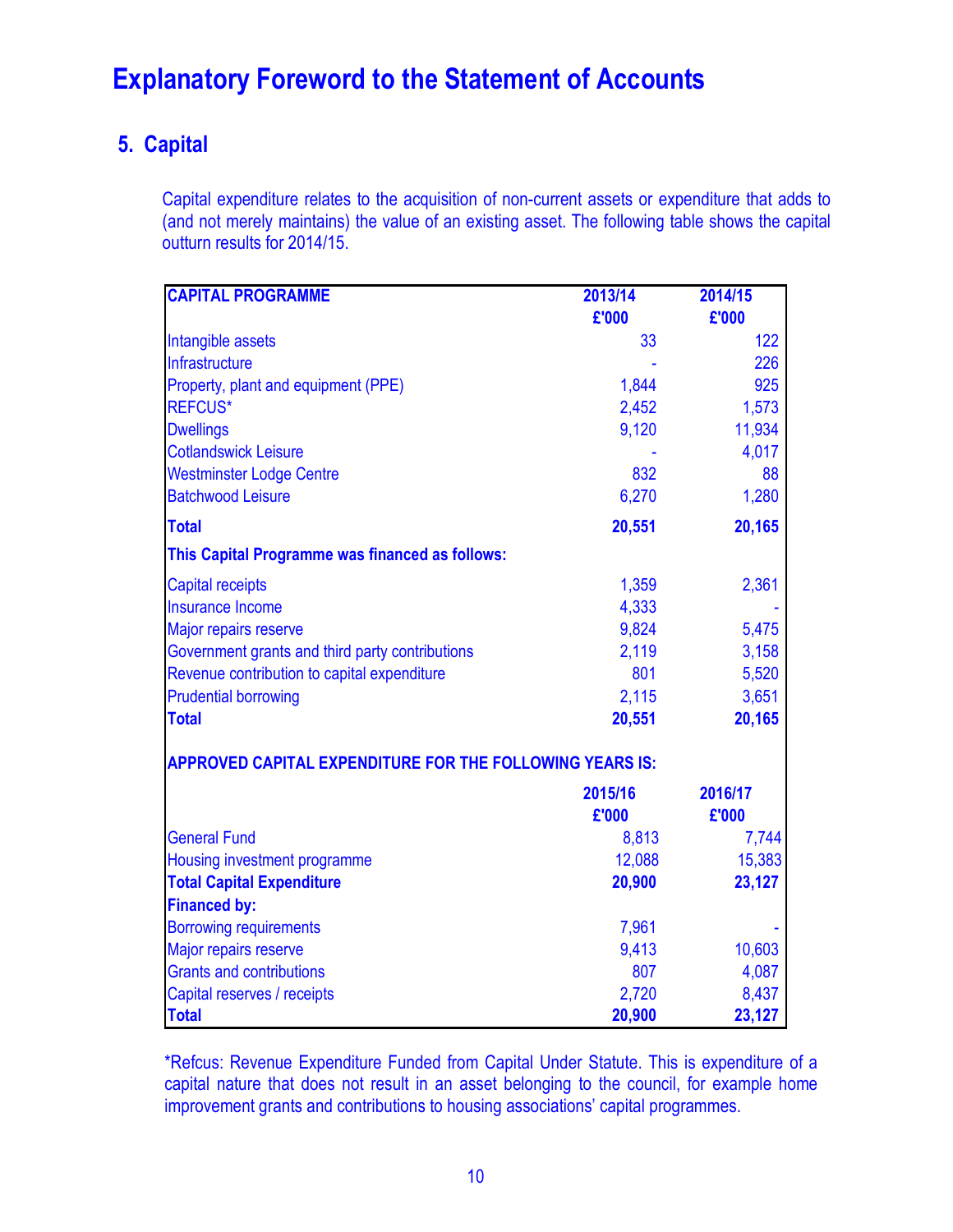### **5. continued**



During 2014/2015 the Council has carried out a project to refurbish leisure facilities at Westminster Lodge, Batchwood and Cotlandswick. £5.4m was spent on the projects in 2014/2015.

The Council has an ongoing programme of capital expenditure to make improvements to its housing stock. A breakdown listing of housing additions is shown in the HRA section of the statement of accounts.

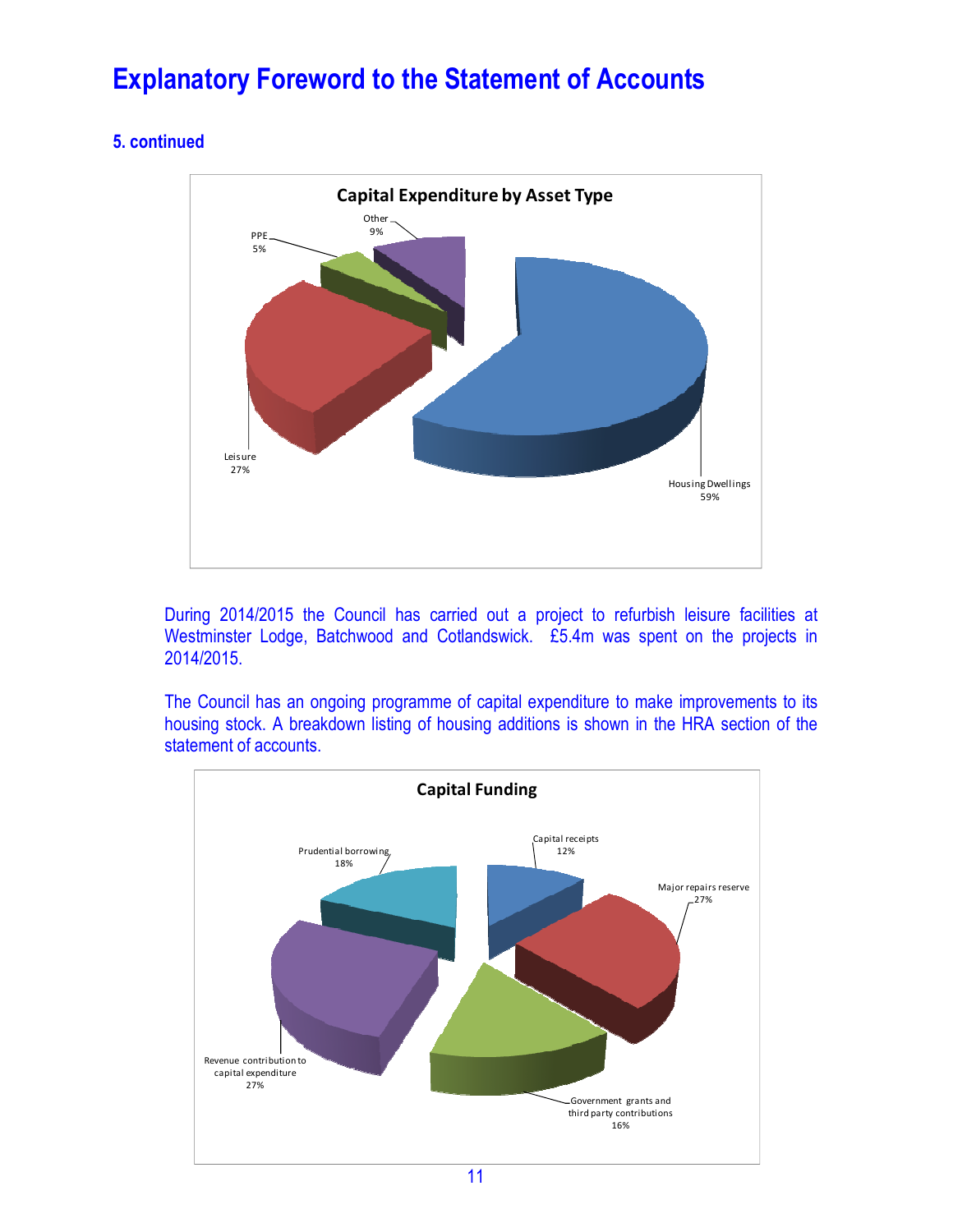### **6. Pensions**

The Pensions Liability in the Balance Sheet reflects the underlying commitments that the Council has in the long term to pay retirement benefits. Overall, the pension fund deficit has increased by £3,840k during the year to £48,406k (2013/2014 £44,566k). This is because of the impact of unfavourable actuarial assumptions. The pension liability has a significant effect on the net worth of the Council, however statutory arrangements for funding the deficit mean the financial position of the Council is not adversely affected. Detailed information on the performance of the Pension Fund is set out in the Core Financial Statements.

The latest triennial actuarial valuation of the assets and liabilities of the Council's share of Hertfordshire County Council's Pension Fund was completed as at the 31 March 2013. A revised common rate of employer's contribution commenced on 1 April 2013, taking into account the net pension liability disclosed above.

### **7. The Council's Financial Climate and Current Economic Climate**

The Council, by law, manages its Housing Revenue Account separately from the rest of its services, the General Fund.

The General Fund services are funded very approximately two thirds from Council Tax raised locally and one third from Government grant and non-domestic rates. Council Tax has been frozen for the 7 years to 2015/2016. Government grant has been reducing as part of the Government's deficit reduction programme. The Council has made savings of £2.0m, £1.1m, £1.8m, £1.0m and £0.9m in the five years up to 2015/2016 and expects to make savings of approximately £1million in 2016/2017. This is after taking account of inflation, latest forecasts of grant income and a zero percent Council Tax increase in 2015/2016.

Looking further forward the medium term prospects are for further Government grant reductions leading to a further requirement for ongoing savings and the Council is also planning to reduce the reliance it places on the New Homes Bonus grant for day to day spending, and instead use more of this for one off spending.

The Housing Revenue Account (HRA) is funded primarily by rents paid by tenants. It does not get any income from local taxation. The main financial issue for the HRA is the requirement to cover borrowings, which are all at fixed interest rates. The Council produces a 30 year business plan for the HRA taking into account this debt repayment, the amount it spends on running Housing services to tenants, including repairs and investments and the rents it expects to get, the latter based on Government guidance. The main financial issues for the HRA are:

- Changes to the government guidance on rents which remove the requirement for rents to rise to converge with other parts of the social housing sector.
- Balancing the investment needs against rent levels and a desire to clear the debt early if possible.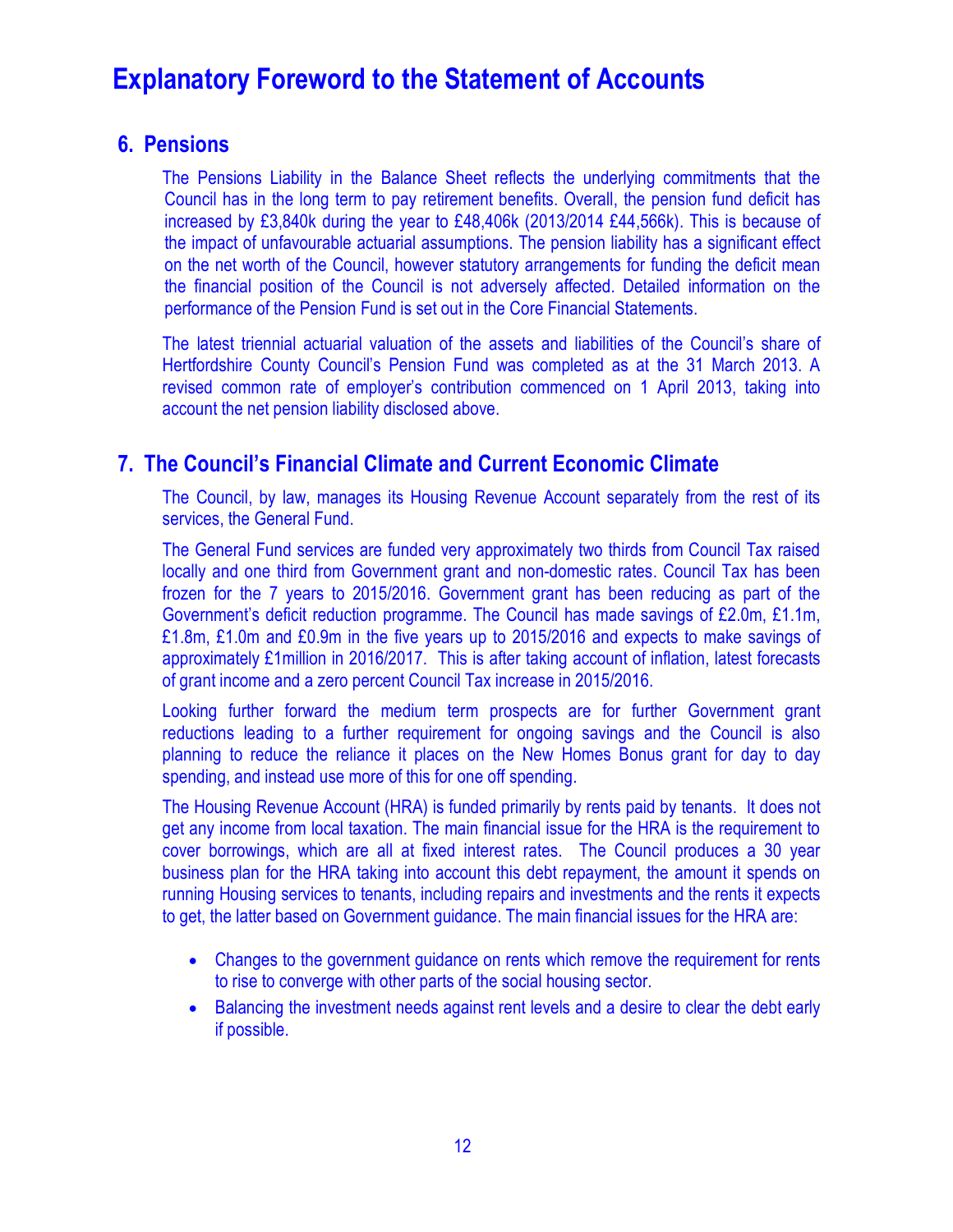### **7. continued**

• Changes to benefit payments and methods of paying them which seem likely to increase rent arrears and write offs.

The main impact of general economic conditions on the Council's General Fund and HRA are in:

- The impact of the Government's deficit reduction measures on government grant and welfare payments
- Currently low interest rates and low inflation.

The main risks the Council faces that might impact financially on it are largely those around large capital project spending, or income streams that support them, income from recycling sales and the rate of recycling and the cost of planning appeals. The Annual Governance Statement gives some details on how the Council manages risks. The Council, when it sets the budget, reviews the major risks and the level of reserves that could be used to meet any costs. However, for both the General Fund and the HRA, the general balances are not used to fund ongoing costs.

### **8. Change in Accounting Policy – Prior Year Adjustment**

The Council has changed it's policy relating to the write off of replaced asset components (see 1.18e). The revised policy more accurately reflects the fact that the old components as written off or de-recognised rather than 'impaired', as they were previously treated. While the accounting entries are different, there is no effect on Balance Sheet values nor on the General Fund and HRA Balances. In 2013/14 in year additions to HRA Dwellings were impaired with an adjustment to the Revaluation Reserve (£4.7 million) and an adjustment to the Housing Revenue Account (£4.5 million). In 2014/15 the replaced components (£9.2 million) have been written off and disclosed on the HRA Statement and Movement on HRA Statement as a type of 'loss on disposal'. Prior year figures have been restated so that comparison can be made between the current and prior year. Details of the restated amounts are shown in note 44.

### **9. Glossary of Terms**

While the Council makes every effort to make the Statement of Accounts as simple as possible, it is necessary to comply with accounting regulations and standards and as such terms and phrases not in ordinary usage are necessary. A glossary of terms explaining some of the main accounting terms and phrases used in the Statement of Accounts is included at the back of this document.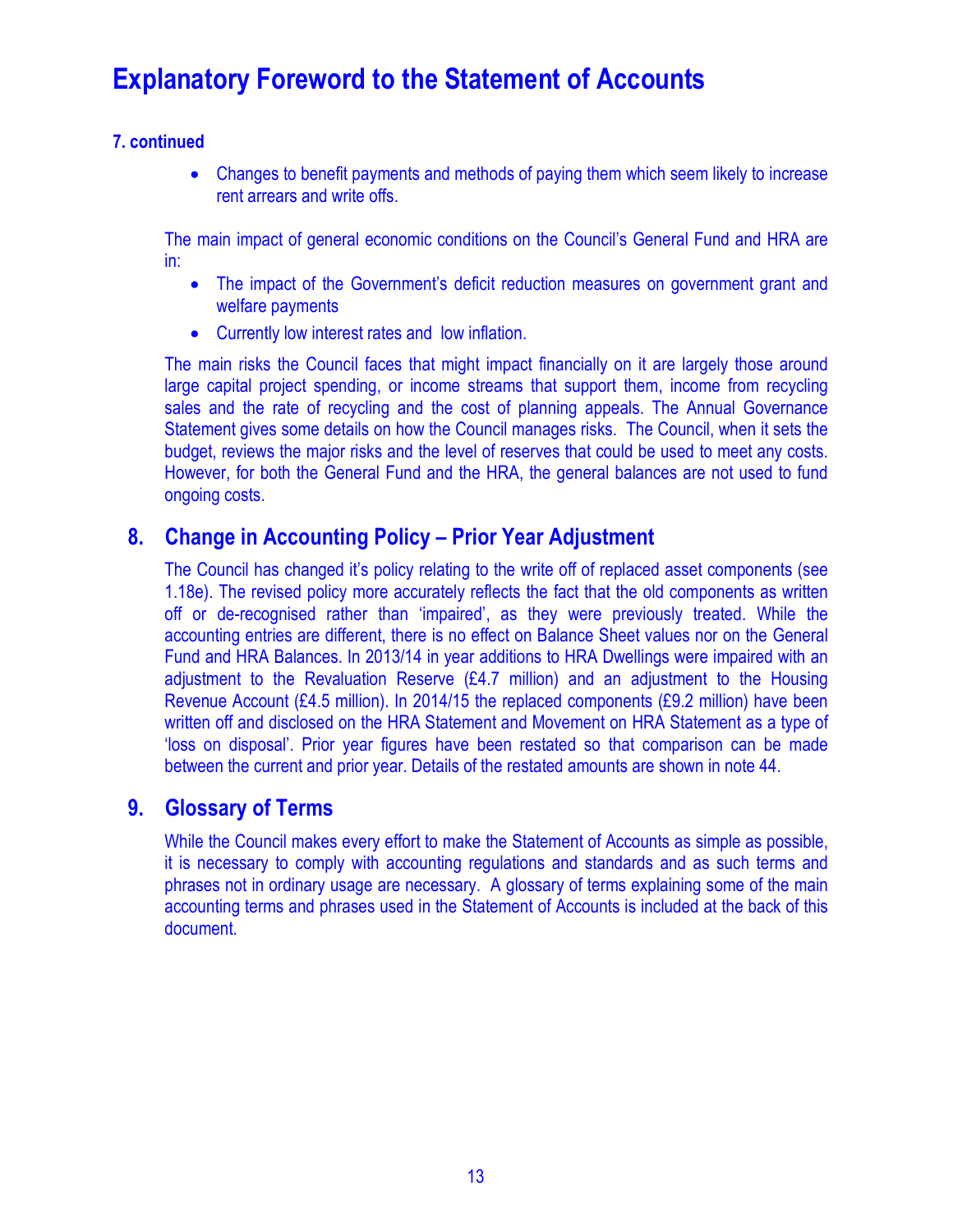# **Statement of Responsibilities for the Statement of Accounts**

### **St Albans City and District Council's responsibilities**

#### **The Deputy Chief Executive (Finance)'s responsibilities**

The Deputy Chief Executive (Finance) is responsible for the preparation of the Council's Statement of Accounts in accordance with proper practices as set out in the CIPFA/LASAAC Code of Practice on Local Council Accounting in the United Kingdom referred to as 'the Code'.

In preparing this Statement of Accounts, the Deputy Chief Executive (Finance) has:

- selected suitable accounting policies and then applied them consistently.
- made judgements and estimates that were reasonable and prudent.
- complied with the local authority Code.
- kept proper accounting records which were up to date.
- taken reasonable steps for the prevention and detection of fraud and other irregularities.

#### **Certification of the Accounts**

I certify that the Statement of Accounts gives a true and fair view of the financial position of the Council at 31 March 2015 and of its expenditure and income for the year then ended.

The unaudited Accounts were issued on 24 June 2015 and, when completed, the audited Accounts were presented to the Council's Audit Committee for review on 29 September 2015, respectively, prior to authorisation and issue.

n O'Calle

**C O'Callaghan Date: 29<sup>th</sup> September, 2015** 

Deputy Chief Executive (Finance)

### **St Albans City and District Council is required to:**

- make arrangements for the proper administration of its financial affairs and to ensure that one of its officers has the responsibility for administration of those affairs. In this Council that officer is the Deputy Chief Executive (Finance).
- manage its affairs to secure economic, efficient and effective use of resources and to safeguard its assets;
- approve the Statement of Accounts.

In accordance with the Accounts and Audit Regulations 2011, I certify that the Statement of Accounts was approved by the Audit Committee on 29<sup>th</sup> September, 2015.

ani White

**Councillor C White Date: 29<sup>th</sup> September, 2015** Chair of the Audit Committee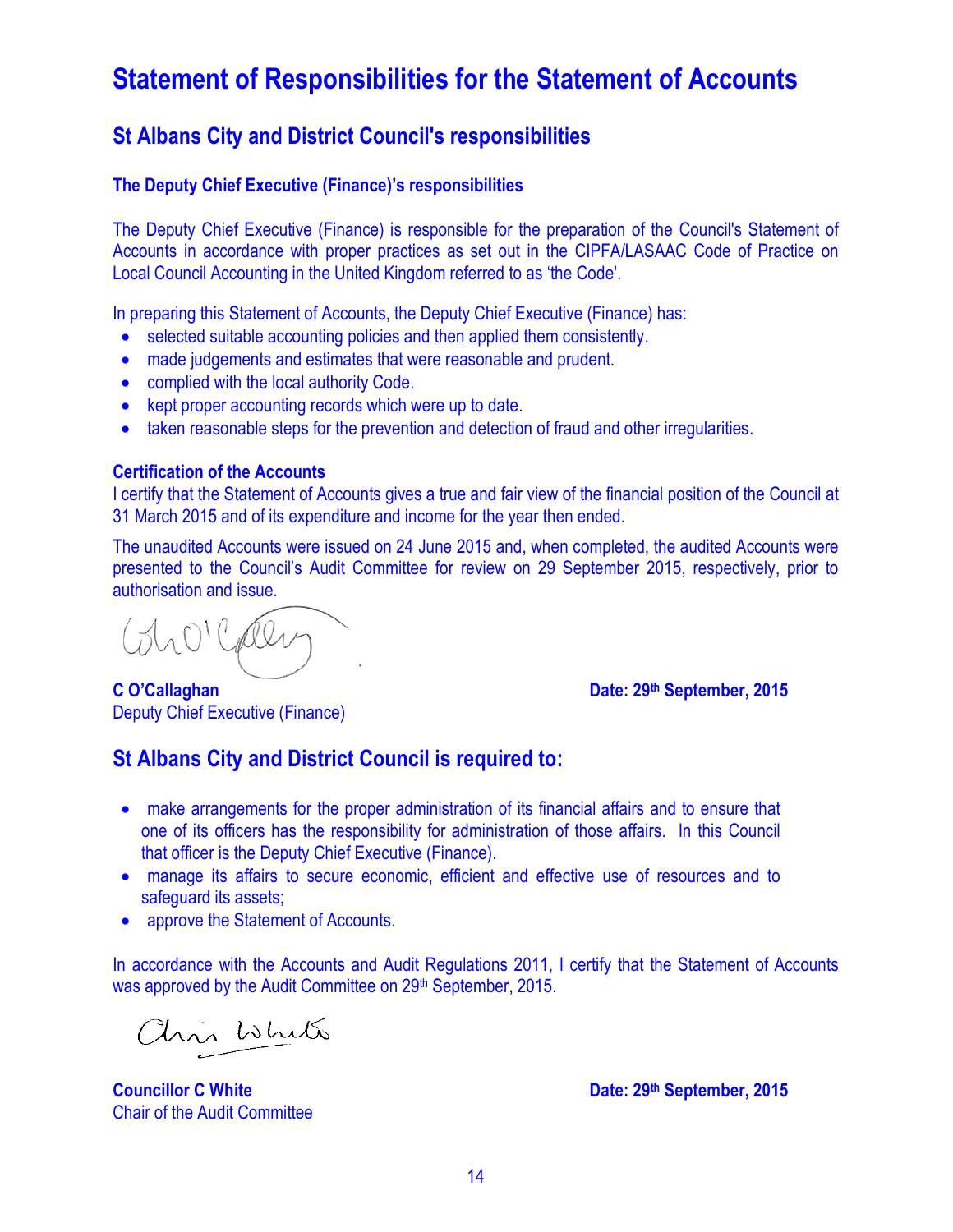### **Movement in Reserves Statement 2014-2015**

This statement shows the movement in the year on the different reserves held by the council, analysed into 'usable reserves' (i.e. those that can be applied to fund expenditure or reduce local taxation) and other reserves. The 'surplus or (deficit) on the provision of services' line shows the true economic cost of providing the Council's services, more details of which are shown in the Comprehensive Income and Expenditure Statement. These are different from the statutory amounts required to be charged to the General Fund Balance and the Housing Revenue Account for Council Tax setting and dwellings rent setting purposes. The 'net increase/decrease before transfers to earmarked reserves' line shows the statutory General Fund Balance and Housing Revenue Account Balance before any discretionary transfers to or from earmarked reserves undertaken by the Council.

|                                                                                    | <b>General</b><br><b>Fund</b><br><b>Balance</b> | <b>Earmarked</b><br><b>General</b><br><b>Fund</b><br><b>Reserves</b> | <b>Housing</b><br><b>Revenue</b><br><b>Account</b> | <b>Earmarked</b><br><b>HRA</b><br><b>Reserves</b> | <b>Capital</b><br><b>Receipts</b><br><b>Reserve</b> | <b>Major</b><br><b>Repairs</b><br><b>Reserve</b> | <b>Capital</b><br>grants<br><b>Unapplied</b> | <b>Total</b><br><b>Usable</b><br><b>Reserves</b> | <b>Unusable</b><br><b>Reserves</b> | <b>Total</b><br><b>Council</b><br><b>Reserves</b> |
|------------------------------------------------------------------------------------|-------------------------------------------------|----------------------------------------------------------------------|----------------------------------------------------|---------------------------------------------------|-----------------------------------------------------|--------------------------------------------------|----------------------------------------------|--------------------------------------------------|------------------------------------|---------------------------------------------------|
|                                                                                    | £'000                                           | £'000                                                                | £'000                                              | £'000                                             | £'000                                               | £'000                                            | £'000                                        | £'000                                            | £'000                              | £'000                                             |
| <b>Balance at 31 March 2014</b>                                                    | 3,843                                           | 3,331                                                                | 3,367                                              | 431                                               | 13,091                                              | 3,645                                            | 1,286                                        | 28,994                                           | 307,603                            | 336,597                                           |
| <b>Movement in reserves during 2014/15</b>                                         |                                                 |                                                                      |                                                    |                                                   |                                                     |                                                  |                                              |                                                  |                                    |                                                   |
| Surplus or (deficit) on the provision of services                                  | (4, 519)                                        | $\overline{\phantom{a}}$                                             | 5,792                                              |                                                   |                                                     |                                                  | $\overline{\phantom{a}}$                     | 1,273                                            |                                    | 1,273                                             |
| <b>Other Comprehensive Income and Expenditure</b>                                  |                                                 |                                                                      |                                                    |                                                   |                                                     |                                                  |                                              | $\blacksquare$                                   | 65,777                             | 65,777                                            |
| <b>Total Comprehensive Income and Expenditure</b>                                  | (4, 519)                                        | $\blacksquare$                                                       | 5,792                                              |                                                   |                                                     | ٠                                                | $\blacksquare$                               | 1,273                                            | 65,777                             | 67,050                                            |
| Adjustments between accounting basis & funding<br>basis under regulations (note 7) | 5,629                                           | $\blacksquare$                                                       | (5,668)                                            | $\blacksquare$                                    | 2,143                                               | 390                                              | (882)                                        | 1,612                                            | (1,612)                            |                                                   |
| Net Increase/Decrease before Transfers to<br><b>Earmarked Reserves</b>             | 1,110                                           |                                                                      | 124                                                | $\blacksquare$                                    | 2,143                                               | 390                                              | (882)                                        | 2,885                                            | 64,165                             | 67,050                                            |
| Transfers to/from Earmarked Reserves (note 8)                                      | (3,264)                                         | 3,264                                                                | (215)                                              | 215                                               |                                                     |                                                  |                                              |                                                  |                                    |                                                   |
| Increase/Decrease in 2014/15                                                       | (2, 154)                                        | 3,264                                                                | (91)                                               | 215                                               | 2,143                                               | 390                                              | (882)                                        | 2,885                                            | 64,165                             | 67,050                                            |
| <b>Balance at 31 March 2015 carried forward</b>                                    | 1,689                                           | 6,595                                                                | 3,276                                              | 646                                               | 15,234                                              | 4,035                                            | 404                                          | 31,879                                           | 371,768                            | 403,647                                           |

Unusable Reserves are not available to fund future expenditure and include, for example, unrealised gains following the revaluation of the Council's property assets.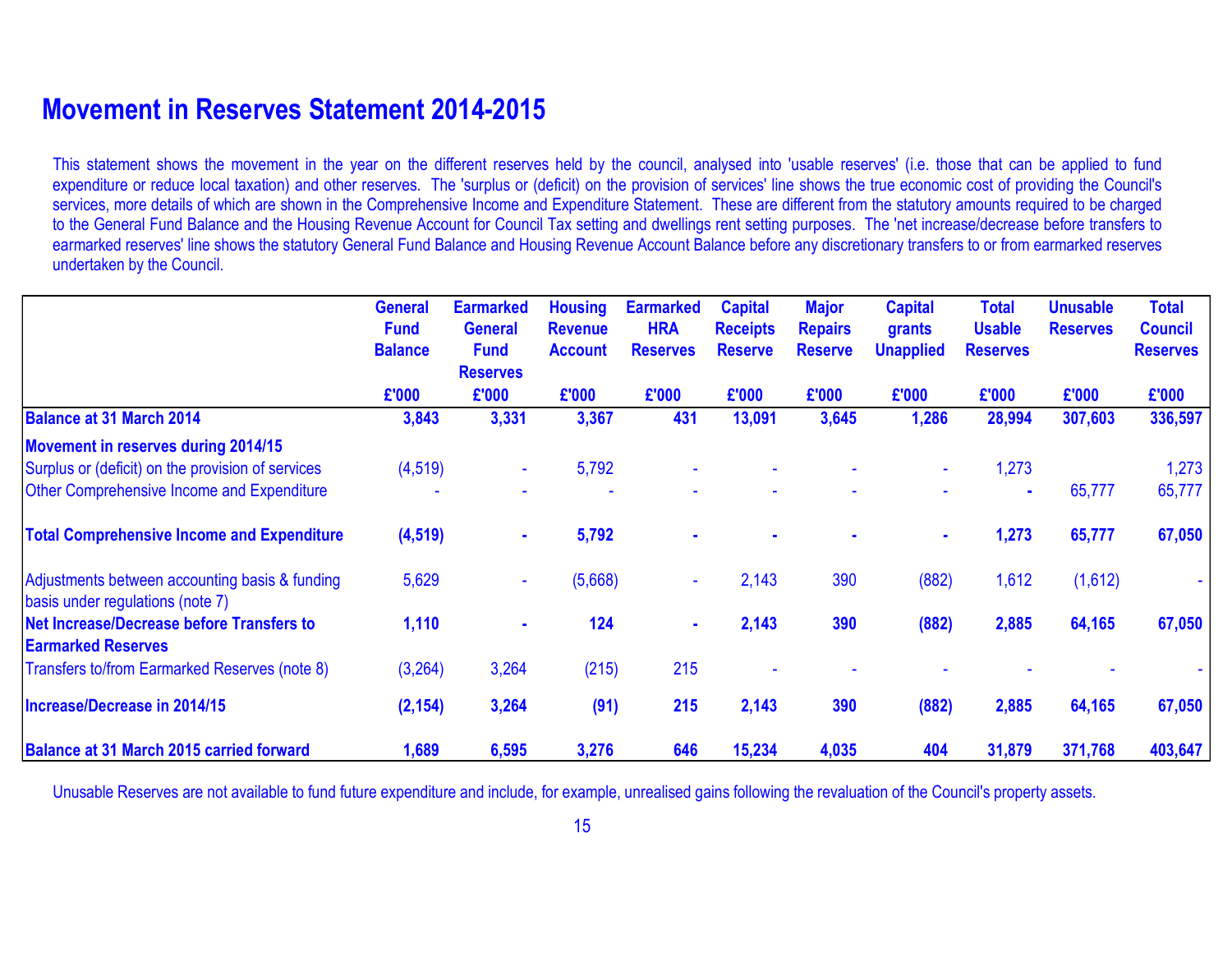# **Movement in Reserves Statement 2013-2014**

|                                                                                    | <b>General</b><br><b>Fund</b><br><b>Balance</b> | <b>Earmarked</b><br><b>General</b><br><b>Fund</b><br><b>Reserves</b> | <b>Housing</b><br><b>Revenue</b><br><b>Account</b> | <b>Earmarked</b><br><b>HRA</b><br><b>Reserves</b> | <b>Capital</b><br><b>Receipts</b><br><b>Reserve</b> | <b>Major</b><br><b>Repairs</b><br><b>Reserve</b> | <b>Capital</b><br>grants<br><b>Unapplied</b> | <b>Total</b><br><b>Usable</b><br><b>Reserves</b> | <b>Unusable</b><br><b>Reserves</b> | <b>Total</b><br><b>Council</b><br><b>Reserves</b> |
|------------------------------------------------------------------------------------|-------------------------------------------------|----------------------------------------------------------------------|----------------------------------------------------|---------------------------------------------------|-----------------------------------------------------|--------------------------------------------------|----------------------------------------------|--------------------------------------------------|------------------------------------|---------------------------------------------------|
|                                                                                    | <b>Restated*</b><br>£'000                       | £'000                                                                | <b>Restated*</b><br>£'000                          | £'000                                             | £'000                                               | £'000                                            | £'000                                        | Restated*<br>£'000                               | Restated*<br>£'000                 | Restated*<br>£'000                                |
| <b>Balance at 31 March 2013</b>                                                    | 5,039                                           | 1,280                                                                | 2,758                                              | 231                                               | 10,312                                              | 2,469                                            | 1,805                                        | 23,894                                           | 214,278                            | 238,172                                           |
| Movement in reserves during 2013/14                                                |                                                 |                                                                      |                                                    |                                                   |                                                     |                                                  |                                              |                                                  |                                    |                                                   |
| Surplus or (deficit) on the provision of services                                  | (1, 567)                                        |                                                                      | 15,416                                             |                                                   |                                                     |                                                  | $\blacksquare$                               | 13,849                                           |                                    | 13,849                                            |
| Other Comprehensive Income and Expenditure                                         |                                                 |                                                                      |                                                    |                                                   |                                                     |                                                  |                                              |                                                  | 84,576                             | 84,576                                            |
| <b>Total Comprehensive Income and Expenditure</b>                                  | (1, 567)                                        |                                                                      | 15,416                                             |                                                   |                                                     |                                                  | ٠                                            | 13,849                                           | 84,576                             | 98,425                                            |
| Adjustments between accounting basis & funding<br>basis under regulations (note 7) | 2,422                                           | $\sim$                                                               | (14,607)                                           | $\blacksquare$                                    | 2,779                                               | 1,176                                            | (519)                                        | (8, 749)                                         | 8,749                              |                                                   |
| Net Increase/Decrease before Transfers to<br><b>Earmarked Reserves</b>             | 855                                             | $\blacksquare$                                                       | 809                                                | $\blacksquare$                                    | 2,779                                               | 1,176                                            | (519)                                        | 5,100                                            | 93,325                             | 98,425                                            |
| Transfers to/from Earmarked Reserves (note 8)                                      | (2,051)                                         | 2,051                                                                | (200)                                              | 200                                               |                                                     |                                                  |                                              |                                                  |                                    |                                                   |
| Increase/Decrease in 2013/14                                                       | (1, 196)                                        | 2,051                                                                | 609                                                | 200                                               | 2,779                                               | 1,176                                            | (519)                                        | 5,100                                            | 93,325                             | 98,425                                            |
| <b>Balance at 31 March 2014 carried forward</b>                                    | 3,843                                           | 3,331                                                                | 3,367                                              | 431                                               | 13,091                                              | 3,645                                            | 1,286                                        | 28,994                                           | 307,603                            | 336,597                                           |

\* For details of restatement please see note 44.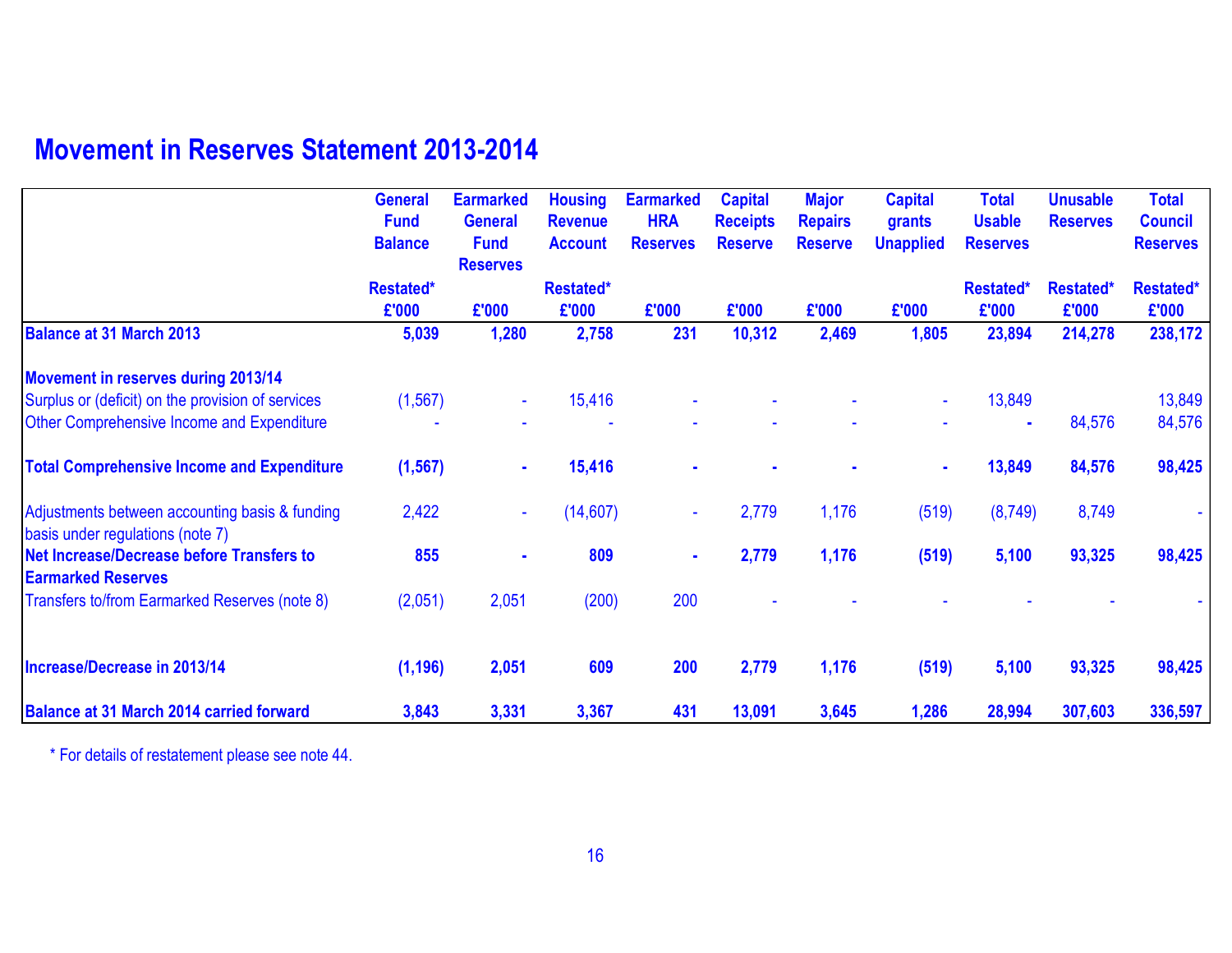# **Comprehensive Income and Expenditure Statement**

This statement shows the accounting cost in the year of providing services in accordance with generally accepted accounting practices, rather than the amount to be funded from taxation. The Council raises taxation to cover expenditure in accordance with regulations; this may be different from the accounting cost. The taxation position is shown in the Movement in Reserves Statement.

| <b>Gross</b>                  | <b>Gross</b>  | Net Exp.          |                                                                            | <b>Gross</b>       | <b>Gross</b>  | <b>Net</b>         |
|-------------------------------|---------------|-------------------|----------------------------------------------------------------------------|--------------------|---------------|--------------------|
| Exp.                          | <b>Income</b> |                   |                                                                            | <b>Expenditure</b> | <b>Income</b> | <b>Expenditure</b> |
| 2013/2014 2013/2014 2013/2014 |               |                   |                                                                            | 2014/2015          | 2014/2015     | 2014/2015          |
| <b>Restated*</b>              |               | <b>Restated *</b> |                                                                            |                    |               |                    |
| £'000                         | £'000         | £'000             | <b>Central Services</b>                                                    | £'000              | £'000         | £'000              |
| 51                            | (91)          | (40)              | <b>Council Tax benefit payments</b>                                        |                    | (40)          | (40)               |
| 3,013                         | (804)         | 2,209             | Other central services                                                     | 3,067              | (904)         | 2,163              |
| 7,790                         | (1, 583)      |                   | 6,207 Cultural and Related Services                                        | 7,387              | (2,250)       | 5,137              |
| 8,748                         | (2, 122)      |                   | 6,626 Environmental and Regulatory<br><b>Services</b>                      | 8,771              | (2, 218)      | 6,553              |
| 4,209                         | (1,617)       |                   | 2,592 Planning and Development Services                                    | 4,648              | (1,664)       | 2,984              |
| 1,149                         | (2, 113)      |                   | (964) Highways and Transport Services (i)                                  | 1,367              | (2,328)       | (961)              |
|                               |               |                   | <b>Housing Services</b>                                                    |                    |               |                    |
| 32,574                        | (32, 854)     | (280)             | <b>Housing benefit payments</b>                                            | 33,288             | (33, 220)     | 68                 |
| 2,784                         | (817)         | 1,967             | Other housing services (ii)                                                | 2,686              | (806)         | 1,880              |
| 20,033                        | (27,699)      | (7,666)           | Local Authority Housing (HRA) (iii)                                        | 16,068             | (28, 593)     | (12, 525)          |
| (20, 242)                     |               | (20, 242)         | Revaluation gain on HRA properties                                         | (5,088)            |               | (5,088)            |
| 3,088                         | (2,065)       |                   | 1,023 Corporate and Democratic Core                                        | 3,509              | (3, 184)      | 325                |
|                               |               |                   | <b>Non distributed Costs</b>                                               | 15                 |               | 15                 |
| 63,197                        | (71, 765)     |                   | (8,568) Cost of Services                                                   | 75,718             | (75, 207)     | 511                |
|                               |               |                   | 10,914 Other operating expenditure                                         | note 9             |               | 10,319             |
|                               |               |                   | 7,110 Financing and investment income and<br>expenditure                   | note 10            |               | 7,483              |
|                               |               |                   | (23,305) Taxation and non-specific grant income                            | note 11            |               | (19, 586)          |
|                               |               |                   | (13,849) Surplus on Provision of Services                                  |                    |               | (1, 273)           |
|                               |               |                   | (78,252) Surplus on revaluation of property, plant<br>and equipment assets | note 24.1          |               | (68, 510)          |
|                               |               |                   | (6,324) Actuarial (gains)/losses on pension                                | note 39            |               | 2,733              |
|                               |               |                   | (84,576) Other Comprehensive Income and<br><b>Expenditure</b>              |                    |               | (65, 777)          |
|                               |               |                   | (98,425) Total Comprehensive Income and<br><b>Expenditure</b>              |                    |               | (67,050)           |

\* For details of re-statement, see note 44.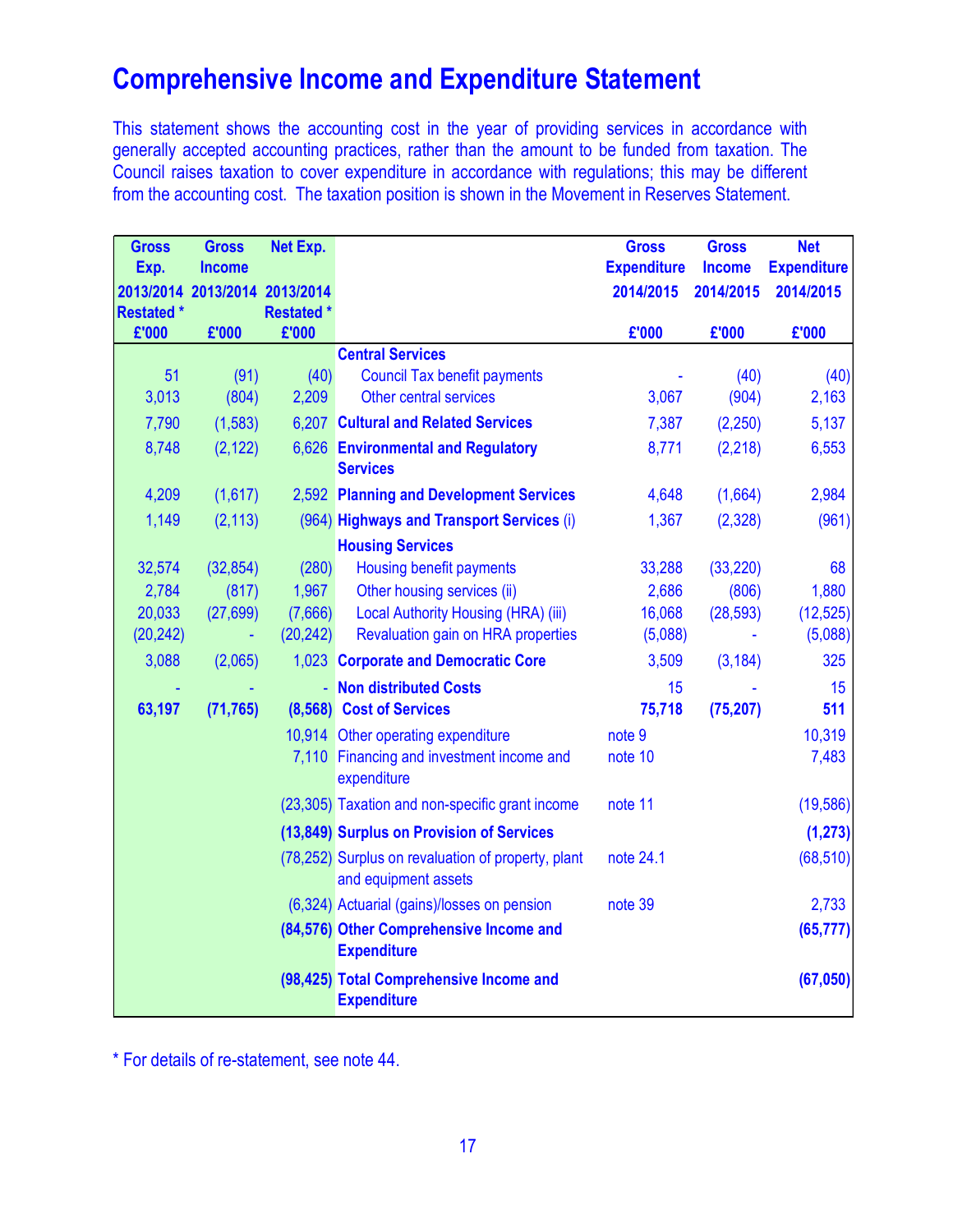# **Comprehensive Income and Expenditure Statement**

- i The Council is not a highways authority and therefore not responsible for the upkeep of roads in the district. This heading includes costs and income relating to car parks, public transport subsidies, roadside furniture and the depreciation of related assets.
- ii Other housing services includes home renovation grants, costs of caring for homeless people and the cost of administering housing benefits.
- iii The Housing Revenue Account is a ringfenced account for Council tenants, which has a separate section in the Financial Statements.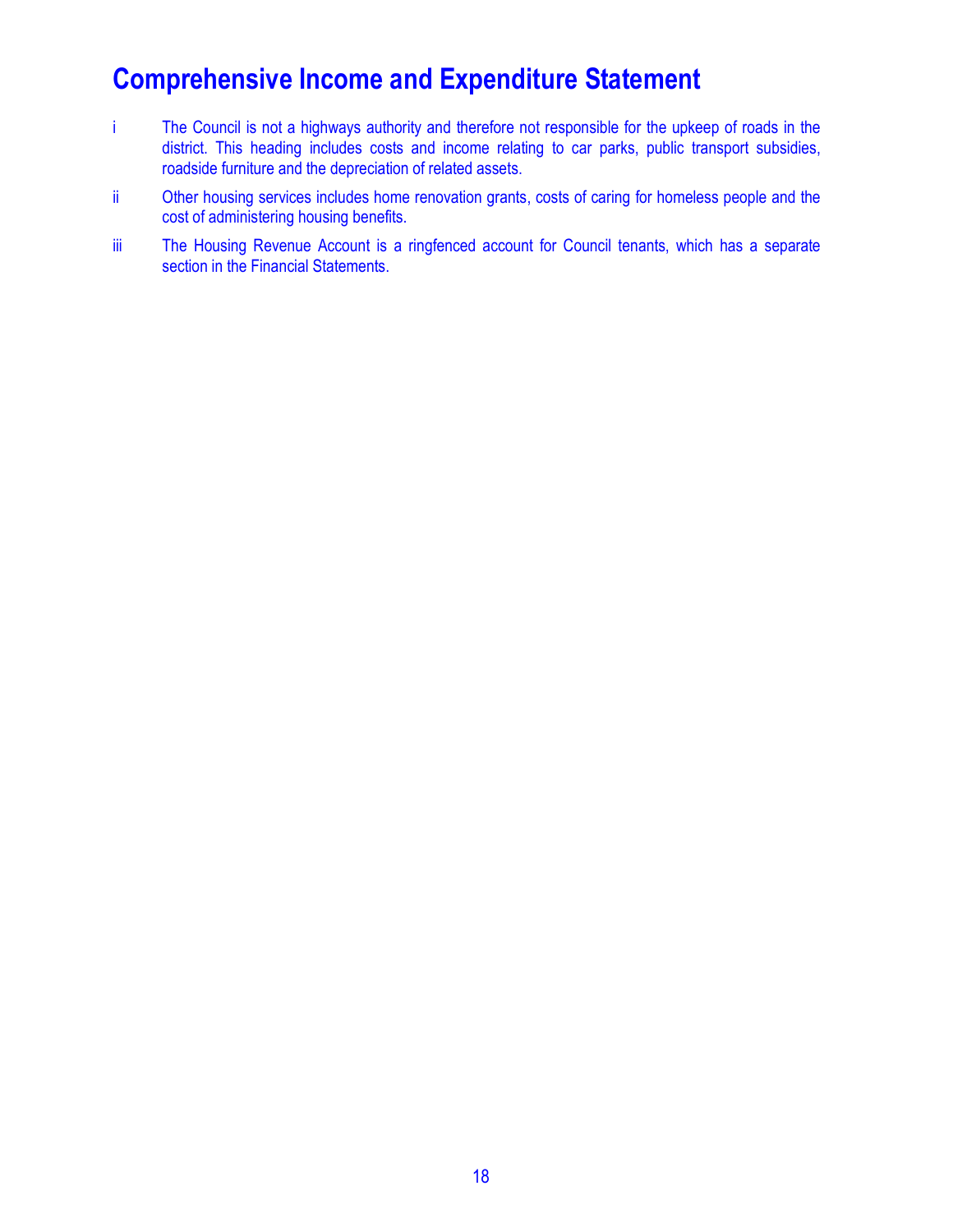### **Balance Sheet as at 31 March 2015**

The Balance Sheet shows the value as at the Balance Sheet date of the assets and liabilities recognised by the Council. The net assets of the Council (assets less liabilities) are matched by the reserves held by the Council. Reserves are reported in two categories. The first category of reserves are usable reserves - those reserves that the Council may use to provide services, subject to the need to maintain a prudent level of reserves and any statutory limitations on their use (for example the capital receipts reserve that may only be used to fund capital expenditure or repay debt).

The second category of reserves is unusable reserves - those that the Council is not able to use to provide services. This category of reserves includes reserves that hold unrealised gains and losses (for example the revaluation reserve), where amounts would only become available to provide services if the assets were sold; and reserves that hold timing differences shown in the Movement in Reserves Statement line "Adjustments between accounting basis and funding basis under regulations".

| <b>30 March</b> | 31 March   |                                            |             | 31 March   |  |
|-----------------|------------|--------------------------------------------|-------------|------------|--|
| 2013            | 2014       |                                            |             | 2015       |  |
| £'000           | £'000      |                                            | <b>Note</b> | £'000      |  |
| 462,418         | 552,076    | <b>Property Plant and Equipment</b>        | 12          | 621,720    |  |
| 5,139           | 5,256      | <b>Heritage Assets</b>                     | 13          | 5,380      |  |
| 7,554           | 7,801      | <b>Investment property</b>                 | 14          | 7,335      |  |
| 260             | 160        | <b>Intangible Assets</b>                   | 15          | 239        |  |
| 1               | 1          | Long term investments                      | 16          | 1          |  |
| 164             | 148        | Long term debtors                          | 16          | 162        |  |
| 475,536         | 565,442    | <b>Long Term Assets</b>                    |             | 634,837    |  |
| 5,120           | 5,043      | <b>Short Term Investments</b>              | 16          |            |  |
| 648             | 350        | <b>Assets Held for Sale</b>                | 17          | 351        |  |
| 40              | 48         | Inventories                                | 18          | 48         |  |
| 5,246           | 7,881      | <b>Short Term Debtors</b>                  | 19          | 8,134      |  |
| 4,803           | 4,535      | <b>Cash and Cash equivalents</b>           | 20          | 8,603      |  |
| 15,857          | 17,857     | <b>Current Assets</b>                      |             | 17,136     |  |
| (1,000)         |            | (3,500) Short Term Borrowing               | 16          | (2,000)    |  |
| (11, 787)       | (9,692)    | <b>Short Term Creditors</b>                | 21          | (9, 542)   |  |
| (12, 787)       | (13, 192)  | <b>Current Liabilities</b>                 |             | (11, 542)  |  |
| (49,580)        |            | (44,566) Pension Liability                 | 39          | (48, 406)  |  |
| (190, 076)      | (186, 576) | Long term borrowing                        | 16          | (184, 576) |  |
| (68)            | (830)      | Other Long term Liabilities and Provisions | 22          | (2,664)    |  |
| (710)           | (1,538)    | <b>Capital Grants Receipts in Advance</b>  | 35          | (1, 138)   |  |
| (240, 434)      | (233, 510) | <b>Long Term Liabilities</b>               |             | (236, 784) |  |
| 238,172         | 336,597    | <b>Net Assets</b>                          |             | 403,647    |  |
| 23,894          | 28,994     | <b>Usable Reserves</b>                     | 23          | 31,879     |  |
| 214,278         | 307,603    | Unusable reserves                          | 24          | 371,768    |  |
| 238,172         | 336,597    | <b>Total reserves</b>                      |             | 403,647    |  |

\* For details of re-statement, see note 44.

The unaudited accounts were issued on 24 June 2015, and the audited accounts were authorised for issue on 29 September 2015.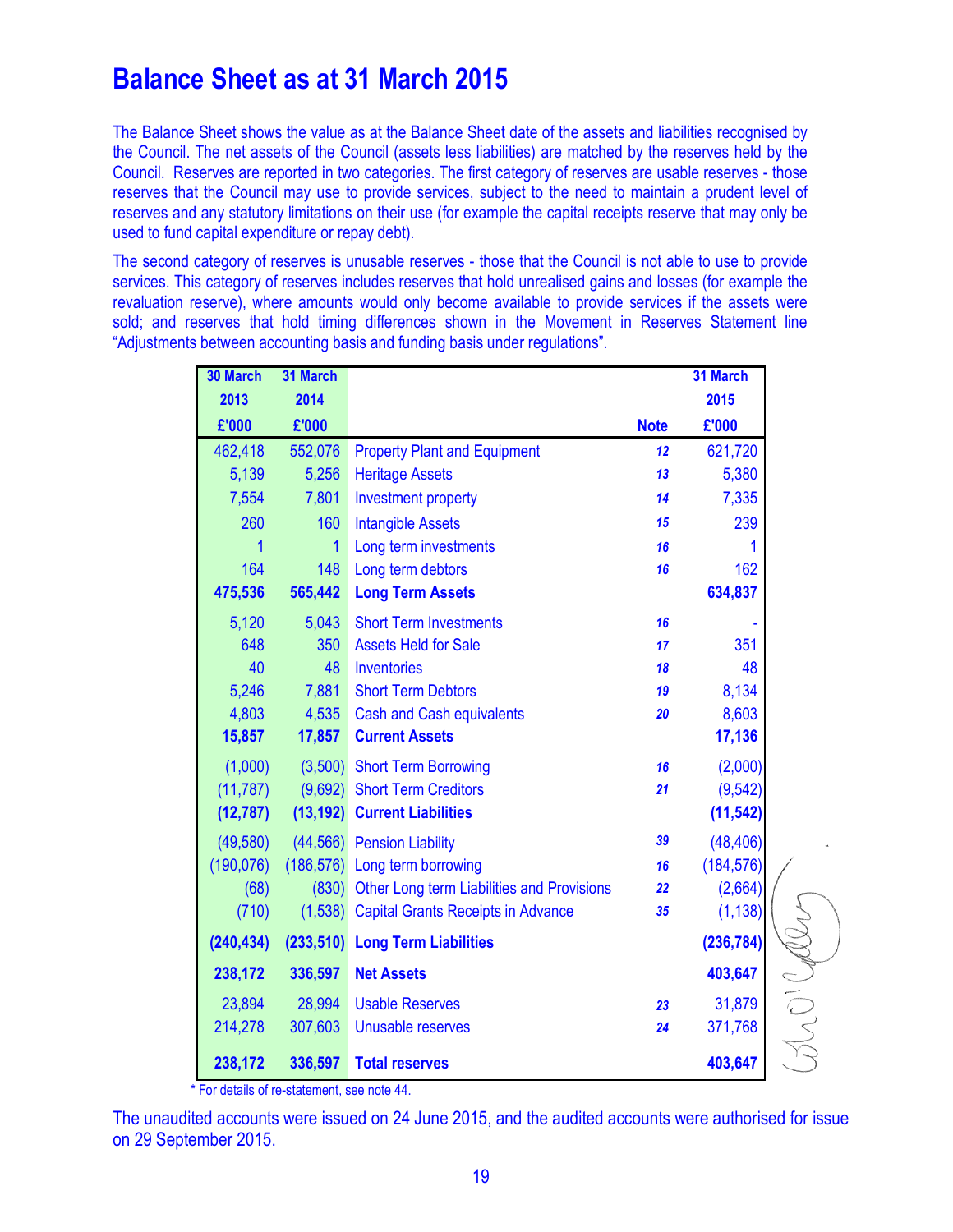# **Cash Flow Statement**

The Cash Flow Statement shows the changes in cash and cash equivalents of the Council during the reporting period. The statement shows how the Council generates and uses cash and cash equivalents by classifying cash flows as operating, investing and financing activities. The amount of net cash flows arising from operating activities is a key indicator of the extent to which the operations of the Council are funded by way of taxation and grant income or from the recipients of services provided by the Council. Investing activities represent the extent to which cash outflows have been made for resources which are intended to contribute to the Council's future service delivery. Cash flows arising from financing activities are useful in predicting claims on future cash flows by providers of capital (i.e. borrowing) to the Council.

| 2013/2014                 |                                                                                                                                                      |              | 2014/2015 |
|---------------------------|------------------------------------------------------------------------------------------------------------------------------------------------------|--------------|-----------|
| <b>Restated*</b><br>£'000 |                                                                                                                                                      | <b>Notes</b> | £'000     |
| 13,849                    | Net surplus or (deficit) on the provision of services                                                                                                |              | 1,273     |
|                           | 3,147 Adjustment to net surplus or deficit on the provision of<br>services for non-cash movements                                                    | 25           | 21,424    |
|                           | (11,143) Adjustments for items included in the net surplus or deficit on<br>the provision of services that are investing and financing<br>activities | 26           | (7, 748)  |
| 5,853                     | <b>Net cash flows from Operating Activities</b>                                                                                                      |              | 14,949    |
|                           | (4,883) Investing Activities                                                                                                                         | 27           | (6,681)   |
|                           | (1,238) Financing Activities                                                                                                                         | 28           | (4,200)   |
|                           | (268) Net increase or decrease in cash and cash equivalents                                                                                          |              | 4,068     |
|                           | 4,803 Cash and cash equivalents at the beginning of the reporting<br>period                                                                          |              | 4,535     |
|                           | 4,535 Cash and cash equivalents at the end of the reporting<br>period                                                                                |              | 8,603     |

\* For details of re-statement, see note 44.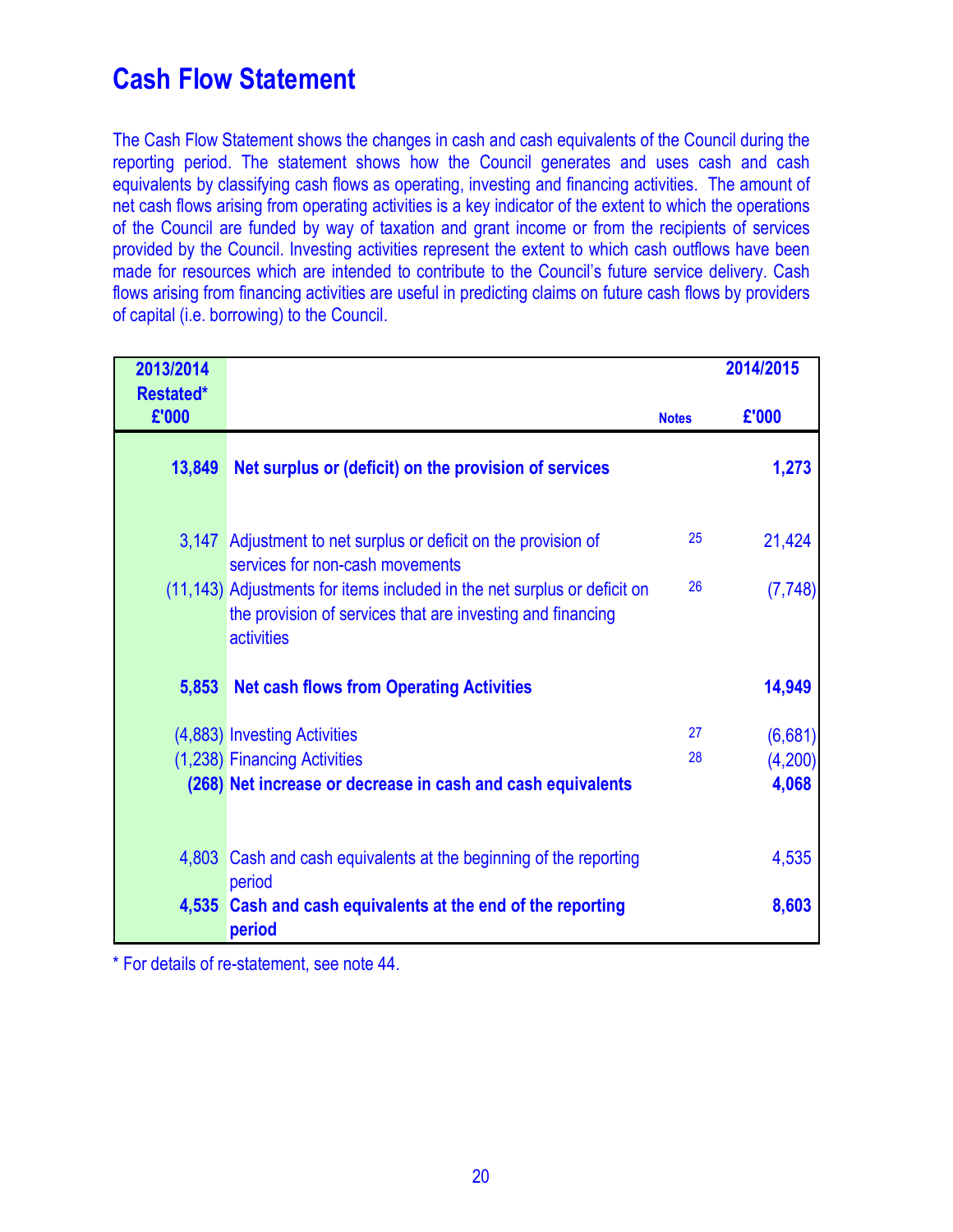### **1. Accounting Policies**

#### **1.1 General Principles**

The Statement of Accounts summarises the Council's transactions for the 2014-15 financial year and its position at the year-end 31 March 2015. The Council is required to prepare an Annual Statement of Accounts by the Accounts and Audit Regulations 2011, which require the Statement of Accounts to be prepared in accordance with proper accounting practices. These practices primarily comprise the Code of Practice on Local Council Accounting in the United Kingdom 2014-15 and the Service Reporting Code of Practice 2014/2015, supported by International Financial Reporting Standards (IFRS) and statutory guidance issued under section 12 of the 2003 Act.

The accounting convention adopted is principally historical cost, modified by the revaluation of certain categories of non-current assets and financial instruments.

#### **1.2 Accruals of Income and Expenditure**

Activity is accounted for in the year it takes place, not simply when cash payments are made or received. In particular:

- Revenue from the sale of goods is recognised when the Council transfers the significant risks and rewards of ownership to the purchaser and it is probable that economic benefits or service potential associated with the transaction will flow to the Council.
- Revenue from the provision of services is recognised when the Council can measure reliably the percentage of completion of the transaction and it is probable that economic benefits or service potential associated with the transaction will flow to the Council.
- Supplies are recorded as expenditure when they are consumed. Where there is a gap between the date supplies are received and their consumption they are carried as inventories on the Balance Sheet. The exceptions to this rule are energy payments (*e.g. electricity, gas, etc.*) and similar quarterly payments, which are charged at the date of meter readings rather than being apportioned between financial years and rental income, where credit is taken according to rental periods. The policy is consistently applied each year and therefore does not have a material effect on any one-year's accounts.
- Expenses in relation to services received (including services provided by employees) are recorded as expenditure when the services are received rather than when payments are made.
- Interest is receivable on investments and payable on borrowings and is accounted for respectively as income and expenditure on the basis of the effective interest rate for the relevant financial instrument rather than the cash flows fixed or determined by the contract.
- Where revenue and expenditure have been recognised but cash has not been received or paid, a debtor or creditor for the relevant amount is recorded in the Balance Sheet. Where debts may not be settled, the balance of debtors is written down and a charge made to revenue for the income that might not be collected.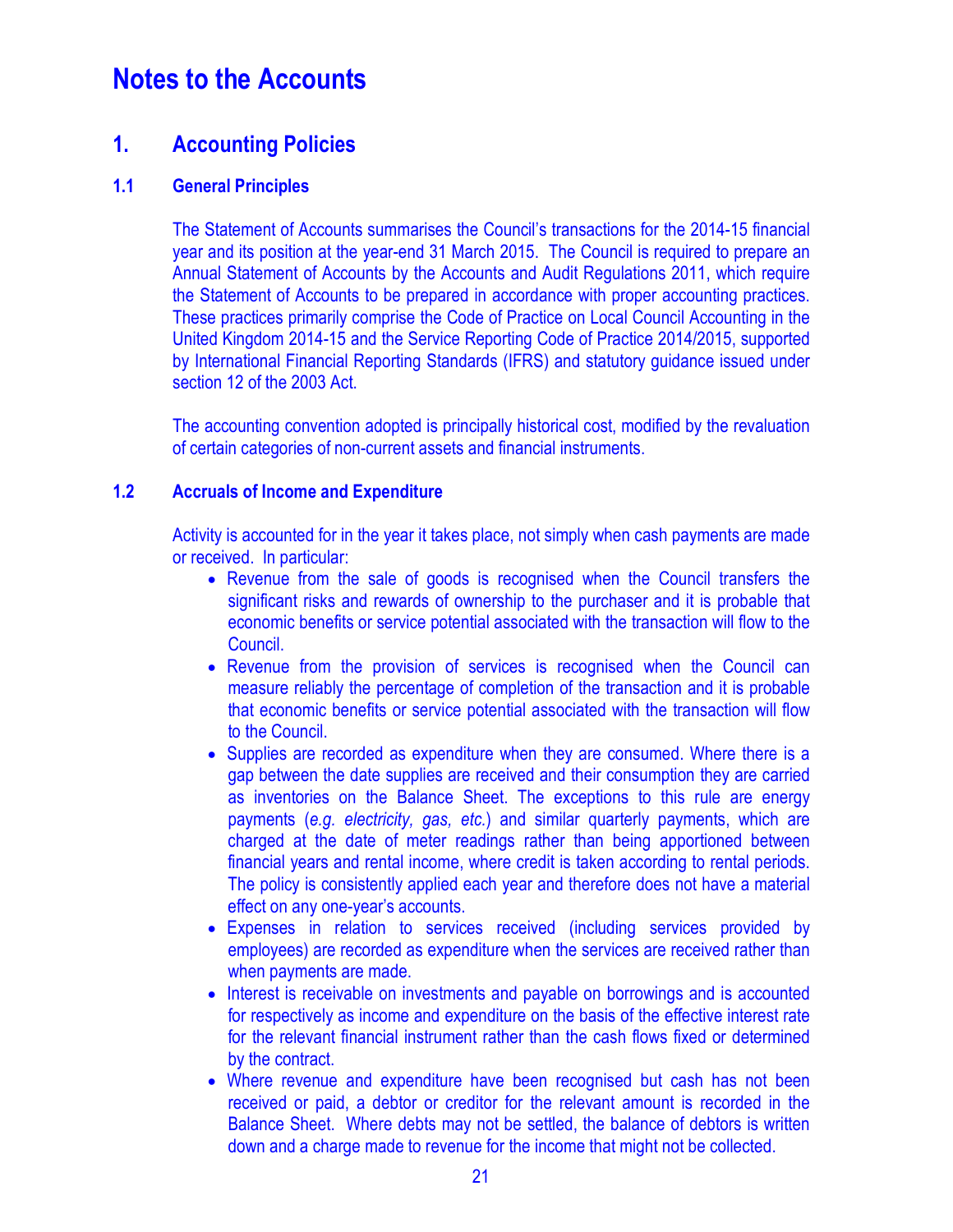#### **1.3 Principal and Agent accounting policy**

The majority of transactions the Council undertakes it is acting entirely on its own behalf and completely owns any risks and rewards of the transaction. This is known as the Council acting as a 'Principal'.

However, there are some situations where the Council is acting as an Agent, that is, the Council is acting as an intermediary for all or part of a transaction or service. The two main instances where this occurs are in relation to Council Tax and Business Rates where the Council is collecting Council tax and Business Rates income on behalf of itself and its 'preceptors' (Hertfordshire County Council and the Police and Crime Commissioner for Hertfordshire in relation to Council Tax and the Department for Communities and Local Government (DCLG) and Hertfordshire County Council in relation to Business Rates).

The implications for this is that, at the year end, any balance sheet balances in relation to these Agent relationships are split between the Council and its preceptors and, therefore, the balances contained on the Balance Sheet for a particular debt are the Council's own proportion of the debt and associated balances. The proportions of transactions that relate to the other parties to the relationship are shown separately as amounts due from/to the preceptors.

#### **1.4 Cash and Cash Equivalents**

Cash is represented by cash in hand and deposits with financial institutions repayable without penalty on notice of not more than 24 hours. Cash equivalents are investments that mature in three calendar months or less from the date of acquisition and that are readily convertible to known amounts of cash with insignificant risk of change in value. In the Cash Flow Statement, cash and cash equivalents are shown net of bank overdrafts that are repayable on demand and form an integral part of the Council's cash management.

#### **1.5 Prior Period Adjustments, Changes in Accounting Policies and Estimates and Errors**

 Prior period adjustments may arise as a result of a change in accounting policies or to correct a material error. Changes in accounting estimates are accounted for prospectively, i.e. in the current and future years affected by the change and do not give rise to a prior period adjustment.

Changes in accounting policies are only made when required by proper accounting practices or the change provides more reliable or relevant information about the effect of transactions, other events and conditions on the Council's financial position or financial performance. Where a change is made, it is applied retrospectively (unless stated otherwise) by adjusting opening balances and comparative amounts for the prior period as if the new policy had always been applied.

Material errors discovered in prior period figures are corrected retrospectively by amending opening balances and comparative amounts for the prior period.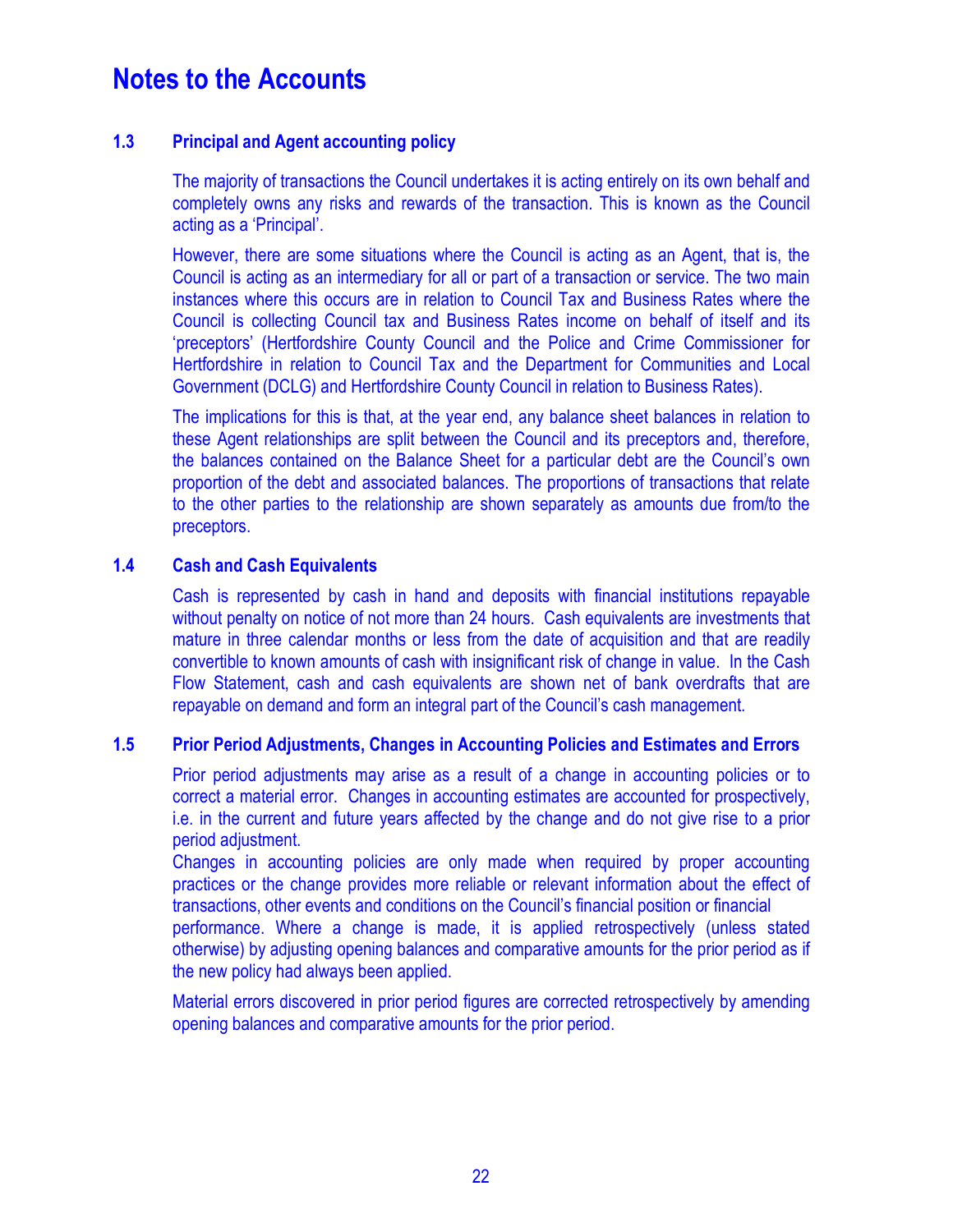#### **1.6 Charges to Revenue for Non-Current Assets**

Service revenue accounts, support services and trading accounts are debited with the following amounts to record the real cost of holding Non-Current Assets during the year.

- Depreciation attributable to the assets used by the relevant service.
- Revaluation and Impairment losses on assets used by services where there are no accumulated gains in the revaluation reserve against which losses can be written off.
- Amortisation of intangible Non-Current Assets attributable to the service

The Council is not required to raise council tax to fund depreciation, revaluation and impairment losses or amortisations. However, it is required to make an annual contribution from revenue towards the reduction of its overall borrowing requirement equal to an amount calculated on a prudent basis determined by the Council in accordance with statutory guidance. Depreciation, revaluation and impairment losses and amortisations are therefore replaced by the Minimum Revenue Provision in the General Fund or HRA Balances by way of an adjusting transaction with the Capital Adjustment Account in the Movement in Reserves Statement for the difference between the two. The only exception to this is nondwelling assets held by the HRA, where the revaluation and impairment losses are not reversed to the Capital Adjustment Account.

#### **1.7 Employee Benefits**

#### **1.7a Benefits Payable During Employment**

Short-term employee benefits are those expecting to be settled within 12 months of the year end. They include wages, salaries, paid annual leave and paid sick leave, bonuses and nonmonetary benefits (e.g. cars) for current employees, and are recognised as an expense for services in the year in which the employee renders the service to the Council.

Short-term employee benefits earned by employees but not taken before the year-end, which employees can carry forward into the next financial year, consists mainly of untaken leave. The Council has a policy of not carrying forward leave except in exceptional circumstances and therefore the value of untaken leave at year end is not material to the accounts and no accrual is made.

#### **1.7b Termination Benefits**

Termination benefits are amounts payable as a result of a decision by the Council to terminate an officer's employment before the normal retirement date or an officer's decision to accept voluntary redundancy. They are charged on an accruals basis to the Non-Distributed Costs line in the Comprehensive income and Expenditure Statement when the Council can no longer withdraw the offer of those benefits or when the Council recognises the costs of a restructuring.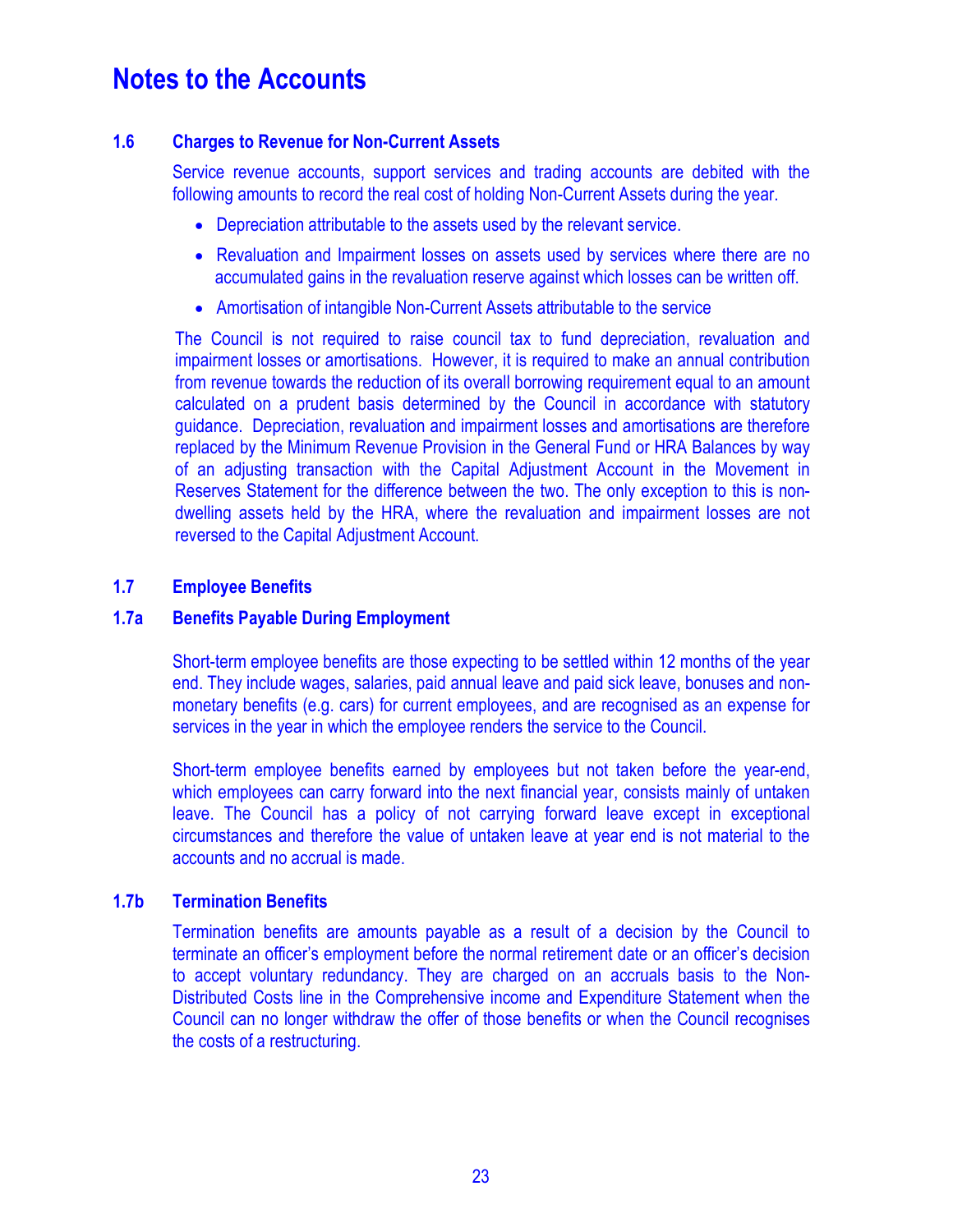#### **1.7b continued**

Where termination benefits involve the enhancement of pensions, statutory provisions require the General Fund balance to be charged with the amount payable by the Council to the pension fund or pensioner in the year, not the amount calculated according to the relevant accounting standards. In the Movement in Reserves Statement, appropriations arerequired to and from the Employment Reserve to remove the notional debits and credits for pension enhancement termination benefits and replace them with debits for the cash paid to the pension fund and pensioners and any such amounts payable but unpaid at the year-end.

#### **1.7c Post Employment Benefits**

Employees of the Council are members of the Local Government Pensions Scheme administered by Hertfordshire County Council. The scheme provides defined benefits to members (retirement lump sum and pensions), earned as employees worked for the Council.

#### *The Local Government Pension Scheme*

The Local Government Pension Scheme is accounted for as a defined benefits Scheme:

- The liabilities of the pension scheme attributable to the Council are included in the Balance Sheet on an actuarial basis using the projected unit method – i.e. an assessment of the future payments that will be made in relation to the retirement benefits earned to date by employees, based on assumptions about mortality rates, employee turnover rates, etc, and projections of projected earnings for current employees.
- Liabilities are discounted to their value at current prices using a discount rate of 6.9% real (based on the indicative rate of return on a high-quality corporate bond (iboxx Sterling Corporate Index, AA over 15 years)).
- The assets of the Hertfordshire Local Government Pension Fund attributable to the Council are included in the balance sheet at their fair value:
	- Quoted securities current bid price
	- Unquoted securities professional estimate
	- Unitised securities current bid price
	- Property market value

The change in the net pensions liability is analysed into the following components:

- Service Cost comprising:
	- current service costs increase in liabilities as result of years of service earned this year – allocated in the Comprehensive Income and Expenditure Statement to the revenue accounts of services for which the employees worked;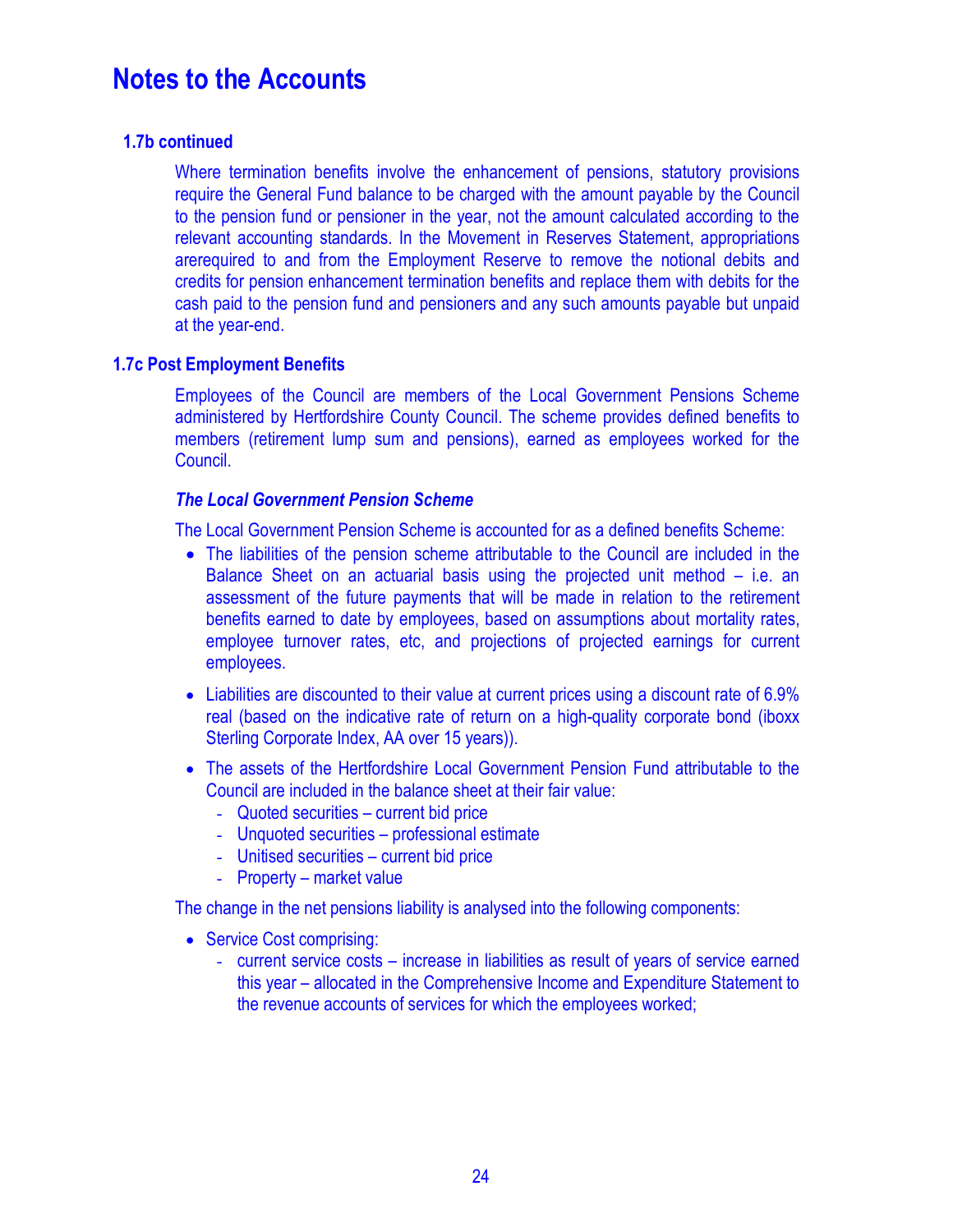#### **1.7c continued**

- past service cost the increase in liabilities arising from current year decisions whose effect relates to years of service earned in earlier years – debited to the Surplus or Deficit on the Provision of Services in the Comprehensive Income and Expenditure Statement as part of Non Distributed Costs;
- net interest on the net defined benefit liability, i.e. net interest expense for the authority – the change during the period in the net defined benefit liability that arises from the passage of time charged to the Financing and Investment Income and Expenditure line of the Comprehensive Income and Expenditure Statement – this is calculated by applying the discount rate used to measure the defined benefit obligation at the beginning of the period to the net defined benefit liability at the beginning of the period – taking into account any changes in the net defined benefit liability during the period as a result of contribution and benefit payments.
- Remeasurements comprising:
	- the return on plan assets excluding amounts included in net interest on the net defined benefit liability (asset) – charged to the Pensions Reserve as Other Comprehensive Income and Expenditure;
	- actuarial gains and losses changes in the net pensions liability that arise because events have not coincided with assumptions made at the last actuarial valuation or because the actuaries have updated their assumptions – charged to the Pensions Reserve as Other Comprehensive Income and Expenditure;
- Contributions paid to the Hertfordshire Local Government Pension Fund cash paid as employer's contributions to the pension fund.

In relation to retirement benefits, statutory provisions require the General Fund balance to be charged with the amount payable by the Council to the pension fund in the year, not the amount calculated according to the relevant accounting standards. In the Movement in Reserves Statement this means that there are appropriations to and from the Pensions Reserve to remove the notional debits and credits for retirement benefits and replace them with debits for the cash paid to the pension fund and any amounts payable to the fund but unpaid at the year-end. The negative balance that arises on the Pensions Reserve thereby measures the beneficial impact to the General Fund of being able to account for retirement benefits on the basis of cash flows rather than as benefits are earned by employees.

#### *Discretionary Benefits*

The Council also has restricted powers to make discretionary awards of retirement benefits in the event of early retirements. Any liabilities estimated to arise as a result of an award to any member of staff are accrued in the year of the decision to make the award and accounted for using the same policies as are applied to the Local Government Pension Scheme.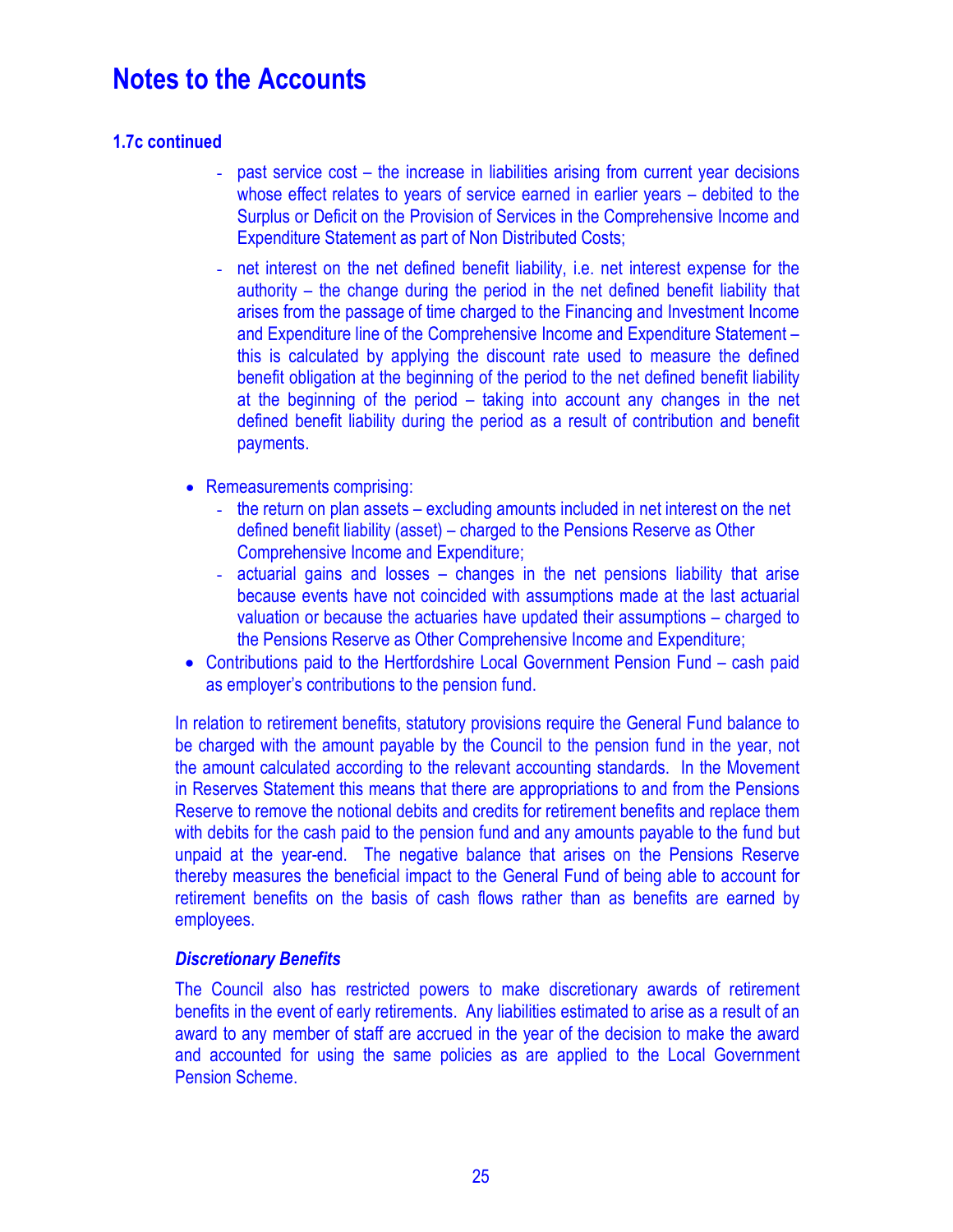#### **1.8 Events after the Balance Sheet date**

Events after the Balance Sheet date are those events, either favourable or unfavourable, that occur between the Balance Sheet date and the date when the Statement of Accounts is authorised for issue. Two types of events can be identified:

- **Adjusting events** those that provide evidence of conditions that existed at the Balance Sheet date and materially affect the amounts included. The Statement of Accounts is adjusted to reflect such events.
- **Non-adjusting events** those that are indicative of conditions that arose after the reporting period – the Statement of Accounts is not adjusted to reflect such events but where a category of events would have a material effect, disclosure is made in the notes of the nature of the events and their estimated financial effect.

#### **1.9 Financial Instruments**

#### **1.9a Financial Liabilities**

Financial Liabilities are recognised on the Balance Sheet when the Council becomes a party to the contractual provisions of a financial instrument and are initially measured at fair value and carried at their amortised cost. Annual charges to the Financing and Investment Income and Expenditure line in the Comprehensive Income and Expenditure Statement for interest payable are based on the carrying amount of the liability, multiplied by the effective rate of interest for the instrument. The effective rate of interest is the rate that exactly discounts estimated future cash payments over the life of the instrument to the amount at which it was originally recognised. For all of the Council's borrowings, this means that the amount presented in the Balance Sheet is the outstanding principal repayable (plus accrued interest) and the interest charged to the Comprehensive Income and Expenditure Statement is the amount payable for the year according to the loan agreement.

#### **1.9b Financial Assets**

Financial Assets held by the Council consist of 'Loans and Receivables'. That is, assets that have fixed or determinable payments but are not quoted in an active market, for example bank deposits, investments and trade receivables.

Loans and receivables are recognised on the Balance Sheet when the Council becomes a party to the contractual provisions of a financial instrument and are initially measured at fair value. They are subsequently measured at their amortised cost. Annual credits to the Financing and Investment Income and Expenditure line in the Comprehensive Income and Expenditure Statement for interest receivable are based on the carrying amount of the asset multiplied by the effective rate of interest for the instrument. For all of the Council's loans made, this means that the amount presented in the Balance Sheet is the outstanding principal receivable (plus accrued interest) and interest credited to the Comprehensive Income and Expenditure Statement is the amount receivable for the year in the loan agreement.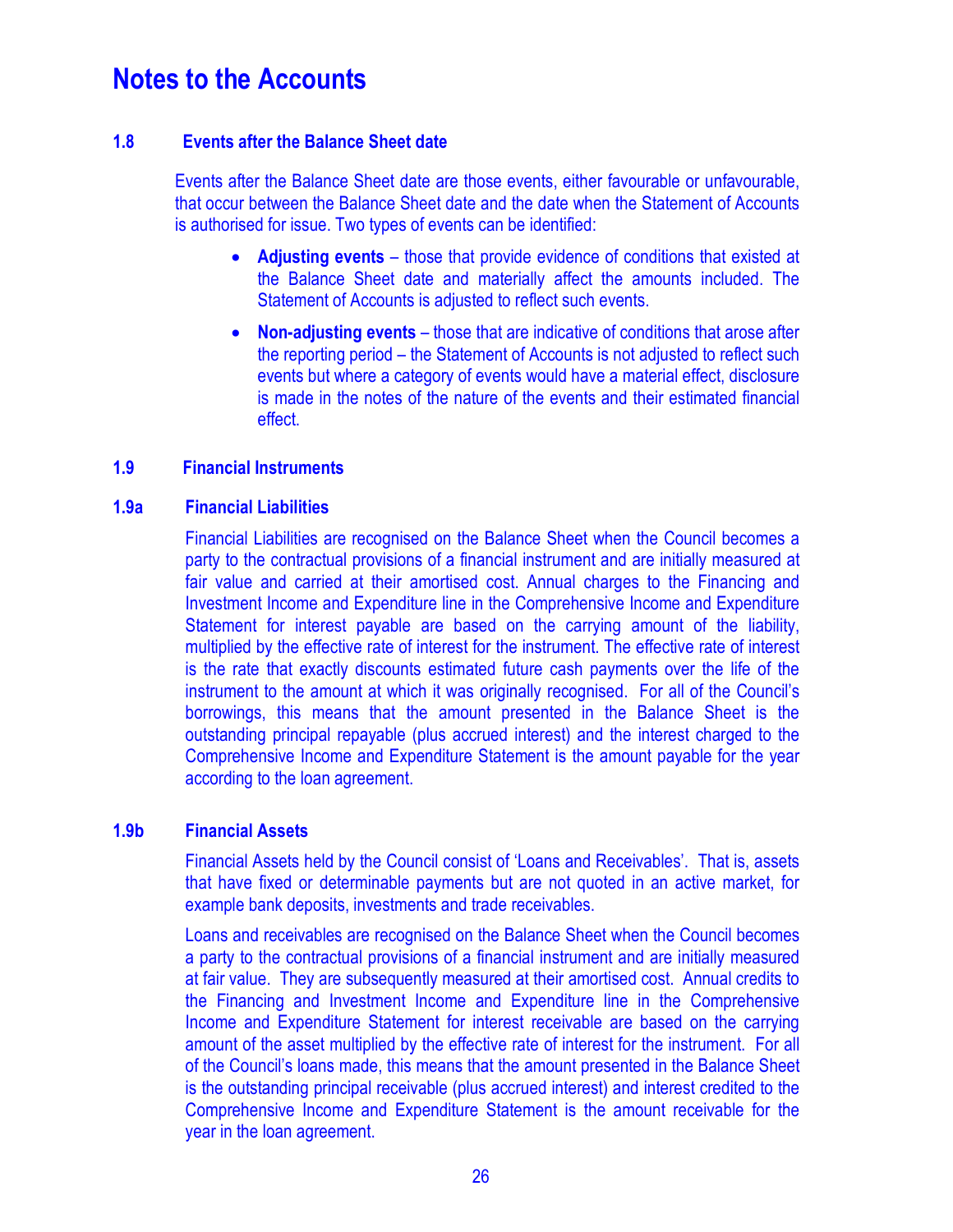#### **1.10 Government Grants and Contributions**

Whether paid on account, by instalments or in arrears, government grants and third party contributions and donations are recognised as due to the Council when there is reasonable assurance that:

- The Council will comply with the conditions attached to the payments, and
- The grants or contributions will be received.

Conditions are stipulations that specify that the future economic benefits or service potential embodied in the asset acquired using the grant or contribution are required to be consumed by the recipient as specified, or future economic benefits or service potential must be returned to the transferor.

Monies advanced as grants and contributions for which conditions have not been satisfied are carried in the Balance Sheet as receipts in advance. When conditions are satisfied, the grant or contribution is credited to the relevant service line (attributable revenue grants and contributions) or Taxation and Non-Specific Grant Income (non-ring fenced revenue grants and all capital grants) in the Comprehensive Income and Expenditure Statement.

Where capital grants are credited to the Comprehensive Income and Expenditure Statement, they are reversed out of the General Fund Balance in the Movement in Reserves Statement. Where the grant has yet to be used to finance capital expenditure, it is posted to the Capital Grants Unapplied reserve. Where it has been applied, it is posted to the Capital Adjustment Account. Amounts in the Capital Grants Unapplied reserve are transferred to the Capital Adjustment Account once they have been applied to fund capital expenditure.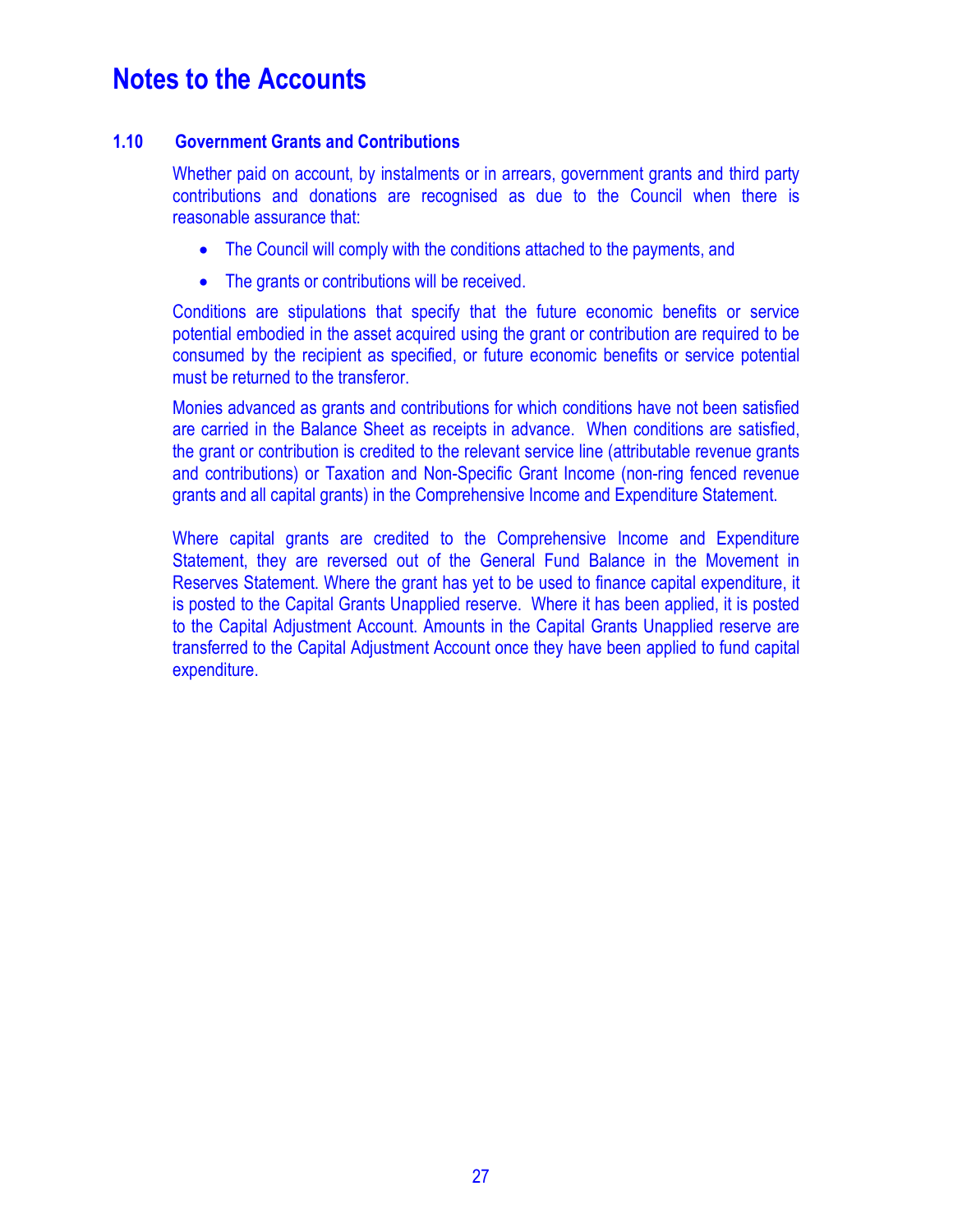#### **1.11 Heritage Assets**

A tangible Heritage Asset is a physical asset with historical, artistic, scientific, technological, geophysical or environmental qualities that is held and maintained principally for its contribution to knowledge and culture.

The Council's Heritage Assets can be categorised as follows:

- Land and buildings
- Artifacts
- Sculptures, and war memorials
- Civic regalia and chains of office
- Ancient walls and ruins.

There are very few acquisitions or disposals. Acquisitions are initially recognised at cost, and donated assets at insurance valuation.

#### **1.11a** *Land and Buildings*

Heritage Property is often operational. Where this is the case, the asset remains in its operational category, and is not separately identified. These assets are included in the appropriate Property Plant and Equipment or Investment Property category.

Property heritage assets that are not operational are identified separately on the face of the balance sheet as 'Heritage Assets'. The assets are re-valued every five years on a depreciated replacement cost basis as no market exists for such assets.

These assets are deemed to have an indeterminate life and high residual values and the Council does not consider it necessary to provide for depreciation.

#### **1.11b** *Artifacts*

Cost information for artifacts is not available and the Council is of the opinion that the cost of obtaining valuations for these assets, due to their unique nature, would be disproportionate to any benefit derived.

#### **1.11c** *Sculptures and War Memorials*

These assets are re-valued every five years at insurance values (replacement cost). They are deemed to have an indeterminate life and high residual values and the Council does not consider it necessary to provide for depreciation.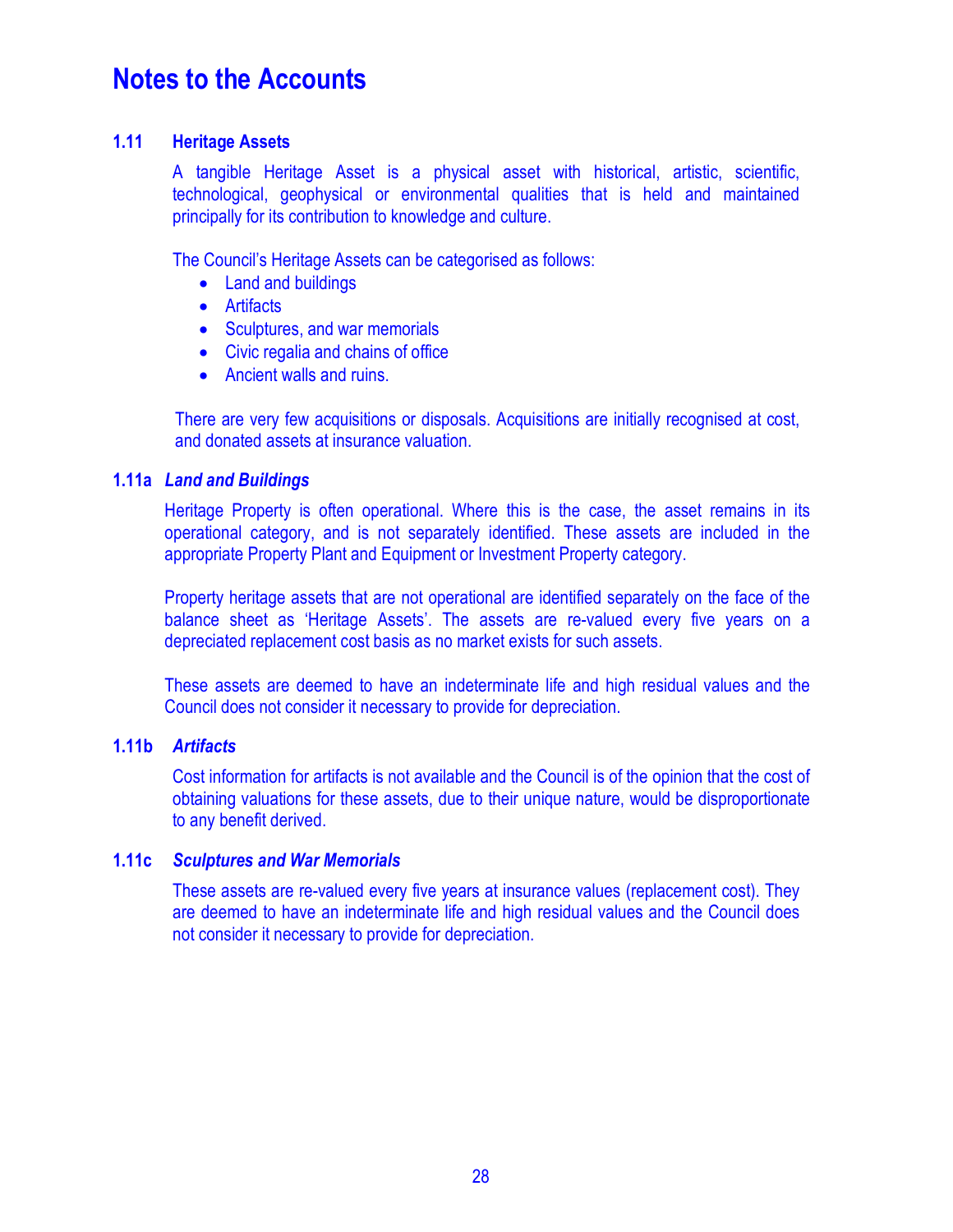#### **1.11d** *Civic Regalia and Chains of Office*

The chains of office and general civic regalia are valued on the basis of the insurance replacement cost. The values are reviewed every five years. These assets are deemed to have an indeterminate life and high residual values, and the Council does not consider it necessary to provide for depreciation.

There are very few acquisitions or disposals. Acquisitions are initially recognised at cost, and donated assets at insurance valuation.

#### **1.11e** *Ancient Walls and Ruins*

St Albans is rich with ancient remains, and these include Roman walls, archaeological gardens and ruins. These have no intrinsic value.

The Council has made appropriate disclosures for these assets not recognised on the balance sheet.

#### **1.12 Intangible Assets**

Expenditure on non monetary assets that do not have physical substance but are controlled by the Council as a result of a past event (e.g. software licences and system development expenditure) is capitalised when it is expected that future benefits or service potential will flow from the intangible asset to the Council.

Intangible assets are measured at cost. Amounts are only revalued where the fair value of the assets held by the Council can be determined by reference to an active market. The valuation of an intangible asset is amortised over the asset's useful life to the relevant service line(s) in the Comprehensive Income and Expenditure Statement. An asset is tested for impairment whenever there is an indication that the asset might be impaired with any losses recognised are posted to the relevant service line(s) in the Comprehensive Income and Expenditure Statement.

Any gain or loss arising on the disposal or abandonment of an intangible asset is posted to the other operating expenditure line in the Comprehensive Income and Expenditure Statement.

Where expenditure on intangible assets qualifies as capital expenditure for statutory purposes, amortisation, impairment losses and disposal gains and losses are not permitted to have an impact on the General Fund balance. Such gains and losses are therefore reversed out of General Fund balance in the Movement of Reserves Statement and posted to the Capital Adjustment Account and (for any sale proceeds greater than £10k) the Capital Receipts Reserve.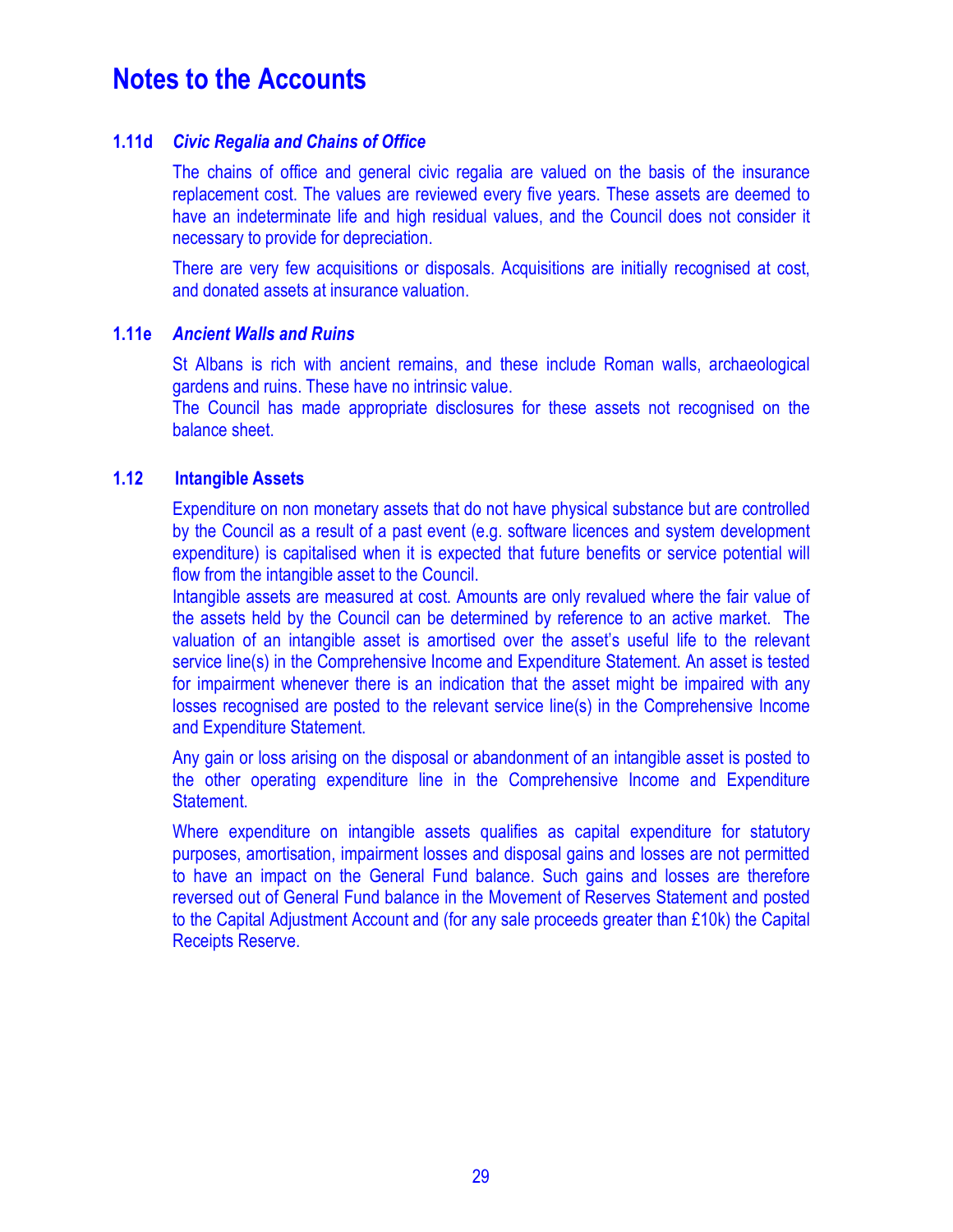#### **1.13 Inventories**

Inventories are included in the Balance Sheet at the lower of cost or net realisable value.

#### **1.14 Investment Property**

Investment Properties are those that are used solely to earn rentals and/or for capital appreciation such as shops and offices let to other organisations. Where an asset is used for an operational purpose, i.e. to facilitate the delivery of services or production of goods or is held for sale, it will be considered as Property Plant and Equipment. Also, if the asset is only partially used for operational purposes it will still be classified as Property Plant and Equipment and not Investment Properties.

Investment properties are measured initially at cost and subsequently at fair value, based on the amount at which the asset could be exchanged between knowledgeable parties at arm's length. Properties are not depreciated but are revalued where it is considered there has been a material change in value. All Investment properties are reviewed every year to establish which may have been subject to a material change and those identified as such are re-valued annually according to market conditions at the year-end. Gains and losses on revaluation are posted to the Financing and Investment Income and Expenditure line in the Comprehensive Income and Expenditure Statement. The same treatment is applied to gains and losses on disposal.

Rentals received in relation to Investment Properties are credited to the Financing and Investment Income line and result in a gain for the General Fund Balance. However, revaluation and disposal gains and losses are not permitted by statutory arrangements to have an impact on the General Fund Balance. The gains and losses are therefore reversed out of the General Fund Balance in the Movement in Reserves Statement and posted to the Capital Adjustment Account and (for any sale proceeds greater than £10k) the Capital Receipts Reserve.

#### **1.15 Jointly Controlled Operations and Jointly Controlled Assets**

The Council is one of five contributing to the operations of the West Hertfordshire Crematorium Joint Board. The Council's share of the activity is considered to be immaterial, and is disclosed by way of a note to the Statement of Accounts and therefore Group accounts are not prepared. The Council does not control the assets and therefore they are not included in the Balance Sheet.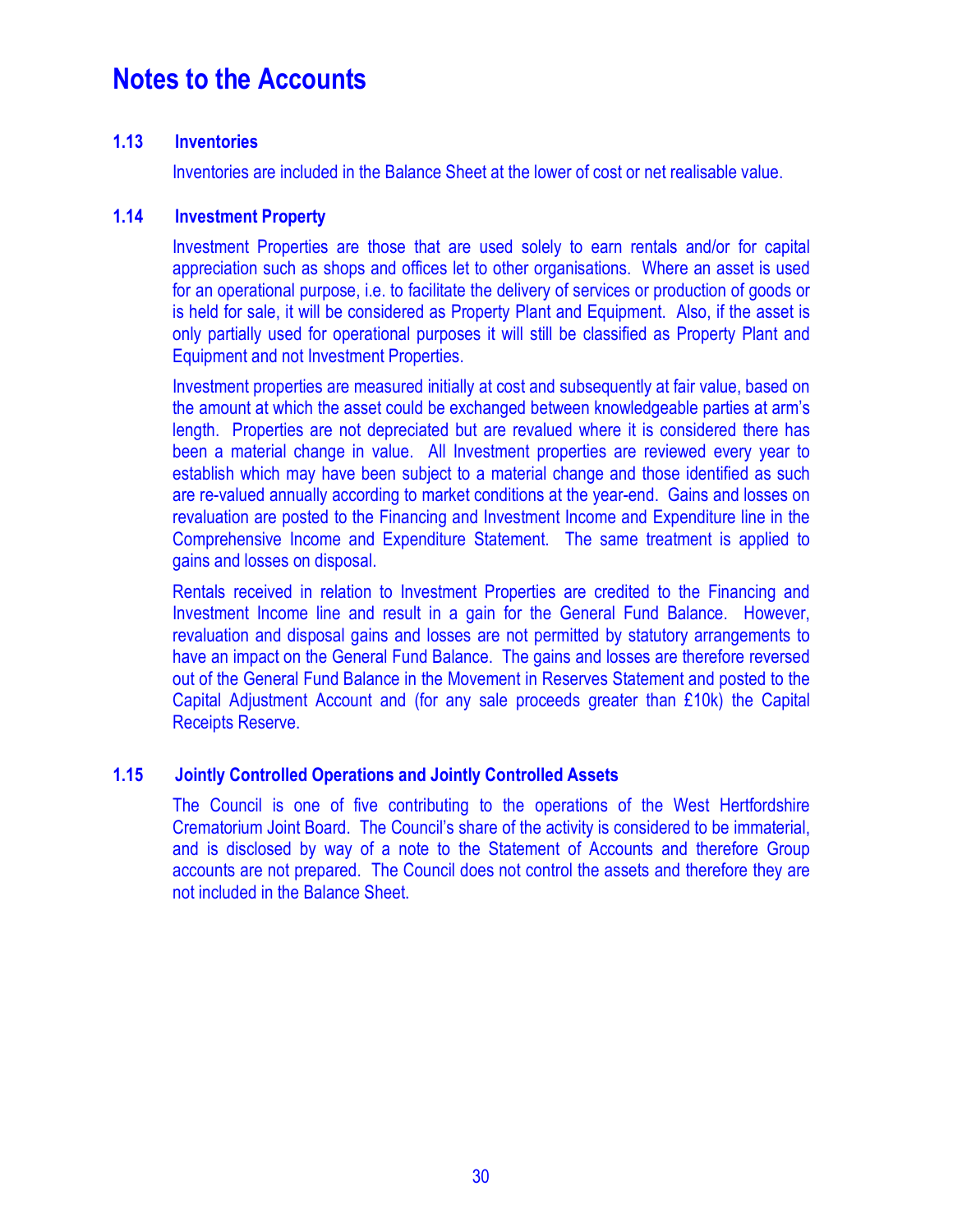#### **1.16 Leases**

Leases are classified as finance leases where the terms of the lease transfers substantially all the risks and rewards incidental to ownership of the property plant or equipment from the lessor to the lessee. All other leases are operational leases.

Where a lease covers both land and buildings the land and building elements are considered separately for classification.

Arrangements that do not have the legal status of a lease but convey a right to use an asset in return for payments are accounted for under this policy where fulfilment of the arrangement is dependent on the use of specific assets.

#### **1.16a** *The Council as Lessee*

#### *Finance Leases*

The Council has no finance leases.

#### **Operating Leases**

Rentals paid under operational leases are charged to the Comprehensive Income and Expenditure Statement as an expense of the service benefiting from the use of the leased property, plant and equipment. Charges are made on a straight line basis over the life of the lease even if this does not match the pattern of payments.

#### **1.16b** *The Council as Lessor*

#### *Finance Leases*

The Council has no finance leases.

#### *Operating Leases*

Where the Council grants an operating lease over a property or an item of plant or equipment, the asset is retained in the Balance Sheet. Rental income is credited to the Other Operating Expenditure line in the Comprehensive Income and Expenditure Statement. Credits are made on a straight-line basis over the life of the lease, even if this does not match the pattern of payments (eg there is a premium paid at the commencement of the lease). Initial direct costs incurred in negotiating and arranging the lease are added to the carrying amount of the relevant asset and charged as an expense over the lease term on the same basis as rental income.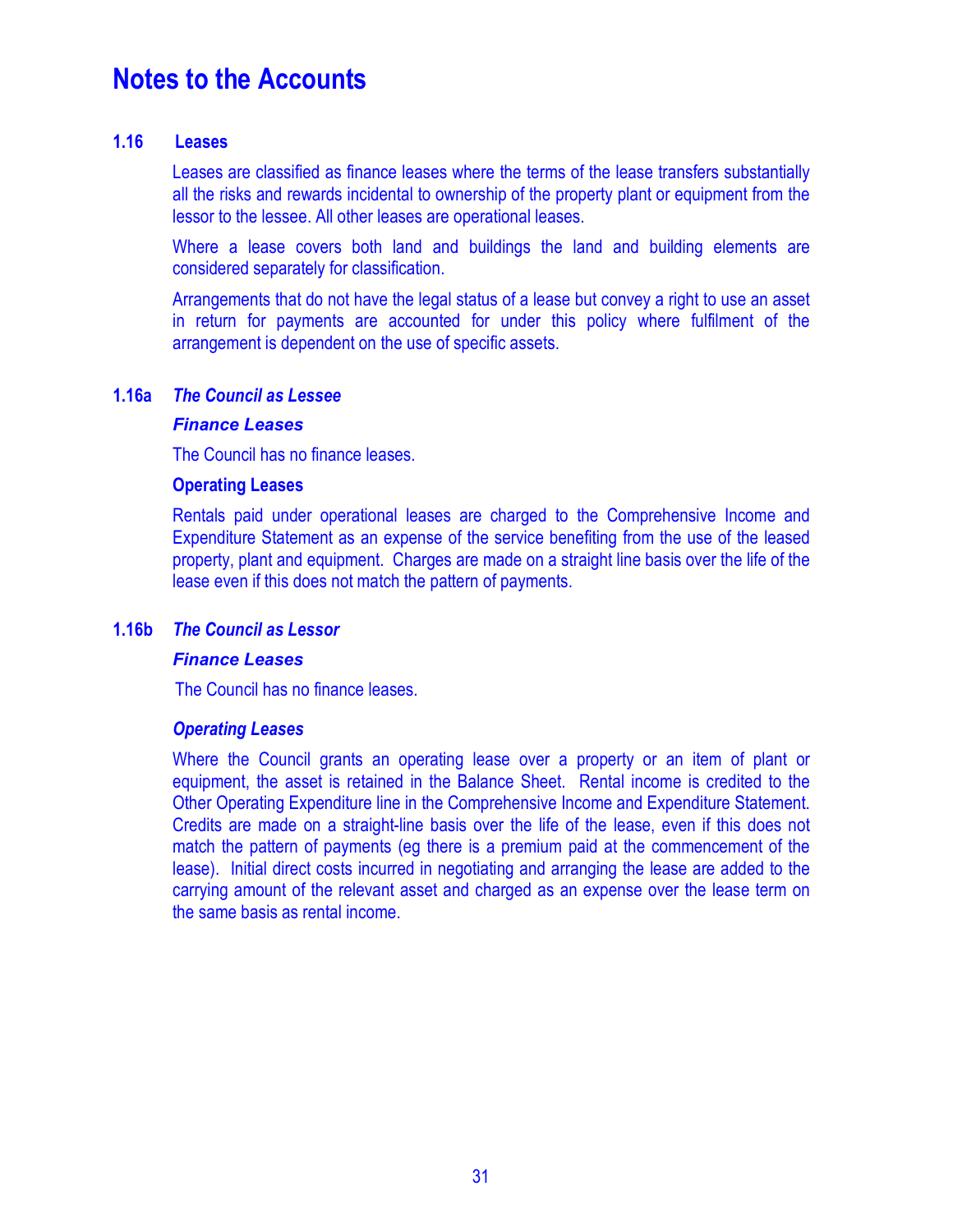#### **1.17 Overheads and Support Services**

The costs of overheads and support services are charged to those services that benefit from the supply or service in accordance with the costing principles of the CIPFA Service Reporting Code of Practice (SeRCOP). The total absorption costing principle is used - the full cost of overheads and support services are shared between users in proportion to the benefits received (in terms of employee time spent, running costs and office space used), with the exception of:

- Corporate and Democratic Core costs relating to the Council's status as a multifunctional, democratic organisation.
- Non Distributed Costs the cost of discretionary benefits awarded to employees retiring early and any depreciation and impairment losses chargeable on nonoperational properties.

These two cost categories are defined in SeRCOP and accounted for as separate headings in the Comprehensive Income and Expenditure Statement, as part of Net Cost of Services.

#### **1.18 Property, Plant and Equipment**

Assets that have physical substance and are held for use in the production or supply of goods or services, for rental to others, or for administrative purposes and that are expected to be used during more than one financial year are classified as Property, Plant and Equipment. The Council does not capitalise small value items (under £10k) unless the items can be grouped together to create an asset group of over £10k, for example computer equipment. Items not capitalised are charged as an expense when incurred.

#### **1.18a Recognition**

Expenditure on the acquisition, creation or enhancement of property, plant and equipment is capitalised on an accruals basis, provided that it is probable that the future economic benefits or service potential associated with them will flow to the Council and the cost of the item can be measured reliably. Expenditure that maintains but does not add to the potential to deliver future economic benefits or service potential (i.e. repairs and maintenance) is charged as an expense when it is incurred.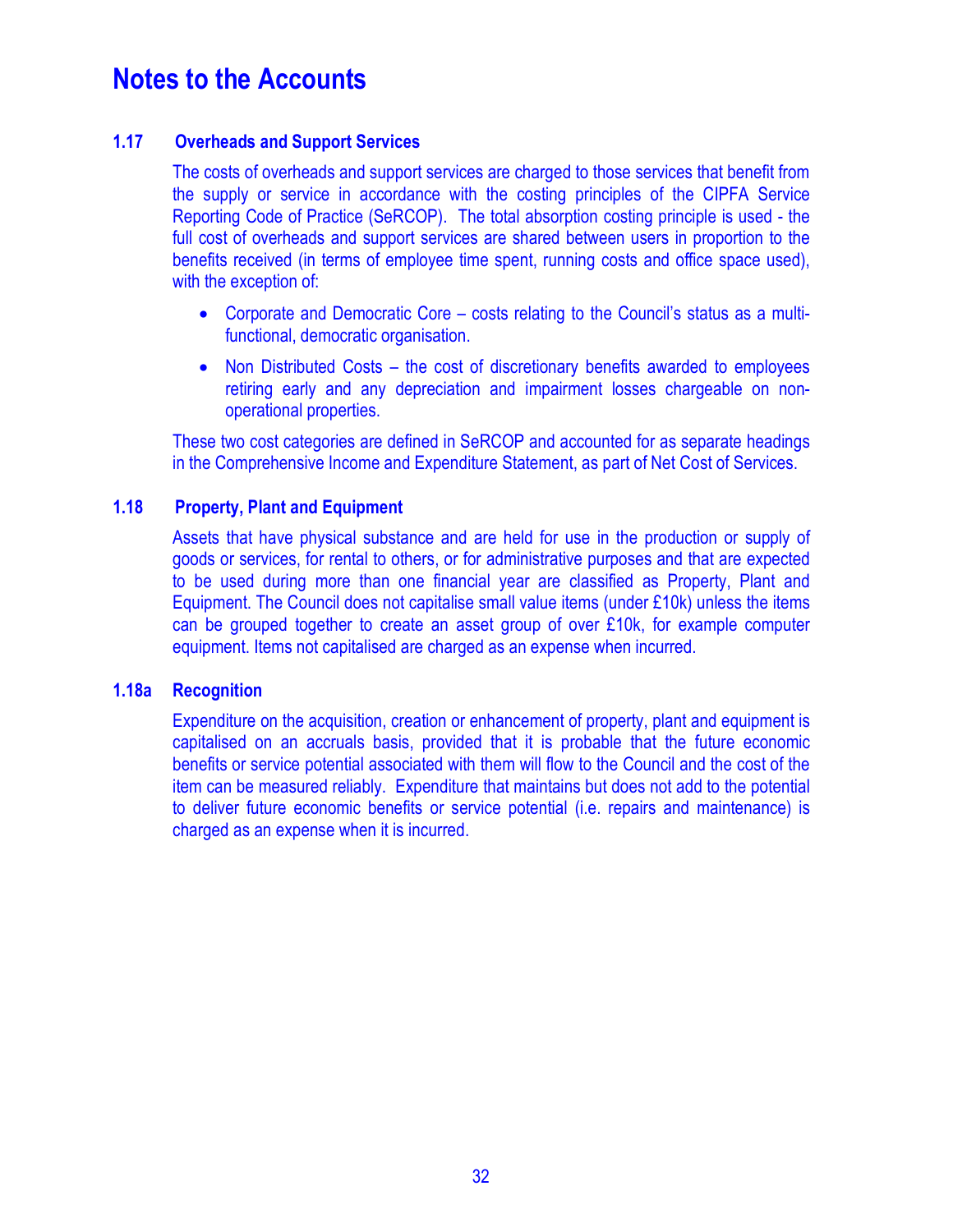#### **1.18b Measurement**

Assets are initially measured at cost, comprising all expenditure that is directly attributable to bringing the asset into working condition for its intended use. Assets are then carried in the Balance Sheet using the following measurement bases:

- Infrastructure, Community Assets and Assets Under Construction depreciated historical cost
- Dwellings fair value determined using the basis of existing use value for social housing (EUV-SH)
- Vehicles, plant and equipment historical cost is used as a proxy for fair value on the grounds of materiality.
- All other assets fair value determined as the amount that would be paid for the asset in its existing use (existing use value – EUV)

Where there is no market-based evidence of fair value because of the specialist nature of an asset, depreciated replacement cost (DRC) is used as an estimate of fair value.

Assets included in the Balance Sheet at fair value are revalued sufficiently regularly to ensure that their carrying value is not materially different from their fair value at the yearend, but as a minimum every five years. This may be done on a rolling basis (for example 20% per annum) so that all assets are revalued over a five year period. Increases in valuations are matched by credits to the Revaluation Reserve to recognise unrealised gains. Gains are credited to the Income and Expenditure Account where they arise from the reversal of an impairment loss previously charged to a service revenue account.

Where decreases in value are identified, they are accounted for by:

- where there is a balance of revaluation gains for the asset in the Revaluation Reserve, the carrying amount of the asset is written down against that balance (up to the amount of the accumulated gains)
- where there is no balance in the Revaluation Reserve or an insufficient balance, the carrying amount of the asset is written down against the relevant service line(s) in the Comprehensive Income and Expenditure Statement.

The Revaluation Reserve contains revaluation gains recognised since 1 April 2007 only, the date of its formal implementation. Gains arising before that date have been consolidated into the Capital Adjustment Account.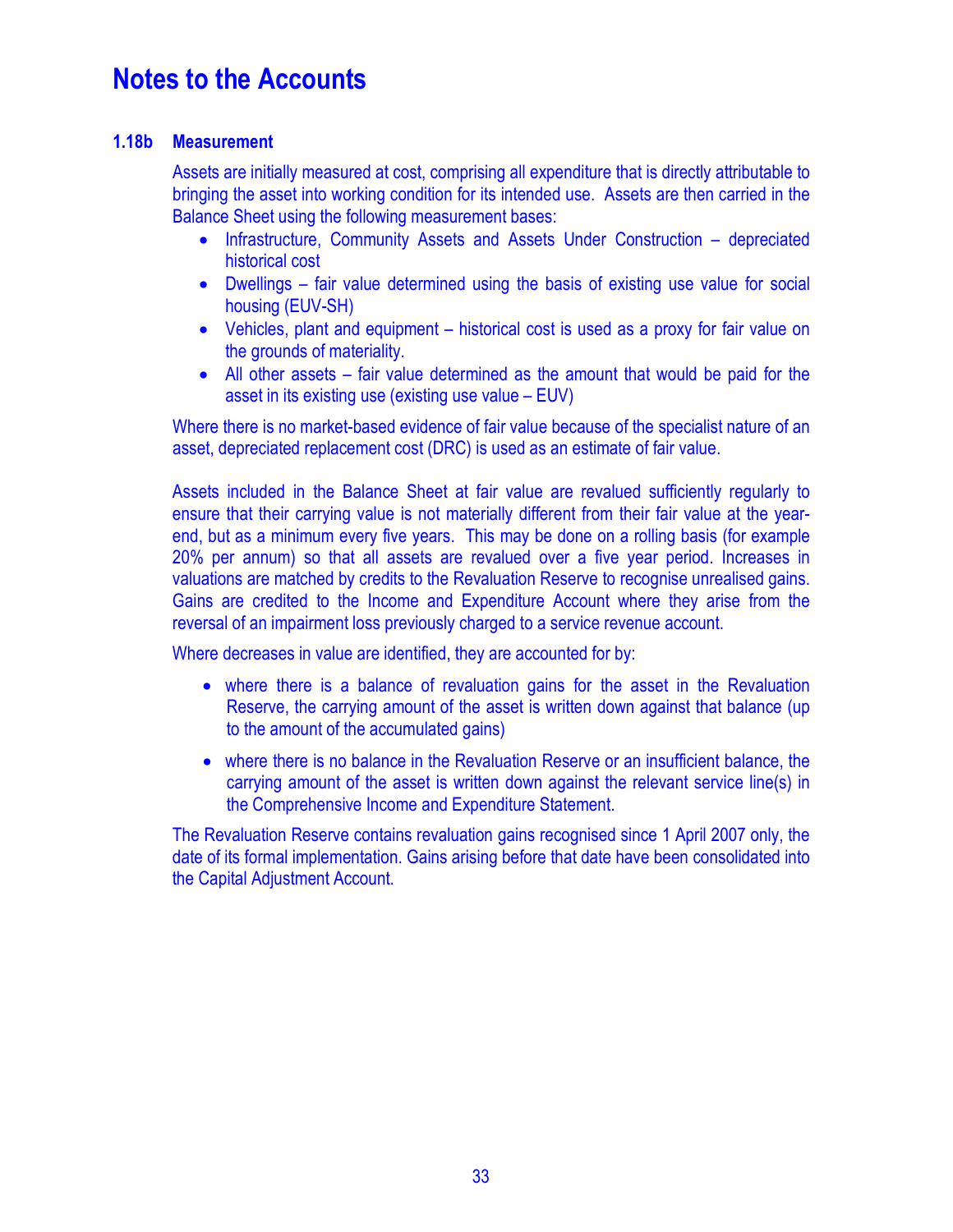#### **1.18c Impairment**

An impairment occurs when the value of an asset is reduced by other than normal market value changes. These include physical damage, obsolescence and deterioration in the expected level of performance. Assets are assessed at each year-end as to whether there is any indication that an asset may be impaired. Where indications exist and any possible differences are estimated to be material, the recoverable amount of the asset is estimated and, where this is less than the carrying amount of the asset, an impairment loss is recognised for the shortfall.

Where impairment losses are identified, they are accounted for by:

- where there is a balance of revaluation gains for the asset in the Revaluation Reserve, the carrying amount of the asset is written down against that balance (up to the amount of the accumulated gains)
- where there is no balance in the Revaluation Reserve or an insufficient balance, the carrying amount of the asset is written down against the relevant service line(s) in the Comprehensive Income and Expenditure Statement.

Where an impairment loss is subsequently reversed, the reversal is credited to the relevant service line(s) in the Comprehensive Income and Expenditure Statement, up to the amount of the original loss, adjusted for depreciation that would have been charged if the loss had not been recognised.

#### **1.18d Depreciation**

Depreciation is provided for on all Property, Plant and Equipment assets by the systematic allocation of their depreciable amounts over their useful lives. An exception is made for assets without a determinable finite useful life (ie freehold land and certain Community Assets) and assets that are not yet available for use (ie assets under construction).

Depreciation is calculated on the following bases:

- Dwellings and other buildings straight-line allocation over the useful life of the property as estimated by the valuer
- Vehicles, plant, furniture and equipment and Infrastructure straight-line allocation over the useful life of the asset.

Where an item of Property, Plant and Equipment asset has major components whose cost is significant in relation to the total cost of the item, the components are depreciated separately.

Depreciation is not charged in the year of acquisition.

Revaluation gains are also depreciated, with an amount equal to the difference between current value depreciation charged on assets and the depreciation that would have been chargeable based on their historical cost being transferred each year from the Revaluation Reserve to the Capital Adjustment Account.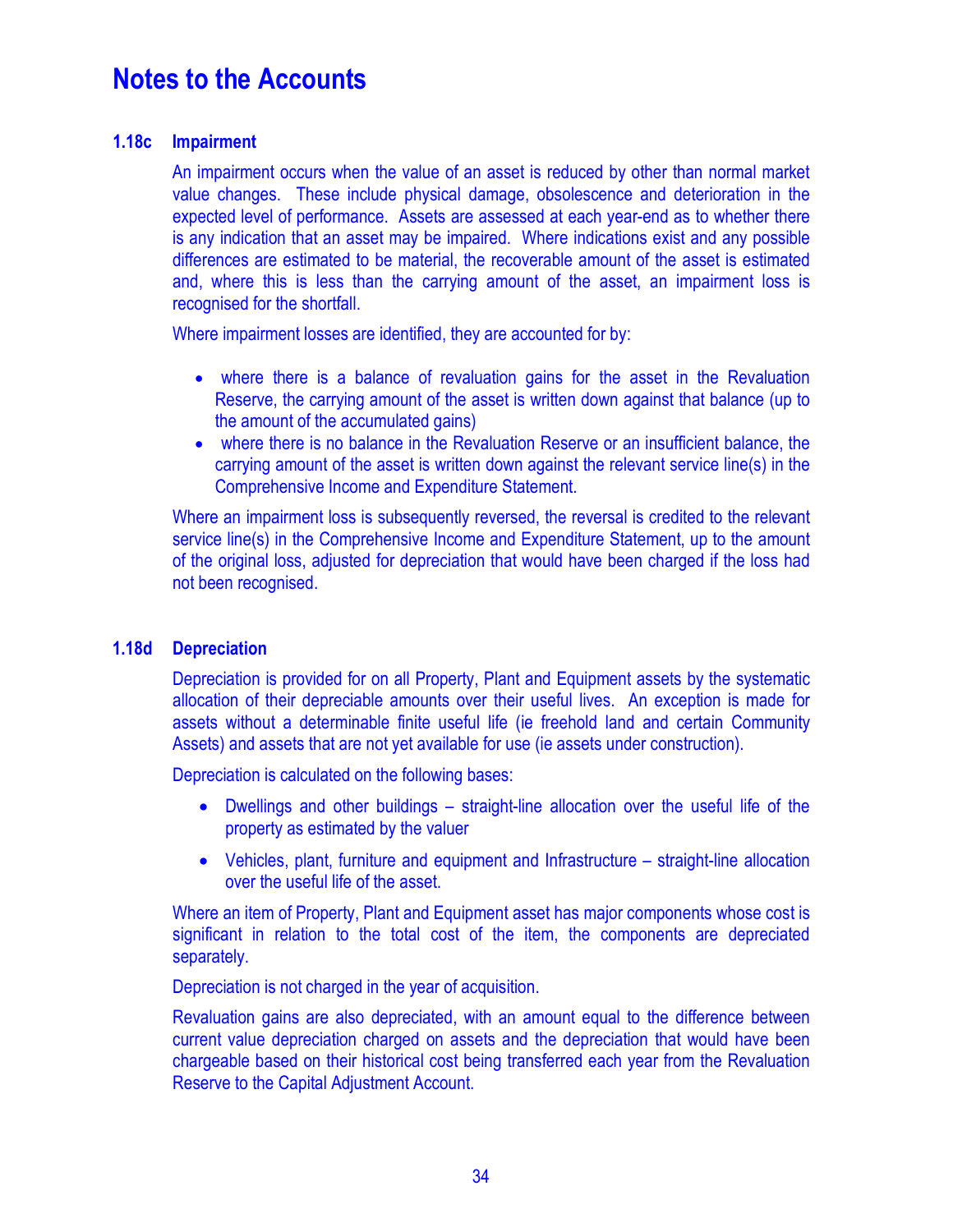#### **1.18e Disposals and Non-current Assets Held for Sale**

When it becomes probable that the carrying amount of an asset will be recovered principally through a sale transaction rather than through its continuing use, it is reclassified as an Asset Held for Sale. Assets that are to be abandoned or scrapped are not reclassified as Assets Held for Sale. The asset is revalued immediately before reclassification and then carried at the lower of this amount and fair value less costs to sell. Where there is a subsequent decrease to fair value less costs to sell, the loss is posted to the Other Operating Expenditure line in the Comprehensive Income and Expenditure Statement. Gains in fair value are recognised only up to the amount of any previously recognised losses in the Surplus or Deficit on Provision of Services. Depreciation is not charged on Assets Held for Sale.

If assets no longer meet the criteria to be classified as Assets Held for Sale, they are reclassified back to non-current assets and valued at the lower of their carrying amount before they were classified as held for sale, adjusted for depreciation, amortisation or revaluations that would have been recognised had they not been classified as Held for Sale, and their recoverable amount at the date of the decision not to sell.

 When an asset or a component of an asset is disposed of, derecognised or decommissioned, the carrying amount of the asset or component in the Balance Sheet (whether Property, Plant and Equipment or Assets Held for Sale) is written off to the Other Operating Expenditure line in the Comprehensive Income and Expenditure Statement as part of the gain or loss on disposal. Receipts from disposals (if any) are credited to the same line in the Comprehensive Income and Expenditure Statement also as part of the gain or loss on disposal (i.e. netted off against the carrying value of the asset at the time of disposal). Any revaluation gains accumulated for the asset in the Revaluation Reserve are transferred to the Capital Adjustment Account.

Amounts received for a disposal in excess of £10k are categorised as capital receipts. A proportion of receipts relating to housing disposals are payable to the Government. The balance of receipts is credited to the Capital Receipts Reserve, and can then only be used for new capital investment or set aside to reduce the Council's underlying need to borrow (the capital financing requirement). Receipts are appropriated to the Reserve from the General Fund Balance in the Movement in Reserves Statement.

The written-off value of disposals is not a charge against council tax, as the cost of noncurrent assets is fully provided for under separate arrangements for capital financing. Amounts are appropriated to the Capital Adjustment Account from the General Fund Balance in the Movement in Reserves Statement.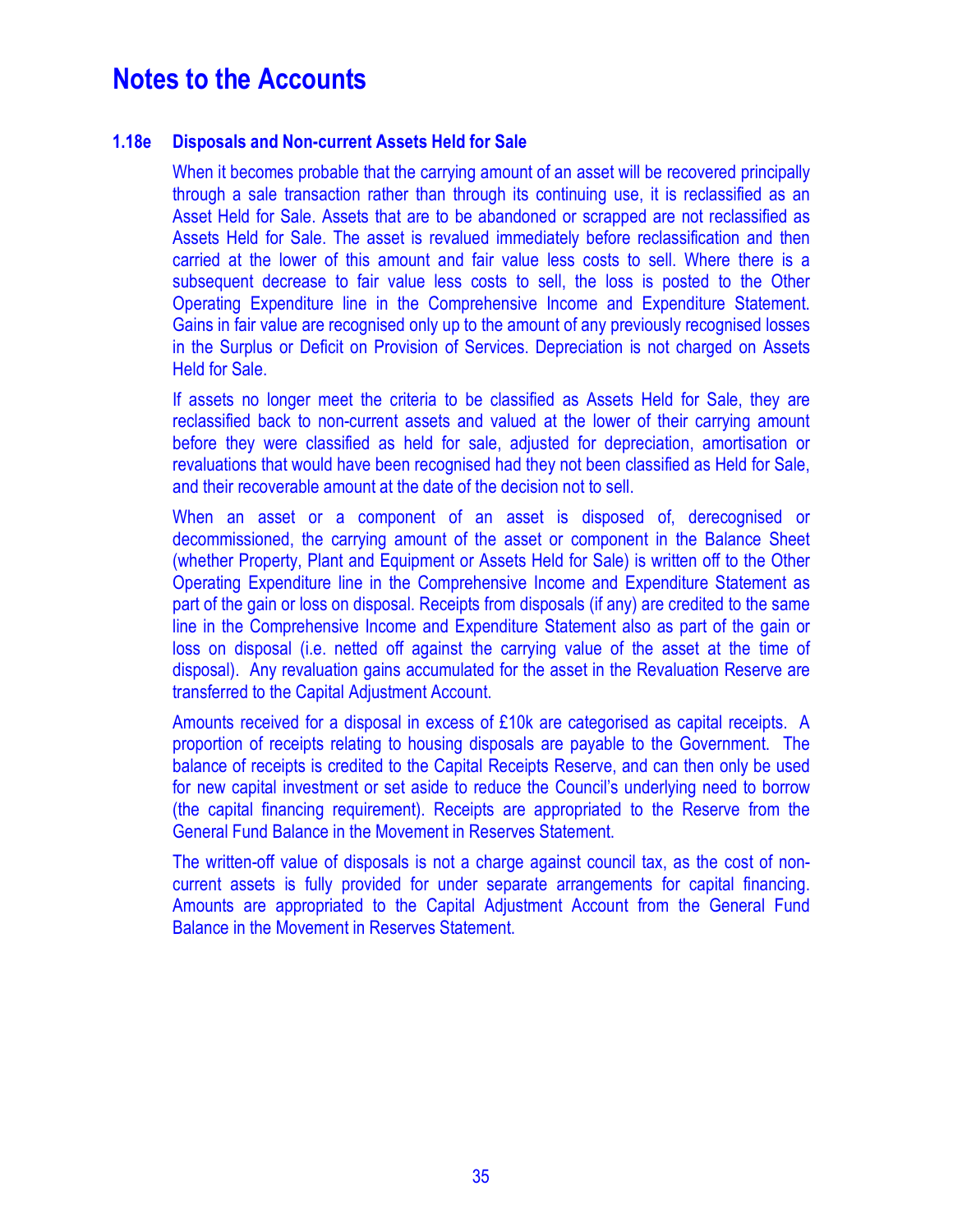#### **1.19 Provisions**

Provisions are made where an event has taken place that gives the Council a obligation that probably requires settlement by a transfer of economic benefits and a reliable estimate can be made of the amount of the obligation but where the timing of the transfer is uncertain. For instance, the Council may be involved in a court case that could eventually result in the making of a settlement or payment of compensation.

Provisions are charged to the appropriate service revenue account in the year that the Council becomes aware of the obligation, based on the estimation of likely settlement as at the Balance Sheet date. When payments are eventually made, they are charged to the provision set up in the Balance Sheet. Estimated settlements are reviewed at the end of each financial year; where it becomes more likely than not that a transfer of economic benefits will not now be required (or a lower settlement than anticipated is made), the provision is reversed and credited back to the relevant service account.

Provisions for bad or doubtful debts are included within debtors on the Balance Sheet and not in the provisions figure. Known uncollectable debts have been written off.

#### **1.20 Contingent Liabilities**

A contingent liability arises where an event has taken place that gives the Council a possible obligation whose existence will only be confirmed by the occurrence or otherwise of uncertain future events not wholly within the control of the Council. Contingent liabilities also arise in circumstances where a provision would otherwise be made but either it is not probable that an outflow of resources will be required or the amount of the obligation cannot be measured reliably.

Contingent liabilities are not recognised in the Balance Sheet but disclosed in Note 40**.** 

#### **1.21 Reserves**

The Council sets aside specific amounts as reserves for future policy purposes or to cover contingencies. Earmarked Reserves are created by appropriating amounts out of the General Fund and HRA Balances in the Movement in Reserves Statement. When expenditure to be financed from a reserve is incurred, it is charged to the appropriate revenue account in that year to score against the Surplus or Deficit on the Provision of Service in the Net Cost of Services in the Comprehensive Income and Expenditure Statement. The Earmarked Reserve is then appropriated back into the General Fund Balance in the Movement in Reserves Statement so that there is no net charge against Council Tax for the expenditure.

Certain reserves are kept to manage the accounting processes for non-current assets, financial instruments and retirement benefits and do not represent usable resources for the Council – these reserves are explained in the relevant policies.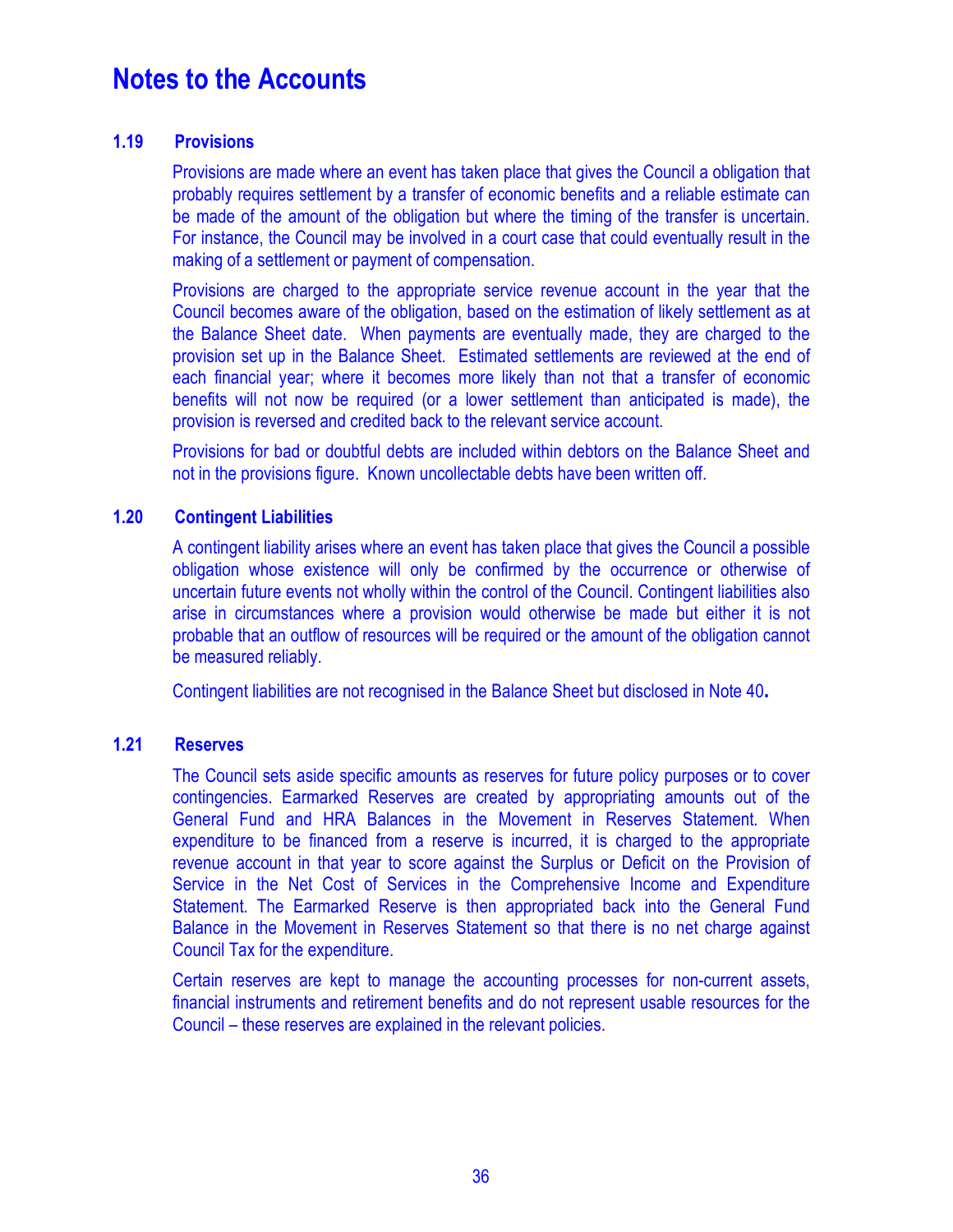### **1.22 Revenue Expenditure Funded from Capital under Statute**

Expenditure incurred during the year that may be capitalised under statutory provisions but does not result in the creation of non-current assets has been charged as expenditure to the relevant service in the Comprehensive Income and Expenditure Statement in the year. Where the Council has determined to meet the cost of this expenditure from existing capital resources or by borrowing, a transfer in the Movement in Reserves Statement from the General Fund Balance or the Housing Revenue Account Balance to the Capital Adjustment Account then reverses out the amounts charged so that there is no impact on the level of Council Tax.

### **1.23 Value Added Tax (VAT)**

VAT payable is included as an expense only to the extent that it is not recoverable from Her Majesty's Revenues and Customs. VAT receivable is excluded from income.

### **2. Accounting Standards that have been issued but have not yet been adopted**

The Code requires changes in accounting policy to be applied retrospectively unless alternative transitional arrangements are specified in the Code. The Code also requires an authority to disclose information relating to the impact of an accounting change that will be required by a new standard that has been issued but not yet adopted by the Code for the relevant financial year. The standards introduced in the 2015/16 Code that are relevant to these requirements are:

- IFRS 13 *Fair Value Measurement* (May 2011);
- Annual Improvements to IFRSs (2011 2013 Cycle) see next paragraph for further details;
- IFRIC 21 *Levies*.

The issues included in the *Annual Improvements to IFRSs 2011 – 2013* cycle are:

- IFRS 1: Meaning of effective IFRSs;
- IFRS 3: Scope exceptions for joint ventures;
- IFRS 13: Scope of paragraph 52 (portfolio exception); and
- IAS 40: Clarifying the interrelationship of IFRS 3 Business Combinations and IAS 40 Investment Property when classifying property as investment property or owneroccupied property.

It is anticipated that the above list of accounting standards will not have a material impact on the accounts of St Albans City and District Council.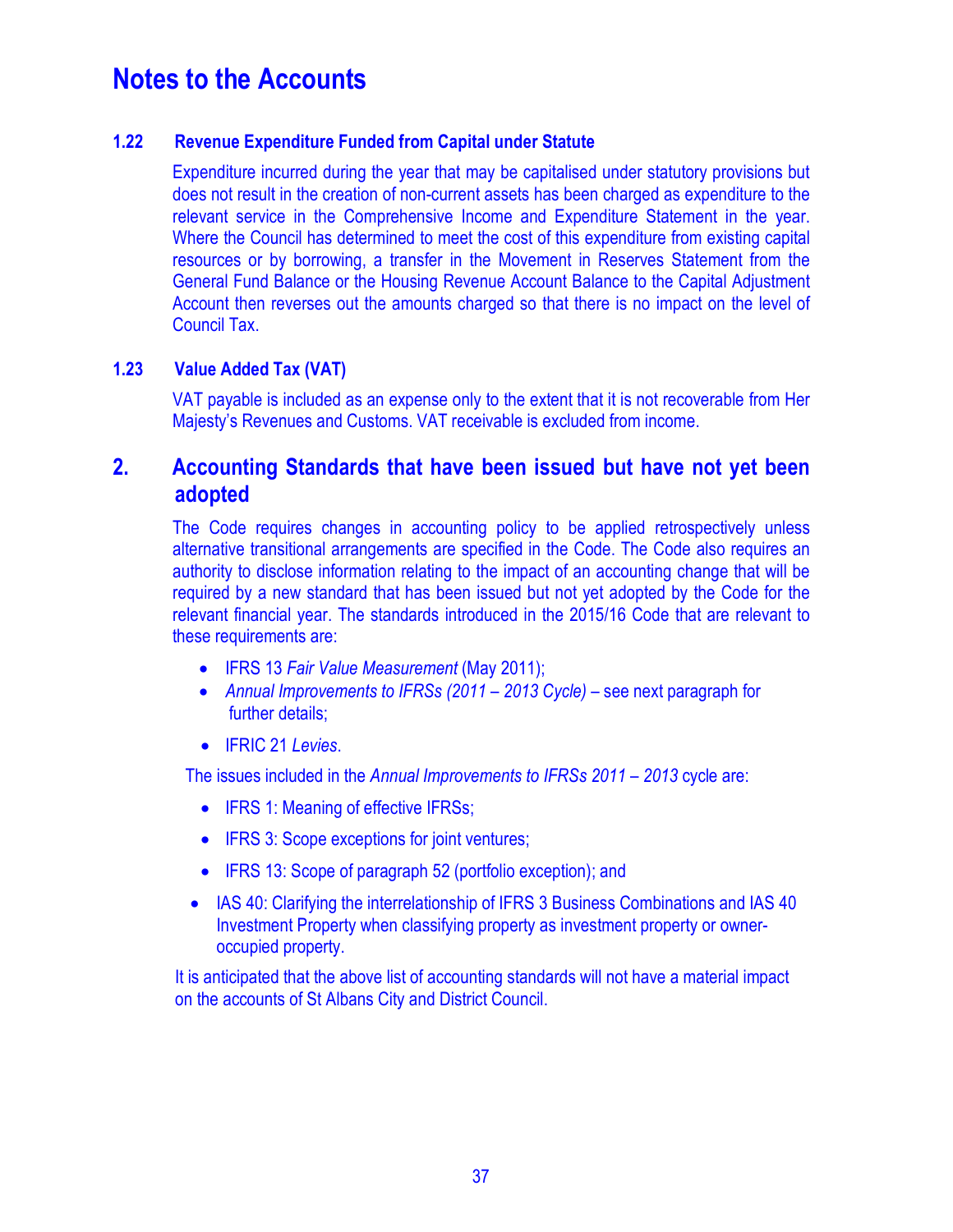### **3. Critical Judgements in applying Accounting Policies**

In applying the accounting policies set out in Note 1, the Council has had to make certain judgments about complex transactions or those involving uncertainty about future events.

There is a high degree of uncertainty about future levels of funding for local government including the future of Business Rate income. However, the Council has determined that this uncertainty is not yet sufficient to provide an indication that the assets of the Council might be impaired as a result of a need to close facilities and reduce levels of service provision.

### **4. Assumptions made about the future and other major sources of estimation uncertainty**

The preparation of financial statements requires management to make judgements, estimates and assumptions that affect the amounts reported for assets and liabilities as at the Balance Sheet date and the amounts reported for the revenues and expenses during the year. However, the nature of estimation means that actual outcomes could differ from those estimates.

The key judgements and estimation uncertainty that have a significant risk of causing material adjustment to the carrying amounts of assets and liabilities within the next financial year are:

#### **Property, Plant and Equipment**

Assets are depreciated over useful lives that are dependent on assumptions about the level of repairs and maintenance that will be incurred in relation to individual assets. The Council has a programme of capital work of around £9.4 million per year on the housing stock, and undertakes major repairs and maintenance which will be able to sustain assumptions made regarding the useful lives assigned to assets.

A review of HRA Asset Components during 2014/15 resulted in a categorisation of properties by type before components are assigned and valued. The review included an anaylsis of components used by the National Housing Federation, St Albans Stock Condition Survey and LAAP86. Previously dwellings were categorised by type of roof to align depreciation with the revaluation process this was changed to categories of House, Flat and Bungalow. The life of components were also adjusted with the main fabric of the building considered to last for 100 years.

This change in accounting estimate resulted in a lower depreciation charge than 2013/14. Using the revised components the depreciation charge for Dwellings in 2014/15 is £5.6m, under the previous components this would have been £11.5m.

If however, the useful life of assets is reduced, depreciation increases and the carrying amount of the assets falls. It is estimated that if the annual depreciation charge for assets were to increase by 1% the extra charge would amount to £86k.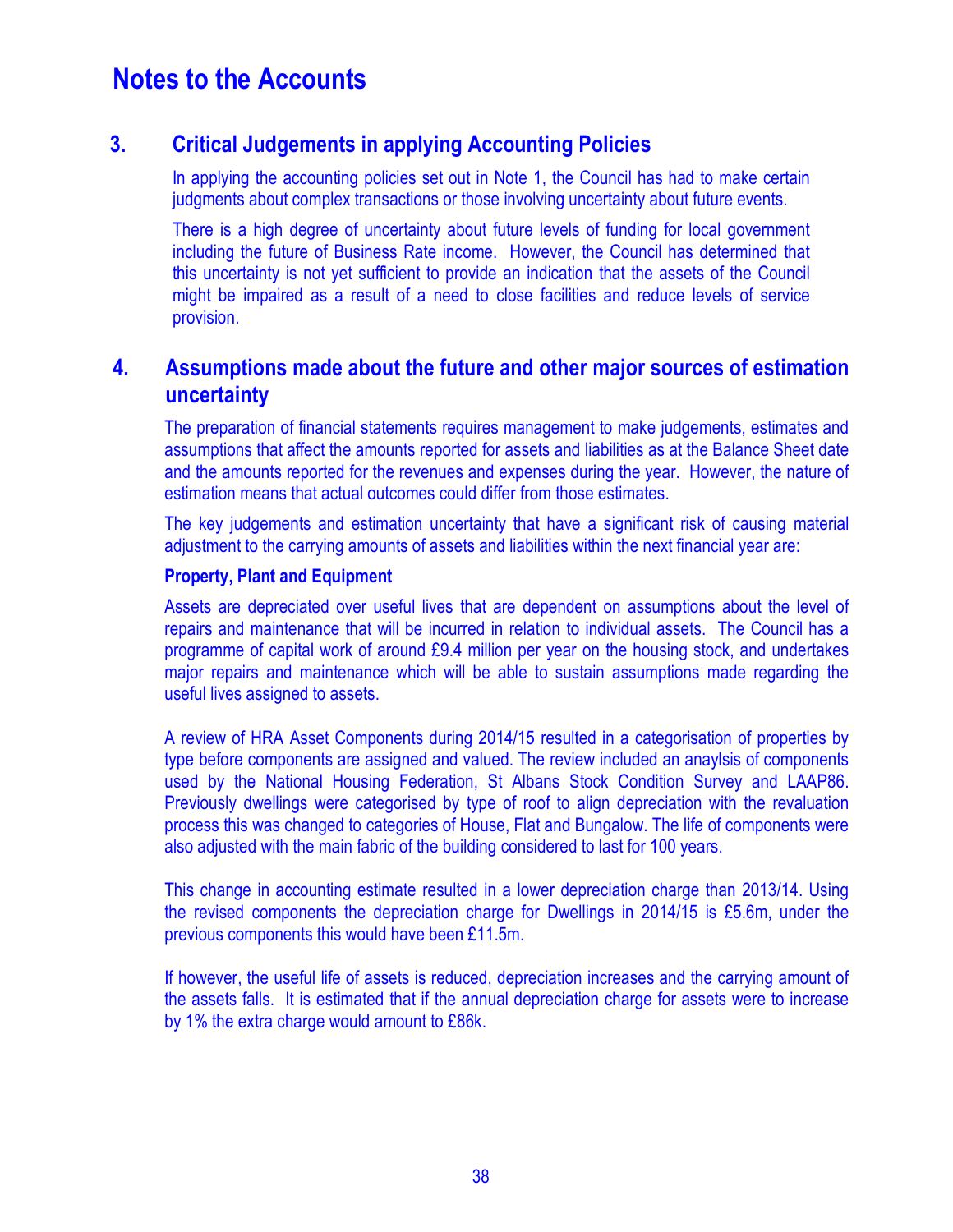### **4. continued**

#### **Pensions Liability**

The estimation of the net liability to pay pensions depends on a number of complex judgements relating to the discount rate used, the rate at which salaries are projected to increase, changes in retirement ages, mortality rates and expected returns on pension fund assets. A firm of consulting actuaries is engaged to provide the Council with expert advice about the assumptions to be applied.

The effects on the net pensions liability of changes in individual assumptions cannot be measured accurately. The assumptions interact in complex ways. During 2014/2015, the Council's actuaries advised that the net pensions liability had increased by £3.8 million to £48.4 million (2013/2014 £44.6 million).

#### **Business rates appeals provision**

Since the introduction of the Business Rates Retention Scheme effective from 1st April 2013, Local Authorities are liable for successful appeals against business rates charged to businesses in 2014/2015 and earlier financial years in their proportionate share. Therefore, a provision has been recognised for the best estimate of the amount that businesses have been overcharged up to 31st March 2015. It is unknown how many of the outstanding appeals will be successful, though estimation techniques have been applied to the outstanding appeals using historic success rate data and the latest Valuation Office (VAO) ratings list of appeals. Recent changes to the regulations relating to the backdating of appeals led to an increased number of claims being submitted towards the end of 2014/15 and we considered whether a proportion of these may be speculative in nature in the calculation of the appeal. The total provision for appeals is £6,300k and the Council's share held in the Balance Sheet is £2,505k, which is an increase of £1,675k from the previous year. If business rate appeals were to increase significantly, the provision would have to be reassessed and increased and any increase in liability would be shared between the Council, Central Government and Hertfordshire County Council. The Council has taken independent advice on the level of provision required and believe the provision to be reasonable. However, as an example, a decrease in the business rate yield of 5% as a result of successful appeals would increase the required provision by £300k affecting the surplus/deficit on the Collection Fund and amounts to be distributed to the preceptors and Central Government.

### **Arrears**

At 31 March 2015, the Council had a balance of sundry debtors. A review of significant balances suggested that a doubtful debt impairment of 38.4% (£549k) was appropriate. However, in the current economic climate it is not certain that such an allowance would be sufficient.

If collection rates were to deteriorate an increase in the impairment of doubtful debts would be required. A doubling of the amount of the impairment of doubtful debts, up to a maximum of 100%, would require an additional £140k to be set aside as an allowance.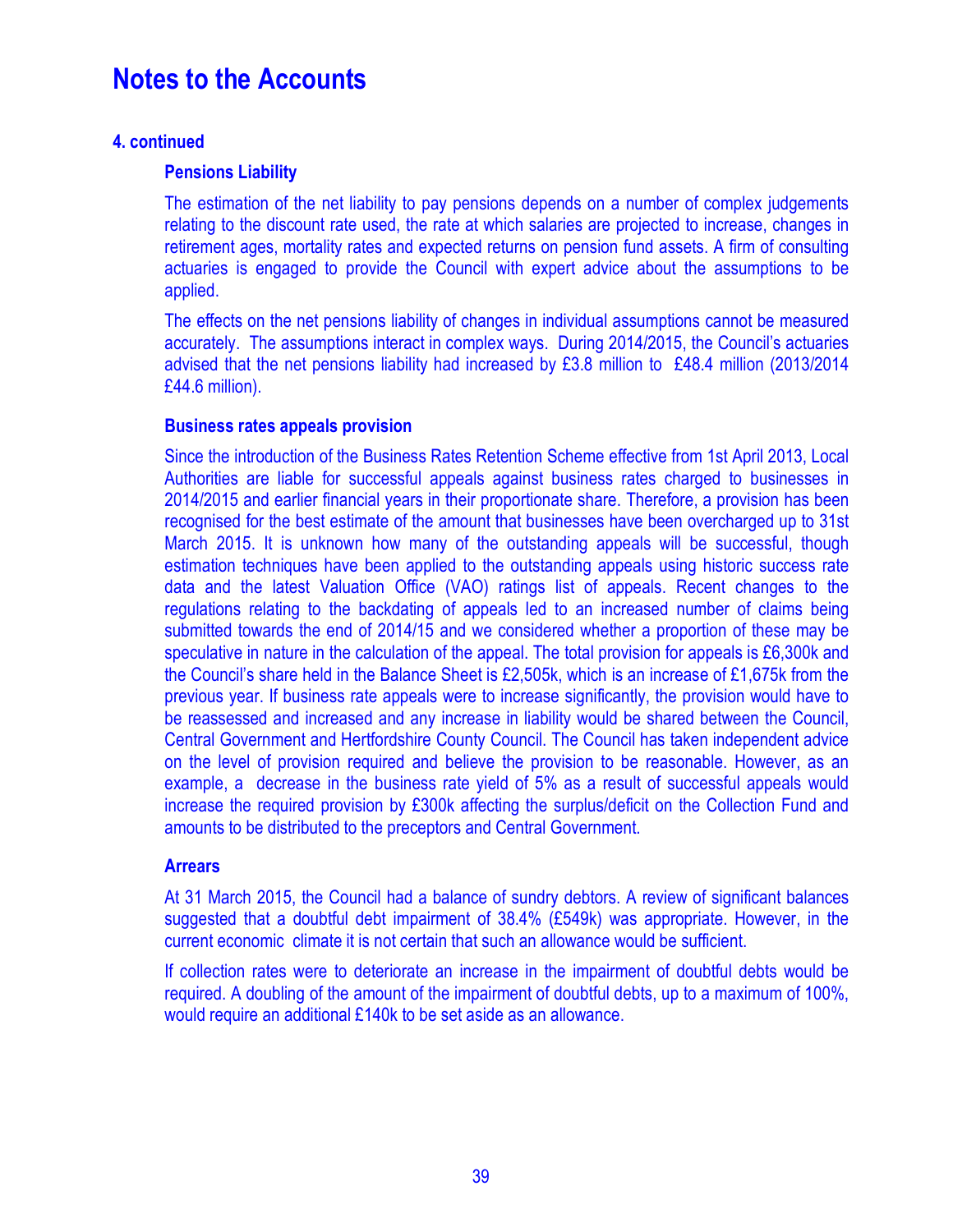### **5. Material Items of income and expense**

### **5.1 Pension Fund Actuarial Gain**

The Pension Fund Actuary has reported an actuarial loss for 2014/2015 of £2.7 million (2013/2014 £6.3 million gain), contributing to the pension fund deficit of £48.4 million. This is reported as a gain on the Comprehensive Income & Expenditure Statement, and subsequently adjusted (in accordance with proper practice) via the Movement in Reserves Statement to ensure it has no General Fund Balance implications.

## **6. Events after the Balance Sheet date**

The Statement of Accounts was authorised for issue by the Deputy Chief Executive (Finance) on 26th June 2015. Events taking place after this date are not reflected in the financial statements or notes. Where events taking place before this date provided information about conditions existing at 31 March 2015, the figures in the financial statements and notes have been adjusted in all material respects to reflect the impact of this information. No events leading to adjustments have occurred as of 26th June 2015.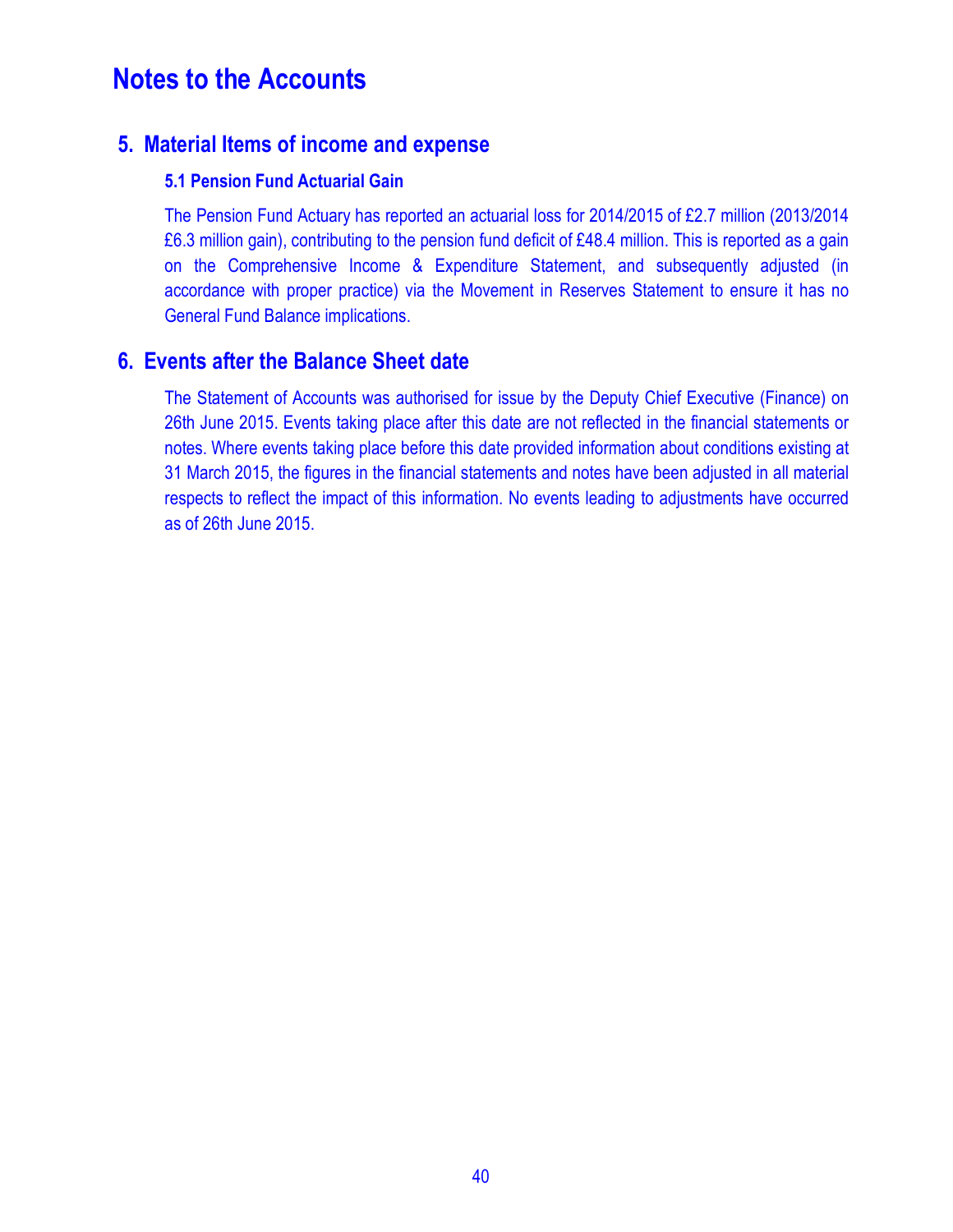### **7. Adjustments Between Accounting Basis and Funding Basis Under Regulations**

This note details the adjustments that are made to the Total Comprehensive Income and Expenditure recognised by the Council in the year in accordance with proper accounting practice to the resources that are specified by statutory provisions as being available to the Council to meet future capital and revenue expenditure.

The following sets out a description of the reserves that the adjustments are made against.

#### **General Fund Balance**

The General Fund is the statutory fund into which all the receipts of the Council are required to be paid and out of which all liabilities of the Council are to be met, except to the extent that statutory rules might provide otherwise. These rules can also specify the financial year in which liabilities and payments should impact on the General Fund Balance, which is not necessarily in accordance with proper accounting practice. The General Fund Balance therefore summarises the resources that the Council is statutorily empowered to spend on its services or on capital investment (or the deficit of resources that the Council is required to recover) at the end of the Financial Year. However, the balance is not available to be applied to funding HRA services.

#### **Housing Revenue Account Balance**

The Housing Revenue Account Balance reflects the statutory obligation to maintain a revenue account for local authority council housing provision in accordance with Part VI of the Local Government and Housing Act 1989. It contains the balance of income and expenditure as defined by the 1989 Act that is available to fund future expenditure in connection with the Council's landlord function or (where in deficit) that is required to be recovered from tenants in future years.

#### **Capital Receipts Reserve**

The Capital Receipts Reserve holds the proceeds from the disposal of land or other assets, which are restricted by statute from being used other than to fund new capital expenditure or to be set aside to finance historical capital expenditure. The balance on the reserve shows the resources that have yet to be applied for these purposes at the year-end.

#### **Major Repairs Reserve**

The Council is required to maintain the Major Repairs Reserve for housing purposes. The MRR is restricted to being applied to new capital investment on HRA assets or the financing of historical capital expenditure by the HRA.

#### **Capital Grants Unapplied**

The Capital Grants Unapplied Account (Reserve) holds the grants and contributions received towards capital projects for which the Council has met the conditions that would otherwise require repayment of the monies, but which have yet to be applied to meet expenditure. The balance is restricted by grant terms as to the capital expenditure against which it can be applied and/or the financial year in which this can take place.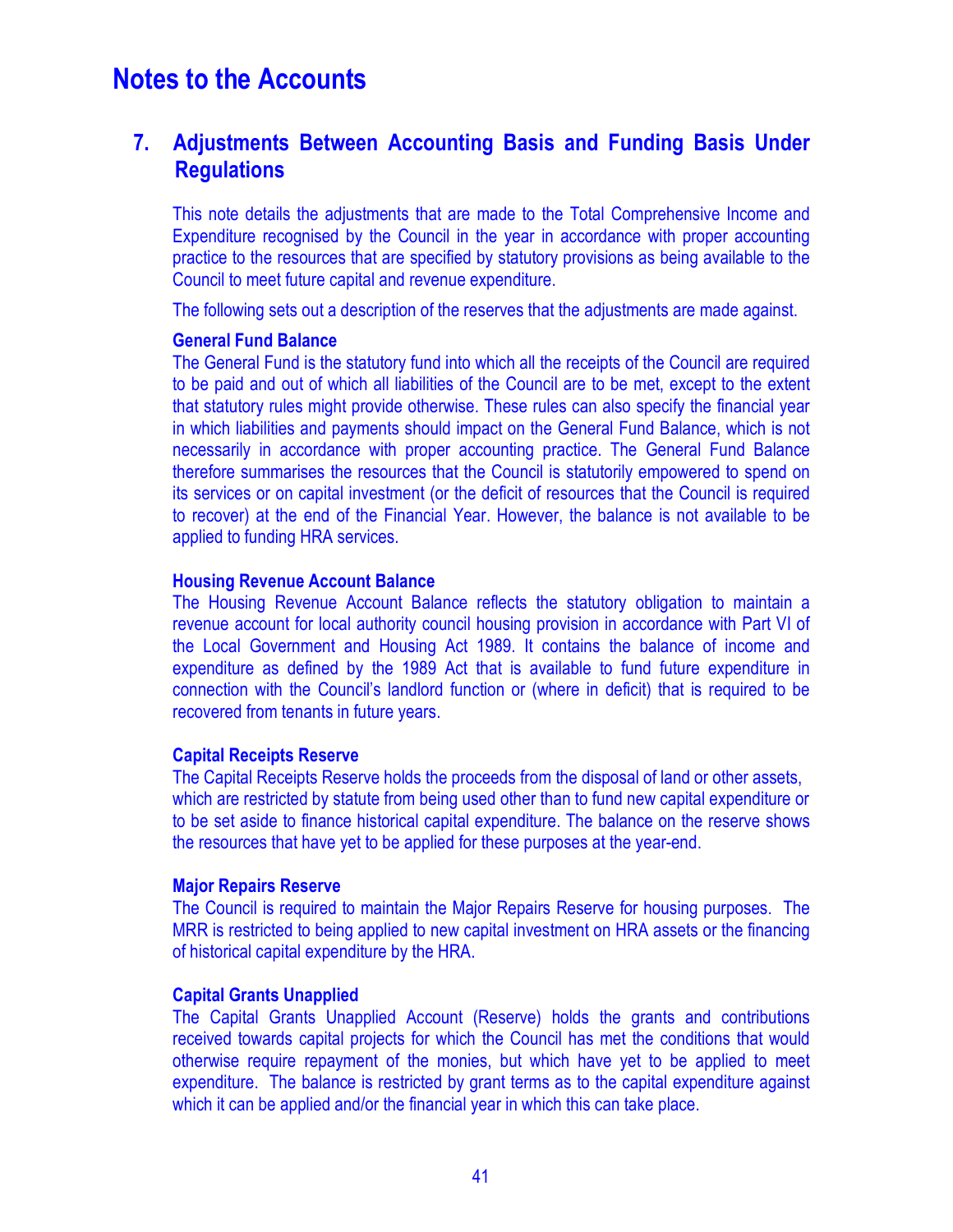| Adjustments between accounting basis and funding basis under regulations                                  | <b>Usable reserves</b> |                |                 | <b>Movement</b> |                  |                 |
|-----------------------------------------------------------------------------------------------------------|------------------------|----------------|-----------------|-----------------|------------------|-----------------|
|                                                                                                           | <b>General</b>         | <b>Housing</b> | <b>Capital</b>  | <b>Major</b>    | <b>Capital</b>   | in.             |
|                                                                                                           | Fund                   | Revenue        | <b>Receipts</b> | <b>Repairs</b>  | <b>Grants</b>    | <b>Unusable</b> |
|                                                                                                           | <b>Balance</b>         | <b>Account</b> | reserve         | <b>Reserve</b>  | <b>Unapplied</b> | <b>Reserves</b> |
| 2014/2015                                                                                                 | £'000                  | £'000          | £'000           | £'000           | £'000            | £'000           |
| Adjustments involving the Capital Adjustment Account (CAA):                                               |                        |                |                 |                 |                  |                 |
| Reversal of items debited or credited to the Comprehensive income and Expenditure Statement               |                        |                |                 |                 |                  |                 |
| (Ci & ES)                                                                                                 |                        |                |                 |                 |                  |                 |
| Charges for depreciation and impairment of non-current assets                                             | (3, 268)               | (1, 393)       |                 |                 |                  | 4,661           |
| Amortisation of intangible assets                                                                         | (36)                   | (7)            |                 |                 |                  | 43              |
| Movements in the market value of Investment Properties                                                    | (461)                  | (5)            |                 |                 |                  | 466             |
| Capital grants and contributions applied                                                                  | 1,503                  | 835            |                 |                 |                  | (2, 338)        |
| Revenue Expenditure Funded from Capital under Statute                                                     | (908)                  | (665)          |                 |                 |                  | 1,573           |
| Amounts of non-current assets written off on disposal or sale as part of the gain/loss on disposal to the | (59)                   | (3,004)        |                 |                 |                  | 3,063           |
| <b>CI&amp;ES</b>                                                                                          |                        |                |                 |                 |                  |                 |
| Write off of replaced asset components charged to the CI&ES                                               | (277)                  | (9, 216)       |                 |                 |                  | 9,493           |
| Insertion of items not debited or credited to the Comprehensive Income and Expenditure                    |                        |                |                 |                 |                  |                 |
| <b>Statement</b>                                                                                          |                        |                |                 |                 |                  |                 |
| Provision for the repayment of debt                                                                       |                        | 3,500          |                 |                 |                  | (3,500)         |
| Statutory provision for the financing of capital investment                                               | 796                    |                |                 |                 |                  | (796)           |
| Capital Expenditure charged against the General Fund and HRA balances                                     | 779                    | 4,740          |                 |                 |                  | (5, 519)        |
| Adjustments involving the Capital Grants Unapplied Account:                                               |                        |                |                 |                 |                  |                 |
| Capital grants and contributions unapplied credited to the CI&ES                                          | 22                     |                |                 |                 | (22)             |                 |
| Application of grants to capital financing transferred to the CAA                                         |                        |                |                 |                 | 821              | (821)           |
| Capital grants unapplied reclassified and transferred to the General Fund Balance                         | (83)                   |                |                 |                 | 83               |                 |
| Adjustments involving the Capital Receipts Reserve                                                        |                        |                |                 |                 |                  |                 |
| Transfer of cash sale proceeds credited as part of the gain/loss on disposal to the CI&ES                 | 59                     | 5,137          | (5, 196)        |                 |                  |                 |
| Other capital receipts taken to the CI&ES                                                                 | 78                     | 85             | (163)           |                 |                  |                 |
| Use of the Capital Receipts Reserve to finance new expenditure                                            |                        |                | 2,362           |                 |                  | (2, 362)        |
| Contribution from the Capital Receipts Reserve towards the administrative costs of non-current asset      |                        | (35)           | 35              |                 |                  |                 |
| disposals                                                                                                 |                        |                |                 |                 |                  |                 |
| Contribution from the Capital Receipts Reserve to finance the payments to the Government capital receipts | (834)                  |                | 834             |                 |                  |                 |
| pool                                                                                                      |                        |                |                 |                 |                  |                 |
| Transfer from the Deferred Capital Receipts Reserve upon receipt of cash                                  |                        |                | (15)            |                 |                  | 15              |
| Adjustments involving the Deferred Capital Receipts Reserve                                               |                        |                |                 |                 |                  |                 |
| Transfer of deferred capital receipts credited to the CI&ES                                               | 30                     |                |                 |                 |                  | (30)            |
| Adjustments involving the Major Repairs Reserve (MRR)                                                     |                        |                |                 |                 |                  |                 |
| Reversal of the depreciation credited to the HRA                                                          |                        | 5,865          |                 | (5,865)         |                  |                 |
| Use of the MRR to finance new capital expenditure                                                         |                        |                |                 | 5,475           |                  | (5, 475)        |
| <b>Adjustments involving the Pensions Reserve</b>                                                         |                        |                |                 |                 |                  |                 |
| Reversal of items relating to retirement benefits debited or credited to the CI&ES (see note 39)          | (3, 337)               | (578)          |                 |                 |                  | 3,915           |
| Employer's pensions contributions and direct payments to pensioners payable in the year                   | 2,399                  | 409            |                 |                 |                  | (2,808)         |
| Adjustments involving the Collection Fund Adjustment Account                                              |                        |                |                 |                 |                  |                 |
| Amount by which council tax and business rate income credited to the CI&ES is different from council tax  | (2,032)                |                |                 |                 |                  | 2,032           |
| and business rate income calculated for the year in accordance with statutory requirements                |                        |                |                 |                 |                  |                 |
| <b>Total Adjustments</b>                                                                                  | (5, 629)               | 5,668          | (2, 143)        | (390)           | 882              | 1,612           |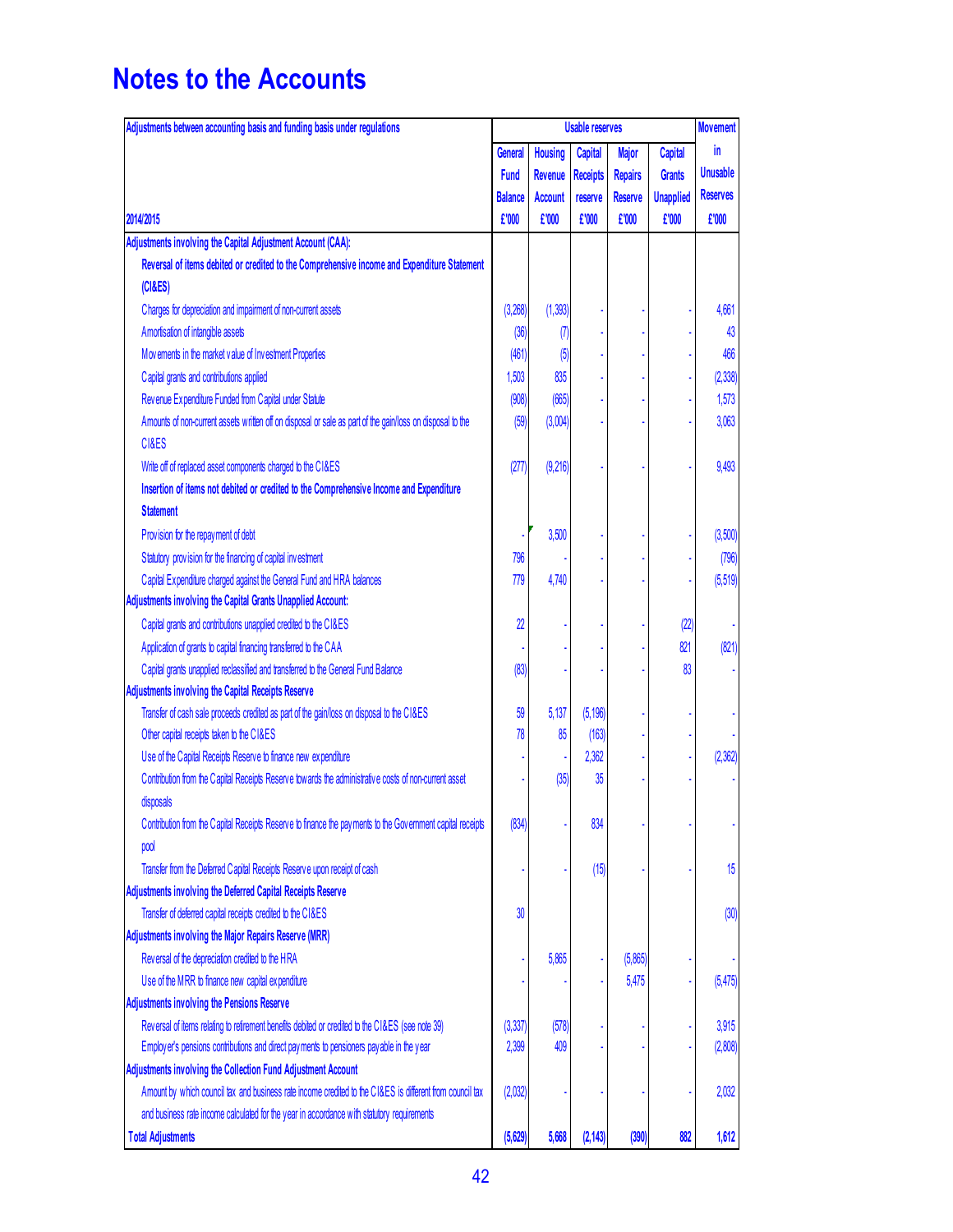| Adjustments between accounting basis and funding basis under regulations                                                                                           | <b>Usable reserves</b> |                |                 |                | <b>Movement</b>  |                 |
|--------------------------------------------------------------------------------------------------------------------------------------------------------------------|------------------------|----------------|-----------------|----------------|------------------|-----------------|
|                                                                                                                                                                    | <b>General</b>         | <b>Housing</b> | <b>Capital</b>  | <b>Major</b>   | <b>Capital</b>   | in              |
|                                                                                                                                                                    | <b>Fund</b>            | <b>Revenue</b> | <b>Receipts</b> | <b>Repairs</b> | <b>Grants</b>    | <b>Unusable</b> |
|                                                                                                                                                                    | <b>Balance</b>         | <b>Account</b> | reserve         | <b>Reserve</b> | <b>Unapplied</b> | <b>Reserves</b> |
| 2013/2014 (Restated*)                                                                                                                                              | £'000                  | £'000          | £'000           | £'000          | £'000            | £'000           |
| <b>Adjustments involving the Capital Adjustment Account (CAA):</b>                                                                                                 |                        |                |                 |                |                  |                 |
| Reversal of items debited or credited to the Comprehensive Income and Expenditue Statement                                                                         |                        |                |                 |                |                  |                 |
| (CI&ES)                                                                                                                                                            |                        |                |                 |                |                  |                 |
| Charges for depreciation and impairment of non-current assets                                                                                                      | (2, 239)               | 9,096          |                 |                |                  | (6, 857)        |
| Amortisation of intangible assets                                                                                                                                  | (126)                  |                |                 |                |                  | 126             |
| Movements in the market value of Investment Properties                                                                                                             | (255)                  |                |                 |                |                  | 255             |
| Capital grants and contributions applied                                                                                                                           | 1,226                  | 384            |                 |                |                  | (1,610)         |
| Insurance receipt used to fund capital expenditure                                                                                                                 | 4,333                  |                |                 |                |                  | (4, 333)        |
| Revenue Expenditure Funded from Capital under Statute                                                                                                              | (1, 844)               | (607)          |                 |                |                  | 2,451           |
| Amounts of non-current assets written off on disposal or sale as part of the gain/loss on disposal to the<br><b>CI&amp;ES</b>                                      | (33)                   | (3, 183)       |                 |                |                  | 3,216           |
| Write off of replaced asset components charged to the CI&ES                                                                                                        | (905)                  | (9, 182)       |                 |                |                  | 10,087          |
| Insertion of items not debited or credited to the Comprehensive Income and Expenditure Statement;                                                                  |                        |                |                 |                |                  |                 |
| Provision for the repayment of debt                                                                                                                                |                        | 1,822          |                 |                |                  | (1,822)         |
| Statutory provision for the financing of capital investment                                                                                                        | 644                    |                |                 |                |                  | (644)           |
| Capital Expenditure charged against the General Fund and HRA balances                                                                                              | 417                    | 12             |                 |                |                  | (429)           |
| <b>Adjustments involving the Capital Grants Unapplied Account:</b>                                                                                                 |                        |                |                 |                |                  |                 |
| Capital grants and contributions unapplied credited to the CI&ES                                                                                                   | 51                     |                |                 |                | (51)             |                 |
| Application of grants to capital financing transferred to the CAA                                                                                                  |                        |                |                 |                | 509              | (509)           |
| Capital grants unapplied reclassified and transferred to the General Fund Balance                                                                                  | (61)                   |                |                 |                | 61               |                 |
| <b>Adjustments involving the Capital Receipts Reserve</b>                                                                                                          |                        |                |                 |                |                  |                 |
| Transfer of cash sale proceeds credited as part of the gain/loss on disposal to the CI&ES                                                                          | 14                     | 5,206          | (5, 220)        |                |                  |                 |
| Other Capital Receipts taken to the CI&ES                                                                                                                          |                        | 313            | (313)           |                |                  |                 |
| Use of the Capital Receipts Reserve to finance new expenditure                                                                                                     |                        |                | 1,359           |                |                  | (1, 359)        |
| Use of the Capital Receipts Reserve to fund repayment of debt                                                                                                      |                        |                | 480             |                |                  | (480)           |
| Contribution from the Capital Receipts Reserve towards the administrative costs of non-current asset<br>disposals                                                  |                        | (48)           | 48              |                |                  |                 |
| Contribution from the Capital Receipts Reserve to finance the payments to the Government capital receipts<br>pool                                                  | (883)                  |                | 883             |                |                  |                 |
| Transfer from the Deferred Capital receipts reserve upon receipt of cash                                                                                           |                        |                | (16)            |                |                  | 16              |
| <b>Adjustments involving the Major Repairs Reserve</b>                                                                                                             |                        |                |                 |                |                  |                 |
| Reversal of the depreciation credited to the HRA                                                                                                                   |                        | 11,000         |                 | (11,000)       |                  |                 |
| Use of the MRR to finance new capital expenditure                                                                                                                  |                        |                |                 | 9,824          |                  | (9,824)         |
| <b>Adjustments involving the Pensions Reserve</b>                                                                                                                  |                        |                |                 |                |                  |                 |
| Reversal of items relating to retirement benefits debited or credited to the CI&ES (see note 40)                                                                   | (3,731)                | (708)          |                 |                |                  | 4,439           |
| Employer's pensions contributions and direct payments to pensioners payable in the year                                                                            | 2,627                  | 502            |                 |                |                  | (3, 129)        |
| <b>Adjustments involving the Collection Fund Adjustment Account</b>                                                                                                |                        |                |                 |                |                  |                 |
| Amount by which council tax income credited to the CI&ES is different from council tax income calculated for<br>the year in accordance with statutory requirements | (1,657)                |                |                 |                |                  | 1,657           |
| <b>Total Adjustments</b>                                                                                                                                           | (2, 422)               | 14,607         | (2,779)         | (1, 176)       | 519              | (8,749)         |

\* For details of re-statement, see note 44.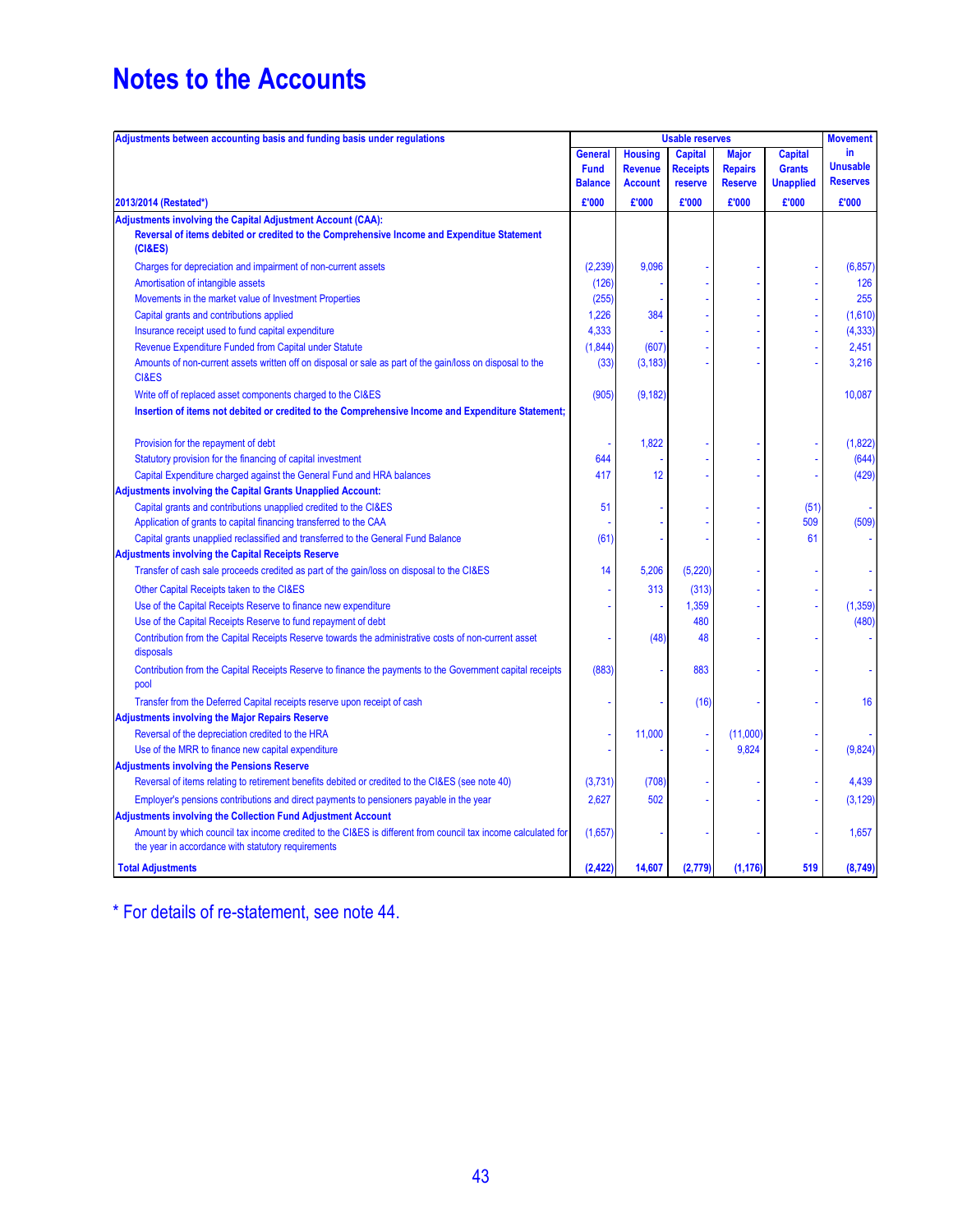## **8. Transfers To/From Earmarked Reserves**

This note sets out the amounts set aside from the General Fund and Housing Revenue Account balances to earmarked reserves to provide financing for future expenditure plans and the amounts posted back from earmarked reserves to meet General Fund and Housing Revenue Account expenditure in 2014/2015.

|                                     | <b>Balance</b><br>at 1 April<br>2013<br>£'000 | <b>Transfers</b><br>out<br>£'000 | <b>Transfers</b><br>$\ln$<br>2013/2014 2013/2014<br>£'000 | <b>Balance at Transfers</b><br>31 March<br>2014<br>£'000 | out<br>2014/2015<br>£'000 | <b>Transfers</b><br>$\ln$<br>2014/2015<br>£'000 | <b>Balance at</b><br>31 March<br>2015<br>£'000 |
|-------------------------------------|-----------------------------------------------|----------------------------------|-----------------------------------------------------------|----------------------------------------------------------|---------------------------|-------------------------------------------------|------------------------------------------------|
| <b>General Fund</b>                 |                                               |                                  |                                                           |                                                          |                           |                                                 |                                                |
| Planning appeals reserve            |                                               |                                  | 1,500                                                     | 1,500                                                    | (224)                     |                                                 | 1,276                                          |
| <b>Collection Fund Equalisation</b> |                                               |                                  |                                                           |                                                          |                           | 3,250                                           | 3,250                                          |
| Westminster Lodge capital           |                                               |                                  | 72                                                        | 72                                                       |                           | 72                                              | 144                                            |
| reserve                             |                                               |                                  |                                                           |                                                          |                           |                                                 |                                                |
| <b>LABGI</b>                        | 157                                           | (20)                             |                                                           | 137                                                      | (25)                      |                                                 | 112                                            |
| <b>Amenity Area Maintenance</b>     | 189                                           |                                  |                                                           | 189                                                      |                           |                                                 | 189                                            |
| S52 Town & Country Planning         | 140                                           |                                  |                                                           | 140                                                      | (140)                     |                                                 |                                                |
| <b>Building maintenance reserve</b> | 200                                           | (92)                             |                                                           | 108                                                      |                           | 76                                              | 184                                            |
| <b>Building control account</b>     | 141                                           |                                  | 26                                                        | 167                                                      | (132)                     | 347                                             | 382                                            |
| Local development framework         |                                               |                                  | 157                                                       | 157                                                      |                           | 101                                             | 258                                            |
| <b>Performance Reward Grant</b>     | 131                                           | (13)                             |                                                           | 118                                                      | (7)                       |                                                 | 111                                            |
| <b>Other Reserves Under £100k</b>   | 322                                           | (135)                            | 556                                                       | 743                                                      | (249)                     | 195                                             | 689                                            |
| <b>General Fund sub-total</b>       | 1,280                                         | (260)                            | 2,311                                                     | 3,331                                                    | (777)                     | 4,041                                           | 6,595                                          |
| <b>HRA</b>                          |                                               |                                  |                                                           |                                                          |                           |                                                 |                                                |
| Revenue earmarked reserve           |                                               |                                  |                                                           |                                                          |                           | 65                                              | 65                                             |
| Capital expenditure reserve         | 231                                           |                                  | 200                                                       | 431                                                      |                           | 150                                             | 581                                            |
| <b>HRA sub-total</b>                | 231                                           |                                  | 200                                                       | 431                                                      |                           | 215                                             | 646                                            |
| <b>Total</b>                        | 1,511                                         | (260)                            | 2,511                                                     | 3,762                                                    | (777)                     | 4,256                                           | 7,241                                          |

£157k of the 'transfers out' in 2014/15 were used to fund Revenue Contributions to Capital charged to the CI&ES.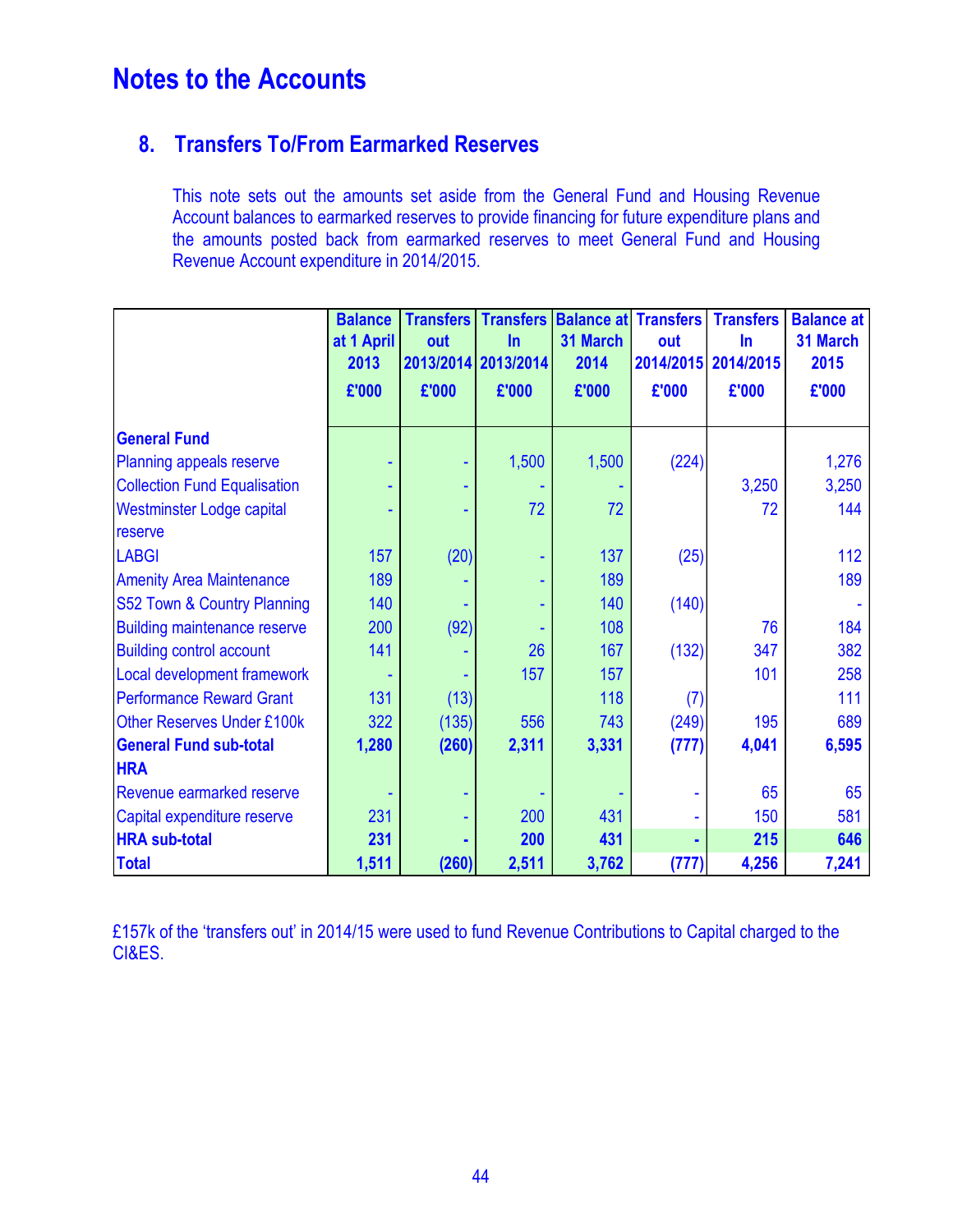## **9. Other Operating Expenditure**

| 2013/2014        |                                                       | 2014/2015 |
|------------------|-------------------------------------------------------|-----------|
| <b>Restated*</b> |                                                       |           |
| £'000            |                                                       | £'000     |
|                  |                                                       |           |
|                  | 2,259 Parish Council Precepts                         | 2,288     |
|                  | 883 Payments to the Government Housing Capital        | 834       |
|                  | <b>Receipts Pool</b>                                  |           |
|                  | (2,002) (Gains)/losses on the disposal of non-current | (2, 133)  |
|                  | assets                                                |           |
|                  | 10,087 Write-off of replaced asset components         | 9,493     |
|                  | (313) Other Capital receipts and income               | (163)     |
| 10,914           |                                                       | 10,319    |

\* For details of re-statement, see note 44.

Write off or derecognition of replaced components relates to the writing off of significant components (for example bathrooms and windows) of housing properties that were replaced during the year. In prior years this was disclosed as an impairment but is more correctly disclosed here as a type of 'loss on disposal'.

## **10. Financing and Investment Income and Expenditure**

| 2013/2014<br>£'000 |                                                                                                       | 2014/2015<br>£'000 |
|--------------------|-------------------------------------------------------------------------------------------------------|--------------------|
|                    | 5,234 Interest payable and similar charges<br>2,209 Net interest on the net defined benefit liability | 5,229<br>1,812     |
|                    | (169) Interest receivable and similar income                                                          | (115)              |
|                    | (241) Changes in fair value of investment properties                                                  | 466                |
|                    | 77 (Surplus)/deficit from trading operations not<br>included in Net Cost of Services                  | 91                 |
| 7.110              |                                                                                                       | 7.48.              |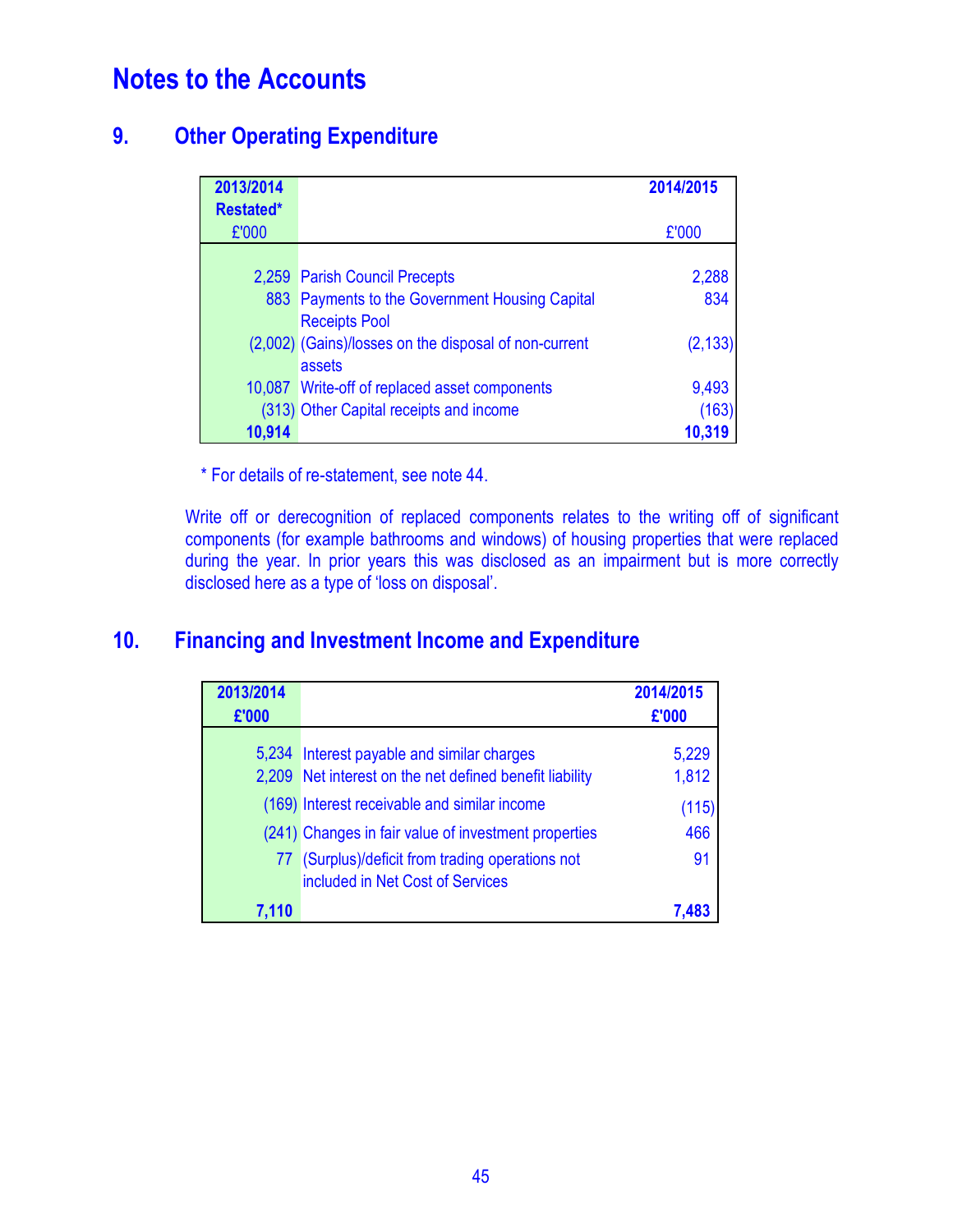# **11. Taxation and Non-Specific Grant Income**

| 2013/2014<br>£'000 |                                                  | 2014/2015<br>£'000 |
|--------------------|--------------------------------------------------|--------------------|
|                    |                                                  |                    |
|                    | <b>Council Tax</b>                               |                    |
| (12, 127)          | <b>Council Tax Income</b>                        | (12, 239)          |
| (213)              | <b>Transfer from the Collection Fund</b>         | (261)              |
|                    | (12,340) Council Tax net                         | (12,500)           |
|                    | <b>Business Rates</b>                            |                    |
| (24, 954)          | <b>Share of Business Rate income</b>             | (24, 864)          |
| 22,631             | Tariff paid to central government                | 23,072             |
| 1,687              | <b>Council's share of Business Rates deficit</b> | 2,098              |
| (1, 108)           | Safety net payment due from central government   | (1,717)            |
|                    | (1,744) Business Rates net income                | (1, 411)           |
|                    | <b>Non-specific Grants</b>                       |                    |
| (3,316)            | Revenue support grant                            | (2,642)            |
| (296)              | <b>Small Business Rate relief</b>                | (673)              |
| (4, 332)           | Insurance receipts                               |                    |
| (1, 277)           | Capital grants and contributions                 | (2,360)            |
| (9,221)            | <b>Non-specific Grants sub-total</b>             | (5,675)            |
| (23, 305)          | <b>Total</b>                                     | (19, 586)          |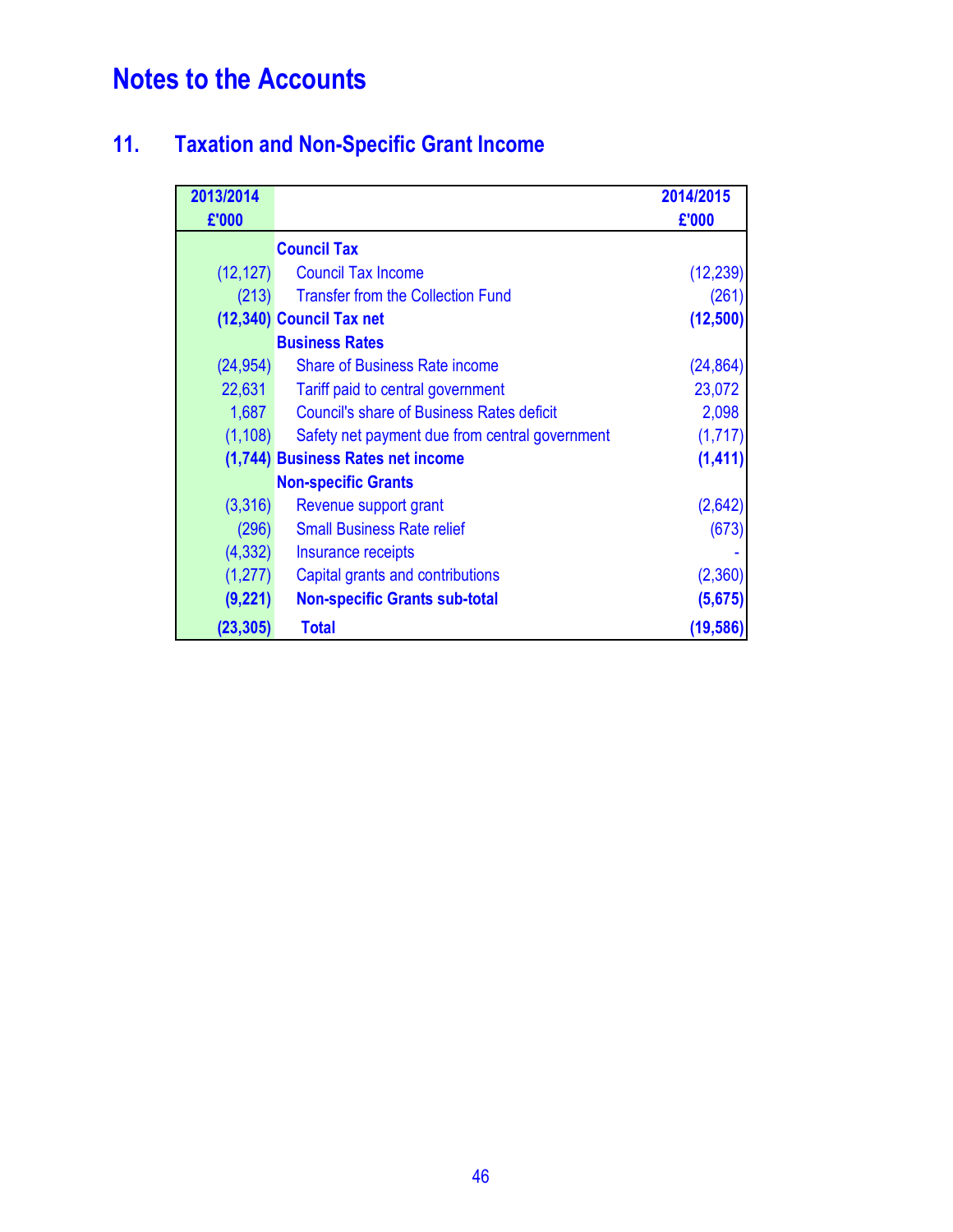## **12. Property, Plant and Equipment**

### **Movements on Balances**

The following two tables show the movements in PPE during the current and prior year analysed between categories of PPE.

| PPE Movements 2014/2015                                                                             |                                      |                                             |                                                |                         |                                             |                                               |
|-----------------------------------------------------------------------------------------------------|--------------------------------------|---------------------------------------------|------------------------------------------------|-------------------------|---------------------------------------------|-----------------------------------------------|
|                                                                                                     | <b>Dwellings</b><br>Council<br>£'000 | Other Land and<br><b>Buildings</b><br>£'000 | Furniture &<br>Equipment<br>Vehicles,<br>£'000 | Infrastructure<br>£'000 | Construction<br><b>Asset Under</b><br>£'000 | Property, Plant<br>& Equipment<br>Total £'000 |
| <b>Cost or Valuation</b>                                                                            |                                      |                                             |                                                |                         |                                             |                                               |
| At 1 April 2014                                                                                     | 424,274                              | 130,025                                     | 9,360                                          | 1,607                   | 7,455                                       | 572,721                                       |
| <b>Additions</b>                                                                                    | 10,927                               | 396                                         | 220                                            | 253                     | 6,676                                       | 18,472                                        |
| Revaluation increases/(decreases) recognised in<br>the Revaluation Reserve                          | 27,001                               | 31,105                                      |                                                |                         |                                             | 58,106                                        |
| Revaluation increases/(decreases) recognised in<br>the Surplus/Deficit on the Provision of Services | 3,182                                | (778)                                       |                                                |                         |                                             | 2,404                                         |
| Write off - replaced components                                                                     | (9,098)                              | (396)                                       |                                                |                         |                                             | (9, 494)                                      |
| Write off - disposals                                                                               | (2,673)                              | (43)                                        | (72)                                           |                         |                                             | (2,788)                                       |
| Assets reclassified (to)/from                                                                       |                                      | 7,334                                       | 17                                             | 83                      | (7, 434)                                    |                                               |
| Assets reclassified (to)/from assets held for sale                                                  | (327)                                |                                             |                                                |                         |                                             | (327)                                         |
| Impairment (losses)/reversals recognised in the<br>surplus/deficit on the Provision of Services     | (638)                                |                                             |                                                |                         | (64)                                        | (702)                                         |
| Impairment (losses)/reversals recognised in the<br><b>Revaluation Reserve</b>                       | (43)                                 |                                             |                                                |                         |                                             | (43)                                          |
| <b>At 31 March 2015</b>                                                                             | 452,605                              | 167,643                                     | 9,525                                          | 1,943                   | 6,633                                       | 638,349                                       |
| <b>Accumulated Depreciation and Impairment</b>                                                      |                                      |                                             |                                                |                         |                                             |                                               |
| At 1 April 2014                                                                                     | (10, 710)                            | (4, 167)                                    | (5,041)                                        | (727)                   |                                             | (20, 645)                                     |
| <b>Depreciation charge</b>                                                                          | (5,647)                              | (2,073)                                     | (748)                                          | (107)                   |                                             | (8, 575)                                      |
| Depreciation written out to the Revaluation                                                         | 8,804                                | 1,520                                       |                                                |                         |                                             | 10,324                                        |
| Depreciation written out to the Surplus/(Deficit) on<br>the Provision of Services                   | 1,906                                | 296                                         |                                                |                         |                                             | 2,202                                         |
| Write off - disposals                                                                               | 36                                   | $\overline{2}$                              | 13                                             |                         |                                             | 51                                            |
| Impairment (losses)/reversals recognised in the<br>Surplus/Deficit on the Provision of Services     | 14                                   |                                             |                                                |                         |                                             | 14                                            |
| <b>At 31 March 2015</b>                                                                             | (5, 597)                             | (4, 422)                                    | (5,776)                                        | (834)                   |                                             | (16, 629)                                     |
| <b>Net Book Value</b>                                                                               |                                      |                                             |                                                |                         |                                             |                                               |
| <b>At 31 March 2015</b>                                                                             | 447,008                              | 163,221                                     | 3,749                                          | 1,109                   | 6,633                                       | 621,720                                       |
| <b>At 31 March 2014</b>                                                                             | 413,564                              | 125,859                                     | 4,318                                          | 880                     | 7,455                                       | 552,076                                       |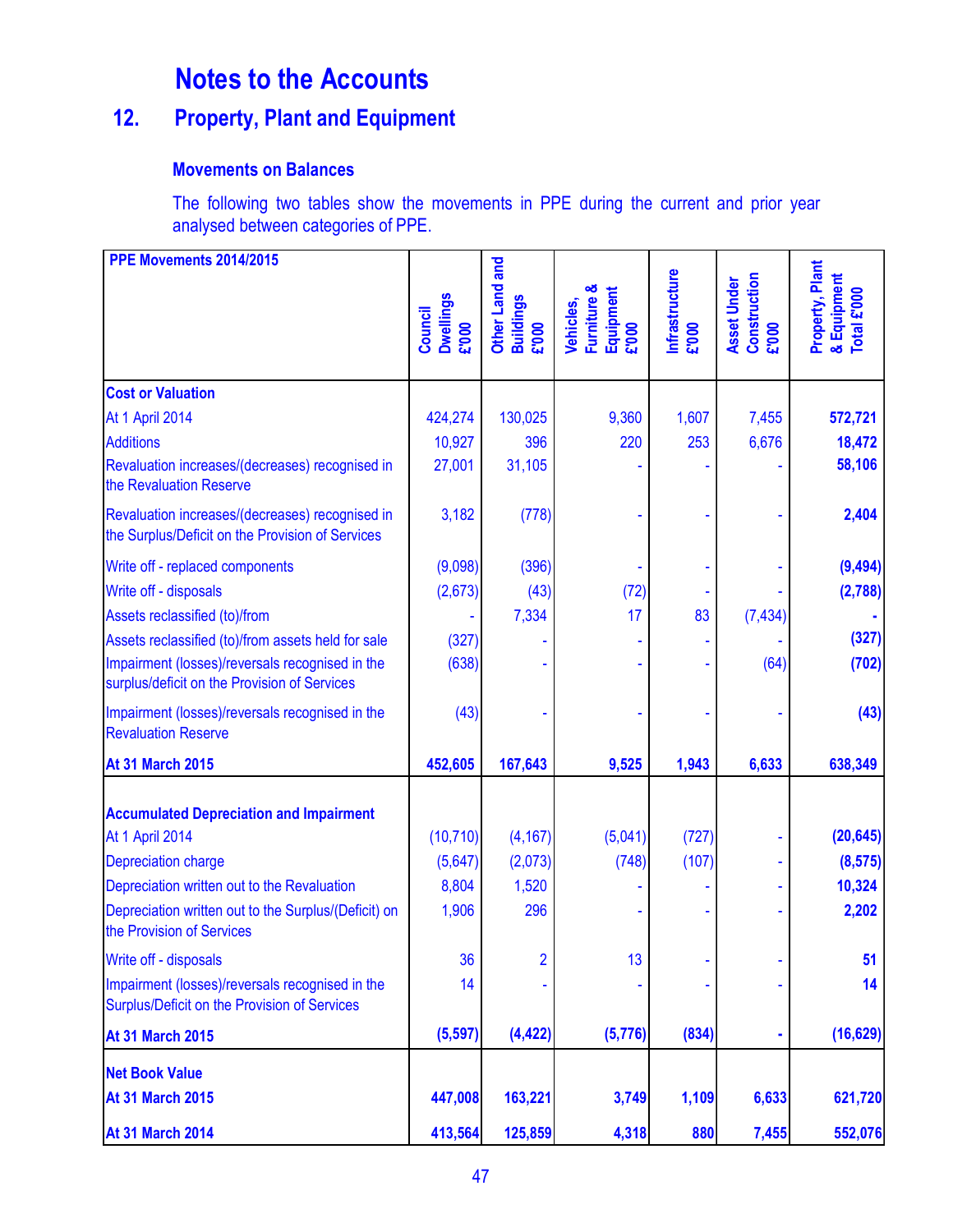### **12. Continued**

| PPE Movements 2013/2014                                                                             |                                         |                                                       |                                          |                         |                                   |                                                                    |
|-----------------------------------------------------------------------------------------------------|-----------------------------------------|-------------------------------------------------------|------------------------------------------|-------------------------|-----------------------------------|--------------------------------------------------------------------|
|                                                                                                     | Council Dwellings<br>£'000<br>Restated* | Other Land and Buildings<br>£'000<br><b>Restated*</b> | Vehicles, Furniture &<br>Equipment £'000 | Infrastructure<br>£'000 | Asset Under Construction<br>£'000 | <b>Property, Plant &amp; Equipment</b><br>Total £'000<br>Restated* |
| <b>Cost or Valuation</b>                                                                            |                                         |                                                       |                                          |                         |                                   |                                                                    |
| <b>At 1 April 2013</b>                                                                              | 364,815                                 | 99,933                                                | 9,572                                    | 1,759                   | 5,552                             | 481,631                                                            |
| <b>Additions</b>                                                                                    | 9,660                                   | 860                                                   | 736                                      | 28                      | 6,743                             | 18,027                                                             |
| Revaluation increases/(decreases) recognised in<br>the Revaluation Reserve                          | 21,737                                  | 28,178                                                |                                          |                         |                                   | 49,915                                                             |
| Revaluation increases/(decreases) recognised in<br>the Surplus/Deficit on the Provision of Services | 14,108                                  | 577                                                   |                                          |                         |                                   | 14,685                                                             |
| Write off - replaced components                                                                     | (9,040)                                 | (1,047)                                               |                                          |                         |                                   | (10, 087)                                                          |
| Write off - disposals                                                                               | (2,730)                                 |                                                       | (620)                                    | (180)                   |                                   | (3,530)                                                            |
| Assets reclassified (to)/from                                                                       |                                         | 4,763                                                 |                                          |                         | (4, 763)                          |                                                                    |
| Assets reclassified (to)/from assets held for sale                                                  | (110)                                   | (58)                                                  |                                          |                         |                                   | (168)                                                              |
| Impairment (losses)/reversals recognised in the<br>surplus/deficit on the Provision of Services     | 2,911                                   | (834)                                                 | (329)                                    |                         | (77)                              | 1,671                                                              |
| Impairment (losses)/reversals recognised in the<br><b>Revaluation Reserve</b>                       | 22,923                                  | (2,346)                                               |                                          |                         |                                   | 20,577                                                             |
| <b>At 31 March 2014</b>                                                                             | 424,274                                 | 130,026                                               | 9,359                                    | 1,607                   | 7,455                             | 572,721                                                            |
| <b>Accumulated Depreciation and Impairment</b>                                                      |                                         |                                                       |                                          |                         |                                   |                                                                    |
| <b>At 1 April 2013</b>                                                                              | (9, 723)                                | (3,702)                                               | (4,981)                                  | (807)                   |                                   | (19, 213)                                                          |
| <b>Depreciation charge</b>                                                                          | (10, 722)                               | (2, 264)<br>870                                       | (781)                                    | (100)                   |                                   | (13, 867)<br>7,641                                                 |
| Depreciation written out to the Revaluation<br>Depreciation written out to the Surplus/(Deficit) on | 6,771<br>2,954                          | 197                                                   |                                          |                         |                                   | 3,151                                                              |
| the Provision of Services                                                                           |                                         |                                                       |                                          |                         |                                   |                                                                    |
| Write off - disposals                                                                               |                                         |                                                       | 587                                      | 180                     |                                   | 767                                                                |
| Assets reclassified (to)/from assets held for sale                                                  | 5                                       | $\overline{7}$                                        |                                          |                         |                                   | 12                                                                 |
| Impairment (losses)/reversals recognised in the<br>Surplus/Deficit on the Provision of Services     | 5                                       | 725                                                   | 134                                      |                         |                                   | 864                                                                |
| <b>At 31 March 2014</b>                                                                             | (10, 710)                               | (4, 167)                                              | (5,041)                                  | (727)                   |                                   | (20, 645)                                                          |
| <b>Net Book Value</b>                                                                               |                                         |                                                       |                                          |                         |                                   |                                                                    |
| <b>At 31 March 2014</b>                                                                             | 413,564                                 | 125,859                                               | 4,318                                    | 880                     | 7,455                             | 552,076                                                            |
| <b>At 31 March 2013</b>                                                                             | 355,092                                 | 96,231                                                | 4,591                                    | 952                     | 5,552                             | 462,418                                                            |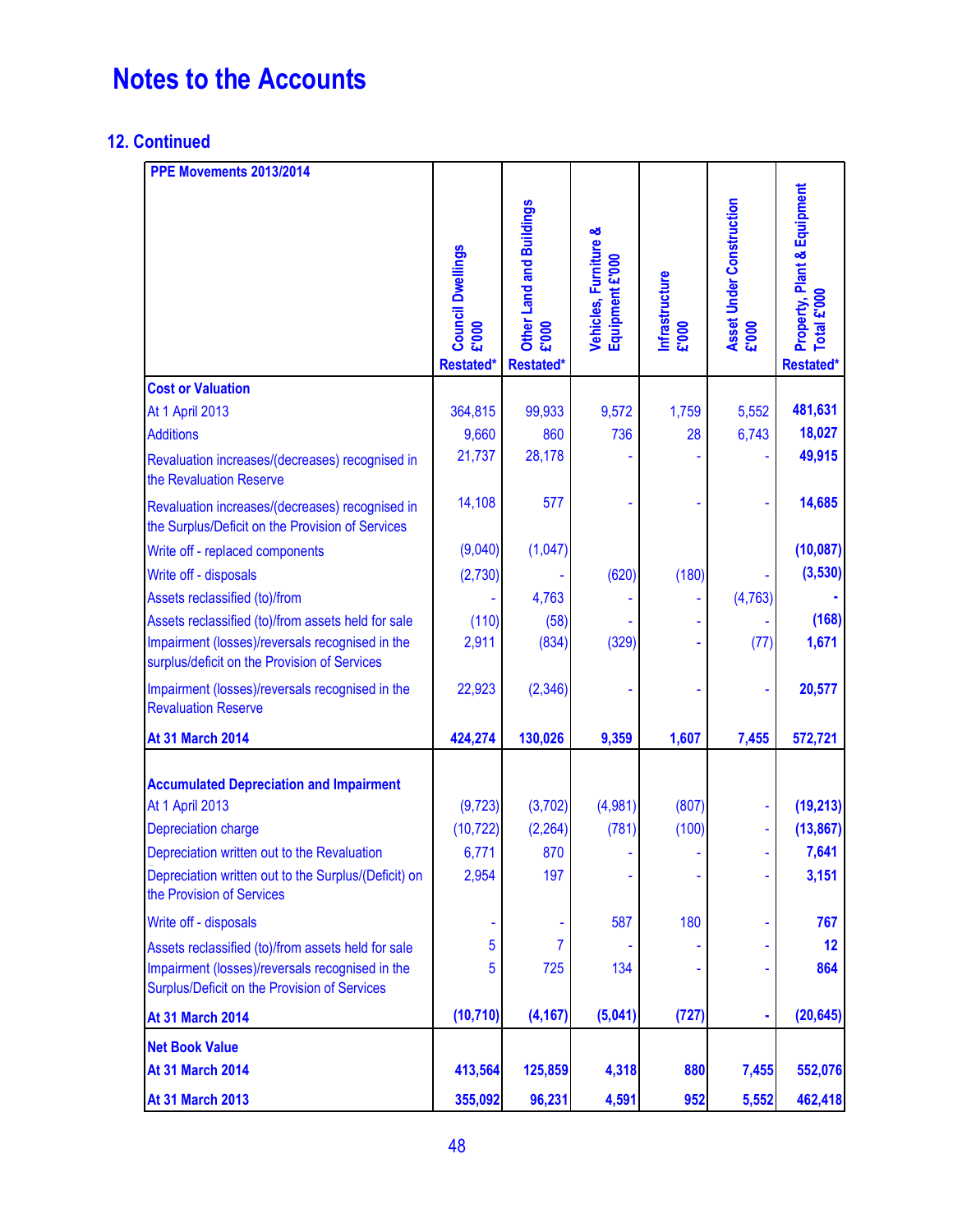### **12. continued**

#### **Depreciation**

- The following useful lives and depreciation rates have been used in the calculation of depreciation. HRA dwellings are classified into type and size of building. The components have been reviewed and updated during 2014/15.
- Council dwellings, multi-occupied dwellings and other buildings are depreciated on the basis of their components, where appropriate as follows:
	- $\circ$  Land : no depreciation
	- o Structure: 100 years
	- o Roof : 70 years
	- o Windows: 30 years
	- $\circ$  Internal components: 15 to 40 years
- Other buildings: 30 to 60 years
- Vehicles, plant and equipment, and intangible assets: 3 to 35 years
- Infrastructure: 5 to 20 years

#### **Capital Commitments**

As at 31<sup>st</sup> March 2015, the Council has entered into a number of contracts for the con**s**truction and enhancement of Property, Plant and Equipment in 2014/2015 at a cost of £1.7 million. Similar commitments at 31st March 2014 were £2.4 million.

#### **Revaluations**

The Council carries out a rolling programme that ensures that all Property, Plant and Equipment required to be measured at fair value is revalued at least every five years. Valuations were carried out internally by qualified surveyors with the exception of certain specialised properties, which were carried out by external firms of Chartered Surveyors. Valuations of land and buildings were carried out in accordance with the methodologies and bases for estimation set out in the professional standards of the Royal Institution of Chartered Surveyors. Vehicles, plant furniture and equipment are not valued and depreciation costs are used as a proxy for fair value.

The significant assumptions in estimating the fair values are:

- a) Title that the title is good and marketable and is free from rights of way or easements, restrictive covenants, disputes or onerous usual outgoings.
- b) Environmental Matters which the land and buildings comprising the property subject to the valuation, are not affected by any form of pollution, contamination, or adverse environmental matters.
- c) Plant and machinery any that has been considered to form part of the property is included in the valuation.
- d) Statutory Requirements that the property valued complies with all necessary statutory requirements such as the Defensive Premises Act 1972, building and fire regulations and there are no outstanding notices.
- e) Realisation Cost no allowance has been made for the vendor's sale cost nor for any tax liabilities which may arise.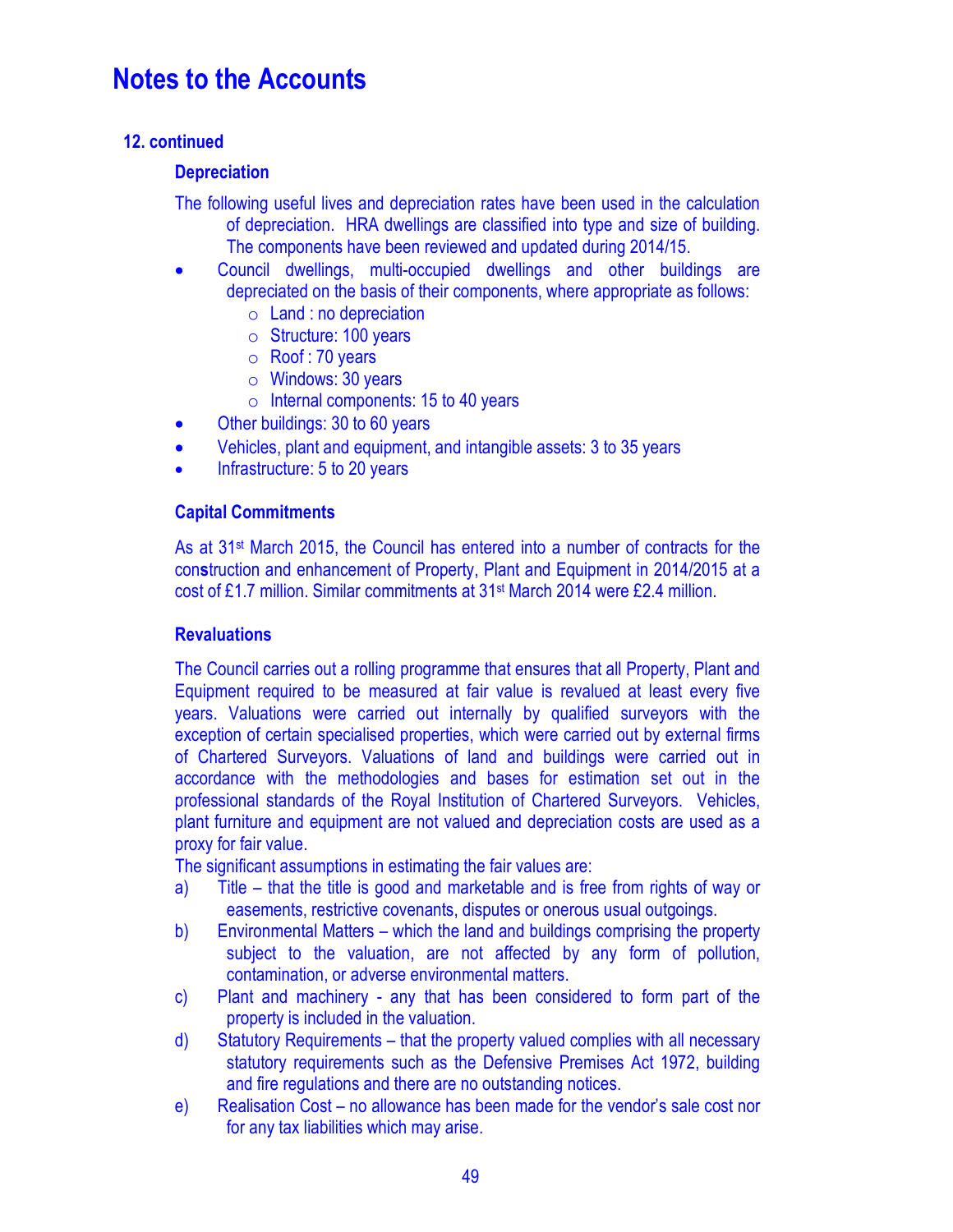### **12. continued**

The Code prescribes that the classes of Property, Plant and Equipment shown in the following table are revalued at least once every five years. The table shows the carrying value of each class of asset in the accounts by year of valuation. In accordance with the Council's policy, depreciated historic cost is used as a proxy for fair value for Vehicles and Plant on the grounds of materiality. In view of the materiality to the accounts and material changes in value from year to year, council dwellings are revalued annually.

| <b>Year of valuation of</b><br>value in accounts | <b>Council</b><br><b>Dwellings</b> | <b>Other Land</b><br>and Buildings | <b>Vehicles</b><br>and Plant | <b>Total</b> |
|--------------------------------------------------|------------------------------------|------------------------------------|------------------------------|--------------|
|                                                  | £'000                              | £'000                              | £'000                        | £'000        |
| <b>Valued at historical Cost</b>                 |                                    |                                    | 3,749                        | 3,749        |
| Valued at current value in:                      |                                    |                                    |                              |              |
| 2010/2011                                        |                                    | 3,150                              |                              | 3,150        |
| 2011/2012                                        | $\blacksquare$                     | 17,129                             |                              | 17,129       |
| 2012/2013                                        |                                    | 7,679                              |                              | 7,679        |
| 2013/2014                                        |                                    | 81,418                             |                              | 81,418       |
| 2014/2015                                        | 447,008                            | 53,845                             |                              | 500,853      |
| <b>Total</b>                                     | 447,008                            | 163,221                            | 3,749                        | 613,978      |

### **13. Heritage Assets**

| <b>March</b><br>2014 | <b>Heritage Assets</b>   | 31 March<br>2015 |
|----------------------|--------------------------|------------------|
| £'000                |                          | £'000            |
|                      |                          |                  |
| 4,065                | <b>Exhibits</b>          | 4,059            |
| 330                  | <b>Silver</b>            | 334              |
| 44                   | <b>Civic Regalia</b>     | 45               |
| 520                  | <b>Cups and Trophies</b> | 520              |
| 34                   | <b>Sculptures</b>        | 36               |
| 263                  | <b>War Memorials</b>     | 386              |
| 5,256                | <b>Carrying Value</b>    | 5,380            |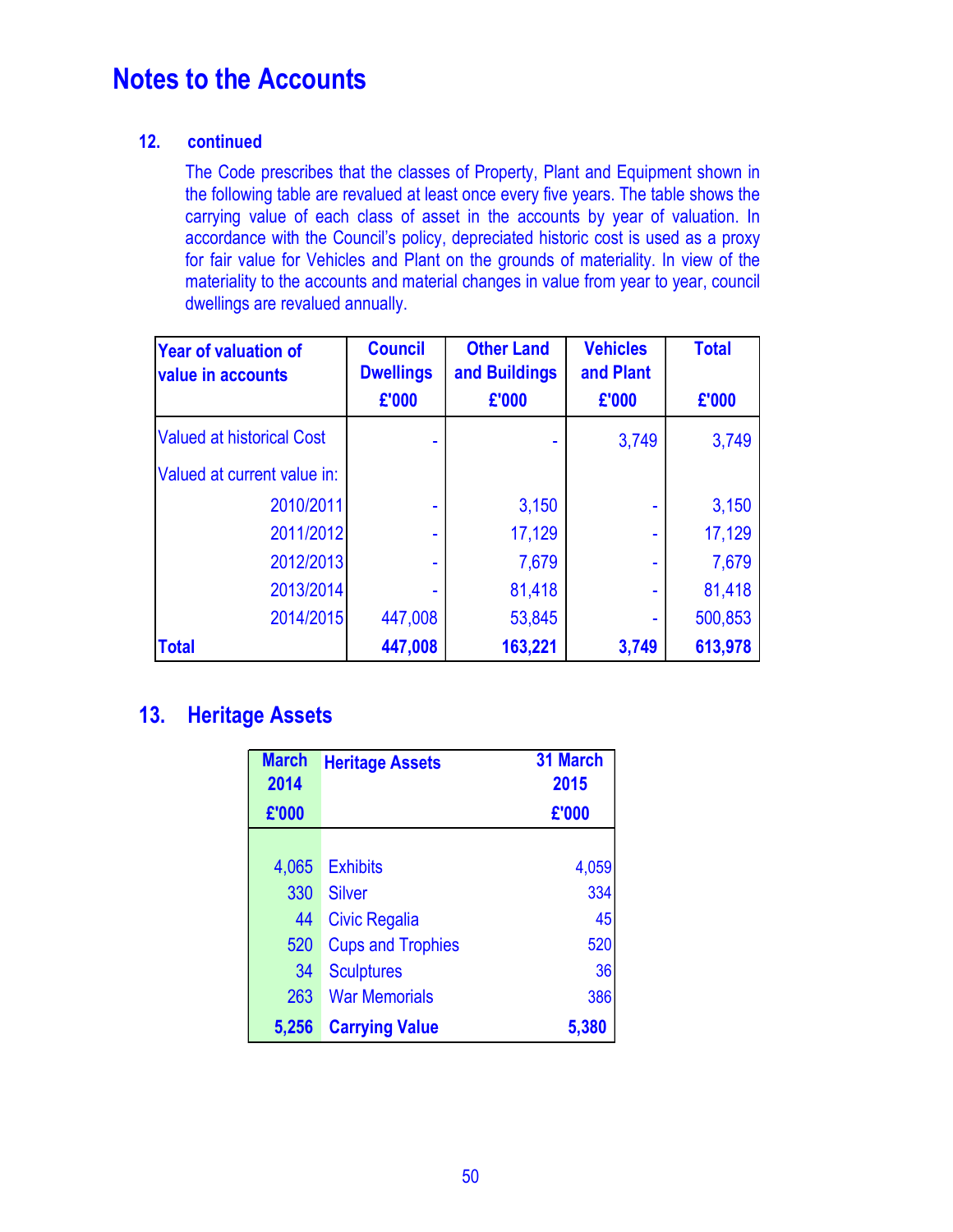### **14. Investment Properties**

The following items of income and expense have been accounted for in the Financing and Investment Income and Expenditure line, as part of the surplus/deficit from trading operations, in the Comprehensive Income and Expenditure Statement.

| 2013/2014<br>£'000 |                                                                  | 2014/2015<br>£'000 |
|--------------------|------------------------------------------------------------------|--------------------|
|                    | (619) Rental income from investment property                     | (748)              |
|                    | 82 Direct operating expenses arising from<br>investment property | 80                 |
|                    | (537) Net (gain)/loss                                            | (668)              |

The following table summarises the movement in the fair value of investment properties over the year:

| 2013/14<br>£'000 |                                          | 2014/15<br>£'000 |
|------------------|------------------------------------------|------------------|
|                  | 7,554 Balance at start of year:          | 7,801            |
|                  | 247 Revaluation                          |                  |
|                  | (42) Impairment                          | (466)            |
|                  | 205 Net loss from fair value adjustments | (466)            |
|                  | 42 Additions                             |                  |
|                  | 7,801 Balance at end of the year         | 7,335            |

There are no restrictions on the Council's ability to realise the value inherent in its investment property or on the Council's right to the remittance of income and the proceeds of disposal. The Council has no contractual obligations to purchase, construct or develop investment property or to undertake repairs, maintenance or enhancement.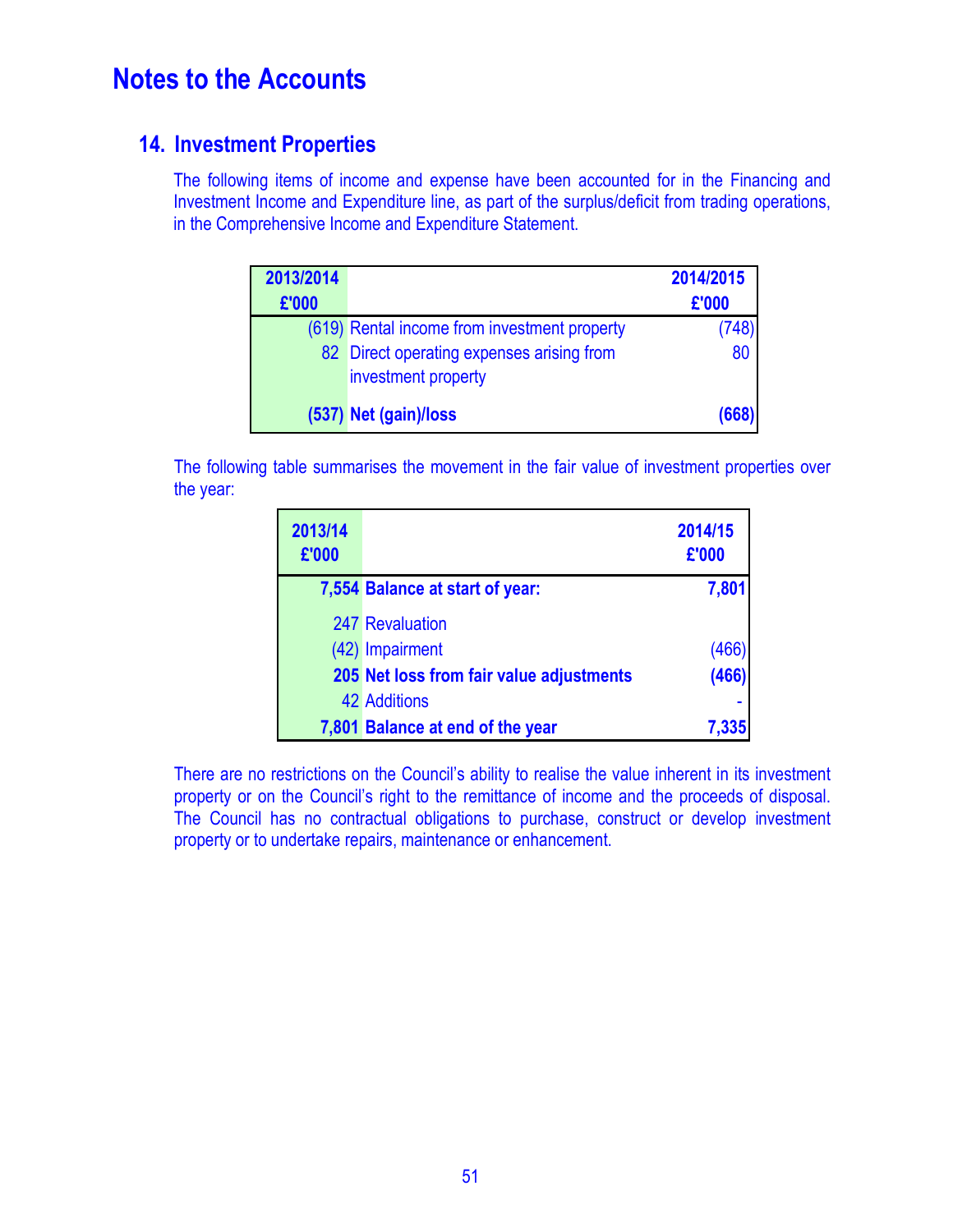### **15. Intangible Assets**

Intangible Assets consist mainly of software licences and computer software programmes. The carrying amount of intangible assets is amortised on a straight line basis. In 2013/2014 £1,535k of fully amortised intangible assets, representing obsolete software, was removed from the asset register.

The movement on Intangible Asset balances during the year is as follows:

| 2013/14<br>£'000 |                                          | 2014/15<br>£'000 |
|------------------|------------------------------------------|------------------|
|                  | <b>Balance at start of year:</b>         |                  |
| 1,978            | <b>Gross carrying amount</b>             | 477              |
| (1,718)          | <b>Accumulated amortisation</b>          | (317)            |
| <b>260</b>       | Net carrying amount at start of year     | 160              |
| 34               | <b>Purchases</b>                         | 122              |
| (134)            | Amortisation for the period              | (43)             |
| (1,535)          | Remove cost of obsolete software         |                  |
| 1,535            | Remove amortisation on obsolete software |                  |
| 160              | Net carrying amount at end of year       | 239              |
|                  | <b>Comprising:</b>                       |                  |
| 477              | Gross carrying amount                    | 599              |
| (317)            | <b>Accumulated amortisation</b>          | (360)            |
| 160              | Net carrying amount at end of year       | 239              |

The Amortisation for 2014/15 has been charged to the CI&ES. £7k has been charged to Housing Services Local Authority Housing (HRA) and £36k has been charged to Central Services Other Central Services.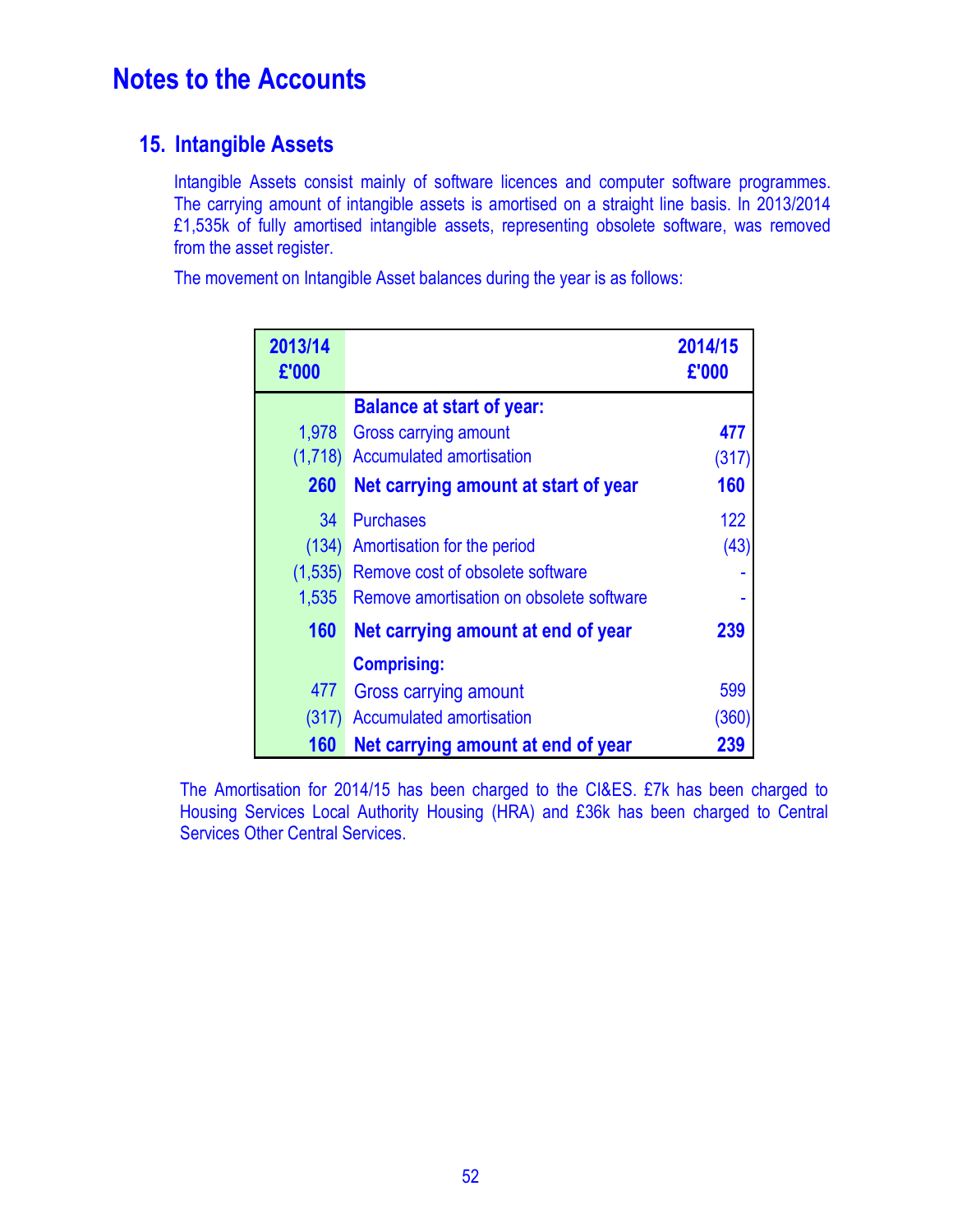### **16. Financial Instruments**

Financial instruments are contracts that give rise to a financial asset in one entity and a financial liability or equity instrument in another entity.

### **Categories of Financial Instruments**

The following categories of financial instrument are carried in the Balance Sheet:

|                                                                                 |            | <b>Long-Term</b>                                | <b>Current</b> |          |
|---------------------------------------------------------------------------------|------------|-------------------------------------------------|----------------|----------|
|                                                                                 |            | At 31 March At 31 March At 31 March At 31 March |                |          |
|                                                                                 | 2015       | 2014                                            | 2015           | 2014     |
|                                                                                 | £'000      | £'000                                           | £'000          | £'000    |
| Investments                                                                     |            |                                                 |                |          |
| Loans and receivables                                                           |            | 1                                               |                | 5,043    |
| <b>Cash and Cash Equivalents</b>                                                |            |                                                 | 8,600          | 4,535    |
| <b>Total investments</b>                                                        | 1          | 1                                               | 8,600          | 9,578    |
| <b>Debtors</b><br><b>Financial assets carried at</b><br>contract amounts        | 162        | 148                                             | 3,967          | 4,746    |
| <b>Borrowings</b><br><b>Financial liabilities at amortised</b>                  | (184, 576) | (186, 576)                                      | (2,000)        | (3,500)  |
| <b>Creditors</b><br><b>Financial liabilities carried at</b><br>contract amounts | (1,297)    | (1,538)                                         | (6, 742)       | (6, 179) |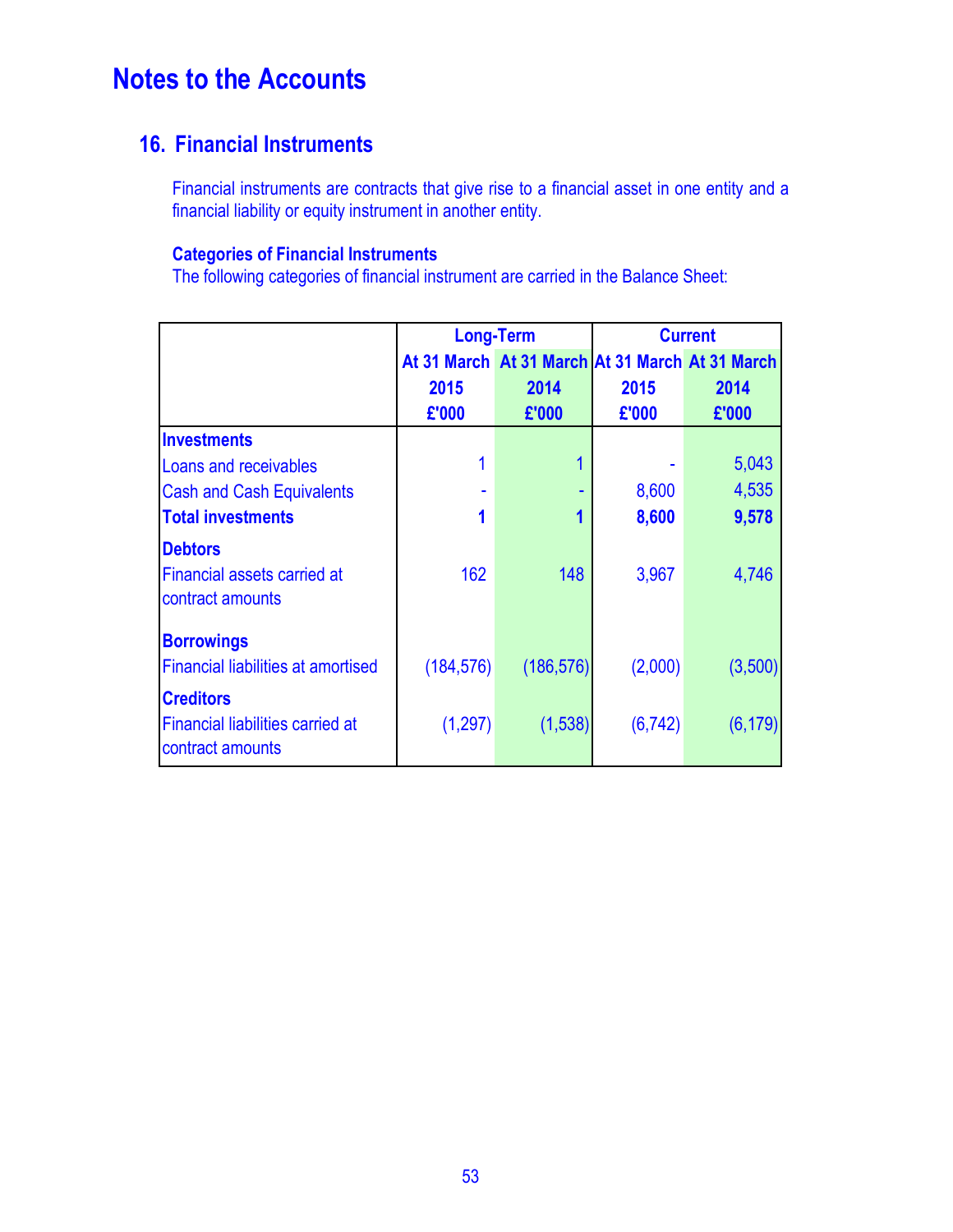**16. continued** 

**Income, Expense, Gains and Losses included in the Comprehensive Income & Expenditure Statement** 

| Financial Liabilities: measured<br>cost<br>at amortised<br>£'000 | Financial Assets: loans and<br>receivables<br>£'000 | 2013/2014 Total<br>£'000 |                                                                                                     | Financial Liabilities: measured<br>at amortised cost<br>£'000 | Financial Assets: loans and<br>receivables<br>£'000 | 2014/2015 Total<br>£'000 |
|------------------------------------------------------------------|-----------------------------------------------------|--------------------------|-----------------------------------------------------------------------------------------------------|---------------------------------------------------------------|-----------------------------------------------------|--------------------------|
| 5,235                                                            | ä,                                                  | 5,235                    | Total interest expense in the<br>Surplus or Deficit on the<br><b>Provision of Services</b>          | 5,229                                                         |                                                     | 5,229                    |
|                                                                  | (169)                                               |                          | (169) Total interest income in the<br>Surplus or Deficit on the<br><b>Provision of Services</b>     |                                                               | (115)                                               | (115)                    |
| 5,235                                                            | (169)                                               | 5,066                    | Net (gain)/loss for the year in<br><b>Surplus or Deficit on the</b><br><b>Provision of Services</b> | 5,229                                                         | (115)                                               | 5,114                    |

#### **Fair Value of assets and liabilities**

Financial liabilities, financial assets represented by loans and receivables and long- term debtors and creditors are carried in the Balance Sheet at amortised cost. Their fair value can be assessed by calculating the present value of the cash flows that will take place over the remaining term of the instruments, using the following assumptions:

- Estimated ranges of interest rates at 31 March 2015 of 0.19 to 2.06% for loans from the Public Works Loan Board (PWLB) based on new lending rates for equivalent loans at that date.
- No early repayment or impairment is recognised.
- Where an instrument will mature in the next twelve months, carrying amount is assumed to approximate to fair value.
- The fair value of trade or other receivables is taken to be the invoiced or billed amount.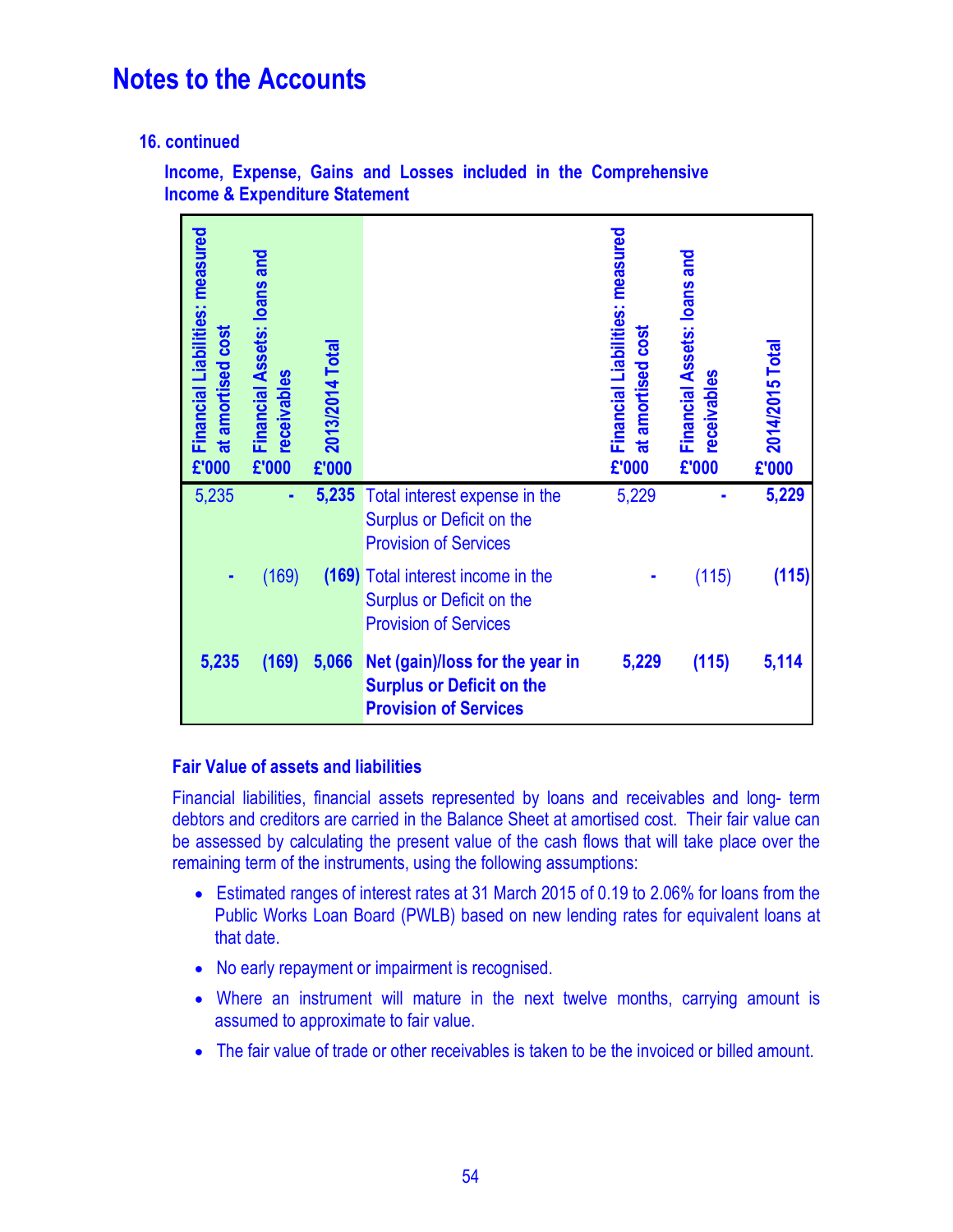### **16. continued**

The fair values calculated are as follows:

### **Financial Assets**

| <b>31 March 2014</b>                           |       |                            |                           | 31 March 2015     |
|------------------------------------------------|-------|----------------------------|---------------------------|-------------------|
| <b>Fair Value</b><br><b>Carrying</b><br>amount |       |                            | <b>Carrying</b><br>amount | <b>Fair Value</b> |
| £'000                                          | £'000 |                            | £'000                     | £'000             |
| 4,532                                          | 4,532 | Cash                       | 8,600                     | 8,600             |
| 5,043                                          | 5,048 | <b>Fixed term deposits</b> | ۰                         |                   |

### **Financial Liabilities**

| 31 March 2014             |                   |                                      |         | 31 March 2015     |
|---------------------------|-------------------|--------------------------------------|---------|-------------------|
| <b>Carrying</b><br>amount | <b>Fair Value</b> | <b>Carrying</b><br>amount            |         | <b>Fair Value</b> |
| £'000                     | £'000             |                                      | £'000   | £'000             |
| 190,076                   | 191.947           | <b>Public Works Loan Board loans</b> | 186,576 | 210,571           |

The fair value of liabilities is higher than the carrying amount because the Council's portfolio of loans is made up of fixed rate loans where the interest rate payable is higher than the prevailing rates at the Balance Sheet date. This shows a notional future loss (based on economic conditions at 31 March 2015) arising from a commitment to pay interest to the PWLB above current market rates. However, we expect interest rates to rise over the remaining life of the loans and if they do, the loans' fair value will decrease by their maturity point, meaning that the notional loss shown here will not be realized.

## **17. Assets Held for Sale**

| 2013/2014 |                                          | 2014/2015 |
|-----------|------------------------------------------|-----------|
| £'000     |                                          | £'000     |
| 648       | <b>Balance at start of year</b>          | 350       |
|           | (453) Assets sold in year                | (326)     |
|           | Assets newly classified as held for sale |           |
| 155       | - Property, Plant & Equipment            | 327       |
| 350       | <b>Balance at Year End</b>               | 351       |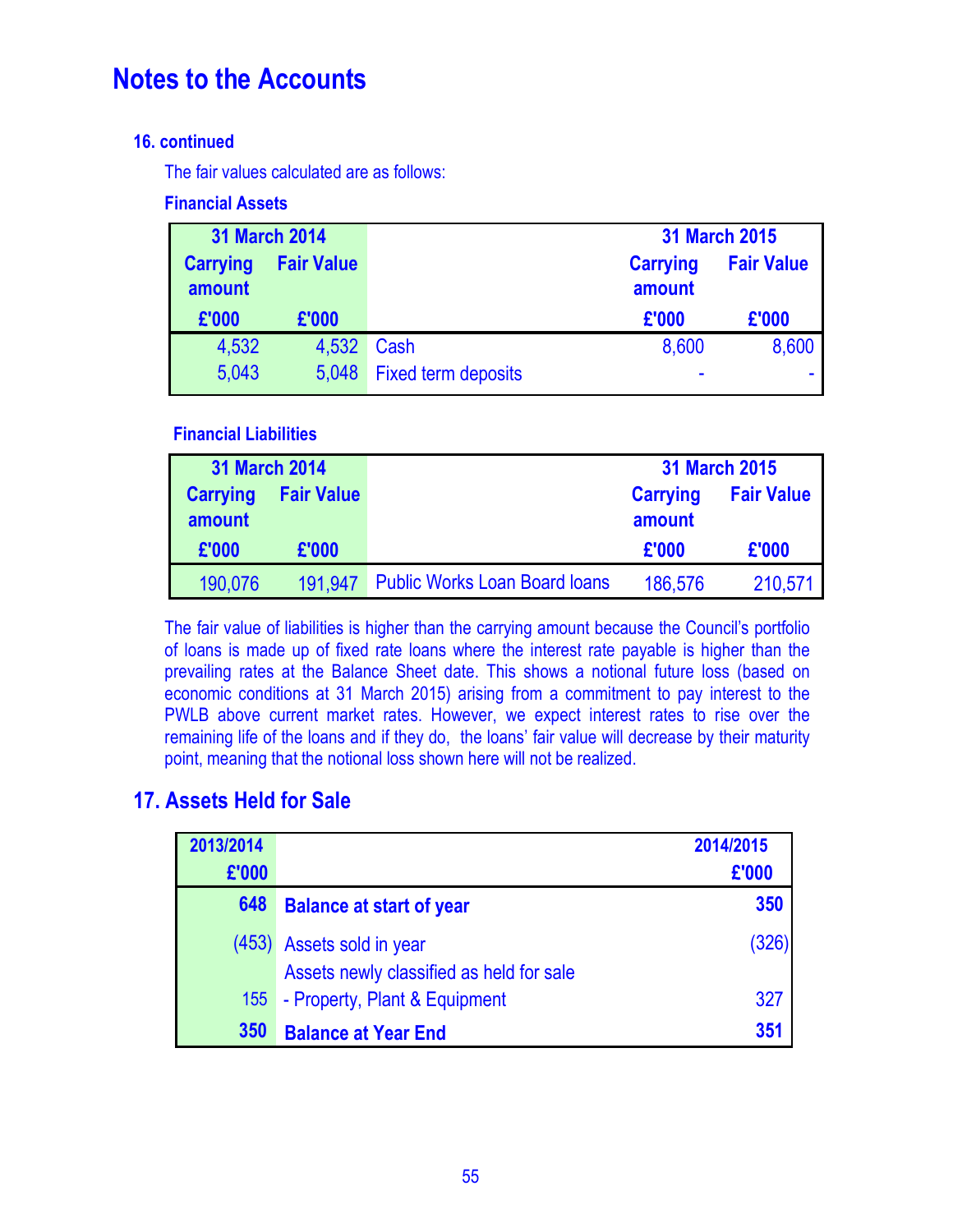### **18. Inventories**

Inventories consist mainly of goods for sale at the museums and Town Hall Tourist Information Centre and stationery and print supplies.

## **19. Debtors**

| At 31 March |                                           | <b>At 31 March</b> |
|-------------|-------------------------------------------|--------------------|
| 2014        |                                           | 2015               |
| £'000       |                                           | £'000              |
| 2,508       | <b>Central Government Bodies</b>          | 4,047              |
| 394         | <b>Other Local Authorities</b>            |                    |
|             | <b>Other entities and Individuals:</b>    |                    |
| 1,204       | <b>Housing Rents arrears</b>              | 1,172              |
| (345)       | <b>Less Impairment Allowance</b>          | (375)              |
| 859         | <b>Housing arrears net</b>                | 797                |
| 1,877       | <b>Council Tax and Business Rates</b>     | 2,003              |
| (994)       | Less share of impairment allowances       | (1,045)            |
| 883         | <b>Council Tax and Business Rates net</b> | 958                |
| 737         | Rent allowances and rebates               | 856                |
| 421         | Leaseholder rent arears                   | 562                |
| 880         | Payments in advance                       | 466                |
| 1,624       | Other miscellaneous debtors               | 990                |
| (425)       | <b>Less Impairment Allowance</b>          | (549)              |
| 3,237       | <b>Other net</b>                          | 2,325              |
| 7,881       | <b>Total</b>                              | 8,134              |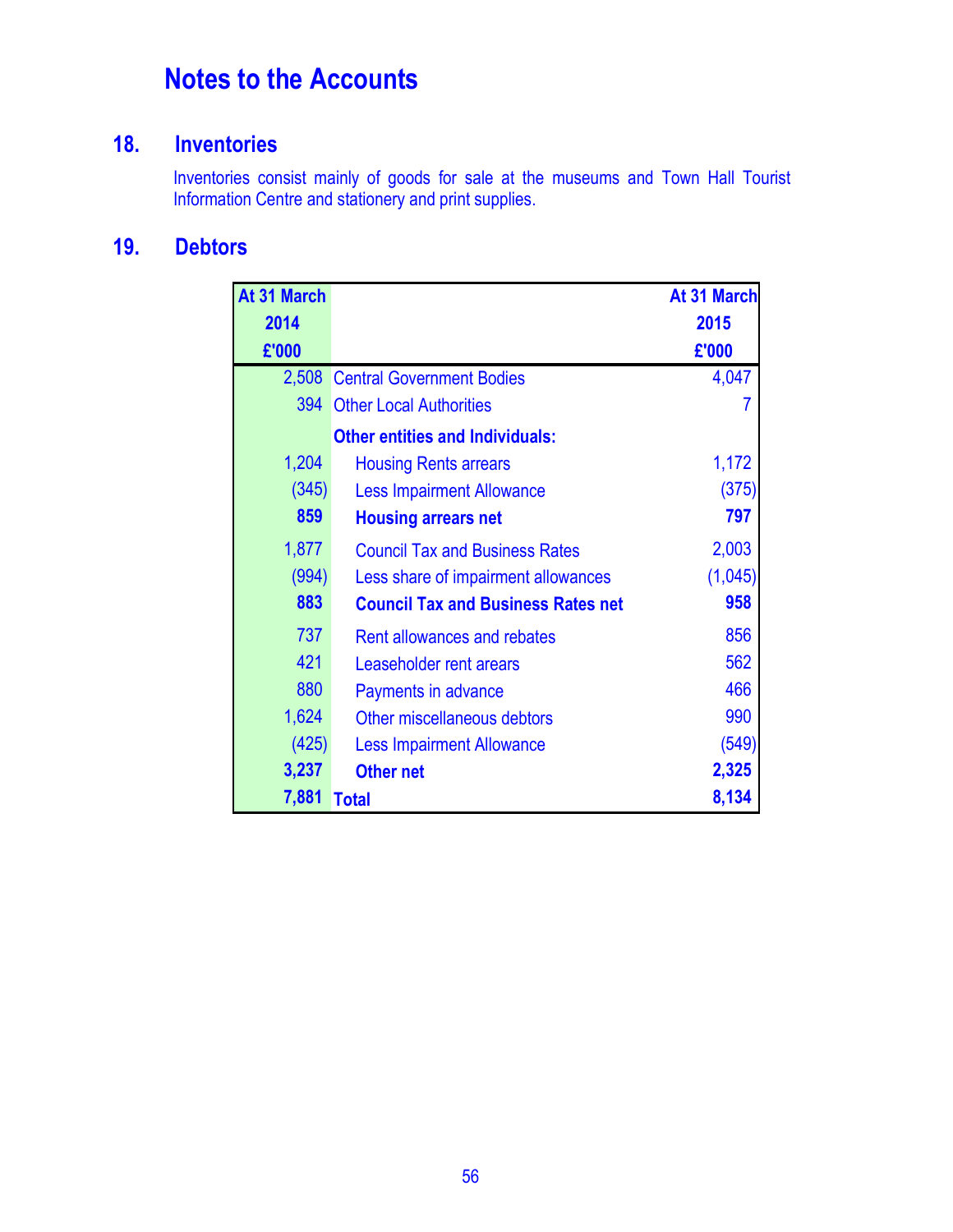## **20. Cash and Cash Equivalents**

Cash equivalents are investments and deposits maturing within three months of the date of the deposit.

The balance of Cash and Cash Equivalents is made up of the following elements:

| At 31 March |                                       | At 31 March |
|-------------|---------------------------------------|-------------|
| 2014        |                                       | 2015        |
| £'000       |                                       | £'000       |
|             | 3 Cash held by the Council            | 3           |
|             | 26 Bank Current Accounts              | 642         |
|             | 4,506 Short-term deposits             | 7,958       |
|             | 4,535 Total Cash and Cash equivalents | 8,603       |

## **21. Creditors**

| At 31 March |                                      | At 31 March |
|-------------|--------------------------------------|-------------|
| 2014        |                                      | 2015        |
| £'000       |                                      | £'000       |
|             | 1,370 Central government bodies      | 555         |
|             | 1,029 Other local authorities        | 981         |
|             | 6,191 Other entities and individuals | 6,722       |
|             | 1,102 Receipts in advance            | 1,284       |
| 9,692 Total |                                      | 9,542       |

'Other entities and individuals' includes amounts owing to suppliers of goods and services.

## **22. Other Long Term Liabilities and Provisions**

### **22.1 Long Term Liabilities**

The Council holds deposits for commercial premises. The long term portion of the deposits amounts to £159k and relates to leases expiring between 3 and 17 years from the Balance Sheet date.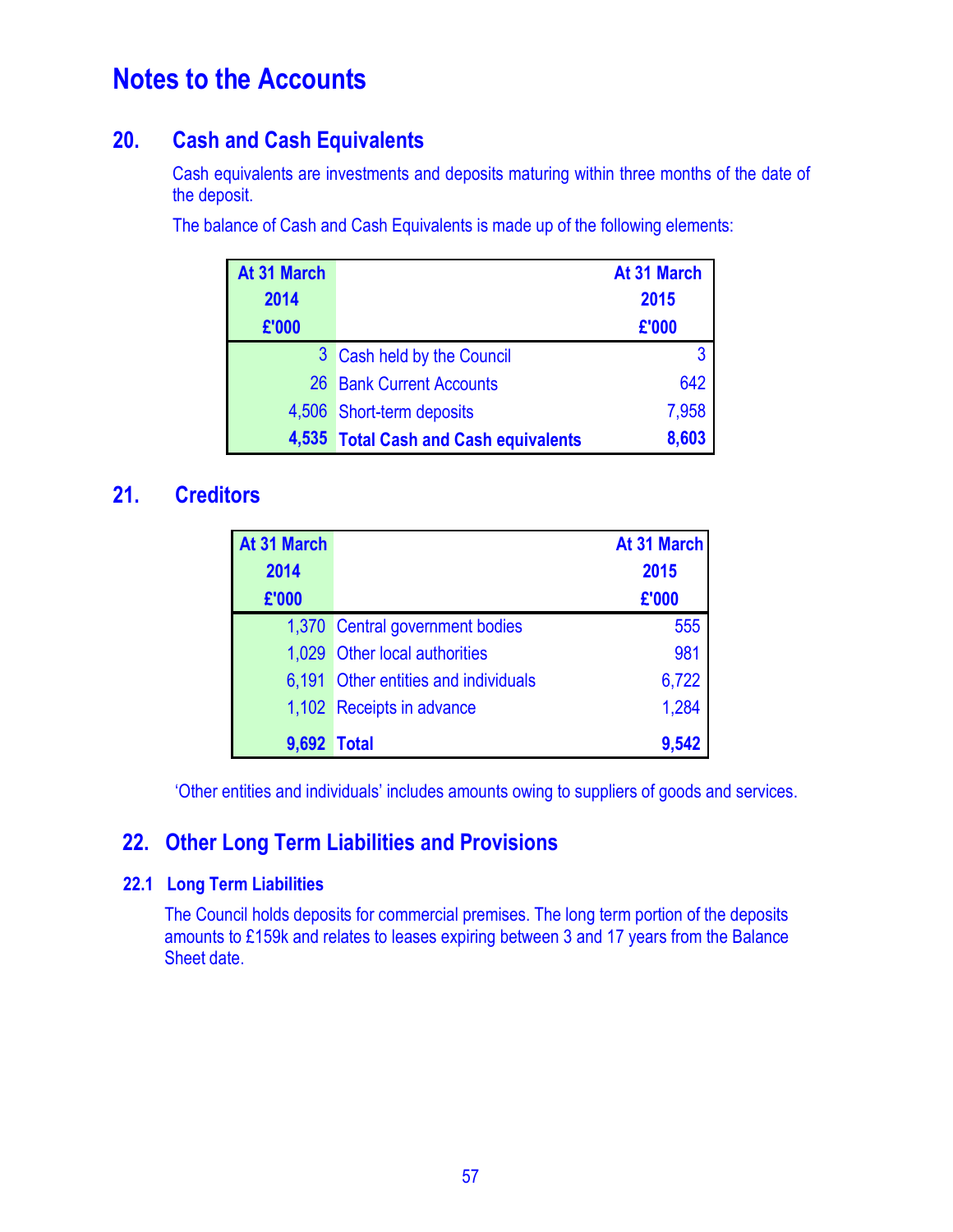#### **22.2 Provisions**

 The business rates appeals provision has arisen because of the change to the business rates regime where the Council is now liable for its share of any business rates that are not collected. All business premises can appeal their valuation, set by the Valuation Office, which is used for setting the level of rates payable. Until the appeal is heard and decided a provision is estimated to cover the possibility of successful appeals. Changes to the provision are charged to the Collection Fund. The following table shows the movement in the Council's 40% share of the provision.

| <b>Provisions</b>                 | <b>Business</b><br><b>Rate</b><br><b>Appeals</b><br>£'000 |
|-----------------------------------|-----------------------------------------------------------|
| <b>Balance at 1 April 2014</b>    | 830                                                       |
| <b>Additional provisions made</b> | 2,149                                                     |
| <b>Amounts used</b>               | (474)                                                     |
| <b>Balance at 31 March 2015</b>   | 2,505                                                     |

### **23. Usable Reserves**

Movements in the Council's usable reserves are detailed in the Movement in Reserves Statement.

### **24. Unusable Reserves**

Unusable reserves arise from accounting entries not involving cash transactions and cannot therefore be used to fund future council activities. They include entries relating to the revaluation of buildings, depreciation and other timing differences between the accounting requirements of the Code and those of legislation.

| 2013/2014        |                                            | 2014/2015 |
|------------------|--------------------------------------------|-----------|
| <b>Restated*</b> |                                            |           |
| £'000            |                                            | £'000     |
|                  |                                            |           |
|                  | 167,743 Revaluation Reserve                | 229,013   |
|                  | 185,723 Capital Adjustment Account         | 194,475   |
|                  | (44,566) Pensions Reserve                  | (48, 406) |
|                  | 151 Deferred Capital Receipts Reserve      | 166       |
|                  | (1,448) Collection Fund Adjustment Account | (3,480)   |
|                  | 307,603 Total Unusable Reserves            | 371,768   |

 **\*** For details of re-statement, see note 44.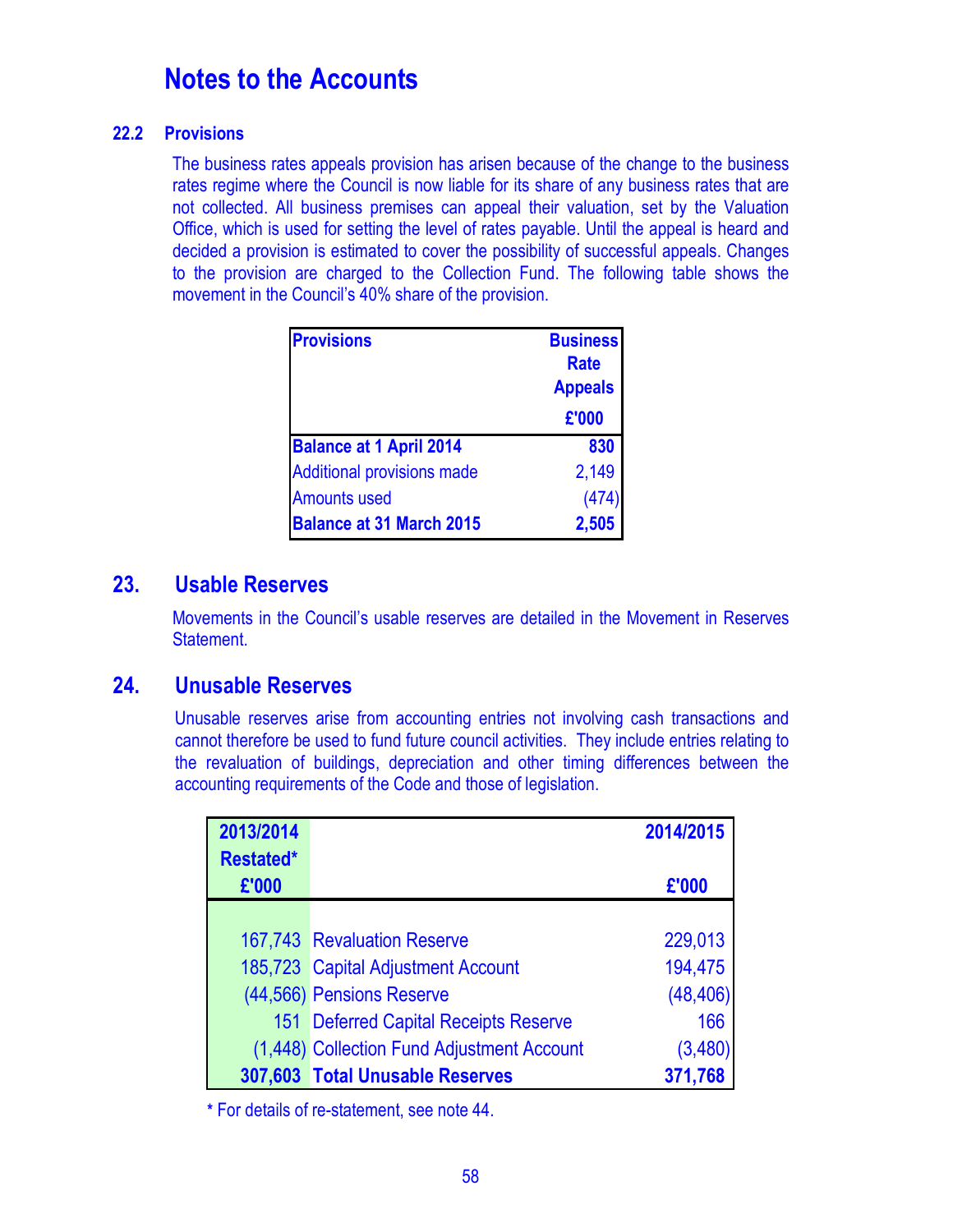### **24.1 Revaluation Reserve**

The Revaluation Reserve contains the gains made by the Council arising from the increases in the value of its Property, Plant and Equipment. The balance is reduced when assets with accumulated gains are:

- revalued downwards or impaired and the gains are lost
- used in the provision of services and the gains are consumed through depreciation, or
- disposed of and the gains are realised.

The Revaluation Reserve contains revaluation gains recognised since 1 April 2007 only, the date of its formal implementation. Accumulated gains arising before that date are consolidated into the Capital Adjustments Account.

| 2013/2014        |                                                                                                                                           | 2014/2015 |
|------------------|-------------------------------------------------------------------------------------------------------------------------------------------|-----------|
| <b>Restated*</b> |                                                                                                                                           |           |
| £'000            |                                                                                                                                           | £'000     |
|                  | 91,720 Balance at 1 April                                                                                                                 | 167,743   |
|                  | 82,226 Upward revaluation of assets                                                                                                       | 68,553    |
|                  | (3,974) Downward revaluation of assets and impairment<br>losses not charged to the Surplus/Deficit on the<br><b>Provision of Services</b> | (43)      |
|                  | 78,252 Surplus or deficit on revaluation of non-<br>current assets not posted to the Surplus or<br>deficit on the Provision of Services   | 68,510    |
|                  | (1,456) Difference between fair value depreciation and<br>historical cost depreciation                                                    | (1,216)   |
|                  | (773) Accumulated gains on assets sold or scrapped                                                                                        | (788)     |
|                  | (2,229) Amount written off to the Capital Adjustment<br><b>Account</b>                                                                    | (2,004)   |
|                  | 167,743 Balance at 31 March                                                                                                               | 234,249   |

 **\*** For details of re-statement, see note 44.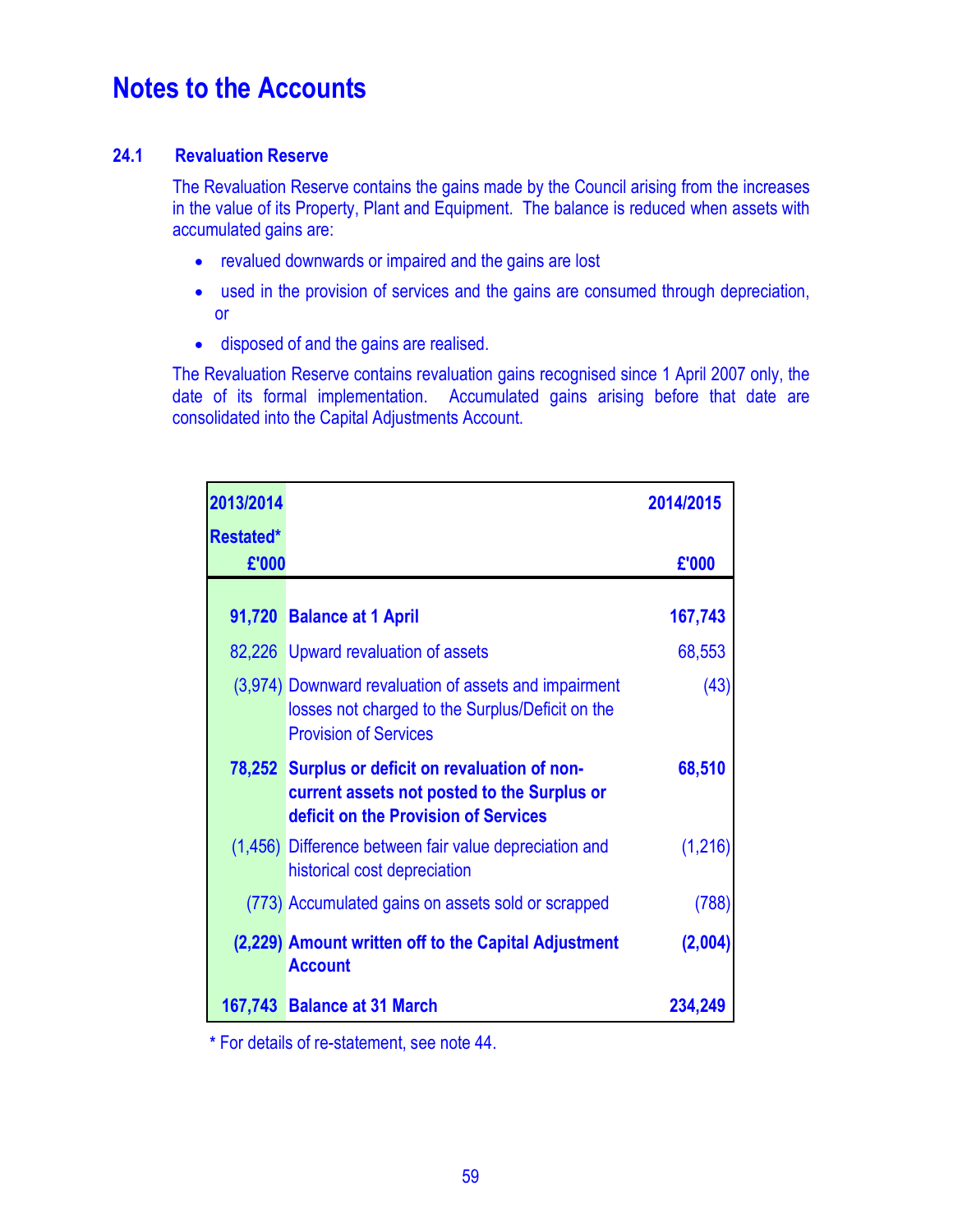#### **24.2 Capital Adjustment Account**

The Capital Adjustment Account absorbs the timing differences arising from the different arrangements for accounting for the consumption of non-current assets and for financing the acquisition, construction or enhancement of those assets under statutory provisions. The Account is debited with the cost of acquisition, construction or enhancement as depreciation, impairment losses and amortisations are charged to the Comprehensive Income and Expenditure Statement (with reconciling postings from the Revaluation Reserve to convert fair value figures to a historical cost basis). The Account is credited with the amounts set aside by the Council as finance for the costs of acquisition, construction and enhancement.

The Account contains accumulated gains and losses on Investment Properties and gains recognised on donated assets that have yet to be consumed by the Council.

The Account also contains revaluation gains accumulated on Property, Plant and Equipment before 1 April 2007, the date that the Revaluation Reserve was created to hold such gains.

Note 7 provide details of the source of all the transactions posted to the Account, apart from those involving the Revaluation Reserve.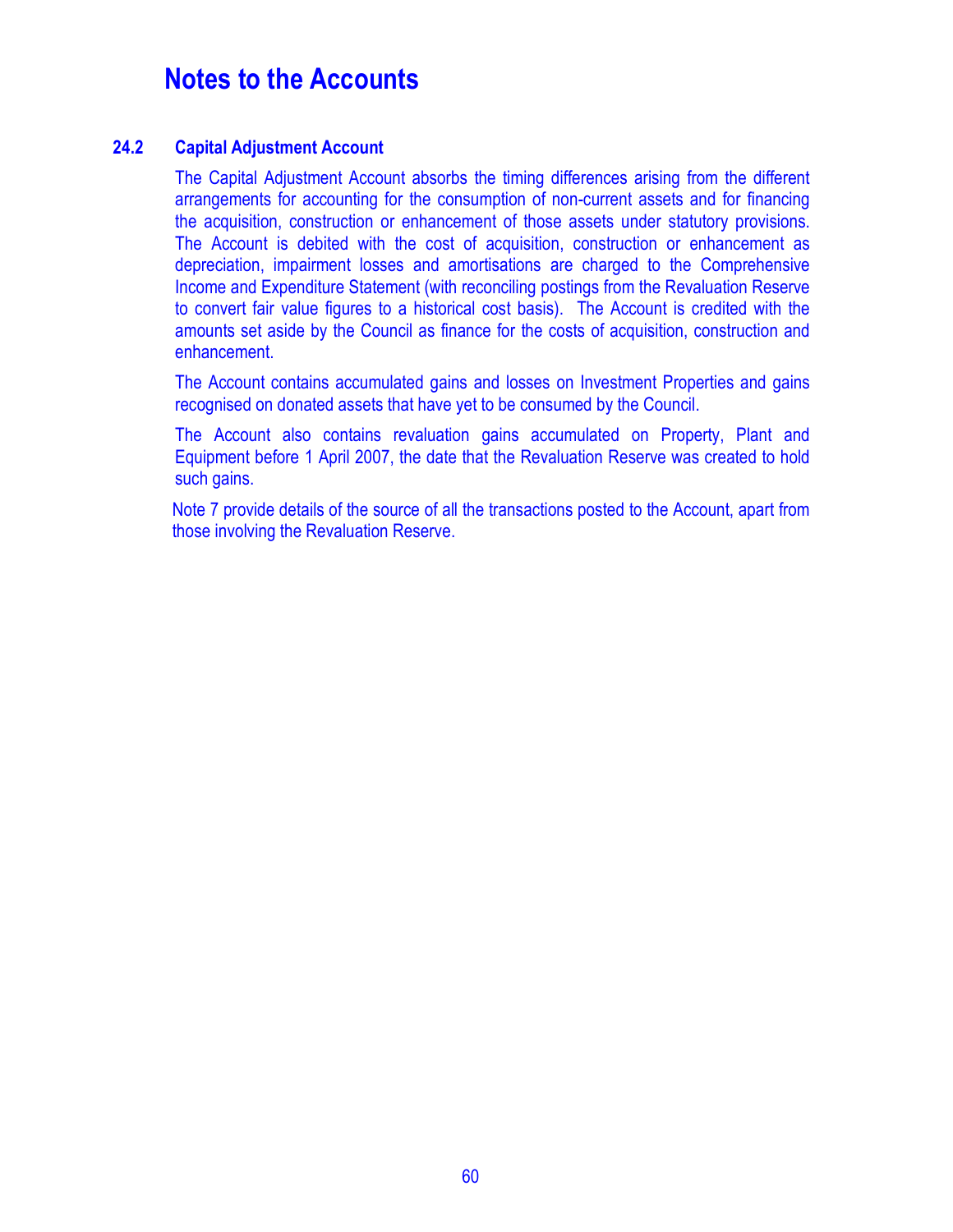### **24.2 continued**

| 2013/14   | <b>Capital Adjustment Account</b>                                                                                                                                              | 2014/15   |
|-----------|--------------------------------------------------------------------------------------------------------------------------------------------------------------------------------|-----------|
| Restated* |                                                                                                                                                                                |           |
| £'000     |                                                                                                                                                                                | £'000     |
|           | 171,762 Balance as At 1 April                                                                                                                                                  | 185,723   |
|           | Reversal of items relating to capital expenditure debited or credited<br>to the Comprehensive Income and Expenditure Statement:                                                |           |
|           | (7,421) Charges for depreciation and impairment of non current assets                                                                                                          | (8, 575)  |
| 210       | Movements in the market value of Investment Properties debited or<br>credited to the comprehensive Income and Expenditure Statement                                            | (466)     |
|           | 13,820 Revaluation losses on Property, Plant and Equipment                                                                                                                     | 3,913     |
|           | (133) Amortisation of Intangibles                                                                                                                                              | (42)      |
|           | (2,451) Revenue expenditure funded from capital under statute                                                                                                                  | (1, 573)  |
|           | (13,303) Amounts of non current assets written off on disposal or sale as part of<br>the gain/loss on disposal to the Comprehensive Income and Expenditure<br><b>Statement</b> | (12, 556) |
|           | (9,278) Sub-total charges                                                                                                                                                      | (19,299)  |
|           | 1,456 Difference between fair value depreciation and historical cost                                                                                                           | 1,216     |
|           | 773 Accumulated gains on assets sold or scrapped                                                                                                                               | 788       |
|           | (7,049) Net written out amount of the cost of non -current asset consumed<br>in the year                                                                                       | (17, 295) |
|           | <b>Capital Financing applied in the year:</b>                                                                                                                                  |           |
|           | 1,359 Use of the Capital Receipts Reserve to finance new capital expenditure                                                                                                   | 2,362     |
|           | 9,824 Use of Major Repairs Reserve to finance new capital expenditure                                                                                                          | 5,475     |
| 1,611     | Capital Grants and contributions credited to the Comprehensive Income<br>and Expenditure Statement that have been applied to capital financing                                 | 2,338     |
|           | 509 Application of grants to capital financing from the Capital Grants<br><b>Unapplied Account</b>                                                                             | 821       |
| 4,332     | Insurance receipt used to fund capital expenditure                                                                                                                             |           |
|           | 429 Direct Revenue Financing                                                                                                                                                   | 5,519     |
|           | 2,302 Housing debt repayment provision                                                                                                                                         | 3,500     |
|           | 644 Statutory provision for the financing of capital investment charged<br>against the General Fund                                                                            | 796       |
|           | 21,010 Sub-total capital financing                                                                                                                                             | 20,811    |
|           | 185,723 Balance at 31 March                                                                                                                                                    | 189,239   |

 **\*** For details of re-statement, see note 44.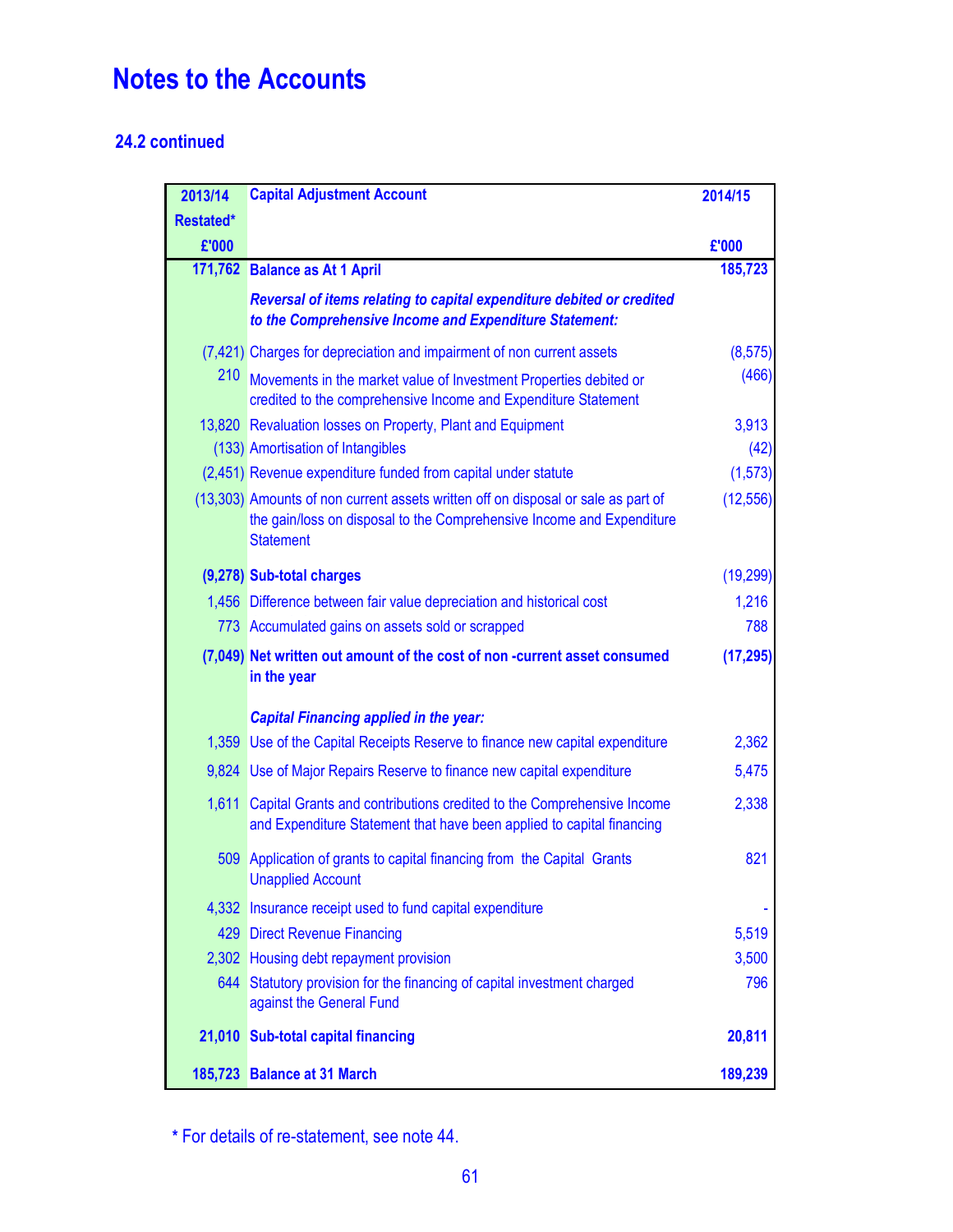#### **24.3 Pensions Reserve**

The Pensions Reserve absorbs the timing differences arising from the different arrangements for accounting for post employment benefits and for funding benefits in accordance with statutory provisions. The Council accounts for post employment benefits in the Comprehensive Income and Expenditure Statement as the benefits are earned by employees accruing years of service, updating the liabilities recognised to reflect inflation, changing assumptions and investment returns on any resources set aside to meet the costs. However, statutory arrangements require benefits earned to be financed as the Council makes employer's contributions to pension funds or eventually pay any pensions for which it is directly responsible. The debit balance on the Pensions Reserve therefore shows a substantial shortfall in the benefits earned by past and current employees and the resources the Council has set aside to meet them. The statutory arrangements will ensure that funding will have been set aside by the time the benefits come to be paid.

| £'000 | 2013/2014 Pensions Reserve                                                                                                                                                                       | 2014/2015<br>£'000 |
|-------|--------------------------------------------------------------------------------------------------------------------------------------------------------------------------------------------------|--------------------|
|       | (49,580) Balance at 1 April                                                                                                                                                                      | (44, 566)          |
|       | 6,324 Remeasurements of the net defined benefit liability                                                                                                                                        | (2,733)            |
|       | (4,439) Reversal of items relating to retirement benefits debited or<br>credited to the Surplus or Deficit on the Provision of Services<br>in the Comprehensive Income and Expenditure Statement | (3,915)            |
|       | 3,129 Employer's pensions contributions and direct payments to<br>pensioners payable in the year                                                                                                 | 2,808              |
|       | (44,566) Balance at 31 March                                                                                                                                                                     | (48.4              |

#### **24.4 Deferred Capital Receipts Reserve**

This amount represents the funding of advances made to external borrowers, for example mortgage loans. It is reduced annually as principal is repaid by the external borrowers.

| 2013/2014 | <b>Deferred Capital Receipts Reserve</b> | 2014/2015 |
|-----------|------------------------------------------|-----------|
| £'000     |                                          | £'000     |
|           | 167 Balance at 1 April                   | 151       |
|           | <b>Capital Loan</b>                      | 30        |
|           | <b>Capital Repaid</b>                    |           |
| (6)       | <b>Mortgages</b>                         | (4)       |
| (10)      | Loan                                     | (11)      |
| 151       | <b>Balance at 31 March</b>               | 166       |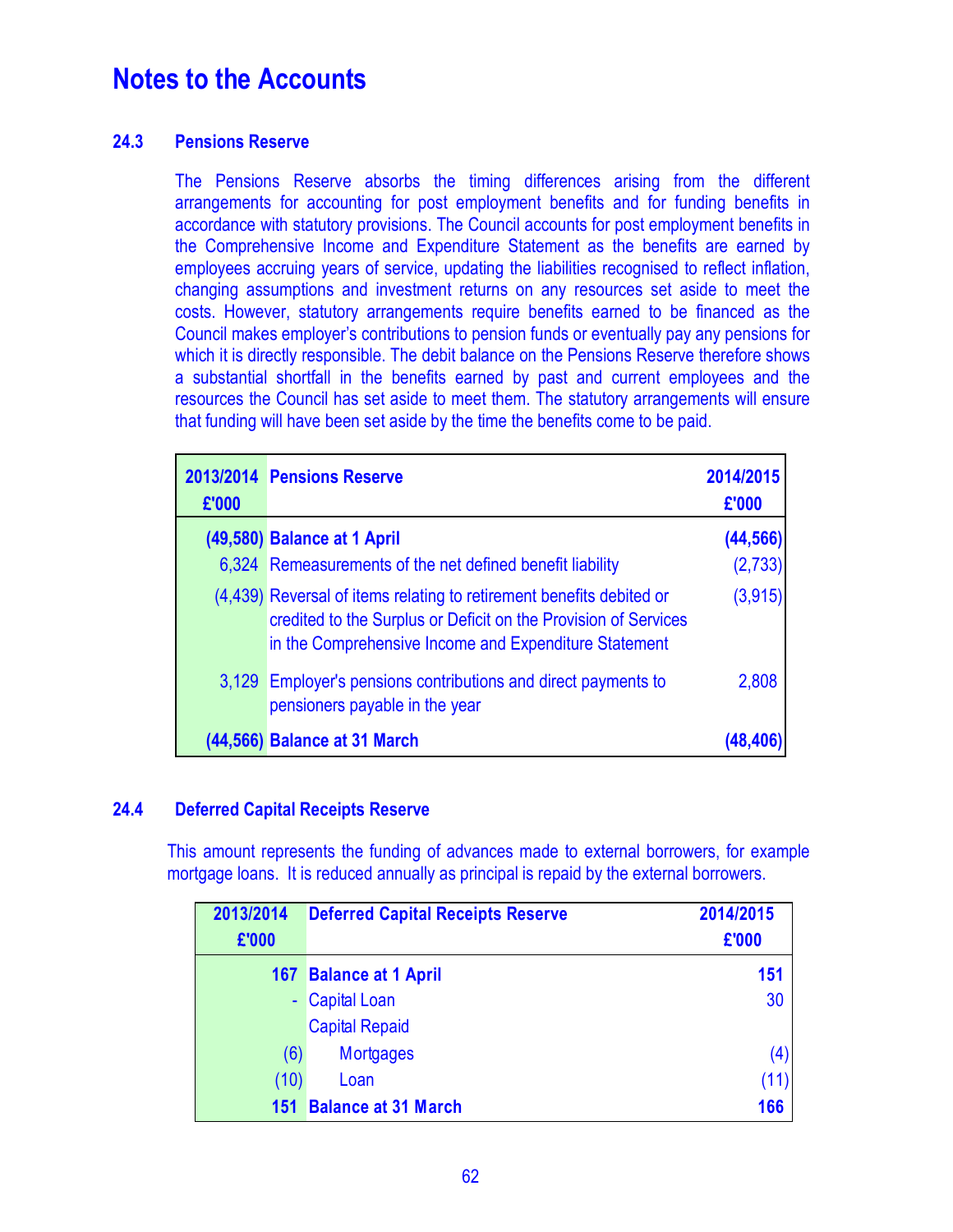### **24.5 Collection Fund Adjustment Account**

The Collection Fund Adjustment Account manages the differences arising from the recognition of council tax and business rates income in the Comprehensive Income and Expenditure Statement as it falls due from council tax payers and business rate payers compared with the statutory arrangements for paying across amounts to the General Fund from the Collection Fund.

| 2013/2014<br><b>Council</b><br><b>Tax</b> | <b>Business</b><br><b>Total</b><br><b>Rates</b> |       | <b>Collection Fund</b><br><b>Adjustment Account</b> |       | 2014/2015<br><b>Council</b><br><b>Business</b><br><b>Tax</b><br><b>Rates</b> |          |  |
|-------------------------------------------|-------------------------------------------------|-------|-----------------------------------------------------|-------|------------------------------------------------------------------------------|----------|--|
| £'000                                     | £'000                                           | £'000 |                                                     | £'000 | £'000                                                                        | £'000    |  |
| 209                                       | $\blacksquare$                                  |       | 209 Balance at 1 April                              | 239   | (1,687)                                                                      | (1, 448) |  |
| 30                                        | (1,687)                                         |       | (1,657) Movement on account                         | 66    | (2,098)                                                                      | (2,032)  |  |
| 239                                       | (1,687)                                         |       | (1,448) Balance at 31 March                         | 305   | (3,785)                                                                      | (3,480)  |  |

The movement on the account is the amount by which council tax and non-domestic rates income credited to the Comprehensive Income and Expenditure Statement is different from the council tax and non-domestic rates income calculated for the year in accordance with statutory requirements.

A positive amount indicates that tax collected during the year was higher than distributed to the preceptors and government and a negative figure that more was paid to the preceptors than collected. In both cases adjustments are made in subsequent years to pay or recover the under/over payments.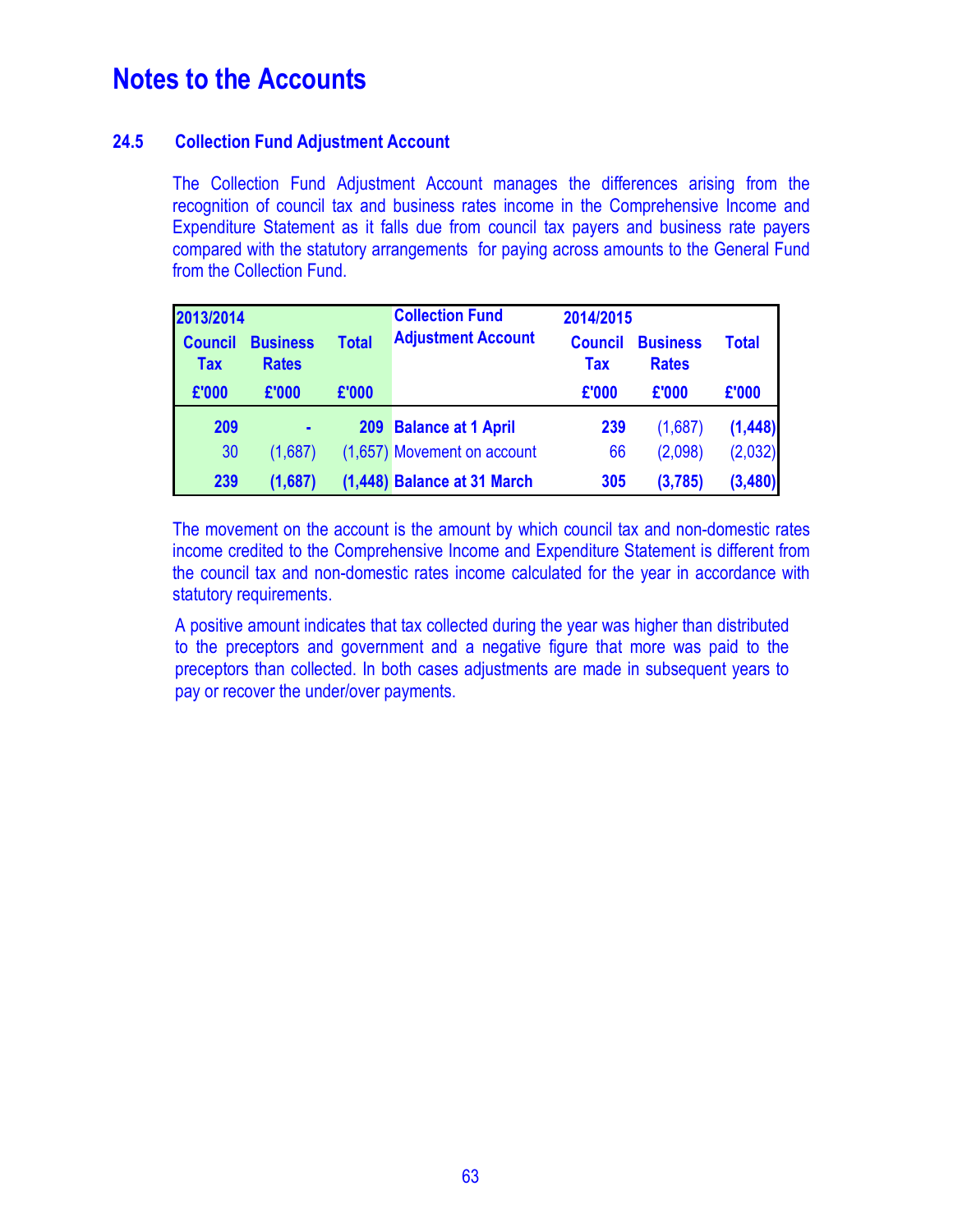### **25. Cash Flow Statement – Adjustments for Non-cash Movements**

| 2013/2014        |                                                   | 2014/2015 |
|------------------|---------------------------------------------------|-----------|
| <b>Restated*</b> |                                                   |           |
| £'000            |                                                   | £'000     |
|                  | <b>Non Cash Transactions</b>                      |           |
|                  | (6,709) Depreciation and impairments              | 4,656     |
|                  | 133 Amortisations                                 | 42        |
|                  | 1,310 Pension fund adjustments                    | 1,106     |
|                  | 13,304 Carrying amount of non-current assets sold | 12,555    |
|                  | (8) (Increase)/decrease in stock                  | (1)       |
|                  | (2,121) (Increase)/decrease in debtors            | 194       |
|                  | 762 (Decrease)/increase in provisions             | 2,390     |
|                  | (3,524) (Decrease)/increase in creditors          | 482       |
|                  |                                                   |           |
|                  | 3,147 Total non-cash movements                    |           |

**\*** For details of re-statement, see note 44.

The adjustment to the net deficit on the provision of services for non-cash movements is as follows:

## **26. Cash Flow Statement – Adjustments for Financing and Investing Activities**

Adjustments for items included in the net deficit on the provision of services that are investing and financing activities are:

| 2013/2014<br>£'000 |                                                                                                               | 2014/2015<br>£'000 |
|--------------------|---------------------------------------------------------------------------------------------------------------|--------------------|
|                    | (5,533) Proceeds from the sale of property, plant and<br>equipment, investment property and intangible assets | (5, 389)           |
|                    | (5,610) Capital grants credited to the surplus or deficit on the<br>provision of services                     | (2,359)            |
|                    | (11,143) Net adjustment                                                                                       | (7, 748)           |

The net cash flow from operating activities for 2014/2015 includes interest received of £158k (2013/2014 £244k) and interest paid of £5,230k (2013/2014 £5,236k).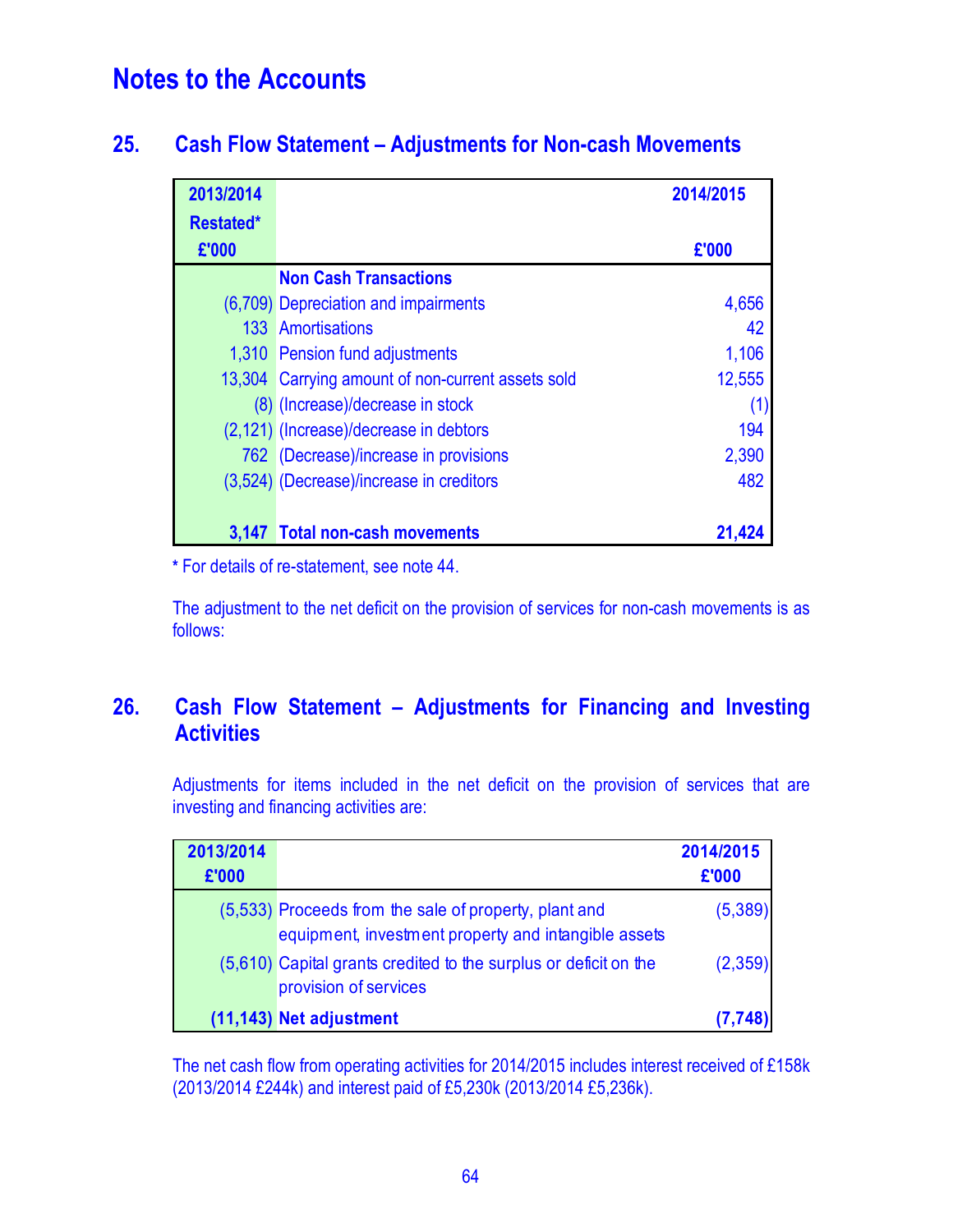## **27. Cash Flow Statement – Investing Activities**

| 2013/2014<br>£'000 |                                                                                                             | 2014/2015<br>£'000 |
|--------------------|-------------------------------------------------------------------------------------------------------------|--------------------|
|                    | (16,869) Purchase of property, plant and equipment, investment<br>property and intangible assets            | (19, 270)          |
|                    | (61,150) Purchase of short-term and long-term investments                                                   | (101, 150)         |
|                    | 5,263 Proceeds from the sale of property, plant and<br>equipment, investment property and intangible assets | 5,374              |
|                    | 61,150 Proceeds from short-term and long term investments                                                   | 106,150            |
| 6,451              | Capital grants received                                                                                     | 2,215              |
|                    | (13) Capital grants repaid                                                                                  |                    |
|                    | 285 Other capital cash income                                                                               |                    |
|                    | (4,883) Net cash flows from investing activities                                                            |                    |

## **28. Cash Flow Statement – Financing Activities**

| 2013/2014<br>£'000 |                                                         | 2014/2015<br>£'000 |
|--------------------|---------------------------------------------------------|--------------------|
|                    | (1,000) Repayment of Short-Term and Long-Term Borrowing | (3,500)            |
|                    | (238) Council Tax and NNDR adjustments                  | (700)              |
|                    | (1,238) Total cash flow from financing activities       | (4, 200)           |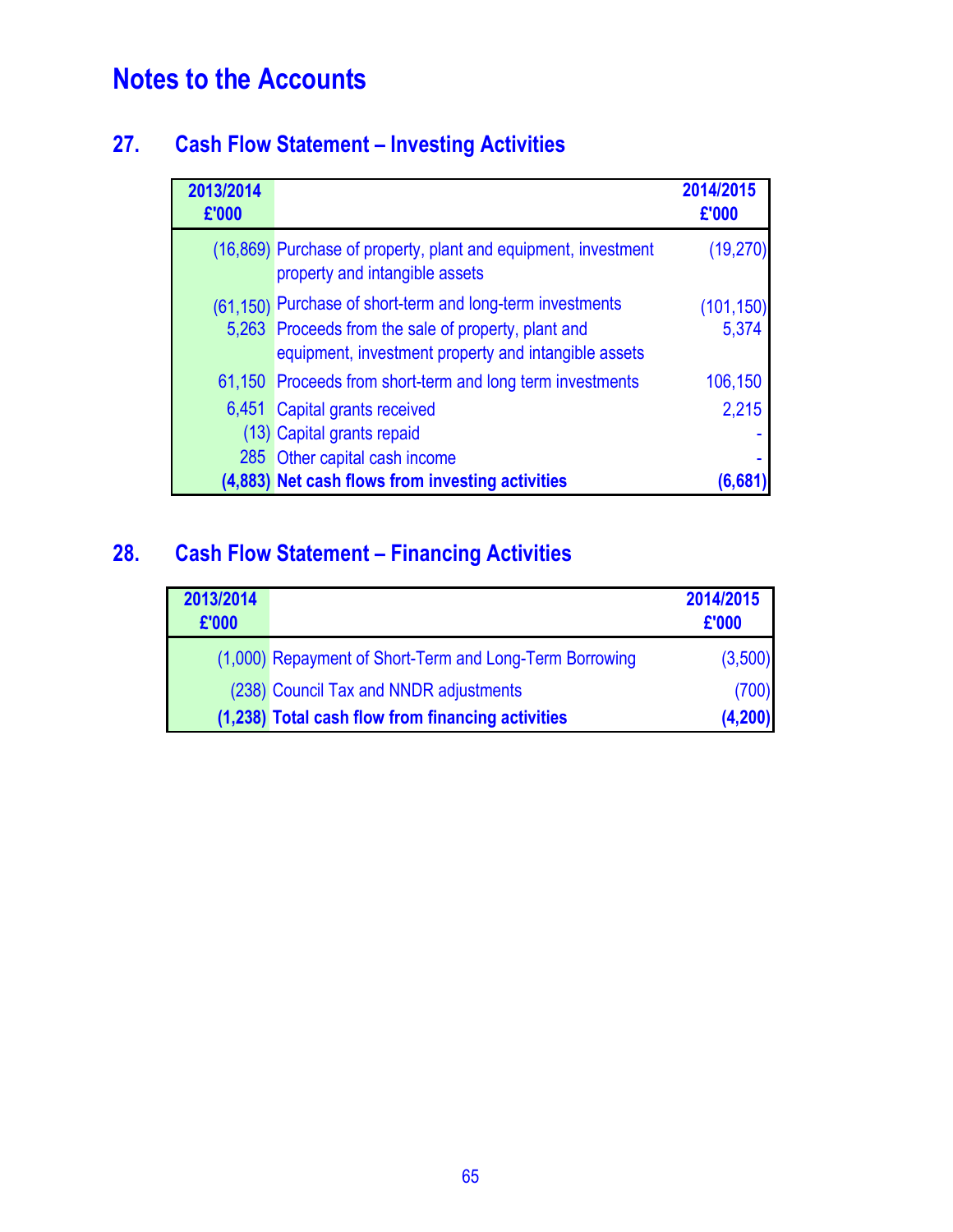### **29. Amounts Reported for Resource Allocation**

The analysis of income and expenditure by service on the face of the Comprehensive Income and Expenditure Statement is that specified by the Service reporting Code of Practice. However, decisions about resource allocation are taken by the Council's Cabinet on the basis of budget reports analysed across services organised according to the management structure. These reports are prepared on a different basis from the accounting policies used in the financial statements. In particular:

- no charges are made in relation to capital expenditure (whereas depreciation, revaluation and impairment losses in excess of the balance on the Revaluation Reserve and amortisations are charged to services in the Comprehensive Income and Expenditure Statement)
- the cost of retirement benefits is based on cash flows (payment of employer's pensions contributions) rather than current service cost of benefits accrued in the year
- expenditure on some support services is budgeted for centrally and not charged to other services.

This enables budget managers to concentrate on controllable costs within their sphere of operations.

| <b>Income and Expenditure</b><br>2014-15 | ommunity<br>ervices<br><b>E</b> '000<br>m | Contro<br>and<br>Planning<br>pai<br>$\overline{\mathbf{c}}$<br>Ō<br>$\bullet$<br>m | Services<br>Housing<br><b>E'000</b> | emocratic<br>ulatory<br>Ō<br>≏<br>$\overline{a}$<br>≃<br>8<br>ā<br>p | <b>Audit</b><br>and<br><b>Finance</b><br>Internal<br><b>000.3</b> | Customer<br>and<br><b>Ces</b><br><b>E'000</b><br>¥<br><b>Ser</b> | <b>E'000</b><br><b>Total</b> |
|------------------------------------------|-------------------------------------------|------------------------------------------------------------------------------------|-------------------------------------|----------------------------------------------------------------------|-------------------------------------------------------------------|------------------------------------------------------------------|------------------------------|
| Fees, charges & other service            | (5, 312)                                  | (1, 579)                                                                           | (28, 885)                           | (4, 210)                                                             | (276)                                                             | (73)                                                             | (40, 335)                    |
| income                                   |                                           |                                                                                    |                                     |                                                                      |                                                                   |                                                                  |                              |
| <b>Government grants</b>                 | (99)                                      | (60)                                                                               | (33,666)                            | (66)                                                                 | (2,770)                                                           |                                                                  | (36, 661)                    |
| <b>Total Income</b>                      | (5, 411)                                  | (1,639)                                                                            | (62, 551)                           | (4,276)                                                              | (3,046)                                                           | (73)                                                             | (76, 996)                    |
| <b>Employee expenses</b>                 | 2,635                                     | 2,398                                                                              | 3,310                               | 2,465                                                                | 1,685                                                             | 1,628                                                            | 14,121                       |
| Other operating expenses                 | 10,880                                    | 801                                                                                | 40,357                              | 3,157                                                                | 452                                                               | 1,292                                                            | 56,939                       |
| <b>Total Expenditure</b>                 | 13,515                                    | 3,199                                                                              | 43,667                              | 5,622                                                                | 2,137                                                             | 2,920                                                            | 71,060                       |
| <b>Net (Income)/Expenditure</b>          | 8,104                                     | 1,560                                                                              | (18, 884)                           | 1,346                                                                | (909)                                                             | 2,847                                                            | (5,936)                      |

The income and expenditure of the Council's principal services recorded in the budget reports for the year is as follows: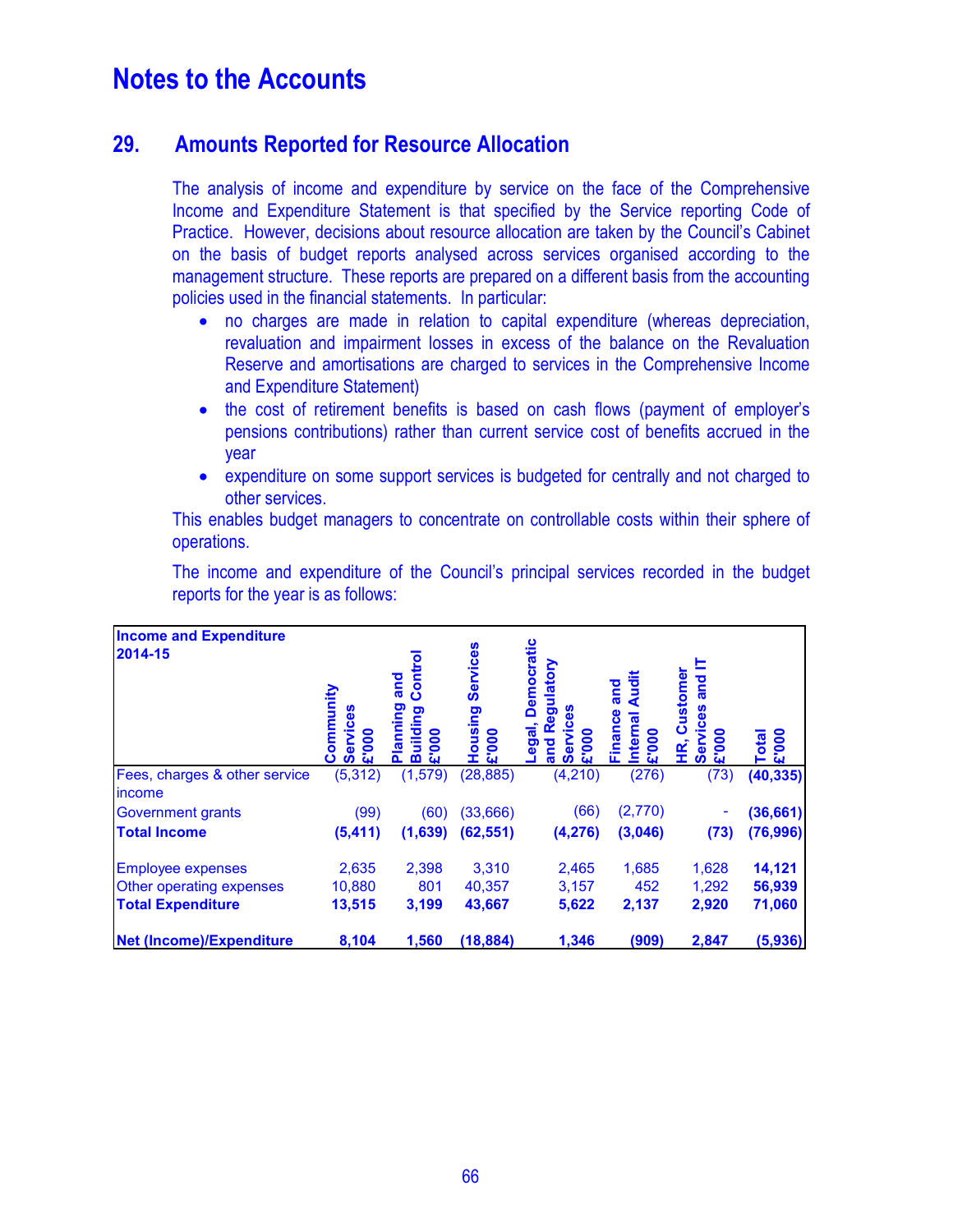### **29. continued**

The comparative figures for 2013/2014 are:

| <b>Income and Expenditure</b><br>2013-14                                         | Community<br>Ö<br>5<br>8<br>m | Control<br>and<br>mning<br><u>ing</u><br>$\overline{\bullet}$<br>0<br>0<br>ത<br>ന | Services<br><b>Housing</b><br><b>£'000</b> | <b>Democratic</b><br>egulatory<br>gal,<br>$\alpha$<br>ៜ<br>ъ<br>Φ | 등<br>and<br>nance<br><b>G</b><br>80 | Customer<br>and<br>ces<br>8<br>¥<br>Φ<br>ഗ<br>سآ | <b>£'000</b><br>otal       |
|----------------------------------------------------------------------------------|-------------------------------|-----------------------------------------------------------------------------------|--------------------------------------------|-------------------------------------------------------------------|-------------------------------------|--------------------------------------------------|----------------------------|
| Fees, charges & other<br>service income                                          | (4, 501)                      | (1,525)                                                                           | (28, 205)                                  | (4,073)                                                           | (254)                               | (55)                                             | (38, 613)                  |
| <b>Government grants</b><br><b>Total Income</b>                                  | 54<br>(4, 447)                | (55)<br>(1,580)                                                                   | (33, 179)<br>(61, 384)                     | (13)<br>(4,086)                                                   | (1,986)<br>(2, 240)                 | (7)<br>(62)                                      | (35, 186)<br>(73, 799)     |
| <b>Employee expenses</b><br>Other operating expenses<br><b>Total Expenditure</b> | 2,382<br>11,547<br>13,929     | 2,228<br>765<br>2,993                                                             | 3,651<br>39,278<br>42,929                  | 2,354<br>2,779<br>5,133                                           | 1,781<br>440<br>2,221               | 1,325<br>1,262<br>2,587                          | 13,721<br>56,071<br>69,792 |
| <b>Net (Income)/Expenditure</b>                                                  | 9,482                         | 1,413                                                                             | (18, 455)                                  | 1,047                                                             | (19)                                | 2,525                                            | (4,007)                    |

### **Reconciliation of Service Income and Expenditure to Cost of Services in the Comprehensive Income and Expenditure Statement**

This reconciliation shows how the figures in the analysis of service income and expenditure relate to the amounts included in the Comprehensive Income and Expenditure Statement.

| 2013-2014        |                                                                                                                             | 2014-2015 |
|------------------|-----------------------------------------------------------------------------------------------------------------------------|-----------|
| <b>Restated*</b> |                                                                                                                             |           |
| £000's           |                                                                                                                             | £000's    |
|                  | (4,007) Net income in the Service analysis                                                                                  | (5,936)   |
|                  | 1,947 Net expenditure of services and support services not<br>included in the analysis                                      | 1,827     |
|                  | (6,431) Amounts in the Comprehensive Income &<br><b>Expenditure Statement not reported to management</b><br>in the analysis | 4,711     |
|                  | (77) Amounts included in the analysis not included in the<br>Comprehensive Income & Expenditure Statement                   | (91       |
|                  | (8,568) Cost of Services in Comprehensive Income &<br><b>Expenditure Statement</b>                                          | 51'       |

**\*** For details of re-statement, see note 44.

Services not included in the main analysis are services that account for less than 10% of the total gross income or expenditure.

Amounts not reported to management are detailed in the reconciliation to the subjective analysis (various cost allocations) below and include the depreciation, impairment and revaluation of assets and support service recharges.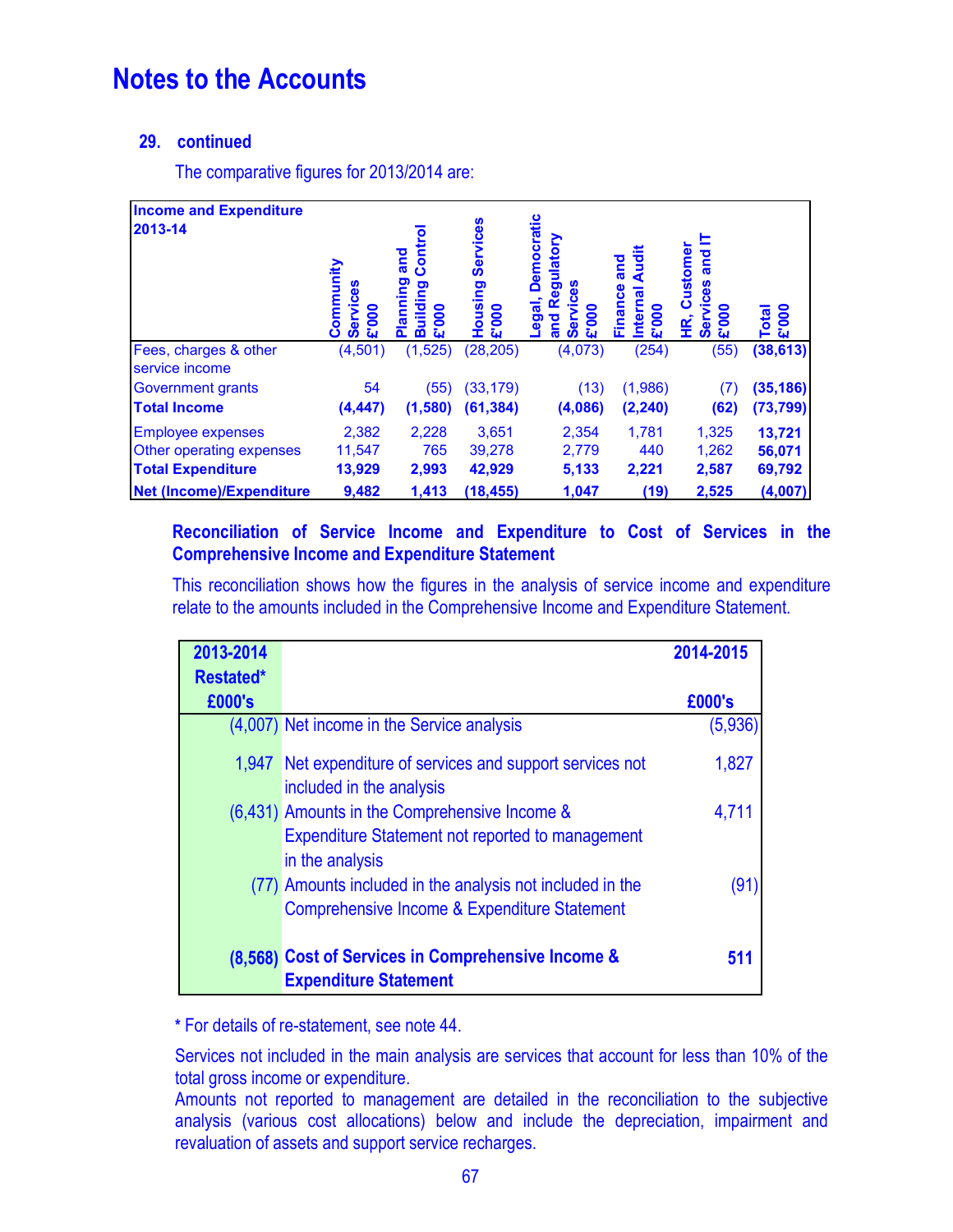#### **29. continued**

Amounts included in the analysis but not in the CI&E Cost of Services are included in the CI&E Financing and Investment Income and Expenditure detailed in note 10 to the accounts.

#### **Reconciliation to Subjective Analysis**

This reconciliation shows how the figures in the analysis of service income and expenditure relate to a subjective analysis of the Surplus or Deficit on the Provision of Services in the Comprehensive Income and Expenditure Statement**.** 

| 2014-2015                            |                  |                               |                                   |                              |                             |                          |                |      |
|--------------------------------------|------------------|-------------------------------|-----------------------------------|------------------------------|-----------------------------|--------------------------|----------------|------|
|                                      |                  | Services not in Main Analysis |                                   | lot included in COS in CI&ES |                             |                          |                |      |
|                                      |                  |                               | <b>Vot reported to Management</b> |                              |                             |                          |                |      |
|                                      |                  |                               |                                   |                              |                             |                          |                |      |
|                                      |                  |                               |                                   |                              | <b>Vet Cost of Services</b> | <b>Corporate Amounts</b> |                |      |
|                                      | Service Analysis |                               |                                   |                              |                             |                          |                |      |
|                                      |                  |                               |                                   |                              |                             |                          |                |      |
|                                      |                  |                               |                                   |                              |                             |                          |                |      |
|                                      | £'000            | $\frac{1}{2}$                 | <b>C'000</b>                      | <b>C'000</b>                 | <b>C'000</b>                | £'000                    | Total<br>£'000 | Vote |
| Fees, charges & other service        | (40, 335)        | (128)                         |                                   | 2,538                        | (37, 925)                   | (2,538)                  | (40, 463)      |      |
| income                               |                  |                               |                                   |                              |                             |                          |                |      |
| Service charges                      |                  |                               | (10, 231)                         | ÷                            | (10, 231)                   |                          | (10, 231)      |      |
| Interest and investment income       |                  |                               |                                   |                              |                             | (115)                    | (115)          | 10   |
| Other capital receipts and income    |                  |                               |                                   |                              |                             | (163)                    | (163)          | 9    |
| Income from council tax              |                  |                               |                                   |                              |                             | (12,500)                 | (12,500)       | 11   |
| Income from business rates           |                  |                               |                                   |                              |                             | (1, 411)                 | (1, 411)       | 11   |
| Government grants and contributions  | (36,661)         | (26)                          |                                   |                              | (36, 687)                   | (5,675)                  | (42, 362)      | 35   |
| <b>Total Income</b>                  | (76,996)         | (154)                         | (10, 231)                         | 2,538                        | (84, 843)                   | (22, 402)                | (107, 245)     |      |
| <b>Employee expenses</b>             | 14,121           | 826                           |                                   | (532)                        | 14,415                      | 532                      | 14,947         |      |
| Other service expenses               | 56,939           | 1,155                         |                                   | (1,684)                      | 56,410                      | 1,684                    | 58,094         |      |
| <b>Support Service recharges</b>     |                  |                               | 10,227                            | (375)                        | 9,852                       | 375                      | 10,227         |      |
| Revaluation gains, depreciation,     |                  |                               | 4,700                             | (38)                         | 4,662                       | 504                      | 5,166          |      |
| amortisation and impairment          |                  |                               |                                   |                              |                             |                          |                |      |
| <b>Interest Payments</b>             |                  |                               |                                   |                              |                             | 5,229                    | 5,229          | 10   |
| <b>Pension adjustment</b>            |                  |                               |                                   |                              |                             | 1,812                    | 1,812          | 10   |
| <b>Precepts &amp; Levies</b>         |                  |                               |                                   |                              |                             | 2,288                    | 2,288          | 9    |
| <b>Payments to Housing Capital</b>   |                  |                               |                                   |                              |                             | 834                      | 834            | 9    |
| <b>Receipts Pool</b>                 |                  |                               |                                   |                              |                             |                          |                |      |
| Gain or Loss on Disposal of Fixed    |                  |                               |                                   |                              |                             | 7,360                    | 7,360          | 9    |
| Assets and derecognition of replaced |                  |                               |                                   |                              |                             |                          |                |      |
| asset components                     |                  |                               |                                   |                              |                             |                          |                |      |
| <b>Non-Distributed Costs</b>         |                  |                               | 15                                |                              | 15                          |                          | 15             |      |
| <b>Total Operating Expenses</b>      | 71,060           | 1,981                         | 14,942                            | (2,629)                      | 85,354                      | 20,618                   | 105,972        |      |
| (Surplus) or Deficit on the          | (5,936)          | 1,827                         | 4,711                             | (91)                         | 511                         | (1,784)                  | (1, 273)       |      |
| <b>Provision of Services</b>         |                  |                               |                                   |                              |                             |                          |                |      |

Corporate amounts are income and expenditure not allocated to Cost of Services and are shown in more detail in notes 9 to 11 of the Notes to the Accounts.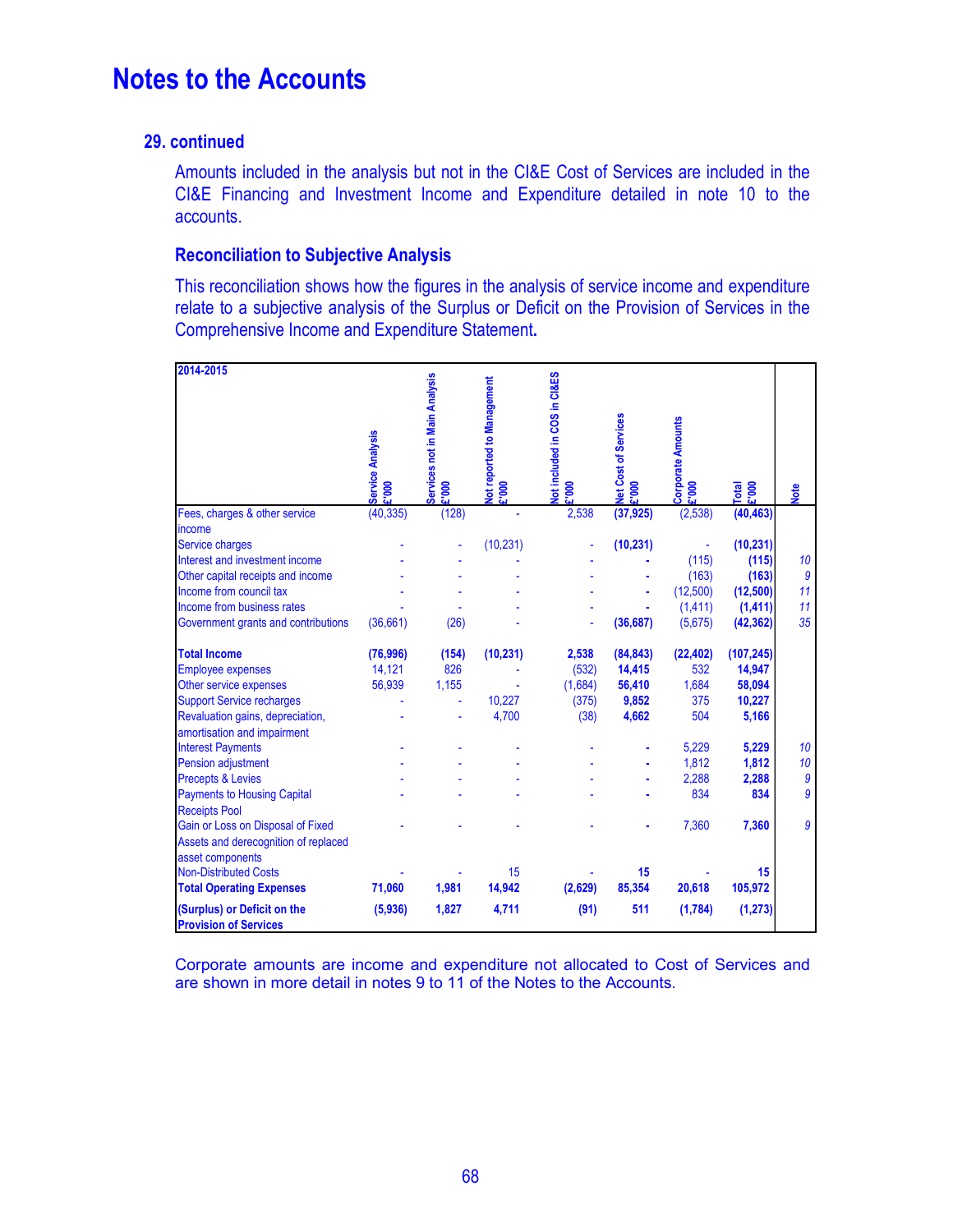### **29. continued**

| 2013-2014 (Restated*)                                       |                                         |                                       |                                                            |                                       |                                      |                            |                |             |
|-------------------------------------------------------------|-----------------------------------------|---------------------------------------|------------------------------------------------------------|---------------------------------------|--------------------------------------|----------------------------|----------------|-------------|
|                                                             |                                         |                                       |                                                            |                                       |                                      |                            |                |             |
|                                                             |                                         |                                       |                                                            |                                       |                                      |                            |                |             |
|                                                             |                                         |                                       |                                                            |                                       |                                      |                            |                |             |
|                                                             |                                         |                                       |                                                            |                                       |                                      |                            |                |             |
|                                                             |                                         |                                       |                                                            |                                       |                                      |                            |                |             |
|                                                             |                                         |                                       |                                                            |                                       |                                      |                            |                |             |
|                                                             |                                         |                                       |                                                            |                                       |                                      |                            |                |             |
|                                                             | <b>Service Analysis</b><br><b>E'000</b> | Services not in Main Analysis<br>2000 | Not reported to Management<br>$\boldsymbol{\epsilon}$ '000 | Not included in COS in CI&ES<br>£'000 | Net Cost of Services<br><b>E'000</b> | Corporate Amounts<br>£'000 | £'000<br>Total | <b>Note</b> |
| Fees, charges & other service                               | (38, 613)                               | (153)                                 |                                                            | 2,415                                 | (36, 351)                            | (2, 415)                   | (38, 766)      |             |
| income                                                      |                                         |                                       |                                                            |                                       |                                      |                            |                |             |
| Service charges                                             |                                         |                                       | (10,085)                                                   |                                       | (10, 085)                            |                            | (10, 085)      |             |
| Interest and investment income                              |                                         |                                       |                                                            |                                       |                                      | (169)                      | (169)          | 10          |
| Other capital receipts and income                           |                                         |                                       |                                                            |                                       |                                      | (313)                      | (313)          | 9           |
| Income from council tax                                     |                                         |                                       |                                                            |                                       |                                      | (12, 340)                  | (12, 340)      | 11          |
| Income from business rates                                  |                                         |                                       |                                                            |                                       |                                      | (1,744)                    | (1, 744)       | 11          |
| Government grants and                                       | (35, 186)                               | (52)                                  |                                                            |                                       | (35, 238)                            | (9, 222)                   | (44, 460)      | 35          |
| contributions                                               |                                         |                                       |                                                            |                                       |                                      |                            |                |             |
| <b>Total Income</b>                                         | (73, 799)                               | (205)                                 | (10, 085)                                                  | 2,415                                 | (81, 674)                            | (26, 203)                  | (107, 877)     |             |
| <b>Employee expenses</b>                                    | 13,721                                  | 946                                   |                                                            | (455)                                 | 14,212                               | 455                        | 14,667         |             |
| Other service expenses                                      | 56,071                                  | 1,206                                 |                                                            | (1, 553)                              | 55,724                               | 1,553                      | 57,277         |             |
| <b>Support Service recharges</b>                            |                                         |                                       | 9,989                                                      | (405)                                 | 9,584                                | 405                        | 9,989          |             |
| Revaluation gains, depreciation,                            |                                         |                                       | (6, 335)                                                   | (79)                                  | (6, 414)                             | (161)                      | (6, 575)       |             |
| amortisation and impairment                                 |                                         |                                       |                                                            |                                       |                                      |                            |                |             |
| <b>Interest Payments</b>                                    |                                         |                                       |                                                            |                                       |                                      | 5,234                      | 5,234          | 10          |
| <b>Pension adjustment</b>                                   |                                         |                                       |                                                            |                                       |                                      | 2,209                      | 2,209          | 10          |
| <b>Precepts &amp; Levies</b>                                |                                         |                                       |                                                            |                                       |                                      | 2,259                      | 2,259          | 9           |
| <b>Payments to Housing Capital</b>                          |                                         |                                       |                                                            |                                       |                                      | 883                        | 883            | 9           |
| <b>Receipts Pool</b>                                        |                                         |                                       |                                                            |                                       |                                      |                            |                |             |
| Gain or Loss on Disposal of Fixed                           |                                         |                                       |                                                            |                                       |                                      | 8,085                      | 8,085          | 9           |
| <b>Assets</b>                                               |                                         |                                       |                                                            |                                       |                                      |                            |                |             |
| <b>Non-Distributed Costs</b>                                |                                         |                                       |                                                            |                                       |                                      |                            |                |             |
| <b>Total Operating Expenses</b>                             | 69,792                                  | 2,152                                 | 3,654                                                      | (2, 492)                              | 73,106                               | 20,922                     | 94,028         |             |
| (Surplus) or Deficit on the<br><b>Provision of Services</b> | (4,007)                                 | 1,947                                 | (6, 431)                                                   | (77)                                  | (8, 568)                             | (5,281)                    | (13, 849)      |             |

\* For details of re-statement, see note 44.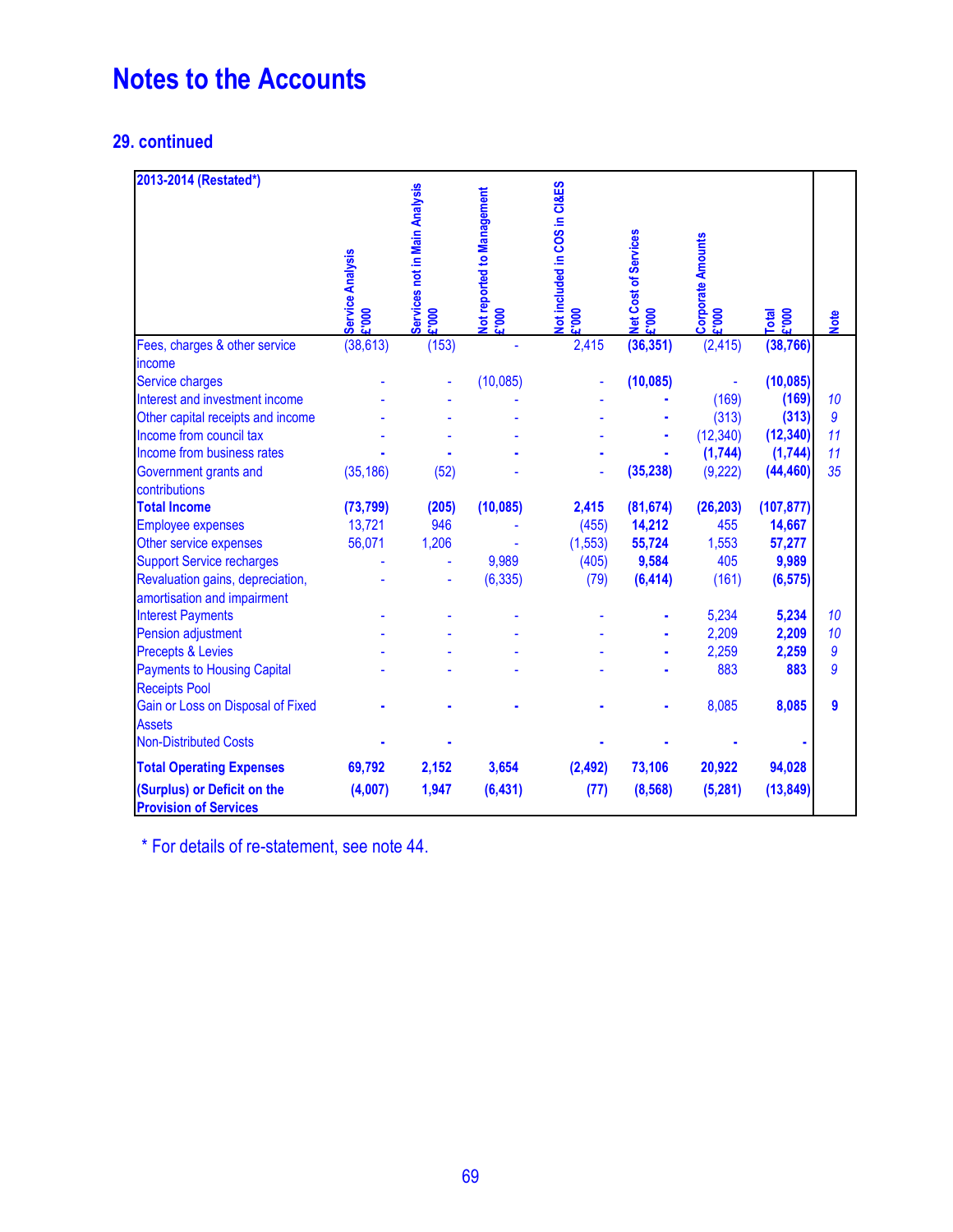### **30. Trading Operations**

The Council has the following trading operations:

- markets the Council operates a street market in St Albans city centre in Wednesdays and Saturdays, with additional market days for Farmers and continental markets, and at Christmas.
- commercial premises the Council owns various shops and business premises that are let on a commercial basis.
- parking enforcement this covers on-street parking in the district. The service includes residents' parking zones, and highway parking zones for shoppers, tourist and business visitors.

| 2013/2014 | <b>Trading Operations</b>                                |                    | 2014/2015 |       |
|-----------|----------------------------------------------------------|--------------------|-----------|-------|
| £'000     |                                                          |                    | £'000     |       |
| (676)     | <b>Markets</b>                                           | <b>Turnover</b>    | (770)     |       |
| 717       |                                                          | <b>Expenditure</b> | 954       |       |
| 41        |                                                          | <b>Deficit</b>     |           | 184   |
| (545)     | <b>Commercial Premises</b>                               | <b>Turnover</b>    | (587)     |       |
| 419       |                                                          | <b>Expenditure</b> | 367       |       |
| (126)     |                                                          | <b>Surplus</b>     |           | (220) |
| (1, 195)  | <b>Parking Enforcement</b>                               | <b>Turnover</b>    | (1, 180)  |       |
| 1,358     |                                                          | <b>Expenditure</b> | 1,307     |       |
| 163       |                                                          | <b>Deficit</b>     |           | 127   |
|           | 78 Net (Surplus)/Deficit on<br><b>Trading Operations</b> |                    |           | 91    |

Trading operations are incorporated into the Comprehensive Income and Expenditure Statement in Financing and Investment income and Expenditure (see Note 10). The operations are included in the Council's normal budget and budget monitoring processes but are also are under additional scrutiny of the Council's 'commercial board', set up to review operations of a commercial nauture. There is on-going work to review income and expenditure of 'commercial' activities and changes to operations are made where appropriate.

An explanation of budget variances incurred in the markets and parking enforcement services is given in note 2 of the Explanatory Foreword note 2.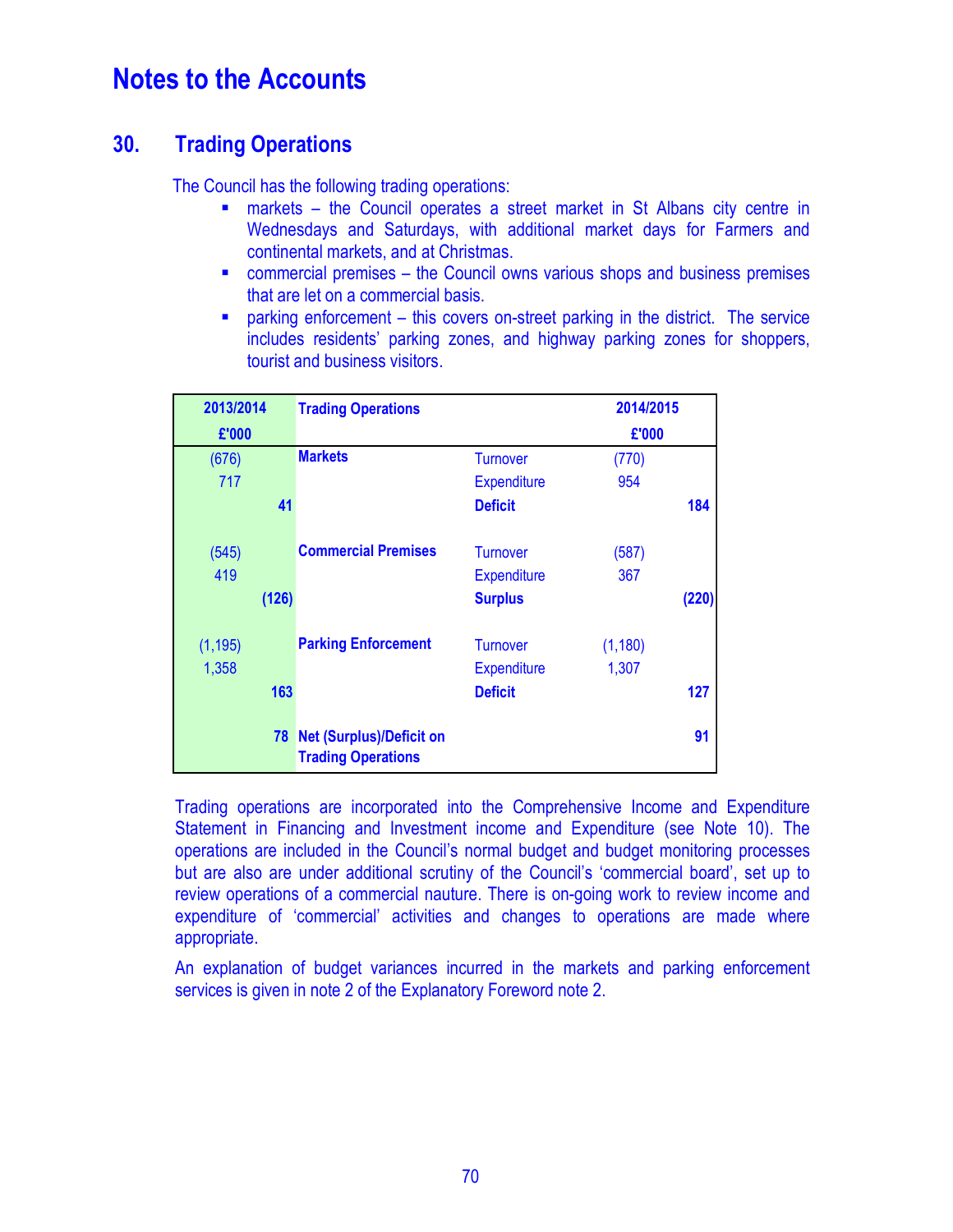### **31. Members' Allowances**

The Council paid the following amounts to members of the Council during the year.

| 2013/2014<br>£000 | <b>Members' Allowances</b> | 2014/2015 £000 |
|-------------------|----------------------------|----------------|
| 423               | <b>Allowances</b>          | 419            |
|                   | <b>Expenses</b>            | ÷              |
| 423               | Total                      | 419            |

## **32. Officers' Remuneration**

The remuneration paid to the Council's senior employees is as follows:

|                                                                              |         | <b>Notes</b> | Salary, fees<br>and<br>allowances | <b>Benefits in</b><br>kind | <b>Total</b><br><b>Remuneration</b><br>excluding<br>pension<br>contributions | <b>Employer's</b><br>pension<br>contribution | <b>Total</b><br><b>Remuneration</b><br>including<br>pension<br>contributions |
|------------------------------------------------------------------------------|---------|--------------|-----------------------------------|----------------------------|------------------------------------------------------------------------------|----------------------------------------------|------------------------------------------------------------------------------|
| <b>Post Title</b>                                                            |         |              | £'000                             | £'000                      | £'000                                                                        | £'000                                        | £'000                                                                        |
| <b>Chief Executive and Head of Policy and 2014/15</b><br><b>Partnerships</b> |         |              | 100.0                             | $\blacksquare$             | 100.0                                                                        | 29.1                                         | 129.1                                                                        |
|                                                                              | 2013/14 |              | 100.0                             |                            | 100.0                                                                        | 28.4                                         | 128.4                                                                        |
| <b>Chief Finance Officer</b>                                                 | 2014/15 |              | 88.6                              | ٠                          | 88.6                                                                         | 25.5                                         | 114.1                                                                        |
|                                                                              | 2013/14 |              | 87.8                              | ٠                          | 87.8                                                                         | 23.5                                         | 111.3                                                                        |
| <b>Head of Legal, Democratic Services</b><br>and Regulatory Services         | 2014/15 |              | 90.0                              |                            | 90.0                                                                         | 22.0                                         | 112.0                                                                        |
|                                                                              | 2013/14 |              | 73.6                              |                            | 73.6                                                                         | 20.7                                         | 94.3                                                                         |
| <b>Head of Housing</b>                                                       | 2014/15 |              | 69.2                              |                            | 69.2                                                                         | 20.2                                         | 89.4                                                                         |
|                                                                              | 2013/14 |              | 69.7                              | 2.3                        | 72.0                                                                         | 19.0                                         | 91.0                                                                         |
| <b>Head of Community Services</b>                                            | 2014/15 |              | 69.8                              | 2.8                        | 72.6                                                                         | 20.2                                         | 92.8                                                                         |
|                                                                              | 2013/14 |              | 66.8                              | 2.5                        | 69.3                                                                         | 19.0                                         | 88.3                                                                         |
| <b>Head of Human Resources, Customer</b><br><b>Services and IT</b>           | 2014/15 |              | 69.6                              |                            | 69.6                                                                         | 20.2                                         | 89.8                                                                         |
|                                                                              | 2013/14 |              | 67.0                              | $\blacksquare$             | 67.0                                                                         | 19.0                                         | 86.0                                                                         |
| Head of Planning and Building Control 2014/15                                |         |              | 55.2                              |                            | 55.2                                                                         | 16.0                                         | 71.2                                                                         |
|                                                                              | 2013/14 |              |                                   |                            |                                                                              |                                              |                                                                              |
| <b>2014/15 Totals</b>                                                        |         |              | 542.4                             | 2.8                        | 545.2                                                                        | 153.2                                        | 698.4                                                                        |
| <b>2013/14 Totals</b>                                                        |         |              | 464.9                             | 4.8                        | 469.7                                                                        | 129.6                                        | 599.3                                                                        |

Note i: The Head of Planning and Building Control post was vacant for the year 2013/14 and was covered by a contracted consultant. An appointment to the post was made on 2<sup>nd</sup> June 2014 at an annualised salary of £64,470.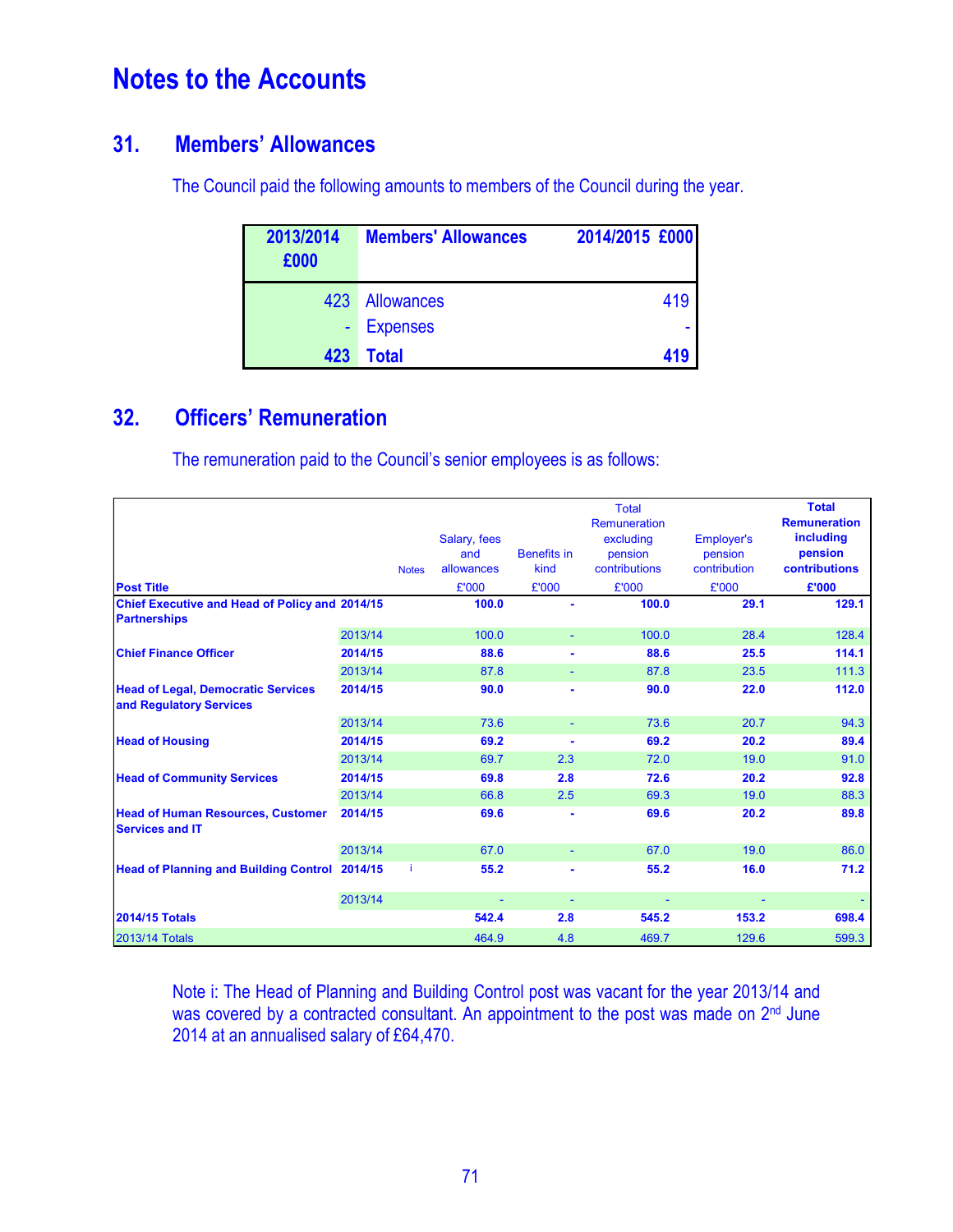### **32. continued**

The Council's other employees receiving more than £50k remuneration for the year (excluding pension contributions) were paid the following amounts:

| 2013/2014                 | 2013/2014   |                         | 2014/2015    | 2014/2015    |
|---------------------------|-------------|-------------------------|--------------|--------------|
| Number ex.                | Number inc. |                         | Number ex.   | Number inc.  |
| redundancies redundancies |             |                         | redundancies | redundancies |
|                           |             | Remuneration            |              |              |
|                           |             | 7 £50,000 - £54,999     | 8            |              |
|                           |             | 2 £55,000 - £59,999     |              |              |
|                           |             | $-$ £60,000 $-$ £64,999 |              |              |
|                           |             | $-$ £65,000 - £69,999   |              |              |
|                           |             | £70,000 - £74,999       |              |              |
|                           |             | <b>Total</b>            | 9            | 10           |

### **33. Termination Benefits**

The Council terminated the contracts of five employees in 2014/2015, incurring costs of £153k (£92k in 2013/2014). All redundancies were compulsory and the numbers of exit packages with total cost per band are set out in the table below.

| Exit package cost<br>(including special<br>payments) |                    | Number of<br>compulsory<br>redundancies | Total cost of exit<br>packages in each<br>band |         |  |
|------------------------------------------------------|--------------------|-----------------------------------------|------------------------------------------------|---------|--|
|                                                      | 2013/14<br>2014/15 |                                         | 2013/14                                        | 2014/15 |  |
| £'000                                                |                    |                                         | £'000                                          | £'000   |  |
| $£0 - £20$                                           |                    | 1                                       | 0.0                                            | 9.8     |  |
| $>E20 - E40$                                         | 3                  | $\mathbf{3}$                            | 91.9                                           | 101.5   |  |
| $>E40 - E60$                                         |                    | 1                                       | 0.0                                            | 41.3    |  |
| <b>Total</b>                                         | 3                  | 5                                       | 91.9                                           | 152.6   |  |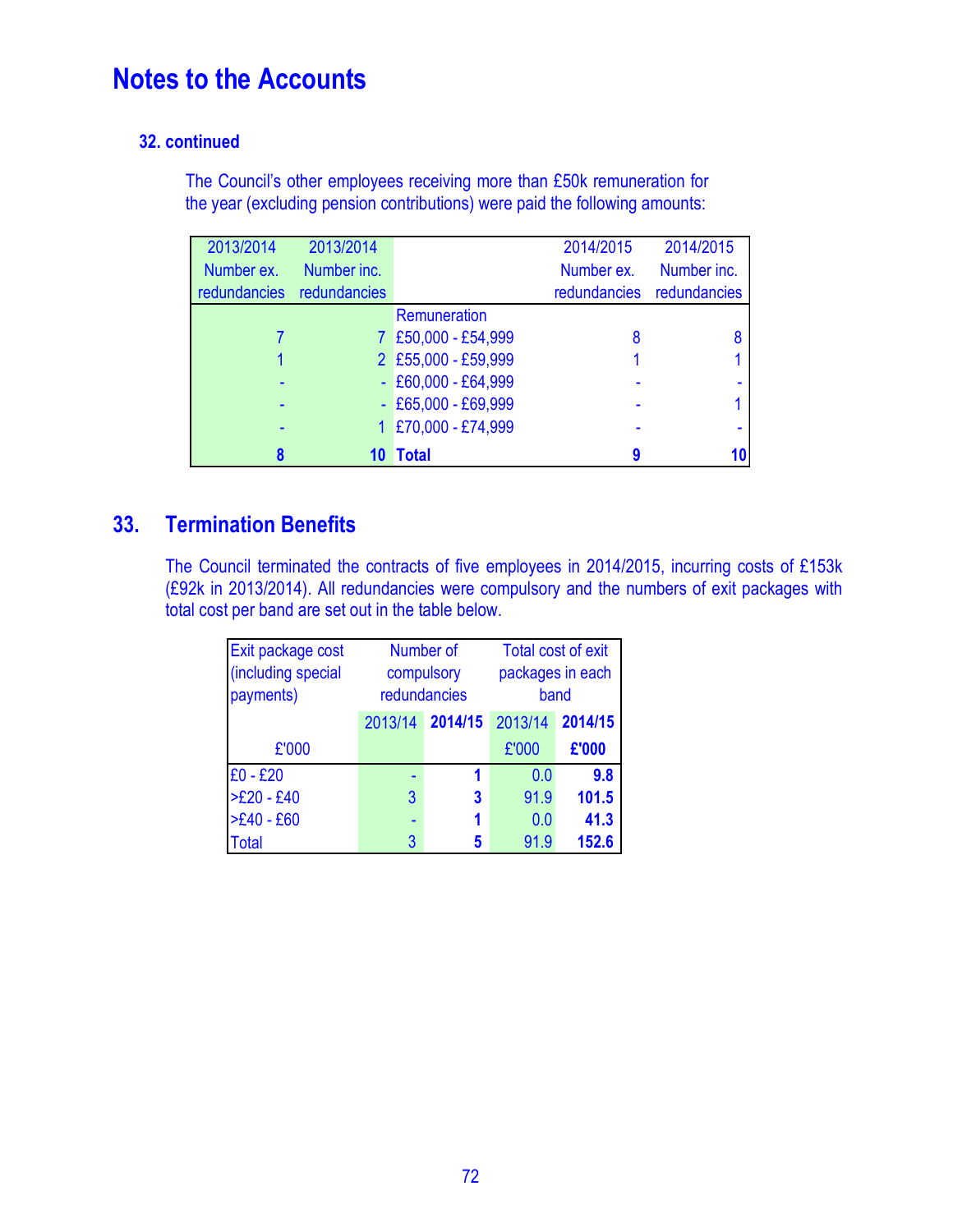## **34. External Audit Costs**

The Council has incurred the following costs in relation to the audit of the Statement of Accounts, certification of grant claims and statutory inspections.

| 2013/2014 |                                                | 2014/2015 |
|-----------|------------------------------------------------|-----------|
| £'000     |                                                | £'000     |
|           | 79 Fees payable with regard to external audit  | 82        |
|           | services carried out by the appointed auditor  |           |
|           | for the current year                           |           |
|           | (6) Refund of previous year's audit fee        | 10        |
|           | 1 Fees payable with regard to additional       |           |
|           | external audit services carried out by the     |           |
|           | appointed auditor for the prior year           |           |
|           | 22 Fees payable for the certification of grant | 38        |
|           | claims and returns                             |           |
| 96        |                                                |           |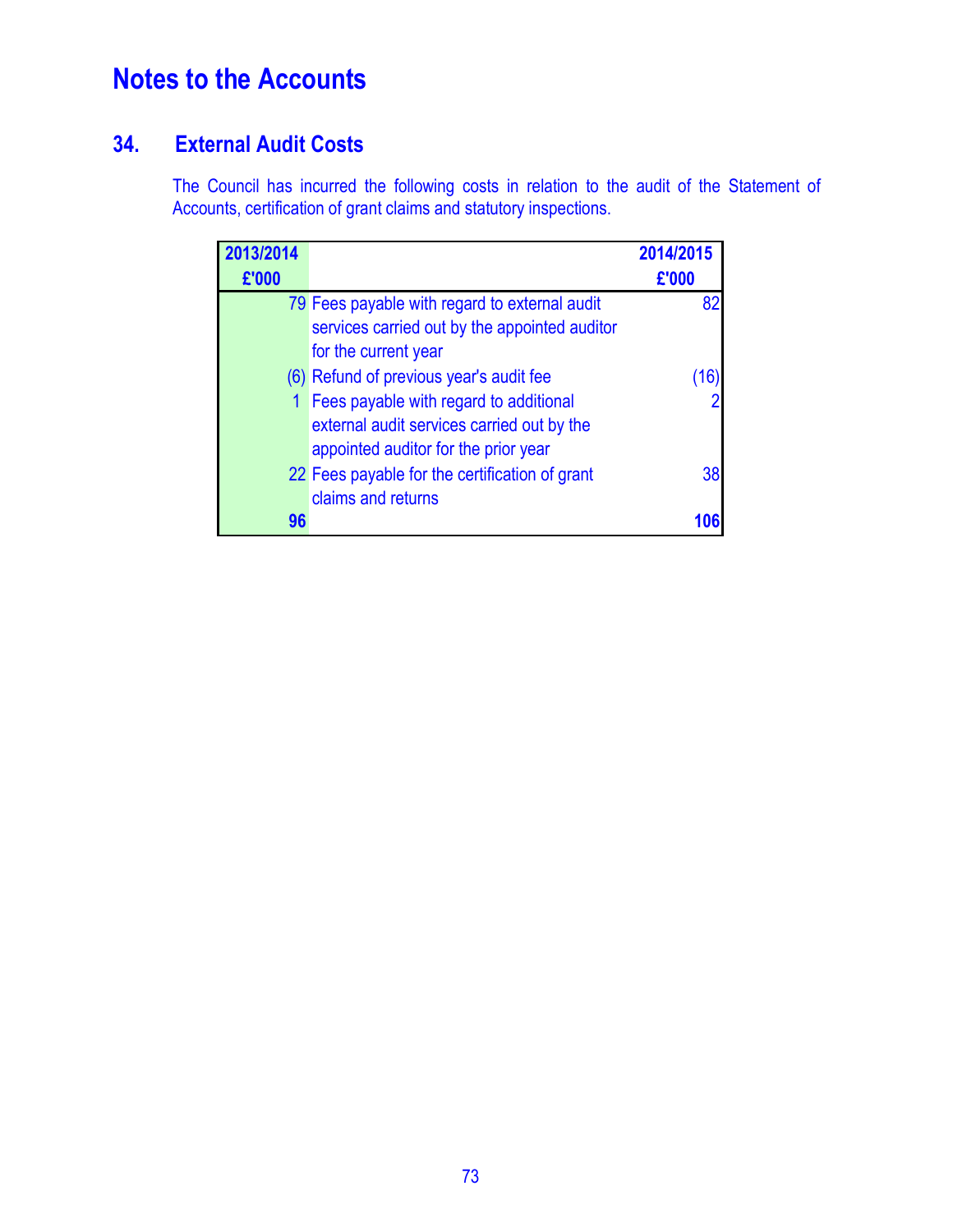## **35. Grant Income**

The Council credited the following grants, contributions and donations to the Comprehensive Income and Expenditure Statement in 2014/2015

| £'000            | 2013/2014 Grant Income                                    | 2014/2015<br>£'000 |
|------------------|-----------------------------------------------------------|--------------------|
|                  | <b>Credited to Taxation and Non specific grant income</b> |                    |
|                  | 3,316 Revenue support grant                               | 2,642              |
|                  | 296 Small Business Rate relief                            | 673                |
|                  | 4,332 Insurance receipts                                  |                    |
|                  | 1,277 Capital grants and contributions                    | 2,360              |
| 9,221            | <b>Sub-Total</b>                                          | 5,675              |
|                  | <b>Credited to services</b>                               |                    |
|                  | 32,399 Rent Allowances & Benefits                         | 32,888             |
|                  | 90 Council tax benefits                                   | 41                 |
|                  | 529 Benefits Administration Grant                         | 398                |
|                  | 1,583 New Homes Bonus                                     | 2,362              |
|                  | 198 Contribution to NDR costs                             | 209                |
| $\blacksquare$   | Council Tax support admin. Subsidy                        | 106                |
| 53               | Council Tax New Burdens grant                             | 73                 |
|                  | 122 Council Tax Freeze grant                              | 107                |
| 158 <sup>°</sup> | <b>Supporting People Grant</b>                            | 188                |
|                  | 1,851 Other contributions                                 | 315                |
| 36,983           | <b>Sub-Total</b>                                          | 36,687             |
| 46,204           | <b>Total</b>                                              | 42,362             |

The Council has received a number of grants, contributions and donations that have yet to be recognised as income as they have conditions attached to them that will require the monies or property to be returned to the giver if the conditions are not met. The balances at the yearend are as follows:

| 31 March | <b>Capital Grants Received in Advance</b> | 31 March |  |
|----------|-------------------------------------------|----------|--|
| 2014     |                                           | 2015     |  |
| £'000    |                                           | £'000    |  |
|          |                                           |          |  |
|          | 1,379 Section 106 advances                | 913      |  |
|          | 159 Other                                 | 225      |  |
|          | 1,538 Total Grants received in advance    | 1,138    |  |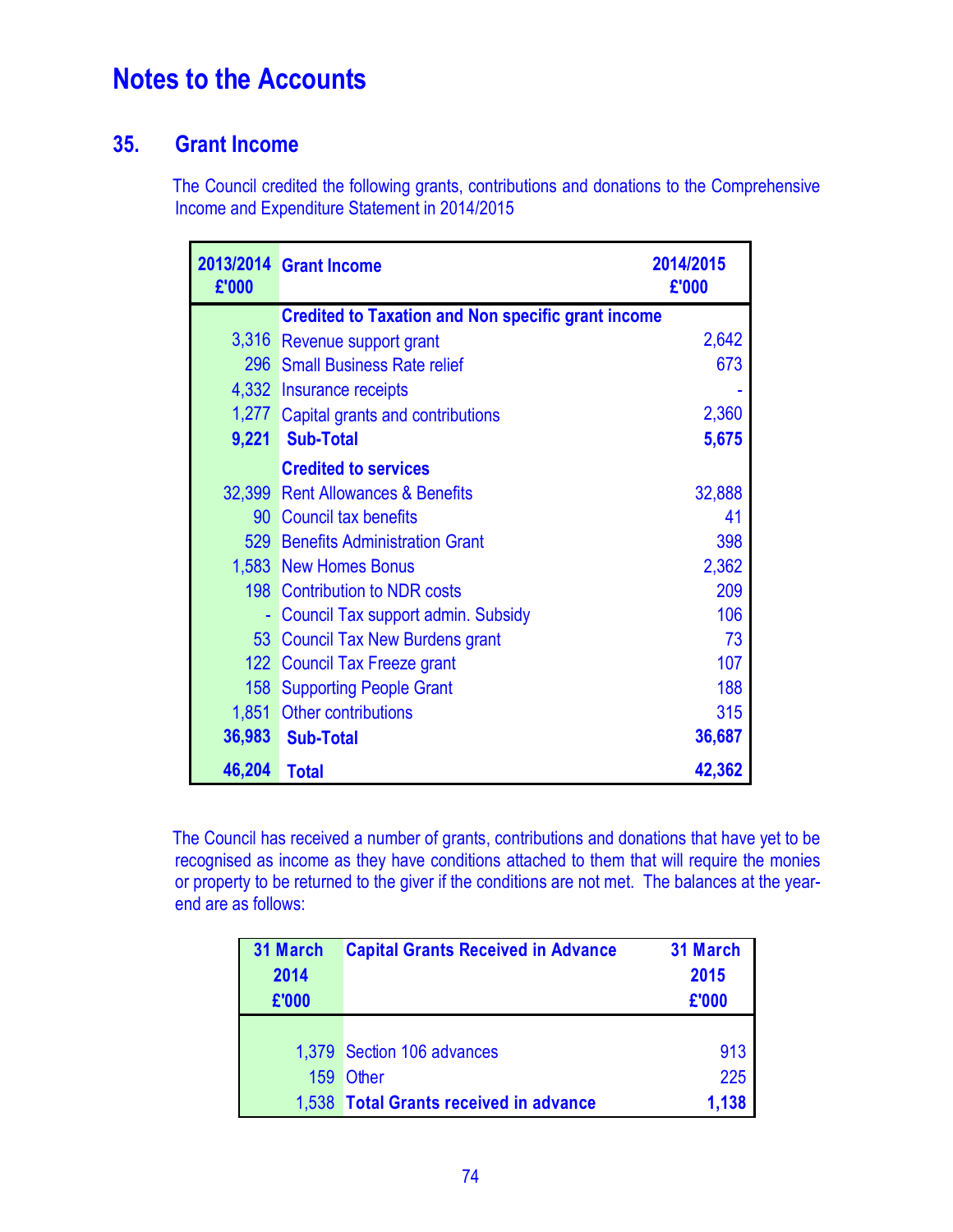### **36. Related Parties**

The Council is required to disclose material transactions with related parties – bodies or individuals that have the potential to control or influence the Council or to be controlled or influenced by the Council. Disclosure of these transactions allows readers to assess the extent to which the Council might have been constrained in its ability to operate independently or might have secured the ability to limit another party's ability to bargain freely with the Council.

### **Central Government**

Central Government has significant influence over the general operations of the Council – it is responsible for providing the statutory framework, within which the Council operates, provides substantial funding in the form of grants and prescribes the terms of many of the transactions that the Council has with other parties (e.g. council tax bills, housing benefits). Grants received from government departments are set out in the subject analysis in Note 29 on Reporting for Resources Allocation Decisions.

#### **Members**

Members of the council have direct control over the Council's financial and operating policies. The total of members' allowances paid in 2014/2015 is shown in Note 31.

During 2014/2015 the following declarations were made:

Cllr Farmer was Chairman of Trustees for Druglink. Druglink run a coffee cart from the Civic Centre in St Albans city centre. Druglink are not charged for the space they occupy within the Civic Centre. The Council estimates that the cost of leasing a similar sized site within the city centre would be £4,500 per annum.

Cllr Harrison is involved with the Centre for Voluntary Services who received support from the council worth approximately £68k.

Cllr Ellis was a board member of Hightown Praetorian and Churches Housing Association. Grants with a total value of £232k were awarded to this organisation during 2014/2015. In addition to these grants, a housing asset with net book value of £140k was transferred to the Housing Association in 2014/2015 at nil consideration. In November 2013, the property had a market value of £460k.

Cllr Read was Director of St Albans City Centre Partnership. A grant of £25k was made to the organisation during 2014/2015.

There are 7 SADC Councillors who are also members of Harpenden Town Council. In 2014/2015 SADC transferred Harpenden Town Hall to Harpenden Town Council at nil consideration. This asset was held at zero netbook value following the granting of a 99 year lease in December 1994 for a consideration of £130k.

All transactions were properly approved in accordance with the Council's constitution. All Councillors register their pecuniary interests annually and these are located on the Council Website.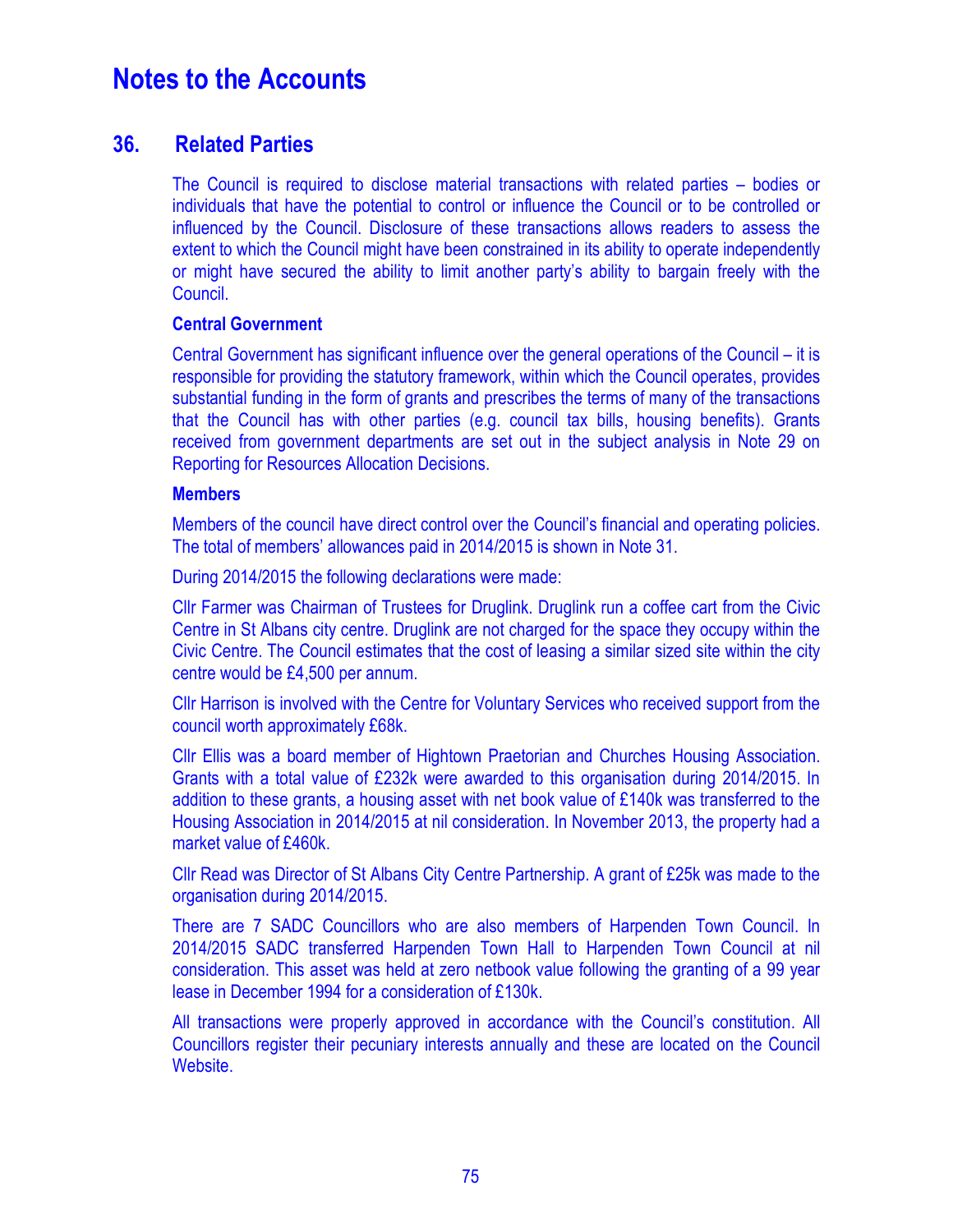### **36. continued**

### **Officers**

During 2014/2015 there were no declarations of pecuniary interest by Council Officers in accordance with section 117 of the Local Government Act 1972.

### **Entities Controlled or Significantly Influenced by the Council**

The Council manages Clarence Park, which has in part been set up as a charity, and is incorporated in the Council's accounts.

The Council has an agreement with five other Hertfordshire authorities for the running of the West Hertfordshire Crematorium through a Joint Committee. The Agreement provides for deficits to be met by the constituent councils but in practice the Crematorium meets its running costs from its own income, and builds up reserves where possible to meet future capital improvement costs. The Agreement also allows for surpluses to be paid to the constituent councils, where they are not required for future capital investment – in 2014/15 the Council received £50k. The assets and liabilities of the Joint Committee are shared by the five Hertfordshire local authorities in ratio of their populations except that the Land and Building assets are vested in the local authority where the Crematorium is situated. The Council's share of the assets and liabilities and of the net income is immaterial to the accounts and has not been consolidated.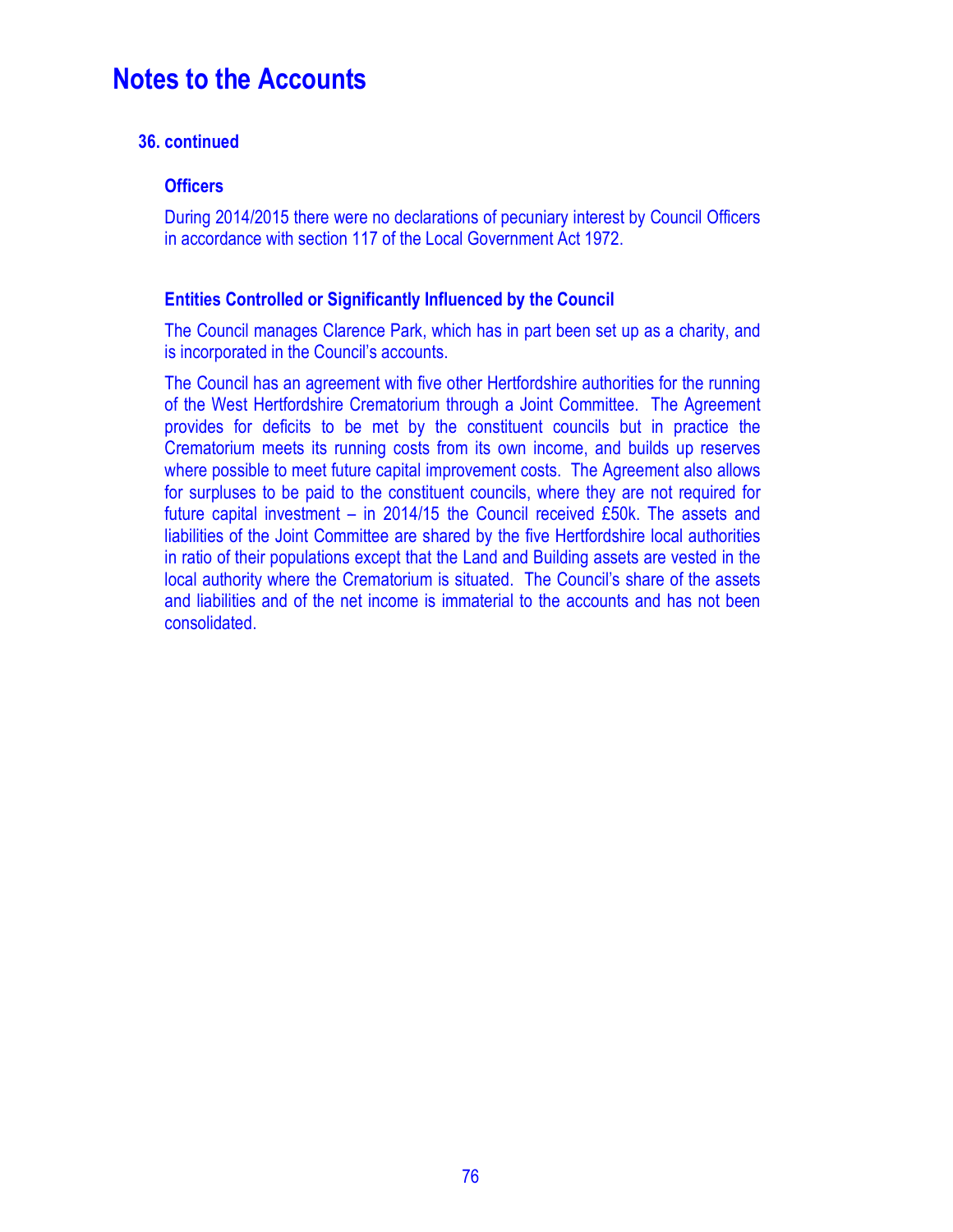## **37. Capital Expenditure and Capital Financing**

The total amount of capital expenditure incurred in the year is shown in the table below together with the resources that have been used to finance it. Where capital expenditure is to be financed in future years by charges to revenue as assets are used by the Council, the expenditure results in an increase in the Capital Financing Requirement (CFR), a measure of the capital expenditure incurred historically by the Council that has yet to be financed. The CFR is analysed in the second part of this note.

| 2013/2014 | <b>Capital financing Requirement</b>                  | 2014/2015 |
|-----------|-------------------------------------------------------|-----------|
| £'000     |                                                       | £'000     |
| 212,537   | <b>Opening Capital Financing Requirement</b>          | 212,078   |
|           | <b>Capital investment</b>                             |           |
| 18,068    | <b>Property, Plant and Equipment</b>                  | 18,470    |
| 33        | <b>Intangible Assets</b>                              | 122       |
| 2,451     | Revenue Expenditure funded from Capital under Statute | 1,573     |
| 20,552    |                                                       | 20,165    |
|           | <b>Less Sources of Finance</b>                        |           |
| 1,839     | <b>Capital Receipts</b>                               | 2,361     |
|           | 509 Government Grants                                 | 821       |
|           | 1,226 Third Party Contributions                       | 1,782     |
| 4,333     | Insurance receipts                                    |           |
| 9,824     | <b>Major Repairs Reserve</b>                          | 5,475     |
| 384       | Leaseholders Recharge                                 | 555       |
| 417       | Revenue contribution to capital general Fund          | 780       |
| 12        | Revenue contribution to capital HRA                   | 4,740     |
| 1,822     | <b>Voluntary revenue provision HRA</b>                | 3,500     |
| 645       | Minimum revenue provision General Fund                | 796       |
| 21,011    |                                                       | 20,810    |
|           | 212,078 Closing Capital Financing Requirement         | 211,433   |

|       | 2013/2014 Explanation of movements in year                                                                 | 2014/2015 |
|-------|------------------------------------------------------------------------------------------------------------|-----------|
| £'000 |                                                                                                            | £'000     |
|       | (459) Increase/(decrease) in underlying need to borrow<br>(unsupported by government financial assistance) | (645)     |
|       | (459) Increase/(decrease) in Capital Financing Requirement                                                 | (645)     |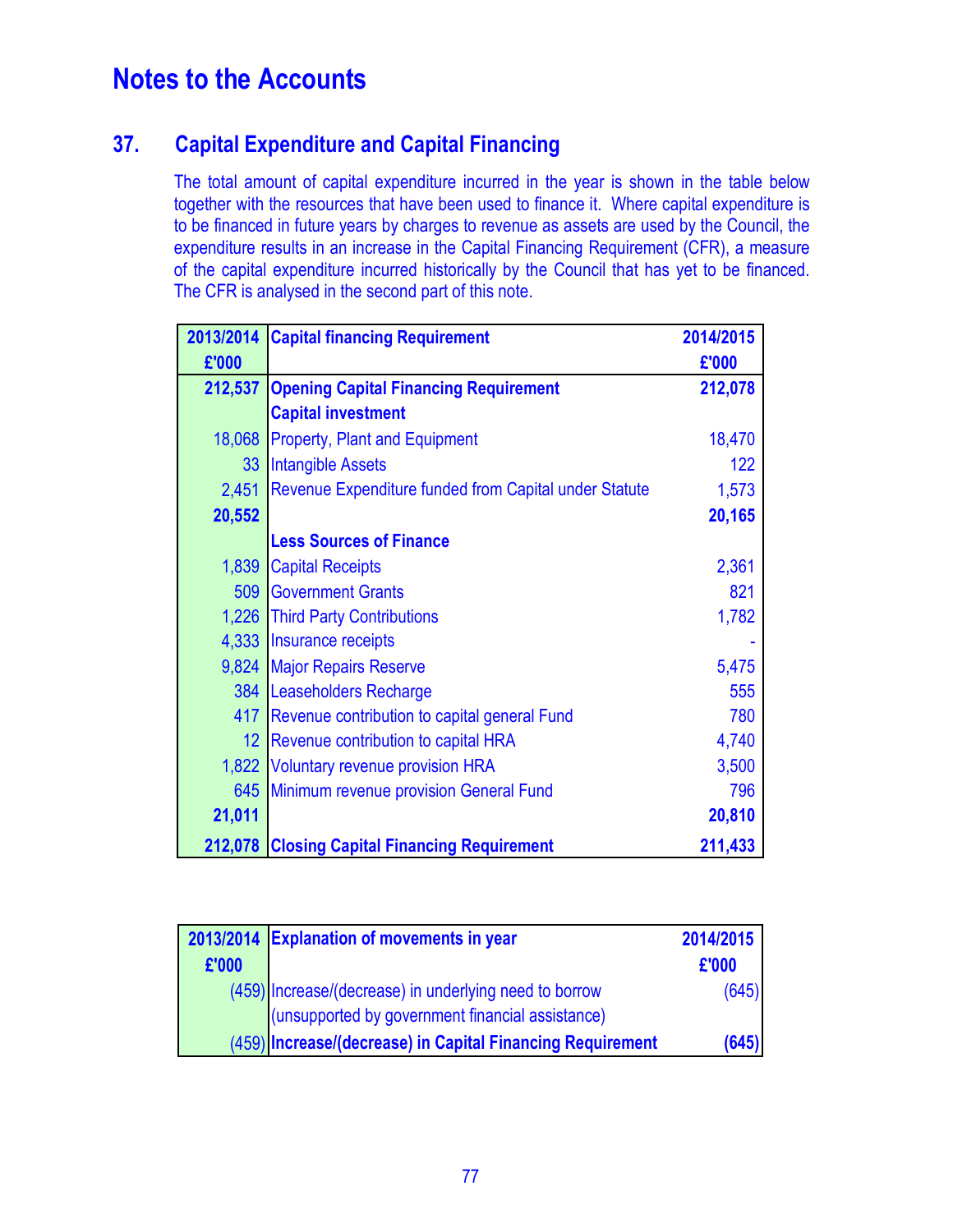### **38. Leases**

#### **Council as Lessee**

The Council uses various office equipment financed using operating leases. The future minimum lease payments due under non-cancellable leases in future years are:

| 2013/2014 |                                                      | 2014/2015 |
|-----------|------------------------------------------------------|-----------|
| £'000     |                                                      | £'000     |
|           | 18 Not later than one year                           | 18        |
|           | 36 Later than one year and not later than five years | 18        |
| 54        |                                                      | 36        |

The Council has recognised £18k as an expense in the Comprehensive Income and Expenditure Statement in 2014/15.

#### **Council as a Lessor**

The Council leases out property and equipment under operating leases for the following purposes:

- for the provision of community services such as sports facilities, tourism services and community centres
- for economic development purposes to provide suitable affordable accommodation for local businesses

The future minimum lease payments receivable under non-cancellable leases in future years are:

| 2013/2014 |                                                         | 2014/2015 |
|-----------|---------------------------------------------------------|-----------|
| £'000     |                                                         | £'000     |
|           | 883 Not later than one year                             | 878       |
|           | 2,403 Later than one year and not later than five years | 2,856     |
|           | 3,589 Later than five years                             | 4,091     |
| 6,875     |                                                         | 7,825     |

The minimum lease payments receivable do not include rents that are contingent on events taking place after the lease was entered into, such as adjustments following rent reviews. In 2014/2015 the rent receivable by the Council was £939k (2013/2014 £1,021k).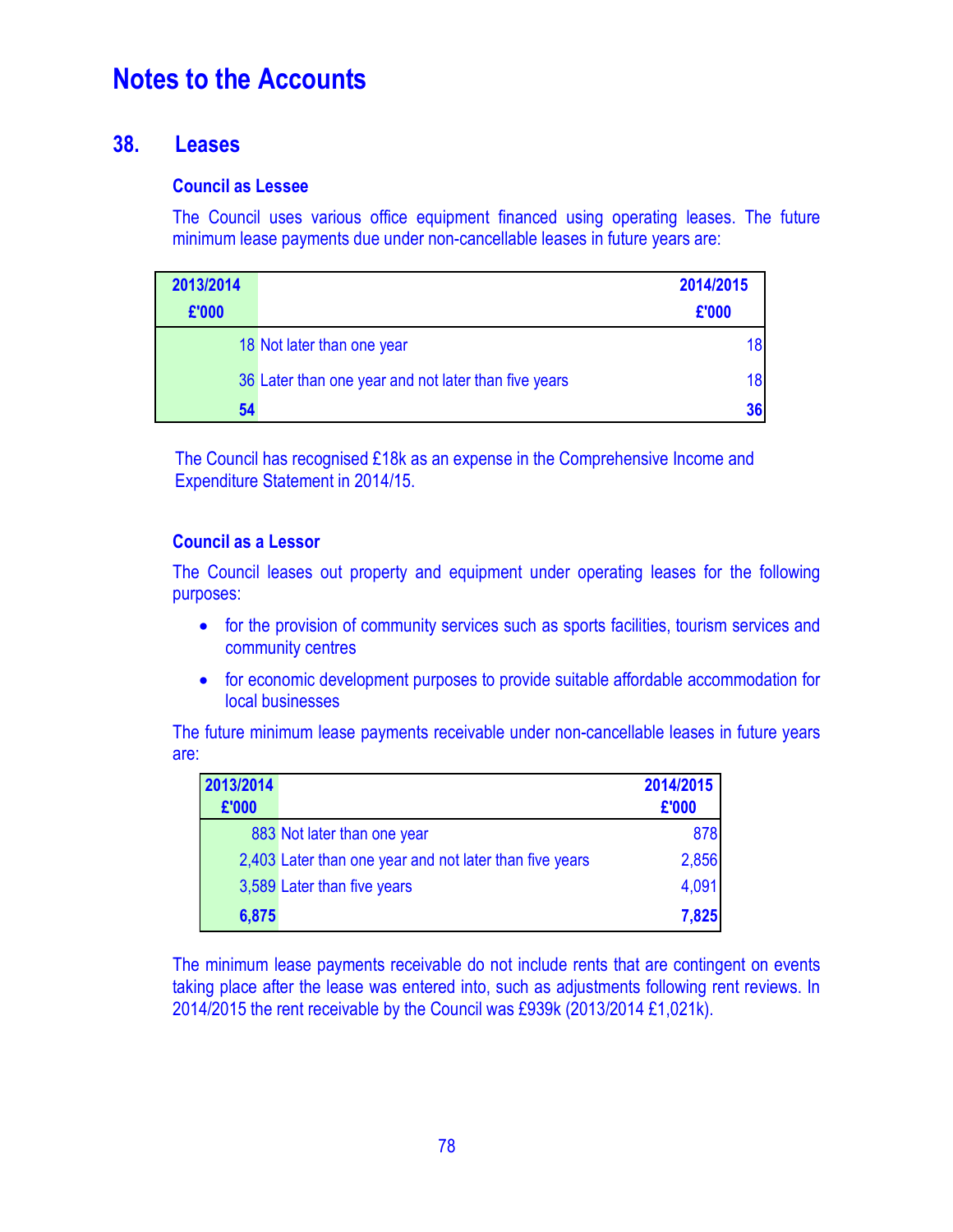### **39. Defined Benefit Pension Scheme**

#### **Participation in the Pension Scheme**

As part of the terms and conditions of employment of its officers, the Council makes contributions towards the cost of post employment benefits. Although these benefits will not actually be payable until employees retire, the Council has a commitment to make the payments that needs to be disclosed at the time that employees earn their future entitlement.

The Council participates in the Local Government Scheme administered by Hertfordshire County Council. This is a funded defined benefit final salary scheme, meaning that the Council and employees pay contributions into a fund, calculated at a level intended to balance the pension's liabilities with investment assets.

The pension scheme is operated under the regulatory framework for the Local Government Pension Scheme and the governance of the scheme is the responsibility of the Pensions Committee of Herfordshire County Council. Policy is determined in accordance with the Local Government Pension Scheme Regulations 2013. The Pensions Committee has appointed various investment fund managers and their performance is monitored by an Investment Sub-Committee.

#### **Transactions Relating to Post-employment Benefits**

We recognise the cost of retirement benefits in the reported cost of services when they are earned by employees, rather than when the benefits are eventually paid as pensions. However, the charge we are required to make against council tax is based on the cash payable in the year, so the real cost of post employment/retirement benefits is reversed out of the General Fund and Housing Revenue Account via the Movement in Reserves Statement.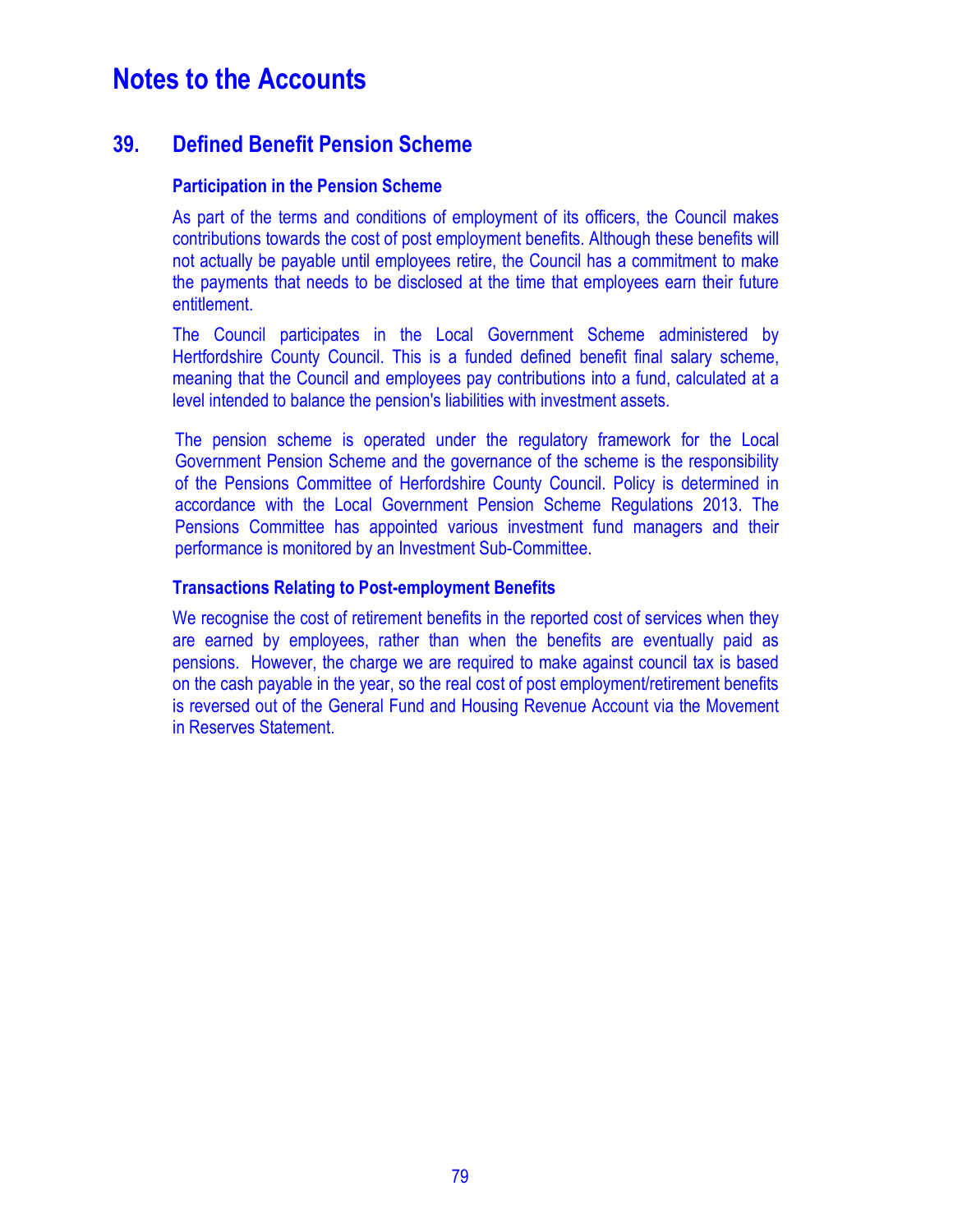### **39. continued**

The following transactions have been made in the Comprehensive Income and Expenditure Statement and the General Fund Balance via the Movement in Reserves Statement during the year:

| 2013/14         | <b>Transactions Relating to Post Employment Benefits</b>                             | 2014/15     |  |  |  |
|-----------------|--------------------------------------------------------------------------------------|-------------|--|--|--|
| £'000           |                                                                                      | £'000       |  |  |  |
|                 | <b>Comprehensive Income and Expenditure Statement</b>                                |             |  |  |  |
|                 | <b>Cost of Services:</b>                                                             |             |  |  |  |
| 2,230           | - Current Service Cost                                                               | 2,087<br>15 |  |  |  |
|                 | - Past Service Costs (including curtailments)                                        |             |  |  |  |
|                 | <b>Financing and Investment Income and Expenditure</b>                               |             |  |  |  |
| 2,209           | Net Interest expense                                                                 | 1,812       |  |  |  |
|                 | 4,439 Total Post Employment Benefit Charged/(Credited) to                            | 3,914       |  |  |  |
|                 | the Surplus or Deficit on the Provision of Services                                  |             |  |  |  |
|                 | Other Post Employment Benefit Charged/(Credited) to the                              |             |  |  |  |
|                 | <b>Comprehensive Income and Expenditure Statement</b>                                |             |  |  |  |
|                 | <b>Remeasurements of the net defined benefit liability</b>                           |             |  |  |  |
|                 | comprising:                                                                          |             |  |  |  |
| (3,092)         | Return on plan assets (excluding the amount included                                 | (7,664)     |  |  |  |
|                 | in the net interest expense)                                                         |             |  |  |  |
| (3,795)         | Actuarial (gains) and losses arising from changes in                                 |             |  |  |  |
|                 | demographic assuptions                                                               |             |  |  |  |
| $6\phantom{1}6$ | Actuarial (gains) and losses arising from changes in                                 | 11,580      |  |  |  |
|                 | financial assumptions                                                                |             |  |  |  |
| 558             | Experience (gain) and losses                                                         | (1, 182)    |  |  |  |
|                 | (6,323) Total Post Employment Benefit Charged/(Credited) to                          | 2,734       |  |  |  |
|                 | the Comprehensive Income and Expenditure                                             |             |  |  |  |
|                 | <b>Statement</b>                                                                     |             |  |  |  |
|                 | <b>Movement in Reserves Statement</b>                                                |             |  |  |  |
| (4, 439)        | Reversal of net charges made to the Surplus or deficit                               | (3,914)     |  |  |  |
|                 | for the Provision of Services for employment benefits in<br>accordance with the Code |             |  |  |  |
|                 | <b>Actual amount charged against the General Fund</b>                                |             |  |  |  |
|                 | <b>Balance for pensions in the year:</b>                                             |             |  |  |  |
|                 | 3,130 Employers' Contributions payable to the scheme                                 | 2,808       |  |  |  |
|                 |                                                                                      |             |  |  |  |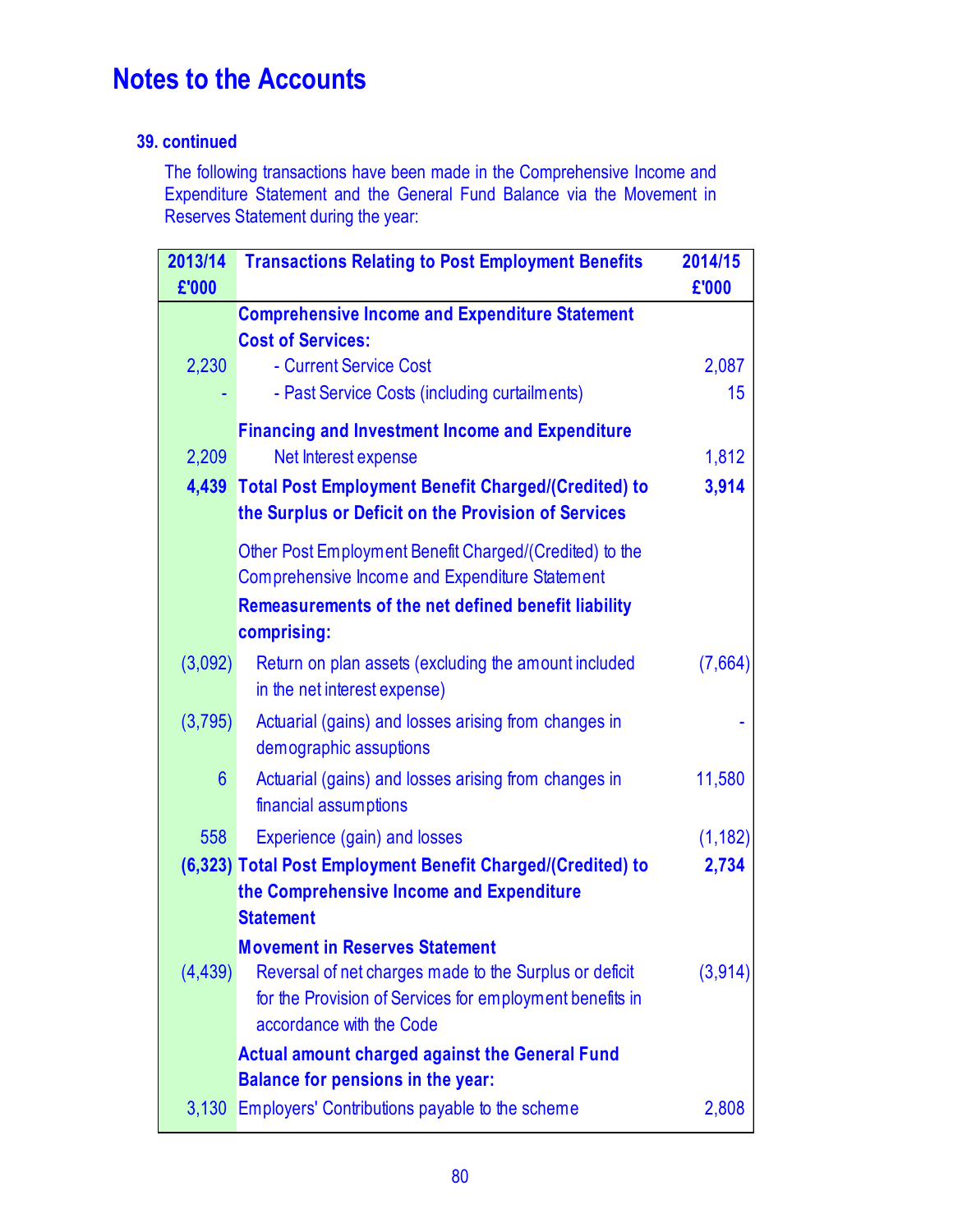### **39. continued**

### **Pension Assets and Liabilities Recognised in the Balance Sheet**

The following table shows the pension scheme assets, liabilities and net liability.

| 2013/14   |                                                              | 2014/15    |
|-----------|--------------------------------------------------------------|------------|
| £'000     |                                                              | £'000      |
|           | (121,864) Present Value of the defined benefit obligation    | (135, 279) |
| 77,298    | Fair values of plan assets                                   | 86,873     |
| (44, 566) | Net liability arising from the defined<br>benefit obligation | (48, 406)  |

### **Reconciliation of the Movements in the Fair Value of Scheme (Plan) Assets**

|         | 2013/14 Pension Scheme Assets                           | 2014/15 |
|---------|---------------------------------------------------------|---------|
|         |                                                         |         |
| £'000   |                                                         | £'000   |
| 72,327  | Opening fair value of scheme assets at 1 April          | 77,298  |
| 3,223   | Interest income                                         | 3,142   |
|         | Remeasurement gain/(loss):                              |         |
| 3,092   | Return on plan assets, excluding the amount included in | 7,664   |
|         | the net interest expense                                |         |
| 3,130   | <b>Contributions from employer</b>                      | 2,808   |
| 576     | Contributions from employees into the scheme            | 641     |
| (5,050) | <b>Benefits paid</b>                                    | (4,680) |
| 77,298  | Closing fair value of scheme assets at 31 March 2014    | 86,873  |

**Reconciliation of the Present Value of the Scheme Liabilities (Defined Benefit Obligation)**

| 2013/14 | <b>Pension Scheme Liabilities</b>                    | 2014/15  |
|---------|------------------------------------------------------|----------|
| £'000   |                                                      | £'000    |
| 121,907 | <b>Opening balance at 1 April</b>                    | 121,864  |
| 2,230   | <b>Current Service Cost</b>                          | 2,087    |
| 5,432   | <b>Interest Cost</b>                                 | 4,954    |
| 576     | Contributions from scheme participants               | 641      |
|         | Remeasurement (gains)/losses:                        |          |
| (3,795) | Actuarial gains and (losses) arising from changes in |          |
|         | demographic assuptions                               |          |
| 6       | Actuarial gains and (losses) arising from changes in | 11,580   |
|         | financial assumptions                                |          |
| 558     | Experience gain/(loss)                               | (1, 182) |
|         | Past service costs                                   | 15       |
| (5,050) | <b>Benefits Paid</b>                                 | (4,680)  |
| 121,864 | <b>Closing balance 31 March 2014</b>                 | 135,279  |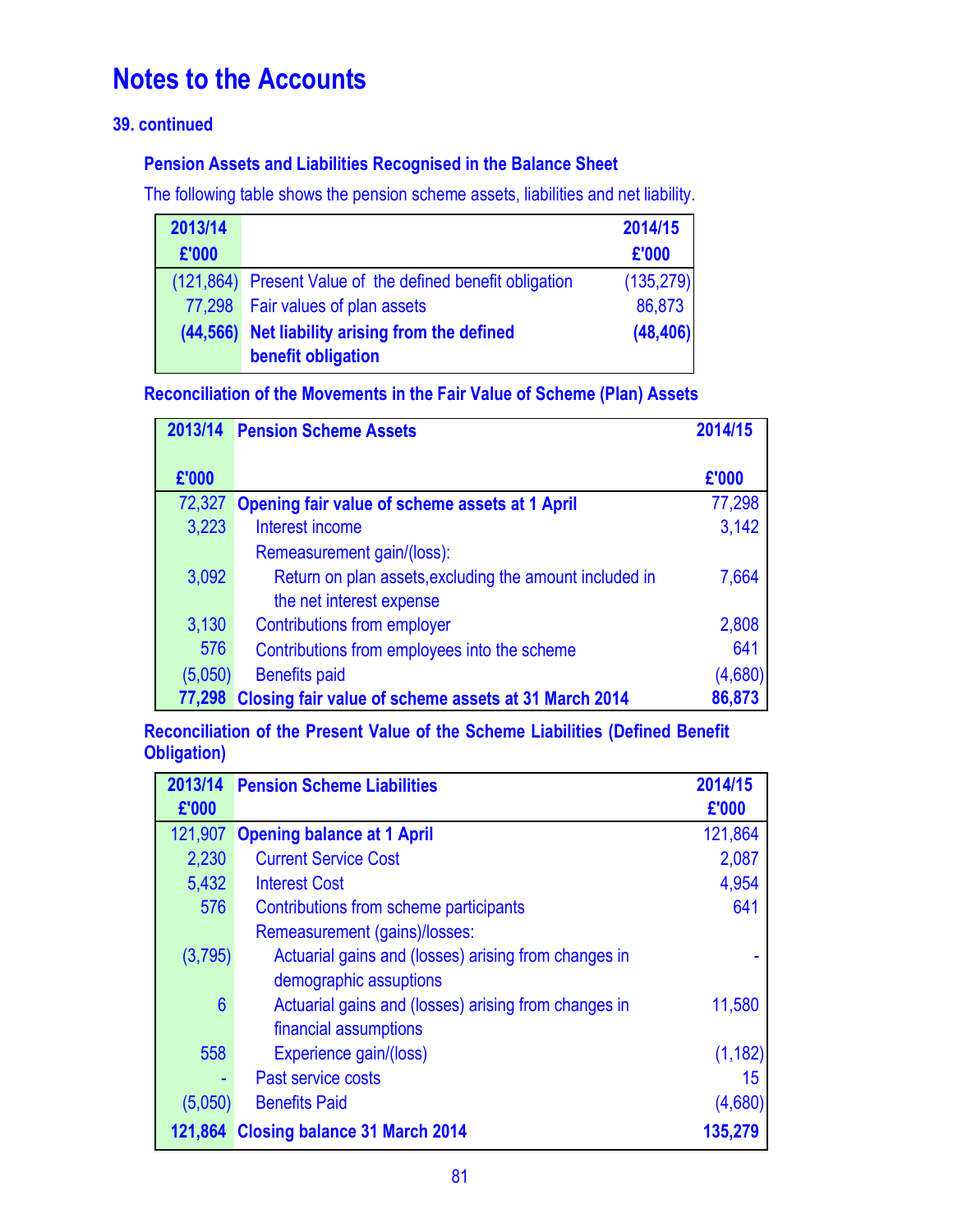### **39. continued**

## **Local Government Pension Scheme assets comprised:**

| <b>As at 31 March 2014</b>               |                                              |               | <b>Asset Category</b>                   | As at 31 March 2015                      |                                              |              |
|------------------------------------------|----------------------------------------------|---------------|-----------------------------------------|------------------------------------------|----------------------------------------------|--------------|
|                                          | <b>Fair value of scheme assets</b>           |               |                                         | <b>Fair value of scheme assets</b>       |                                              |              |
| Quoted<br>prices in<br>active<br>markets | Quoted<br>prices not<br>in active<br>markets | <b>Total</b>  |                                         | Quoted<br>prices in<br>active<br>markets | Quoted<br>prices not<br>in active<br>markets | <b>Total</b> |
| £'000                                    | £'000                                        | £'000         |                                         | £'000                                    | £'000                                        | £'000        |
| 2,515                                    |                                              | 2,515         | Cash and cash equivalents               | 2,291                                    |                                              | 2,291        |
|                                          |                                              | L,            | Equity Instruments by industry type     |                                          |                                              |              |
| 7,784                                    |                                              | 7,784         | Consumer                                | 7,671                                    |                                              | 7,671        |
| 8,906                                    | ÷,                                           | 8,906         | Manufacturing                           | 9,087                                    |                                              | 9,087        |
| 3,434                                    | ÷,                                           | 3,434         | <b>Energy and utilities</b>             | 2,508                                    |                                              | 2,508        |
| 8,395                                    |                                              | 8,395         | <b>Financial institutions</b>           | 7,808                                    |                                              | 7,808        |
| 1,187                                    |                                              | 1,187         | <b>Health and care</b>                  | 1,288                                    |                                              | 1,288        |
| 5,436                                    |                                              | 5,436         | Information technology                  | 5,396                                    |                                              | 5,396        |
| 881                                      |                                              | 881           | Other                                   | 641                                      |                                              | 641          |
|                                          |                                              |               | <b>Bonds</b>                            |                                          |                                              |              |
| 6,407                                    |                                              | 6,407         | Corporate (investment grade)            |                                          |                                              |              |
| 4,762                                    |                                              | 4,762         | <b>UK</b> government                    |                                          |                                              |              |
| 1,636                                    | Ξ                                            | 1,636         | <b>Other</b>                            |                                          |                                              |              |
|                                          | 3,133                                        | 3,133         | <b>Private Equity</b>                   |                                          | 3,599                                        | 3,599        |
|                                          |                                              | L,            | Property                                |                                          |                                              |              |
|                                          | 2,993                                        | 2,993         | <b>UK property</b>                      |                                          |                                              |              |
|                                          | 1,698                                        | 1,698         | Overseas property                       |                                          |                                              |              |
|                                          |                                              | L,            | <b>Investment Funds and Unit Trusts</b> |                                          |                                              |              |
| 11,762                                   |                                              | 11,762        | <b>Equities</b>                         | 12,482                                   |                                              | 12,482       |
| 1,885                                    |                                              | 1,885         | <b>Bonds</b>                            | 23,172                                   |                                              | 23,172       |
| 328                                      |                                              | 328           | <b>Commodities</b>                      | 376                                      |                                              | 376          |
|                                          |                                              |               | Infrastructure                          |                                          | 78                                           | 78           |
| 4,089                                    |                                              | 4,089         | Other                                   | 273                                      | 10,393                                       | 10,666       |
|                                          |                                              |               | <b>Derivatives</b>                      |                                          |                                              |              |
|                                          | 67                                           | 67            | Foreign exchange                        |                                          | (188)                                        | (188)        |
| 69,407                                   | 7,891                                        | 77,298 Totals |                                         | 72,992                                   | 13,881                                       | 86,873       |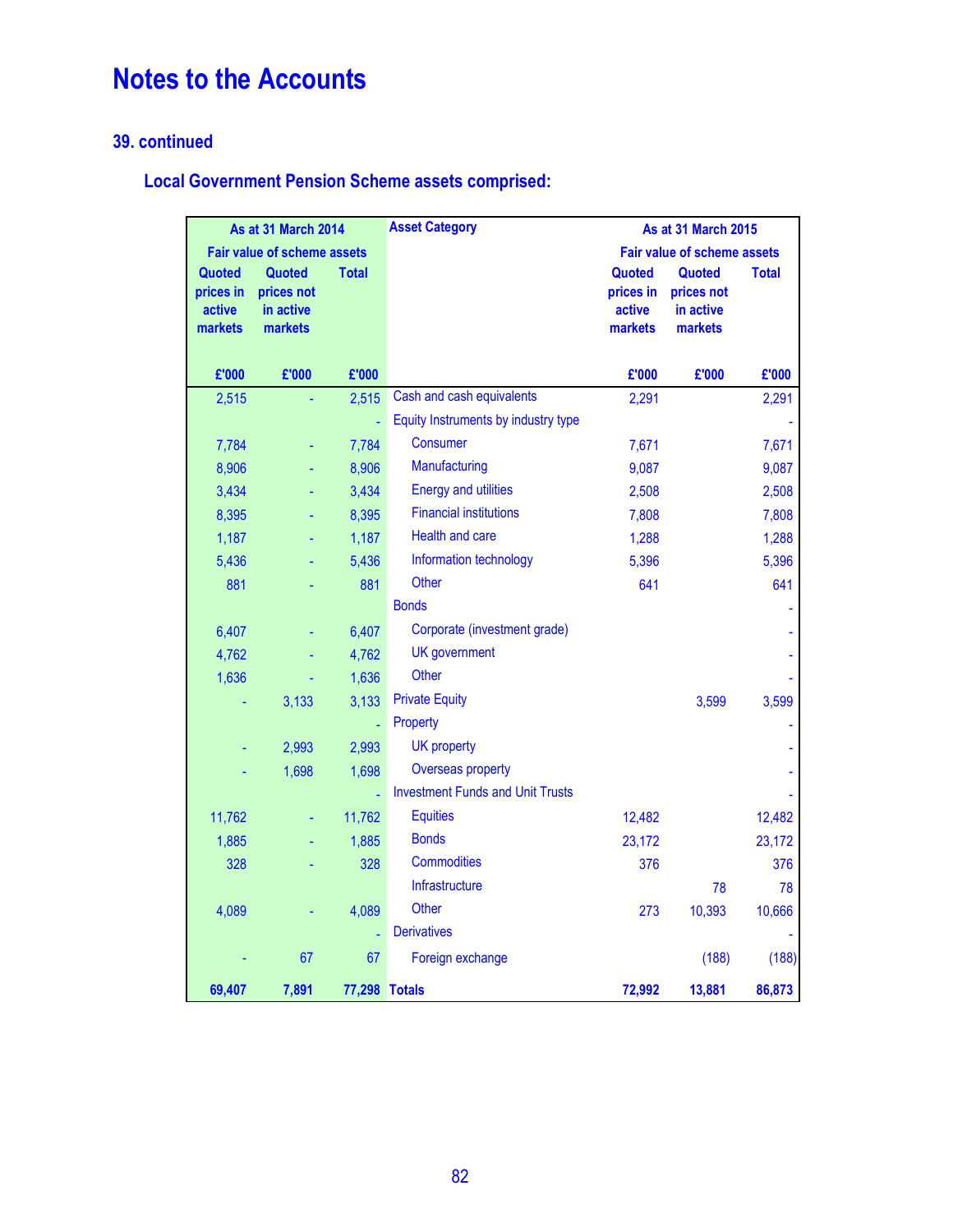### **39. continued**

### **Basis for Estimating assets and liabilities**

Liabilities have been assessed on an actuarial basis using the projected unit credit method, an estimate of the pensions that will be payable in future years dependent on assumptions about mortality rates, salary levels etc. The Hertfordshire County Council Fund liabilities have been assessed by Hymans Robertson LLP, an independent firm of actuaries; estimates on the pension fund are based on the latest full valuation of the scheme as at 31 March 2013.

The significant assumptions used by the actuary have been:

| 31 March<br>2014 | <b>Actuarial Assumptions</b>                   | 31 March<br>2015 |
|------------------|------------------------------------------------|------------------|
|                  | Long-term expected rate of return on assets in |                  |
|                  | the scheme                                     |                  |
|                  | 4.1% Equity investments                        | 3.1%             |
| 4.1%             | <b>Bonds</b>                                   | 3.1%             |
| 4.1%             | Property                                       | 3.1%             |
| 4.1%             | Cash                                           | 3.1%             |
|                  | <b>Mortality assumptions</b>                   |                  |
|                  | Longevity at 65 for current pensioners         |                  |
| 22.3             | Men                                            | 22.3             |
| 24.5             | Women                                          | 24.5             |
|                  | Longevity at 65 for future pensioners          |                  |
| 24.3             | Men                                            | 24.3             |
| 26.7             | Women                                          | 26.7             |
|                  |                                                |                  |
|                  | <b>Financial assumptions</b>                   |                  |
| 4.1%             | <b>Rate of inflation</b>                       | 3.1%             |
|                  | 3.9% Rate of increase in salaries              | 3.5%             |
|                  | 2.6% Rate of increase in pensions              | 2.1%             |
| 4.1%             | Rate for discounting scheme liabilities        | 3.1%             |

The estimation of the defined benefit obligations is sensitive to the actuarial assumptions set out in the table above. The sensitivity analyses below have been determined based on reasonably possible changes of the assumptions occurring at the end of the reporting period and assumes for each change that the assumption analysed changes while all the other assumptions remain constant. The assumptions in longevity, for example, assume that life expectancy increases or decreases for men and women. In practice, this is unlikely to occur, and changes in some of the assumptions may be interrelated. The estimations in the sensitivity analysis have followed the accounting policies for the scheme, i.e. on an actuarial basis using the projected unit credit method. The methods and types of assumptions used in preparing the sensitivity analysis below did not change from those used in the previous period.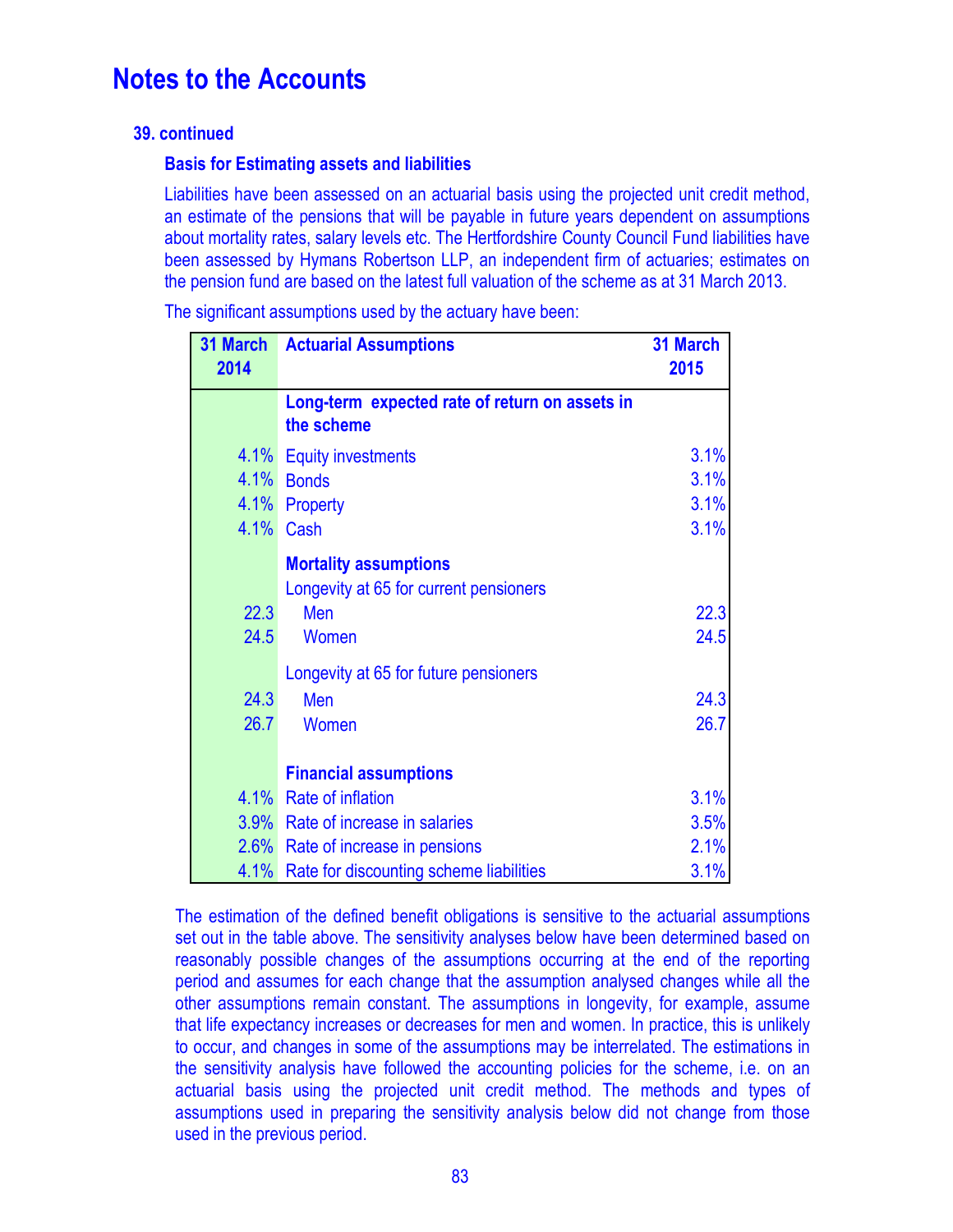### **39. Continued**

The sensitivities regarding the principal assumptions used to measure the scheme liabilities are set out below:

| Change in assumptions at 31 March 2015     | <b>Approximate %</b><br>increase to<br>employer liability | <b>Approximate</b><br>monetary<br>ammount<br>£'000 |
|--------------------------------------------|-----------------------------------------------------------|----------------------------------------------------|
| 0.5% decrease in Real Discount Rate        | 9%                                                        | 12,408                                             |
| 1 year increase in member life expectancy  | 3%                                                        | 4,058                                              |
| 0.5% increase in salary increase rate      | 2%                                                        | 3,279                                              |
| 0.5% increase in the pension increase rate | 7%                                                        | 8,947                                              |

#### **Impact on the Authority's Cash Flows**

The liabilities show the underlying commitments that the Council has in the long run to pay post employment (retirement) benefits. The total liability of £49.58 million has a substantial impact on the net worth of the Council as recorded in the Balance Sheet. However, statutory arrangements for funding the deficit mean that the financial position of the Council remains healthy.

The deficit on the local government scheme will be made good by increased contributions over the remaining working life of employees (i.e. before payments fall due), as assessed by the scheme actuary.

Contributions payable by the Council are set by the Fund Actuary at each triennial actuarial valuation (the most recent being as at 31 March 2013), or at any other time as instructed to do so by the Administering Authority.

The scheme will need to take account of the national changes to the scheme under the Public Pensions Services Act 2013. Under the Act, the Local Government Pension Scheme in England and Wales and the other main existing public service schemes may not provide benefits in relation to service after 31 March 2014 (or service after 31 March 2015 for other main existing public service pension schemes in England and Wales). The Act provides for scheme regulations to be made within a common framework, to establish new career average revalued earnings schemes to pay pensions and other benefits to certain public servants.

The estimated contribution to the scheme in 2015/2016 is £2,829k (2014/2015 is £2,611k).

The weighted average duration of the defined benefit obligation for scheme members at 31 March 2015 is 16.3 years (March 2014 16.3 years).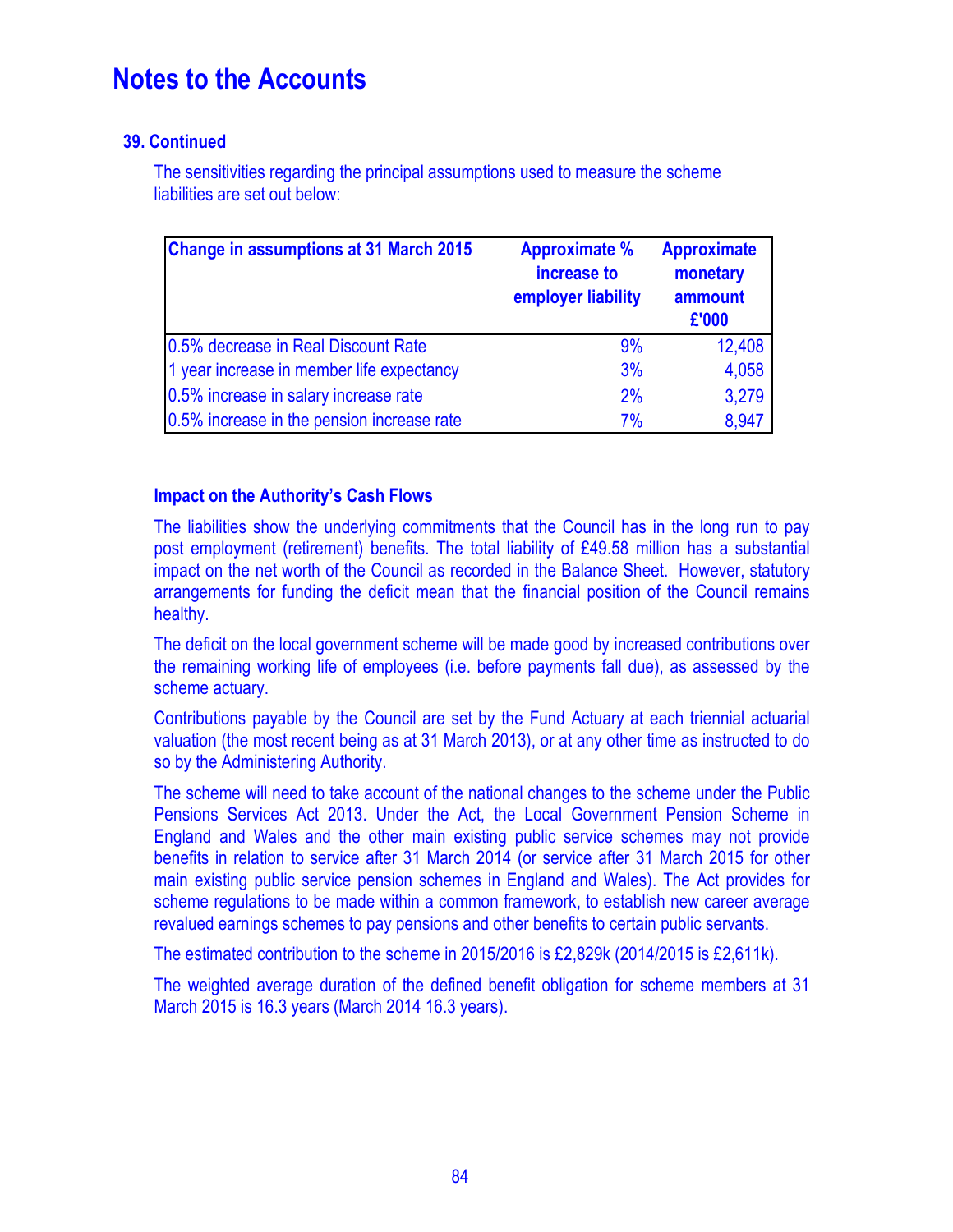### **40. Contingent Liabilities**

In 1992, Municipal Mutual Insurance (MMI), one of our insurers at the time, stopped accepting new business. MMI and its policy holders, including local authorities, have organised how the company can be closed if necessary. How much MMI owes cannot be worked out until all current and future claims have been settled. MMI may not have enough money to pay its debts in the future. If that is the case, MMI can claim back from its major policy holders part of the claims paid from 1 October 1993. The balance of un-provided claims MMI could ask for as at 31 March 2015 is £384k (31 March 2014 £384k).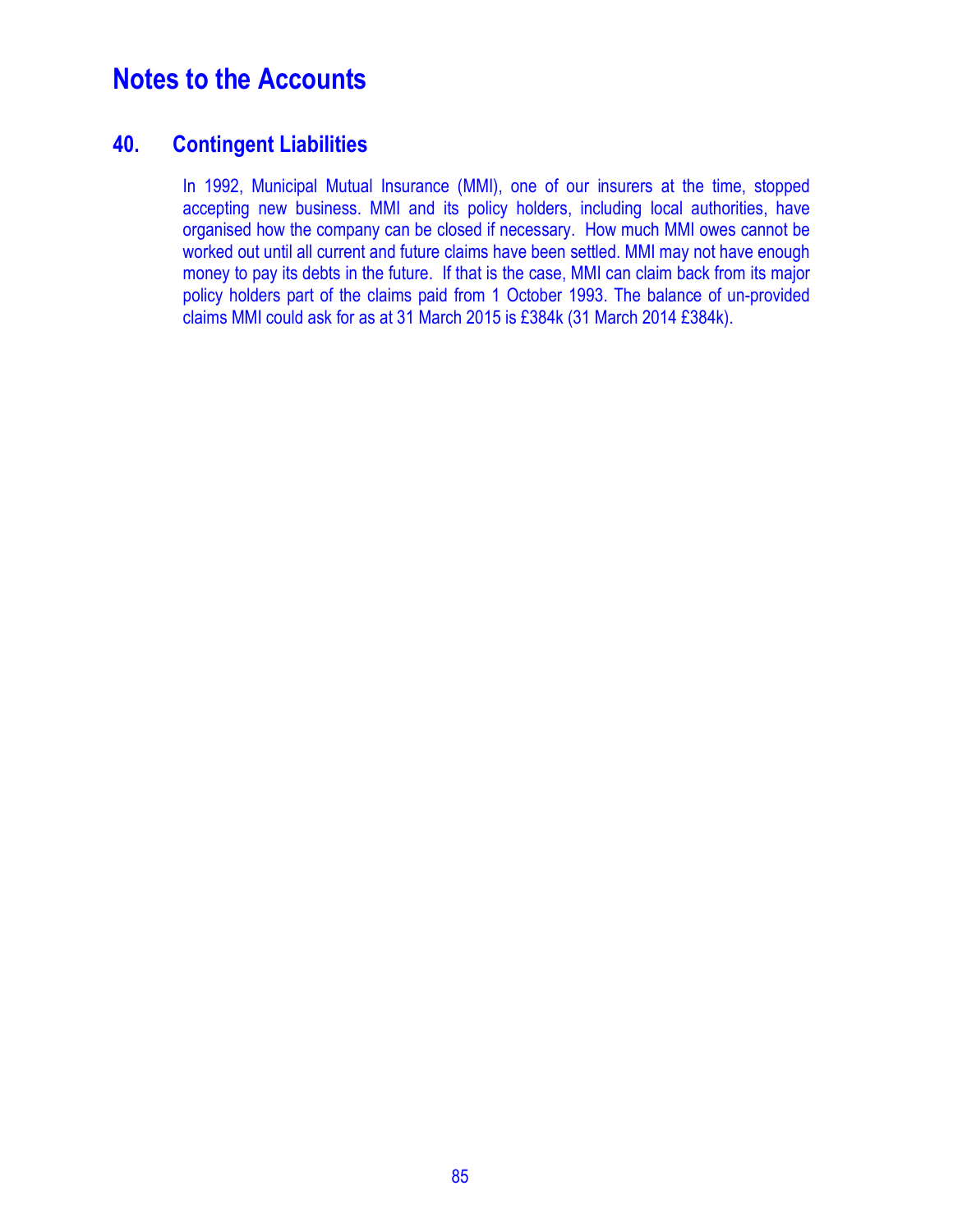## **41. Nature and Extent of Risks Arising from Financial Instruments**

The Council's activities expose it to a variety of financial risks:

- credit risk the possibility that other parties might fail to pay amounts due to the **Council**
- liquidity risk the possibility that the Council might not have funds available to meet its commitments to make payments
- market risk the possibility that financial loss might arise for the Council as a result of changes in such measures as interest rates and stock market movements.

The Council's overall risk management programme focuses on the unpredictability of financial markets and seeks to minimise potential adverse effects on the resources available to fund services. Risk management is carried out by a Central Treasury Team, under policies approved by the Council in the annual Treasury Management Strategy. The Council provides written principles for overall risk management, as well as written policies covering specific areas, such as interest rate risk, credit risk, and the investment of surplus cash.

#### **Credit Risk**

Credit risk arises from deposits with banks and financial institutions, as well as credit exposures to the Council's customers.

The Council regards a prime objective of its treasury management activities to be the security of the principal sums it invests. Accordingly, it will ensure that its counterparty lists and limits reflect a prudent attitude towards organisations with which funds may be deposited, and will limit its investment activities to the instruments, methods and techniques referred to in the Treasury Management Practices adopted by the Council. It also maintains a formal counterparty policy in respect of those organisations from which it may borrow, or with whom it may enter into other financing arrangements.

The Council's maximum exposure to credit risk in relation to its investments in banks and building societies of £8,600k cannot be assessed generally as the risk of any institution failing to make interest payments or repay the principal sum will be specific to each individual institution. Recent experience has shown that it is rare for such entities to be unable to meet their commitments. A risk of irrecoverability applies to all the Council's deposits, but there was no evidence at 31 March 2015 that this was likely to crystallise.

Customers for goods and services are assessed, taking into account their financial position, past experience, and other factors, with individual credit limits being set in accordance with internal ratings in accordance with parameters set by the Council.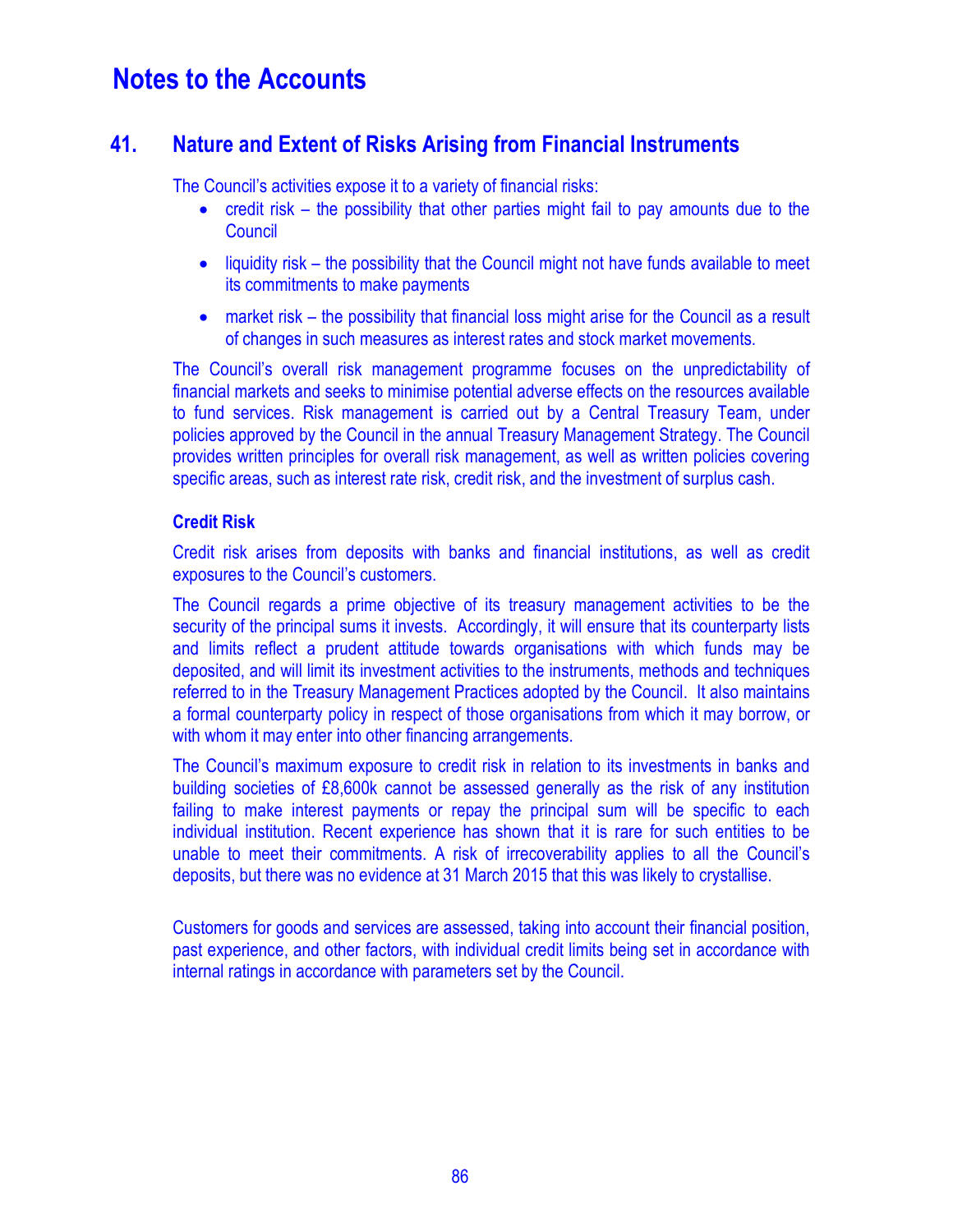### **41. continued**

The Council generally allows its customers 14 days credit. Of the £1,451k (2013/2014 £2,325k) outstanding from customers, £1,299k (2013/2014 £1,928k) is past due and this is analysed by age as follows :

| 31 March<br>2014<br>£'000 | <b>Trade Debtors Ageing</b> | 31 March<br>2015<br>£'000 |
|---------------------------|-----------------------------|---------------------------|
| 753                       | Less than 3 months overdue  | 491                       |
| 851                       | 3 to 6 months overdue       | 100                       |
| 138                       | 7 months to 1 year overdue  | 136                       |
| 186                       | More than 1 year overdue    | 572                       |
| 1,928                     |                             | 1,299                     |

Receipts after 31 March relating to the balances above lead the Council to the opinion that adequate provision has been made for the impairment of trade debtors.

### **Liquidity Risk**

The Council has a comprehensive cash flow management system that seeks to ensure that cash is available as needed. If unexpected movements happen, the Council has ready access to borrowings from the money markets and the Public Works Loans Board.

The council borrowed £189.6 million in 2011/2012 in order to provide the funds to pay for the Housing Self Financing debt and existing Housing debt, taking the total housing debt to £191.1 million. In order to take account of low interest rates and favourable terms all borrowings were taken at fixed interest rates. The repayment of debt has been taken into account in the Housing 30 year business plan and it is considered that planned rental income is sufficient to repay debt when it becomes due. £4.5 million has so far been repaid on due date leaving a balance of £186.6 million owing at 31<sup>st</sup> March 2015.

The Council has not needed to borrow to fund General Fund capital expenditure.

There is therefore no significant risk that the council will be unable to raise finance to meet its commitments under financial instruments.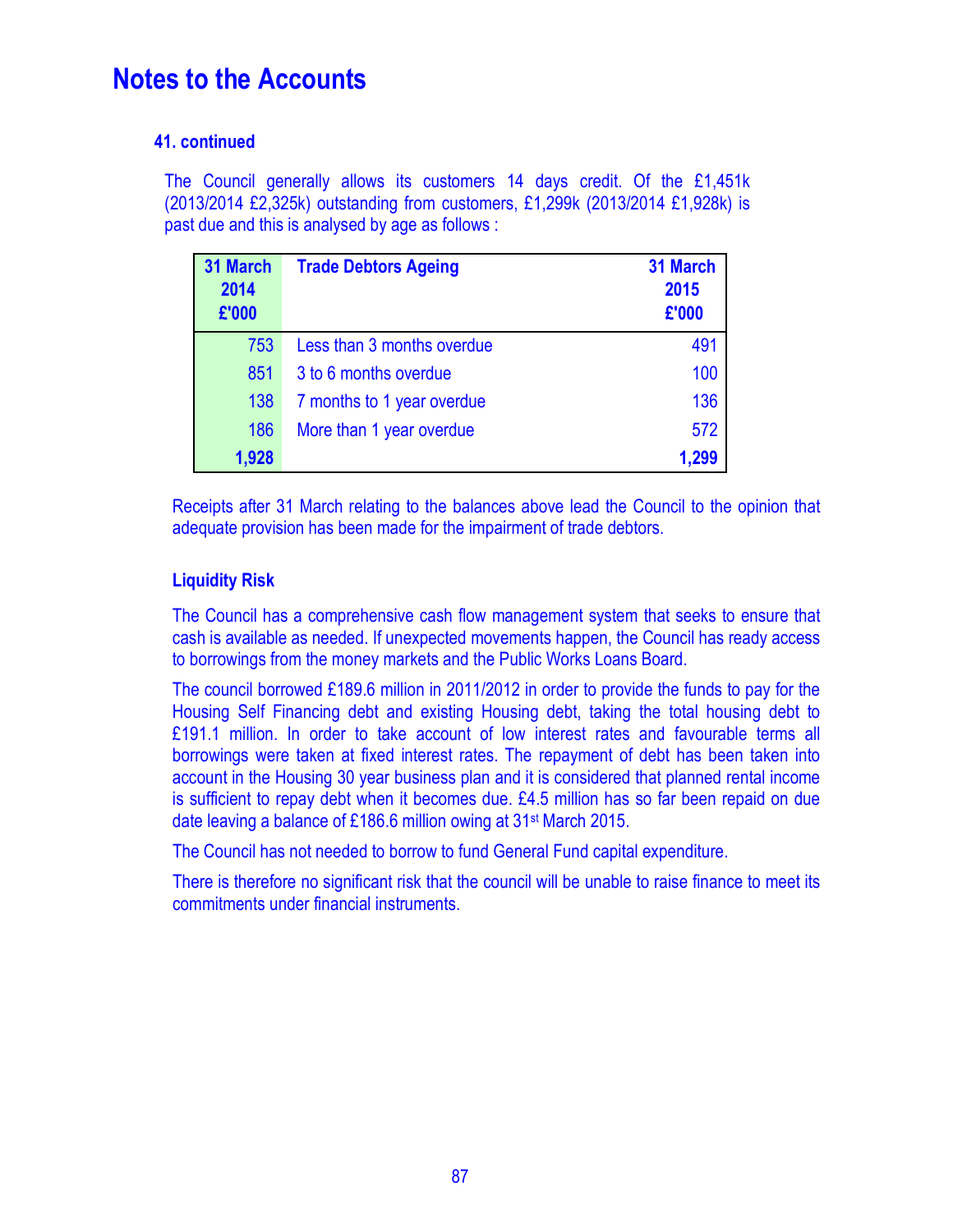### **41. continued**

The maturity analysis of financial liabilities is as follows:

|         | 31 March Maturity Analysis of Financial Liabilities | 31 March |
|---------|-----------------------------------------------------|----------|
| 2014    |                                                     | 2015     |
| £'000   |                                                     | £'000    |
| 3,500   | Less then one year                                  | 2,000    |
| 2,000   | Between one and two years                           | 4,160    |
| 19,160  | Between two and five years                          | 22,000   |
|         | 52,000 Between five and ten years                   | 59,000   |
| 79,500  | Between ten and fifteen years                       | 84,500   |
|         | 32,416 Between fifteen and twenty years             | 14,916   |
|         | 1,500 More than twenty years                        |          |
| 190,076 |                                                     | 186,576  |

All trade and other payables are due to be paid in less than one year.

#### **Market Risk**

#### **Interest Rate risk**

The Council has a number of strategies for managing market risk, including interest rate risk. These include investing only with institutions having a high credit rating, limiting the amount of investment with any one institution and limiting investment periods to less than one year.

The average interest rate earned on investments during the year was 0.63% and if interest rates throughout the year had been 0.5% higher this would have increased the amount of interest earned on investments by £91k.

As mentioned above, all debt is at fixed interest rates ranging from 1.24% to 4.65% (for the longest term debt), with a weighted average rate of 2.77%.

The Council does not invest in quoted companies and it has no assets or liabilities in foreign currencies. Therefore, the Council has no exposure arising from movements in share prices or exchange rates.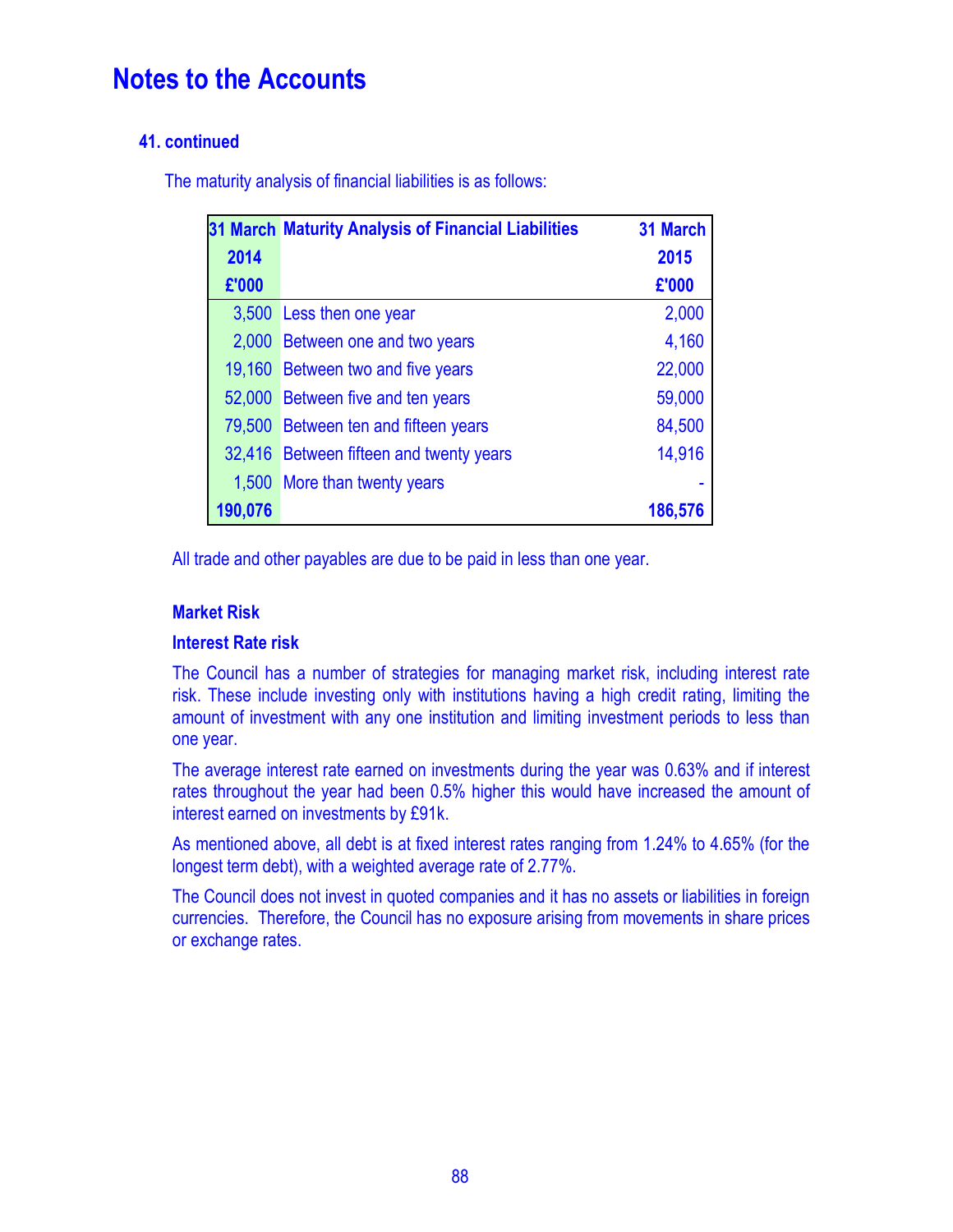## **42. Heritage Assets – Five Year Summary of Transactions**

Information on heritage asset transactions has not been given for any period before 1st April 2010 as it is not considered practicable to do so.

| <b>Reconciliation of</b><br>the Carrying Value<br>of Heritage Assets<br><b>Held by the</b><br><b>Authority</b> | Exhibits | Silver          | Civic Regalia | Cups and<br><b>Trophies</b> | <b>Sculptures</b> | <b>Memorials</b><br>War | <b>Total Assets</b> |
|----------------------------------------------------------------------------------------------------------------|----------|-----------------|---------------|-----------------------------|-------------------|-------------------------|---------------------|
|                                                                                                                | £'000    | £'000           | £'000         | £'000                       | £'000             | £'000                   | £'000               |
| <b>Cost or valuation at:</b>                                                                                   |          |                 |               |                             |                   |                         |                     |
| 1 April 2010                                                                                                   | 3,860    | 657             | 43            | 600                         | 34                |                         | 5,194               |
| 31 March 2011                                                                                                  | 3,860    | 657             | 43            | 600                         | 34                |                         | 5,194               |
| 31 March 2012                                                                                                  | 3,860    | 657             | 43            | 600                         | 34                |                         | 5,194               |
| <b>Revaluation</b>                                                                                             | 105      |                 |               |                             |                   | 263                     | 368                 |
| <b>Impairment Losses</b>                                                                                       |          | (333)           |               | (90)                        |                   |                         | (423)               |
| 31 March 2013                                                                                                  | 3,965    | 324             | 43            | 510                         | 34                | 263                     | 5,139               |
| <b>Revaluation</b>                                                                                             | 100      | $6\phantom{1}6$ | 1             | 10                          |                   |                         | 117                 |
| 31 March 2014                                                                                                  | 4,065    | 330             | 44            | 520                         | 34                | 263                     | 5,256               |
| <b>Revaluation</b>                                                                                             | (6)      | 4               | 1             |                             | $\overline{2}$    | 123                     | 124                 |
| <b>31 March 2015</b>                                                                                           | 4,059    | 334             | 45            | 520                         | 36                | 386                     | 5,380               |

## **43. Heritage Assets – Further Information on the Museum's Collections**

The City and District of St Albans is an area of outstanding historical and cultural heritage. The Council provides museum services through two accredited museums and also manages a number of historic properties.

The museums' collections consists of approximately 80,000 objects and specimens which range from fossils and archaeological remains to archives such as maps, prints drawings, photographs and ephemera associated with St Albans and its people.

The Council owns a number of properties of historic interest that are currently in use such as the old Town Hall. These are classified as operational assets and therefore held within Property Plant and Equipment.

The Council also owns non-operational Heritage Property Assets, including historical earthworks and exposed ruins. These assets have no intrinsic value but are held and maintained principally for their contribution to knowledge and culture.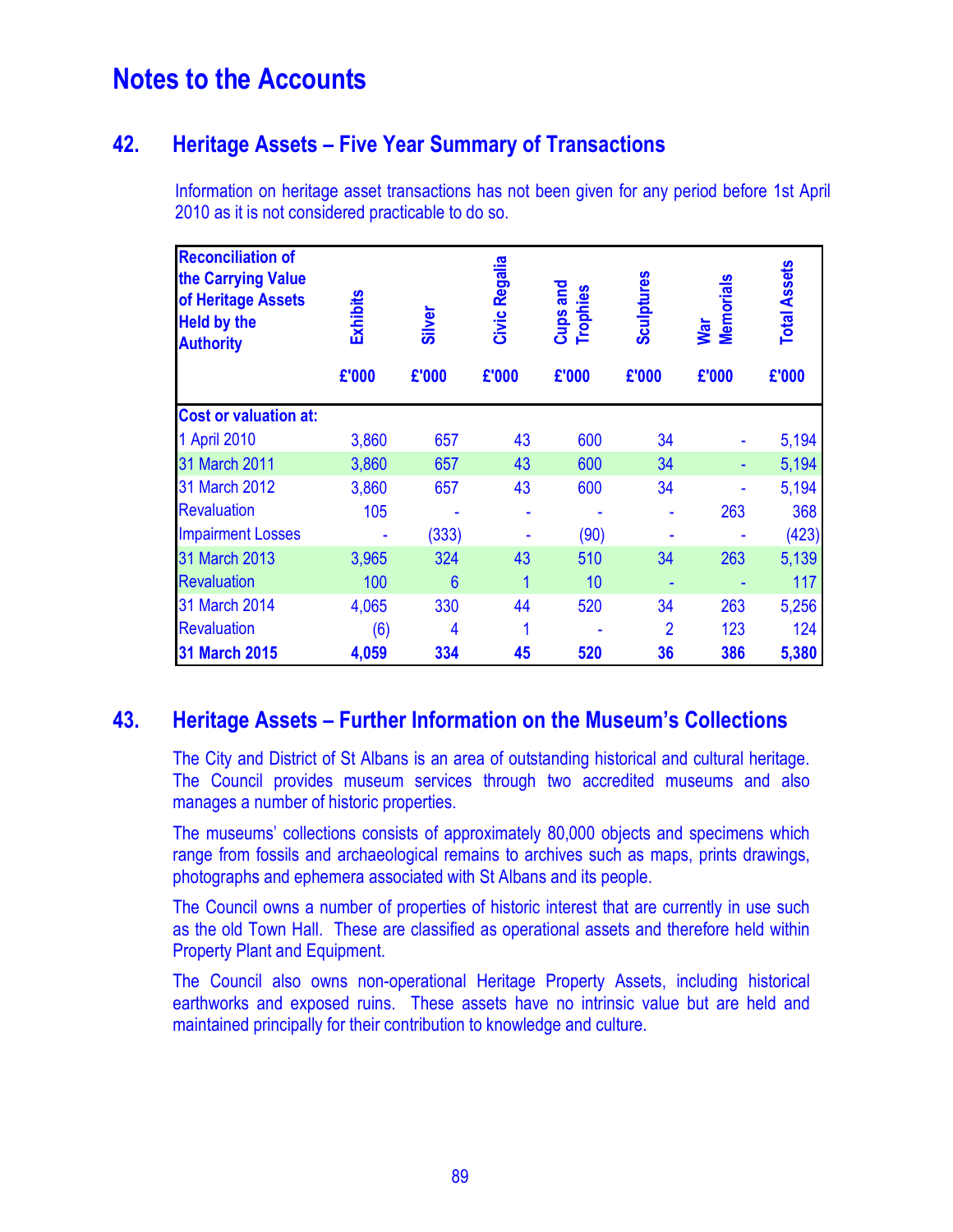### **43. continued**

#### **Preservation and Management**

#### **Acquisition and Disposal**

The general statements of policy on acquisition and disposal are set out in St Albans Museums Collection Policy. They are those published by Arts Council England, formerly the Museums, Libraries & Archives Council on 4 April 2008. The Museums' governing body, the City & District of St Albans, have also adopted the ethical guidance issued by the Museums Association, the *Code of Ethics for Museums 2008*, and intends to adopt subsequent amendments.

#### **Preservation and Management - Collections Care**

St Albans Museums Service uses the Arts Council England (formerly Museum Libraries and Archive Council) Benchmarks in Collections Care as a top level performance management review tool for assessing its Collections Care and Conservation standards and to assist in developing its collections care and conservation programmes. The survey was first undertaken in 2009 and is reviewed annually as part of the Museum's Service Business planning.

The programme of remedial conservation work is guided by the requirements of the public programmes and the collection management action plans. A risk based approach is used to prioritise any conservation work for the collections that is not related to public programming priorities, primarily targeting objects with inherent vice that are not stable under the normal environmental conditions that prevail within the museum buildings e.g. archaeological metalwork. Other remedial conservation work takes the form of targeted conservation linked to the collection care action plan.

### **44. Prior Year Adjustment**

The Council has made a voluntary change to its accounting policy in respect of the way it accounts for capital expenditure on existing assets. These asset additions do *not 'add value' to the asset because the assets have already been valued at the* beginning of the financial year as if all components are in good condition. In order to avoid double counting the replacement components, an equivalent value has to be removed from the valuation. In prior years this was done by 'impairing' the components, writing the value off to the CI&E and the Revaluation Reserve as appropriate. As a consequence of the Council reviewing and revising its asset components and their associated useful lives in 2014/15 it has taken the opportunity to better reflect the Code requirements in respect of the capitalisation of expenditure on replacing components, which requires that the carrying amount of the replaced components be written out of the Balance Sheet as a disposal (via Other Operating Expenditure (note 9)).

Where there is a change in accounting policy the Code requires disclosure of a prior period adjustment where the restated accounts should be cleared of the effects of the previous accounting policy, and balances and comparative transactions should be recalculated to apply the policy from the date when the income, expense, asset or liability was first recognised. The effect is summarised in the table overleaf.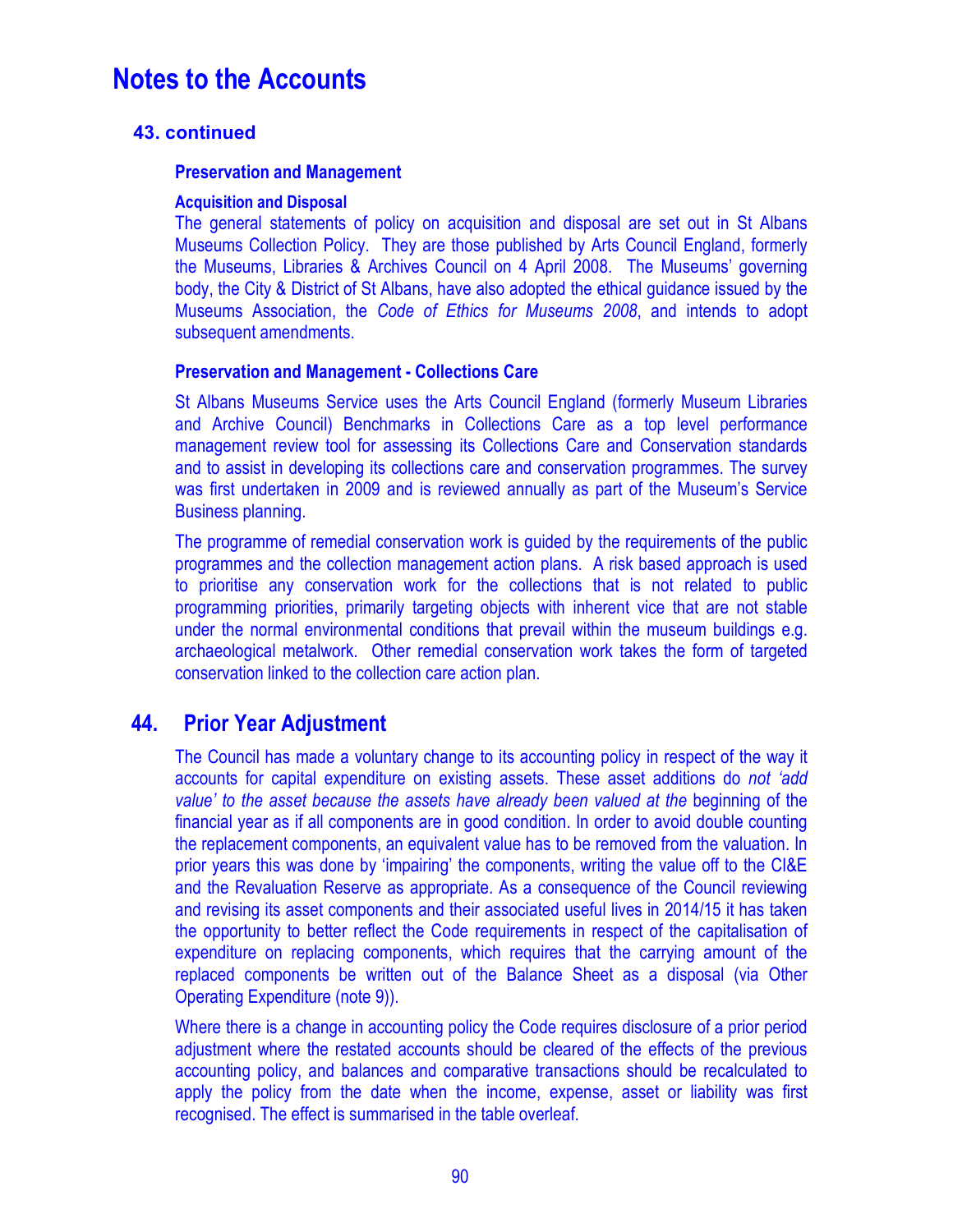## **44. continued**

The Core and Supplementary Statement adjustments are summarised as follow:

| <b>Adjusted Statement and Line item 2013/14</b>                                                  | <b>Previously</b>      | <b>Adjustment Restated</b> |                     |
|--------------------------------------------------------------------------------------------------|------------------------|----------------------------|---------------------|
|                                                                                                  | <b>stated</b><br>£'000 | £'000                      | £'000               |
| <b>1 Movement in Reserves Statement</b>                                                          |                        |                            |                     |
| <b>General Fund Balance</b>                                                                      |                        |                            |                     |
| Surplus or (deficit) on the provision of services                                                | (1,036)                | (531)                      | (1, 567)            |
| Adjustments between accounting basis & funding basis under regulations                           | 1,891                  | 531                        | 2,422               |
| (note 7)                                                                                         |                        |                            |                     |
| <b>Housing Revenue Account</b>                                                                   |                        |                            |                     |
| Surplus or (deficit) on the provision of services                                                | 20,121                 | (4,705)                    | 15,416              |
| Adjustments between accounting basis & funding basis under regulations                           | (19, 312)              | 4,705                      | (14, 607)           |
| (note 7)                                                                                         |                        |                            |                     |
| <b>Total Usable Reserves</b>                                                                     |                        |                            |                     |
| Surplus or (deficit) on the provision of services                                                | 19,085                 | (5,236)                    | 13,849              |
| Adjustments between accounting basis & funding basis under regulations                           | (13,985)               | 5,236                      | (8,749)             |
| (note 7)                                                                                         |                        |                            |                     |
| <b>Unusable Reserves</b>                                                                         |                        |                            |                     |
| Other Comprehensive Income and Expenditure                                                       | 79,340                 | 5,236                      | 84,576              |
| Adjustments between accounting basis & funding basis under regulations                           | 13,985                 | (5,236)                    | 8,749               |
| (note 7)                                                                                         |                        |                            |                     |
| <b>Total Council Reserves</b>                                                                    |                        |                            |                     |
| Surplus or (deficit) on the provision of services                                                | 19,085                 | (5,236)                    | 13,849              |
| Other Comprehensive Income and expenditure                                                       | 79,340                 | 5,236                      | 84,576              |
| 2 Comprehensive Income and Expenditure Statement                                                 |                        |                            |                     |
| <b>Culture and Related Services gross expenditure</b>                                            | 7,950                  | (160)                      | 7,790               |
| <b>Environmental and Regulatory Services gross expenditure</b>                                   | 8,868                  | (120)                      | 8,748               |
| <b>Other Housing Services gross expenditure</b>                                                  | 2,878                  | (94)                       | 2,784               |
| Local Authority Housing (HRA) gross expenditure                                                  | 24,510                 | (4, 477)                   | 20,033              |
| Cost of Services gross expenditure                                                               | 68,048                 | (4,851)                    | 63,197              |
| Other operating expenditure                                                                      | 827                    | 10,087                     | 10,914              |
| <b>Surplus on Provision of Services</b>                                                          | (19,085)               | 5,236                      | (13, 849)           |
| Surplus on revaluation of property, plant and equipment assets                                   | (73,016)               | (5,236)                    | (78, 252)           |
| Other Comprehensive Income and Expenditure                                                       | (79, 340)              | (5,236)                    | (84, 576)           |
| 3 Balance Sheet                                                                                  |                        |                            |                     |
| There are no changes to Balance Sheet Statement                                                  |                        |                            |                     |
| <b>4 Cash Flow Statement</b>                                                                     |                        |                            |                     |
| Net surplus or (deficit) on the provision of services                                            | 19,085                 | (5,236)                    | 13,849              |
| Adjustment to net surplus or deficit on the provision of services for non-cash                   | (2,089)                | 5,236                      | 3,147               |
| movements                                                                                        |                        |                            |                     |
| <b>5 HRA Income and Expenditure Statement</b>                                                    |                        |                            |                     |
| Revaluation gains reversing prior year losses charged to the HRA                                 | (15, 765)              | (4, 477)                   | (20, 242)           |
| Write off of replaced asset components                                                           |                        | 9,182                      | 9,182               |
| (Surplus)/Deficit for the year on HRA services                                                   | (20, 121)              | 4,705                      | (15, 416)           |
| <b>6 Movement on the HRA Statement</b>                                                           |                        |                            |                     |
| (Surplus)/Deficit for the year on HRA services                                                   | (20, 121)<br>15,619    | 4,705                      | (15, 416)<br>20,096 |
| Transfer from the Capital Adjustment Account for the depreciation and<br>impairment of dwellings |                        | 4,477                      |                     |
| Write off of replaced asset components                                                           |                        |                            |                     |
|                                                                                                  |                        | (9, 182)                   | (9, 182)            |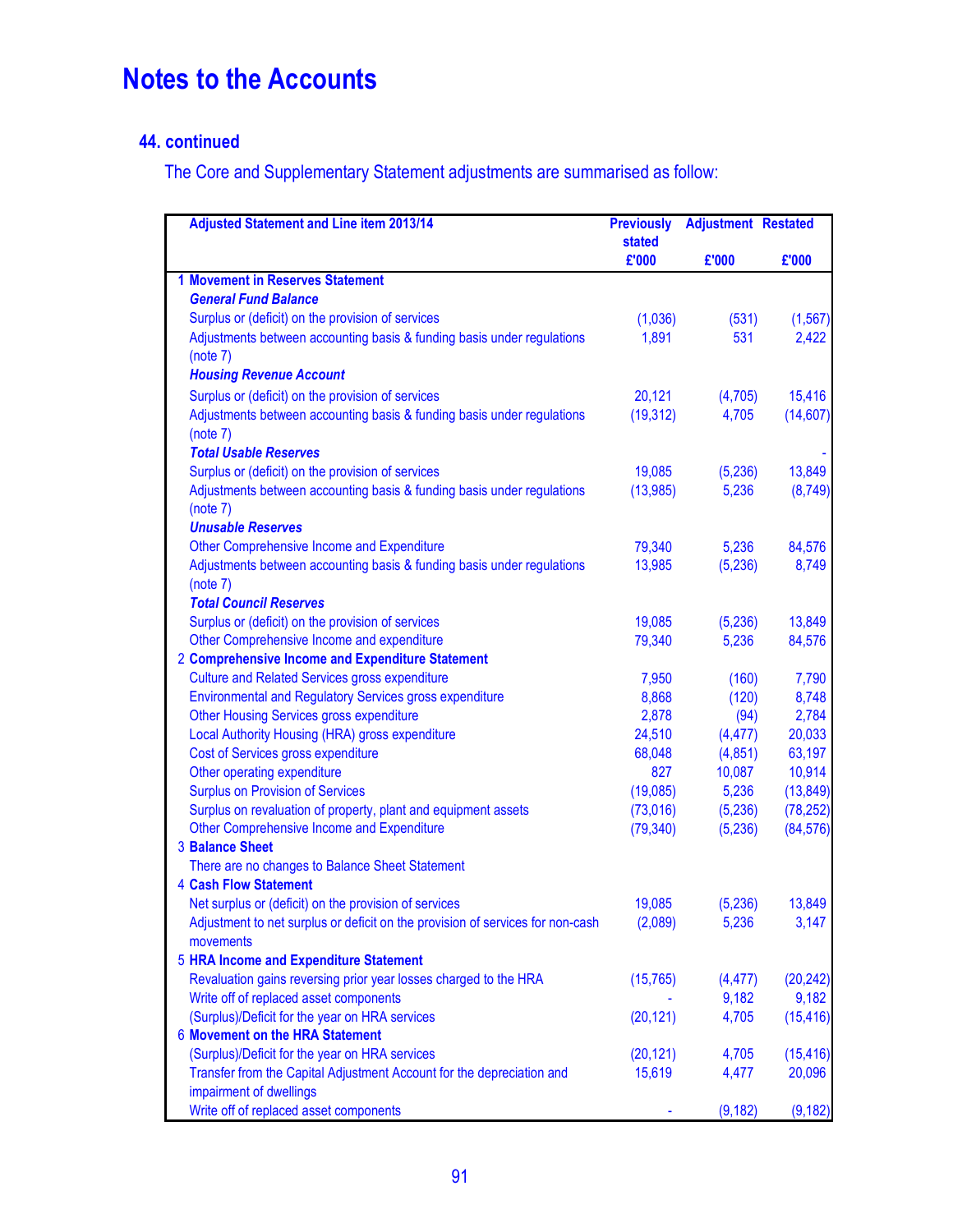# **HRA Income and Expenditure Statement**

The HRA Income and Expenditure Statement shows the economic cost in the year of providing housing services in accordance with generally accepted practices, rather than the amount to be funded from rents and government grants. Authorities charge rents to cover expenditure in accordance with regulations; this may be different from the accounting cost. The increase or decrease in the year, on the basis of which rents are raised, is shown in the Movement on the HRA Statement.

| 2013/14          | <b>Housing Revenue Account Income and Expenditure Statement</b>  | 2014/15   |
|------------------|------------------------------------------------------------------|-----------|
| <b>Restated*</b> |                                                                  |           |
| £'000            |                                                                  | £'000     |
|                  | <b>Expenditure</b>                                               |           |
| 3,619            | <b>Repairs and Maintenance</b>                                   | 4,258     |
| 4,980            | <b>Supervision and Management</b>                                | 4,846     |
| 219              | Rents, Rates, Taxes and other charges                            | 208       |
| 11,046           | Depreciation and impairment of non-current assets                | 6,483     |
| (20, 242)        | Revaluation gains reversing prior year losses charged to the HRA | (5,088)   |
| 53               | <b>Debt Management costs</b>                                     | 49        |
| 116              | Movement in the allowance for bad debts                          | 224       |
|                  | (209) Total Expenditure                                          | 10,980    |
|                  | <b>Income</b>                                                    |           |
| (25, 769)        | <b>Dwelling rents</b>                                            | (26, 601) |
| (1, 125)         | Non-dwelling rents                                               | (1, 130)  |
| (594)            | <b>Charges for services and facilities</b>                       | (583)     |
| (211)            | Contributions towards expenditure and other grants               | (279)     |
|                  | (27,699) Total Income                                            | (28, 593) |
|                  | (27,908) Net (Income)/Cost of HRA Services as included in the    | (17, 613) |
|                  | <b>Comprehensive Income and Expenditure Statement</b>            |           |
| 220              | HRA services' share of Corporate and Democratic Core             | 213       |
| (27, 688)        | <b>Net (Income)/Cost of HRA Services</b>                         | (17, 400) |
|                  | HRA share of the operating income and expenditure                |           |
|                  | included in the Comprehensive Income and Expenditure             |           |
| (2,022)          | Gain on sale of HRA non-current assets                           | (2, 133)  |
|                  | Change in fair value of Investment Property                      | 5         |
| 9,182            | Write-off of replaced asset components                           | 9,216     |
| 5,232            | Interest payable and similar charges                             | 5,226     |
| (159)            | Interest and investment income                                   | (67)      |
| 352              | Net interest on the net defined benefit liability                | 281       |
| (313)            | Capital grants, contributions and other receipts                 | (920)     |
|                  | (15,416) (Surplus)/Deficit for the year on HRA services          | (5, 792)  |

\* For details of re-statement, see note 44.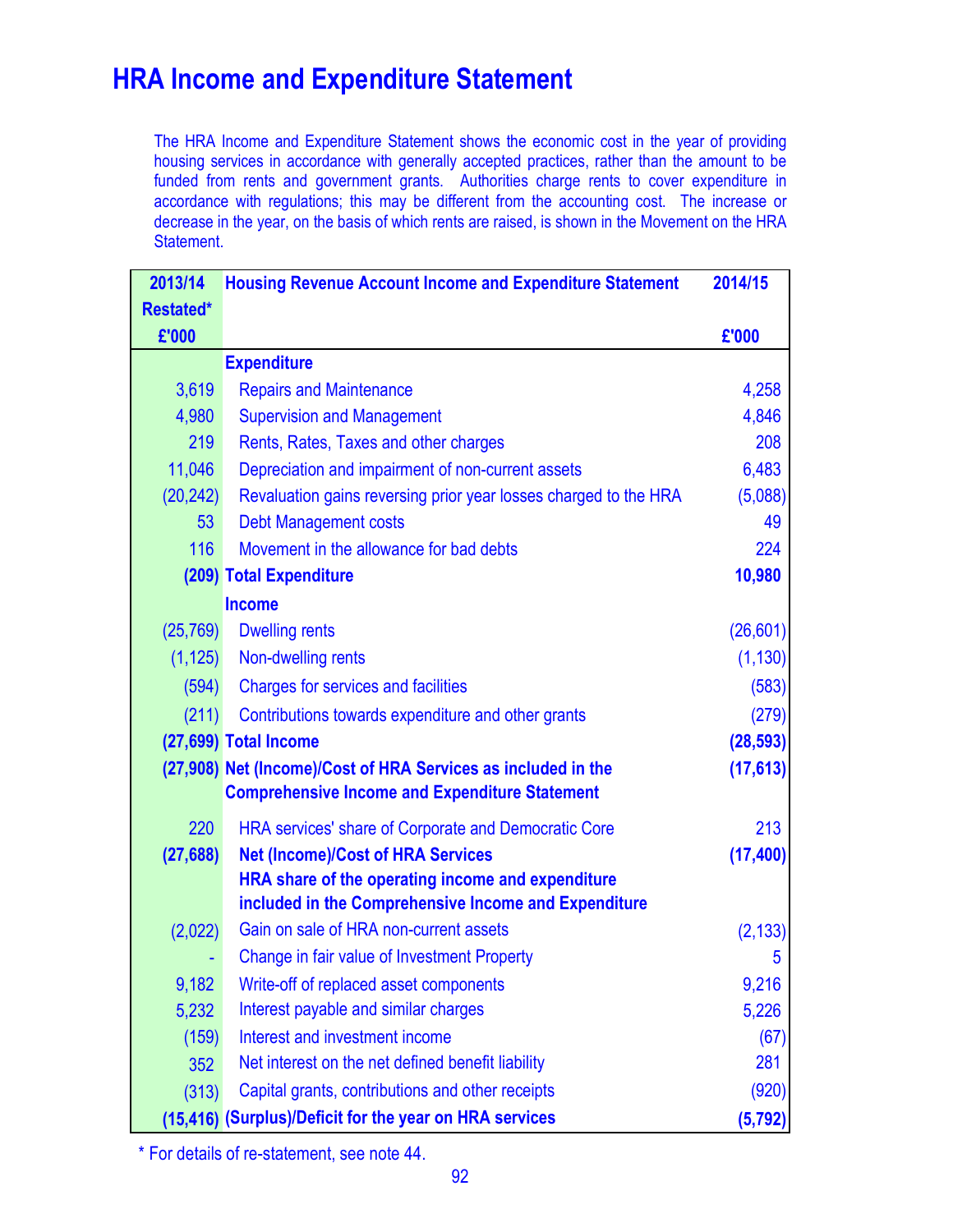# **Movement on the HRA Statement**

The HRA Income and Expenditure Account show the actual financial performance for the year, measured in terms of the resources consumed and generated over the last twelve months. However, the Council is required to account for its statutory housing activity on a different accounting basis, the main differences being:

- The gain or loss on the disposal of HRA assets has to be reversed; and
- Any impairment on HRA dwellings, either due to economic consumption or valuation, has to be reversed from the account before a statutory balance can be finalised.

This reconciliation statement summarises the differences between the outturn on the Income and Expenditure Account and the Housing Revenue Account Balance.

| 2013/14         | <b>Movement on the Housing Revenue Account Statement</b>                                                          | 2014/15  |
|-----------------|-------------------------------------------------------------------------------------------------------------------|----------|
| Restated*       |                                                                                                                   |          |
| £'000           |                                                                                                                   | £'000    |
| (2,758)         | Balance on the HRA at the end of the previous year                                                                | (3, 367) |
| (15, 416)       | (Surplus)/Deficit for the year on the HRA Income and<br><b>Expenditure Statement</b>                              | (5, 792) |
|                 | Adjustments between accounting basis and funding<br>basis under statute                                           |          |
| 20,096          | Transfer from the Capital Adjustment Account for the<br>depreciation and impairment of dwellings                  | 4,460    |
| 1,822           | Transfer to the Capital Adjustment Account for debt<br>repayment provision                                        | 3,500    |
| (607)           | Transfer to the Capital Adjustment Account for Revenue<br>expenditure funded from capital under statute           | (665)    |
| (48)            | Contribution from the Capital Receipts Reserve towards the<br>administrative costs of non-current asset disposals | (35)     |
| 12 <sup>°</sup> | Revenue contribution to capital                                                                                   | 4,740    |
| 2,023           | Gain on sale of HRA non-current assets                                                                            | 2,133    |
| (9, 182)        | Write-off of replaced asset components                                                                            | (9,216)  |
| 384             | <b>Capital grants and Contributions Applied</b>                                                                   | 835      |
| 313             | <b>Other Capital Receipts</b>                                                                                     | 85       |
| (206)           | HRA share of contributions to or from the Pensions                                                                | (169)    |
| (809)           | Net (increase) or decrease before transfers to or from<br><b>reserves</b>                                         | (124)    |
| 200             | <b>Transfers to or (from) reserves</b>                                                                            | 215      |
| (609)           | (Increase)/decrease in year on the HRA                                                                            | 91       |
| (3, 367)        | Balance on the HRA at the end of the current year                                                                 | (3, 276) |

\* For details of re-statement, see note 44.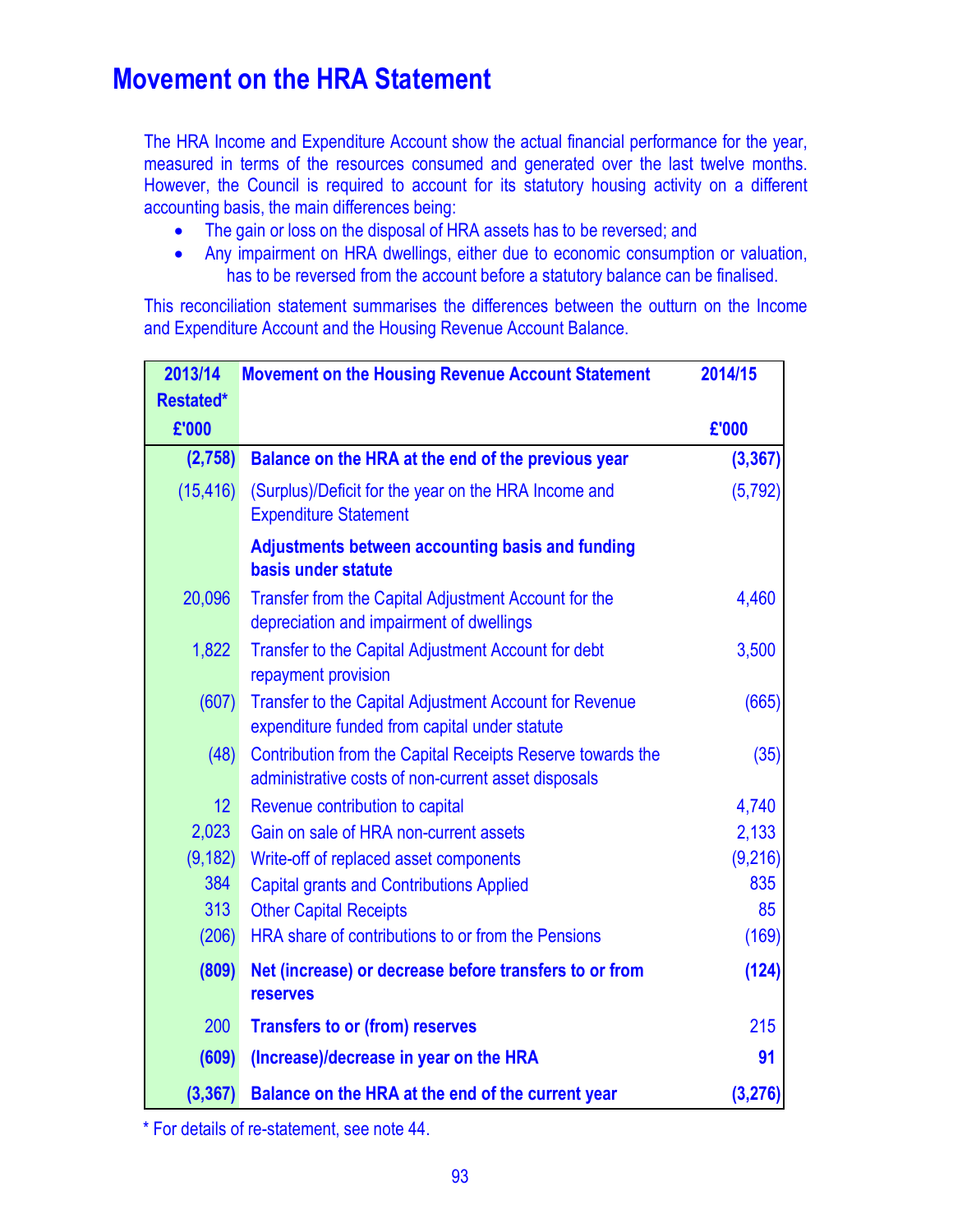## **H1. Analysis and Value of the Housing Stock**

### **a) Number and types of dwelling in the housing stock**

The Council was responsible for managing 4,980 dwellings as at 31 March 2015 as follows:

| 31 March        | <b>Number of Dwellings by Type</b> | <b>31 March</b> |
|-----------------|------------------------------------|-----------------|
| 2014            |                                    | 2015            |
|                 | One bedroom dwellings              |                 |
| 326             | - Houses and Bungalows             | 326             |
| 1,192           | - Flats                            | 1,167           |
|                 | Two bedroom dwellings              |                 |
| 523             | - Houses and Bungalows             | 520             |
| 865             | - Flats                            | 864             |
|                 | Three bedroom dwellings            |                 |
| 1,927           | - Houses and Bungalows             | 1,913           |
| 28              | - Flats                            | 29              |
|                 | Four or more bedroom dwellings     |                 |
| 92 <sub>2</sub> | - Houses and Bungalows             | 92              |
|                 | 71 Multi-occupied dwellings        | 69              |
| 5,024           |                                    | 4,980           |

On 31 March 2015, 2% (2014 2.1%) of lettable properties were vacant.

The change in stock can be summarised as follows:

| 2013/2014 Dwelling Stock Reconciliation    | 2014/2015 |
|--------------------------------------------|-----------|
| 5,118 Stock at 1 April                     | 5,024     |
| (37) Less: Right to buy sales              | (27)      |
| 3 Purchases                                | 9         |
| (60) Reclassifications and other disposals | (26)      |
| 5,024 Stock at 31 March                    | 4,980     |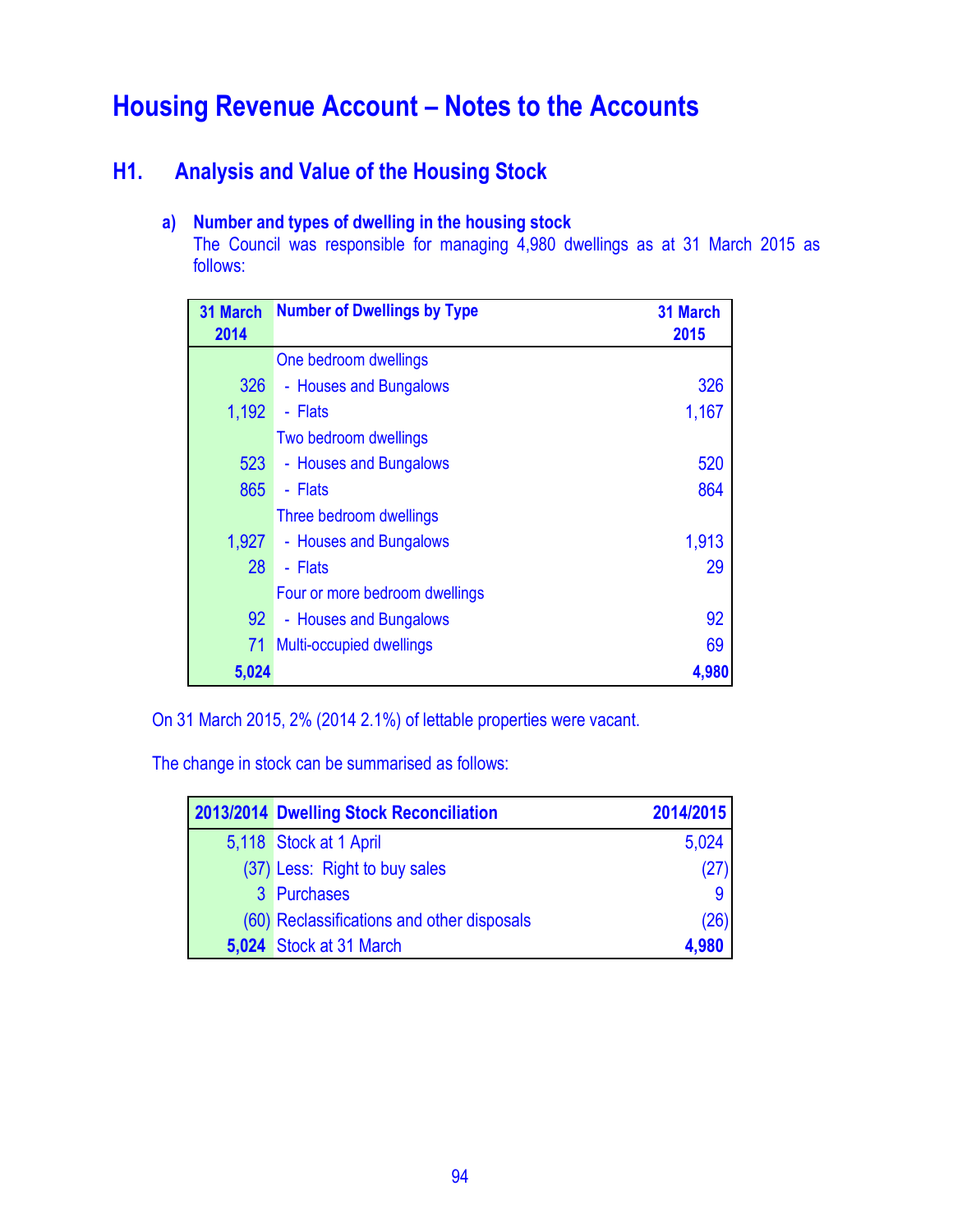### **H1 continued**

#### **b) Balance Sheet Values**

HRA dwellings are valued using the Beacon basis whereby all properties are linked to a set of 'beacon' properties and valued in line with the change in average value of the 'beacons'. Beacon properties were revalued 1st April 2014. The valuation is at 'Economic Use Value' reduced by multiplying by a factor to reflect social housing tenancies. The factor is set by central government and is 35% in 2014/2015 (35% in 2013/2014).

| 31 March<br>2014<br>£'000 | Housing land, dwellings and other property      | 31 March<br>2015<br>£'000 |
|---------------------------|-------------------------------------------------|---------------------------|
| 413,564                   | <b>Dwellings</b>                                | 447,010                   |
| 18,682                    | Other land and buildings                        | 18,598                    |
| 4,394                     | Garages                                         | 4,909                     |
| 2,305                     | <b>HRA</b> shops                                | 2,753                     |
| $12 \,$                   | <b>Vehicles, Plant and Equipment</b>            | 10                        |
| 65                        | Assets under construction                       | 887                       |
| 439,022                   | <b>Total property plant and equipment</b>       | 474,167                   |
| 399                       | <b>Investment Properties</b>                    | 394                       |
| 350                       | <b>Assets Held for Sale</b>                     | 351                       |
| 439,771                   | <b>Total land, dwellings and other property</b> | 474,912                   |

#### **c) Vacant Possession Value**

The Vacant Possession Value is the Council's estimate of the total sum that it would receive if all the dwellings were sold on the open market, whereas the Balance Sheet Value is calculated on the basis of rents receivable on existing tenancies. Rents receivable are less than the rent that would be obtainable on the open market and therefore the Balance Sheet Value is lower than the Vacant Possession Valuation. The difference between the two values shows the economic cost of providing housing at less than market value.

| At 31 March | <b>Vacant Possession Value</b> | <b>At 31</b>      |
|-------------|--------------------------------|-------------------|
| 2014        |                                | <b>March 2015</b> |
| £'000       |                                | £'000             |
| 1,122,301   | <b>HRA Dwellings</b>           | 1,225,513         |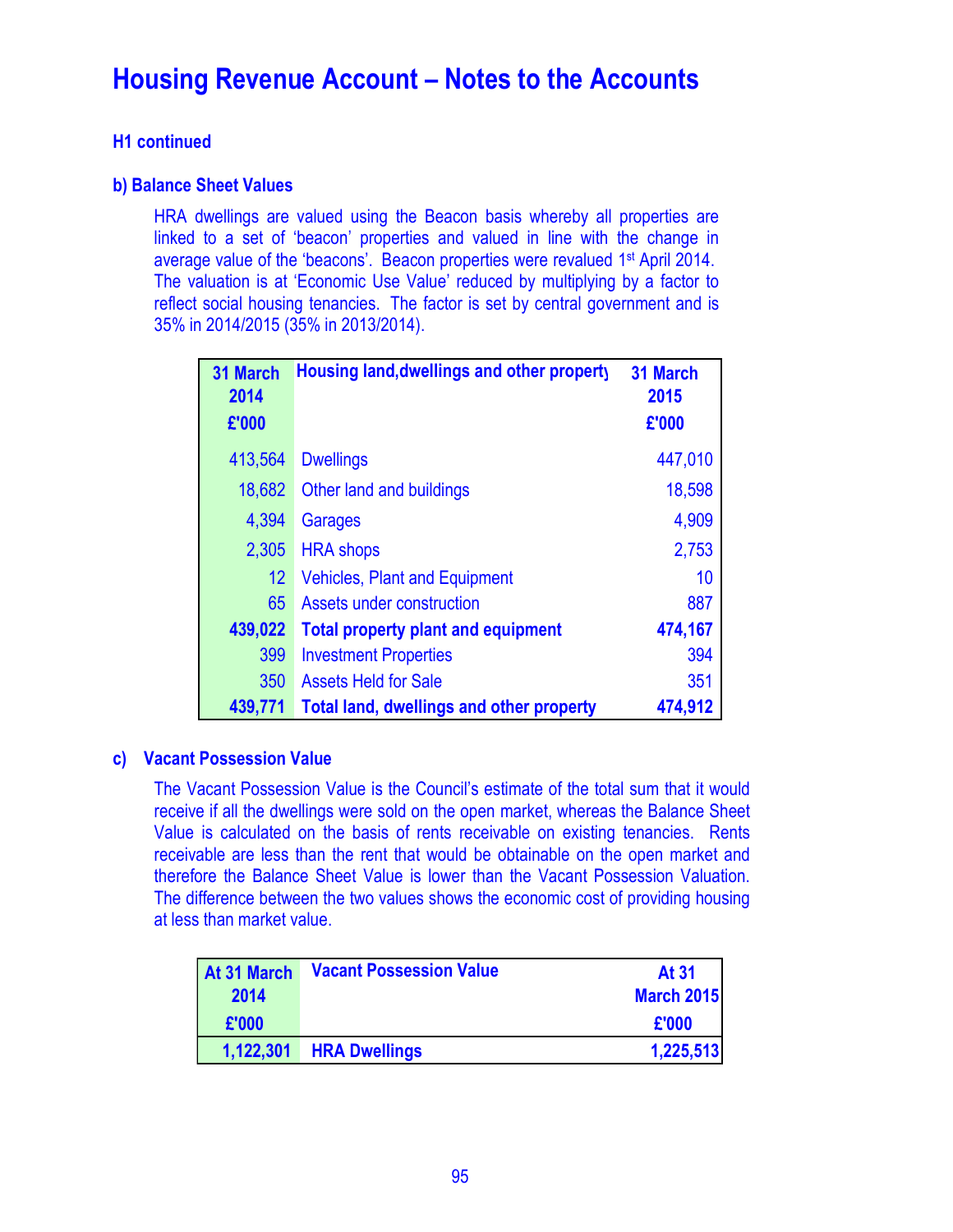## **H2. Major Repairs Reserve**

Authorities are required by the Accounts and Audit (England) Regulations 2011 to maintain the Major Repairs Reserve (MRR), which controls an element of the capital resources required to be used on HRA assets or for capital financing purposes. The movement in the reserve was as follows:

| 2013/2014 | <b>Major Repairs Reserve</b>             | 2014/2015 |
|-----------|------------------------------------------|-----------|
| £'000     |                                          | £'000     |
| (2,469)   | <b>Opening Balance 1 April</b>           | (3, 645)  |
|           | Transfer to Reserve in year              |           |
| (10, 876) | <b>Depreciation Dwellings</b>            | (5,730)   |
| (117)     | <b>Depreciation Non-Dwellings</b>        | (127)     |
| (7)       | Other depreciation                       | (8)       |
| (11,000)  | <b>Sub-total</b>                         | (5,865)   |
| 9,824     | Used to fund capital expenditure in year | 5,475     |
| (3,645)   | <b>Closing Balance at 31 March</b>       | (4,035)   |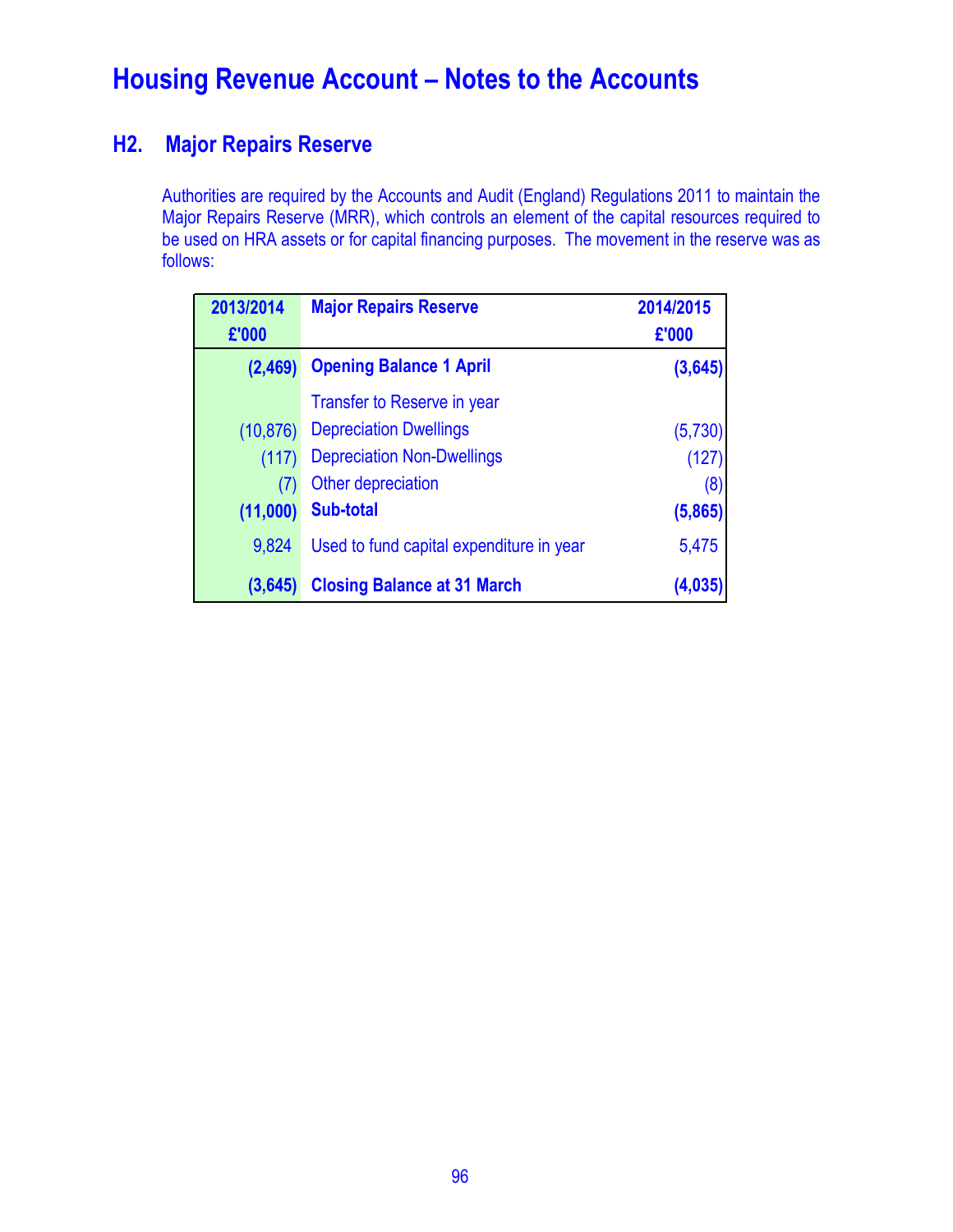## **H3. Capital Expenditure**

**a)** HRA Capital expenditure consists mainly of expenditure on the improvement of Council dwellings as shown in the following table:

| 2013/2014 | <b>Categories of Capital Expenditure</b> | 2014/2015 |
|-----------|------------------------------------------|-----------|
| £'000     |                                          | £'000     |
|           | 2,548 Kitchens and bathrooms             | 2,648     |
|           | 1,709 External walls and roofing         | 1,486     |
|           | 1,586 Windows and doors                  | 1,100     |
|           | 2,186 Heating, wiring and plumbing       | 2,367     |
| 611       | <b>Property Purchases</b>                | 1,829     |
| 495       | <b>Disabled Adaptations</b>              | 552       |
| 525       | <b>Other</b>                             | 945       |
|           | 9,660 Council Dwellings Additions        | 10,927    |
|           | 302 Other land and buildings             | 119       |
|           | <b>485 Disabled Facilities Grants</b>    | 632       |
| 410       | Social Housing Development               | 1,121     |
| 716       | Other capital expenditure                | 708       |
|           | 11,573 Total Capital Expenditure         | 13,507    |

**b)** This was financed as follows:

| 2013/2014 | <b>Financing of Capital Expenditure</b> | 2014/2015 |
|-----------|-----------------------------------------|-----------|
| £'000     |                                         | £'000     |
|           | 9,824 Major Repairs Reserve             | 5,475     |
|           | - Revenue Contribution                  | 4,740     |
|           | 1,326 Capital Receipts Reserve          | 2,215     |
|           | 423 Grants and contributions            | 1,077     |
|           | 11,573 Total Capital Funding            | 13,507    |

**c)** The Council has capital contract commitments as at 31 March 2015 of £830k relating to Housing Investment Programme schemes.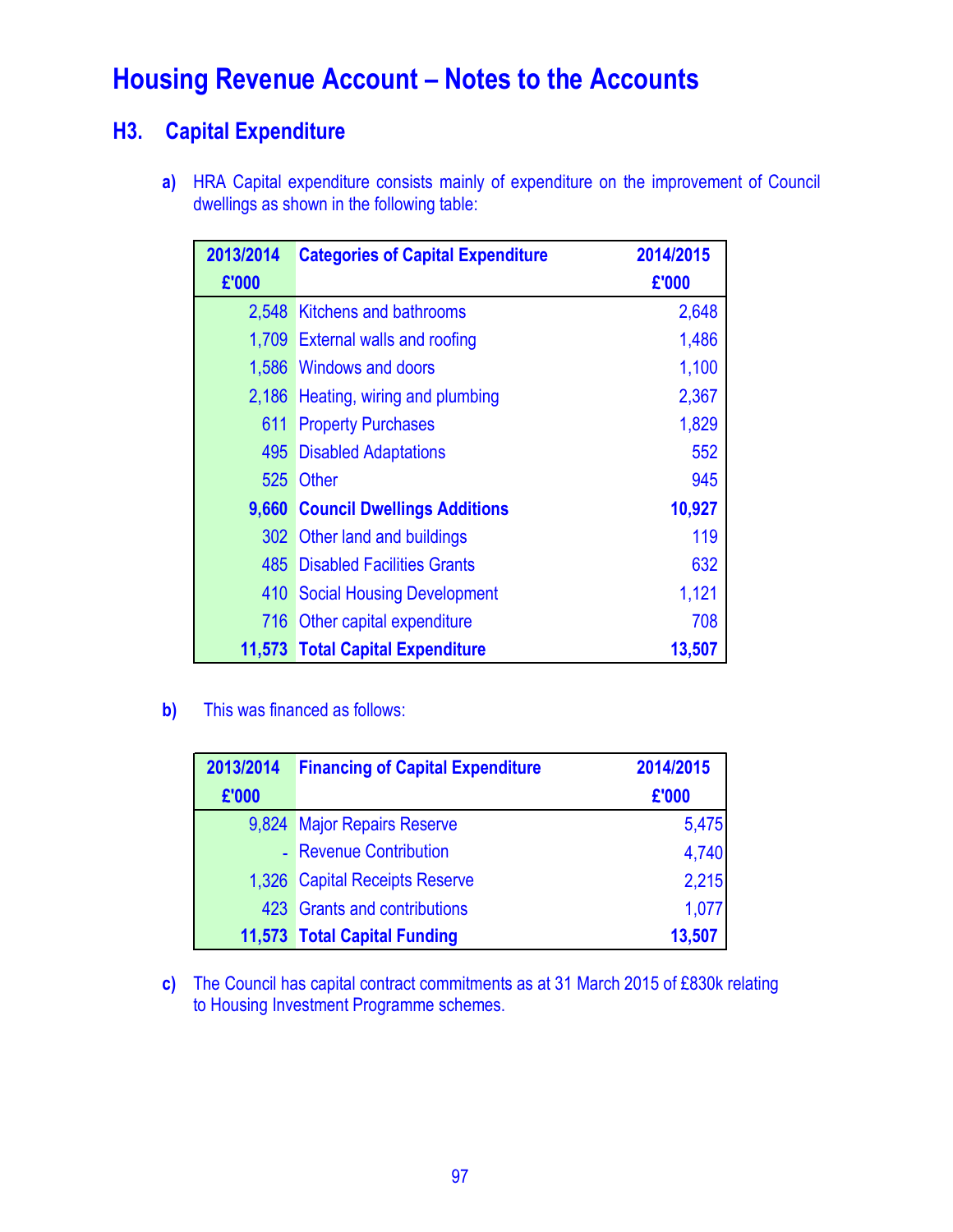### **H4. Capital Receipts**

In accordance with the requirements of the Local Authorities (Capital Finance and Accounting) (England) Regulations, the Council pays a proportion of capital receipts from the disposal of housing assets to the National Pool. In 2014/2015 £834k (£891k 2013/14) was paid by the Council, which represents 21% (16% 2013/14) of the capital receipts subject to pooling.

The number of Council property sales was 27 (37 in 2013/2014). The following table is a summary of the capital receipts from disposals of land, houses and other property within the Council's HRA during the financial year.

| 2013/2014 | <b>Capital Receipts</b>                | 2014/2015 |
|-----------|----------------------------------------|-----------|
| £'000     |                                        | £'000     |
|           | 5,206 House sales (subject to pooling) | 4,048     |
|           | 42 Land sales                          |           |
|           | 179 Other poolable receipts            |           |
|           | 98 Non-poolable receipts               | 1,174     |
|           | 5,525 Gross capital receipts           | 5,222     |
|           | <b>48 Less Costs</b>                   | 35        |
|           | <b>Payable to National Pool</b>        |           |
| (891)     | For current year                       | (834)     |
| 8         | For prior year                         |           |
|           | <b>4,690 Retained Capital Receipts</b> |           |

The Housing Capital receipt balance on 31 March 2015 was £15,133k (2014 £12,991k). £4,174k of this has been retained on condition that it will be spent on the provision of new affordable housing and the Council has plans in place to meet this condition.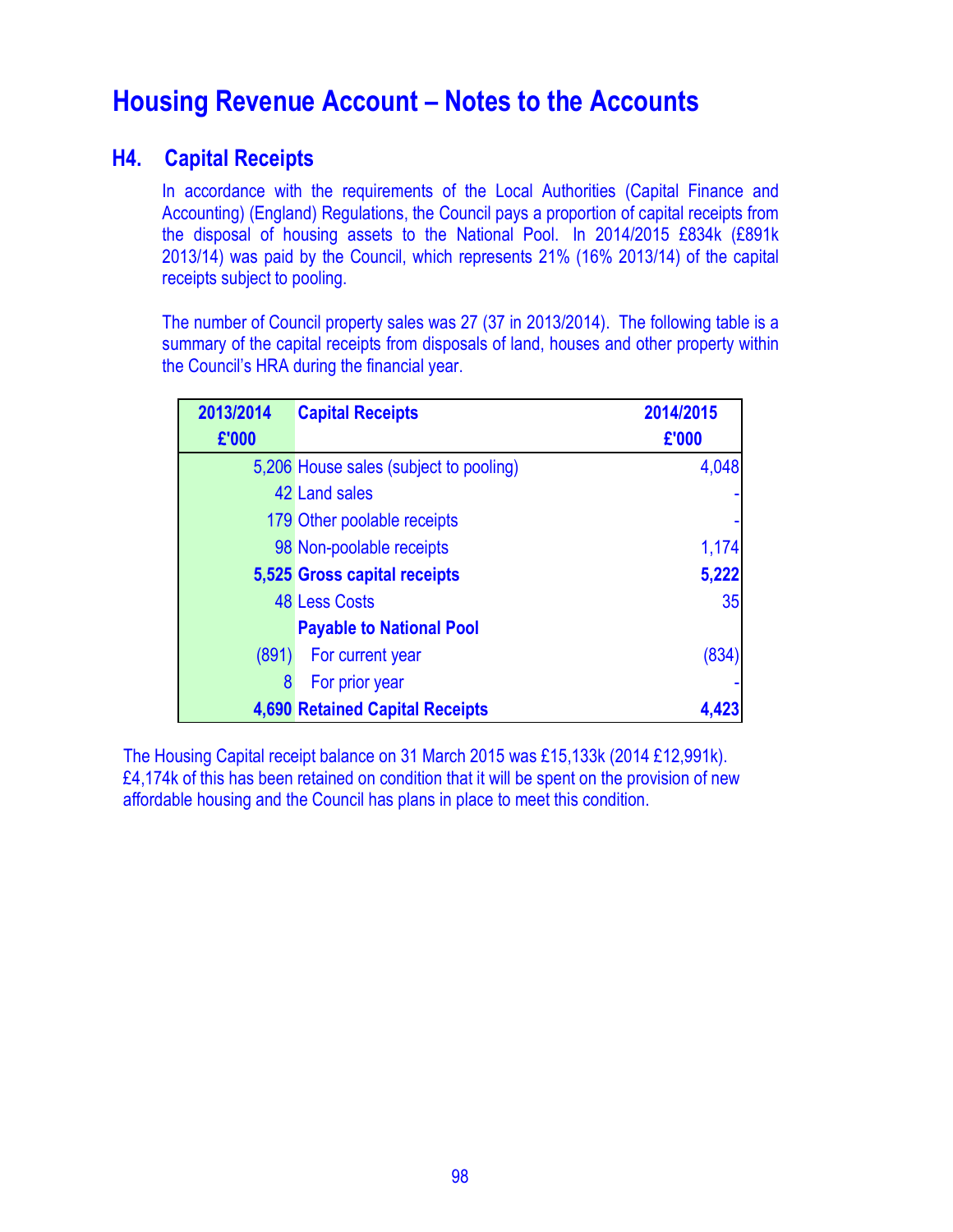### **H5. Depreciation**

For Council dwellings land and buildings are split on a 33:67 basis. Land is not depreciated. Depreciation is on a straight line basis over the following periods:

- o Structure: 100 years
- o Roof: 70 years
- o Windows: 30 years
- o Internal components: 15 to 40 years

| 2013/2014      | <b>Depreciation</b>                          | 2014/2015 |
|----------------|----------------------------------------------|-----------|
| £'000          |                                              | £'000     |
|                | 10,722 Dwellings                             | 5,647     |
|                | 154 Multi Occupancy Properties               | 83        |
| 7 <sup>1</sup> | <b>Equipment, Vehicles and Intangibles</b>   | 8         |
|                | 117 Garages                                  | 127       |
|                | 11,000 Total Depreciation Charged to the HRA | 5,865     |

A review of HRA Asset Components during 2014/15 resulted in the categorisation of properties by type before components are assigned and valued. This change in accounting estimate resulted in a lower depreciation charge than 2013/14.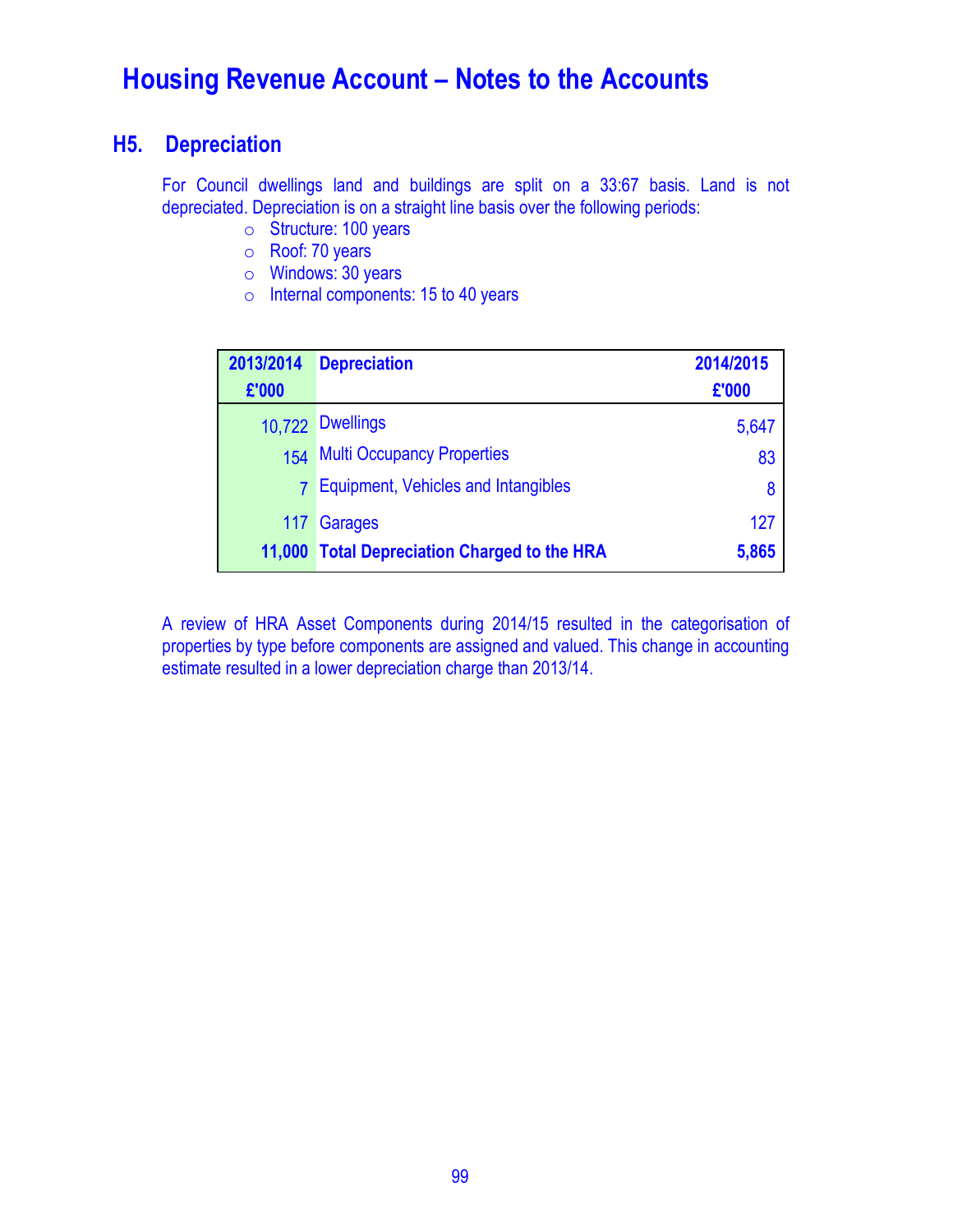## **H6. Impairment**

The HRA has had a revaluation gain from rising property values of over £5 million 2014/15 (£20 million in 2013/14) relating to prior year impairments that were charged to the HRA. Under accounting rules this has been reversed as a credit to the HRA.

The redevelopment of Thomas Sparrow House was part completed as at 31st March 2015.

| 2013/2014 | <b>Revaluation and Impairment</b>                | 2014/2015 |
|-----------|--------------------------------------------------|-----------|
| £'000     |                                                  | £'000     |
|           | 10 Redevelopment                                 | 623       |
|           | (6) Investment Properties                        | 5         |
|           | 137 Fire Damaged Properties                      |           |
|           | (95) Shops and Garages                           | (5)       |
|           | 46 Revaluation and Impairment charged to the HRA | 623       |

| 2013/2014        | <b>Transfers to the Capital Adjustment Account</b>        | 2014/2015 |
|------------------|-----------------------------------------------------------|-----------|
| <b>Restated*</b> |                                                           |           |
| £'000            |                                                           | £'000     |
|                  | (20,233) Reversal of prior year impairments               | (5,088)   |
|                  | 137 Fire damaged properties                               |           |
|                  | - Redevelopment of property                               | 623       |
|                  | - Investment Properties                                   | 5         |
|                  | (20,096) Transfer from the CAA to the Movement on the HRA | (4, 460)  |

\* For details of re-statement, see note 44.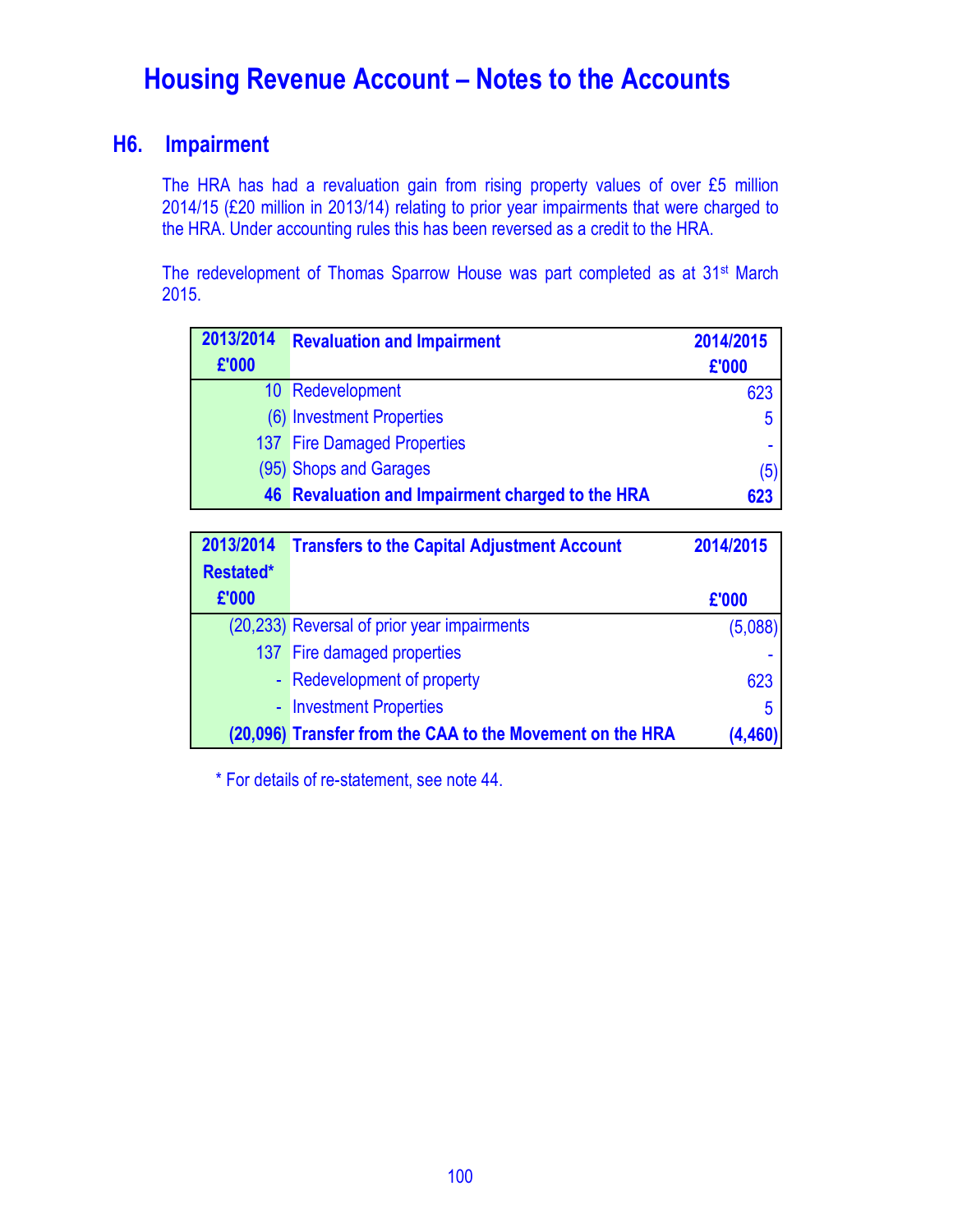## **H7. Pension Costs**

The following table shows the charges to the HRA, in accordance with IAS 19, to give the 'Net charge to the HRA' required by the Code. The adjustment in the 'Movement in HRA Reserves Statement' is then shown to arrive at the amount charged against the HRA balance as required by statute, which is the employers' contributions actually paid into the scheme.

Full details of the pension costs for the whole Council are included within Note 39 to the Core Financial Statements.

| £'000 | 2013/2014 Pension Costs                                       | 2014/2015<br>£'000 |
|-------|---------------------------------------------------------------|--------------------|
|       |                                                               |                    |
|       | <b>Net Cost of Services:</b>                                  |                    |
| 356   | - Current Service Cost                                        | 297                |
|       | <b>Net Operating Expenditure:</b>                             |                    |
| 352   | - Net Interest expense                                        | 281                |
|       | 708 Net charge to the HRA                                     | 578                |
|       | Amounts to be met from Government Grants and Local            |                    |
|       | (206) - Movement on pensions reserve                          | (169)              |
|       | <b>Actual amount charged against Council tax for pensions</b> |                    |
|       | in the year:                                                  |                    |
|       | 502 Employers' contributions payable to the scheme            | 409                |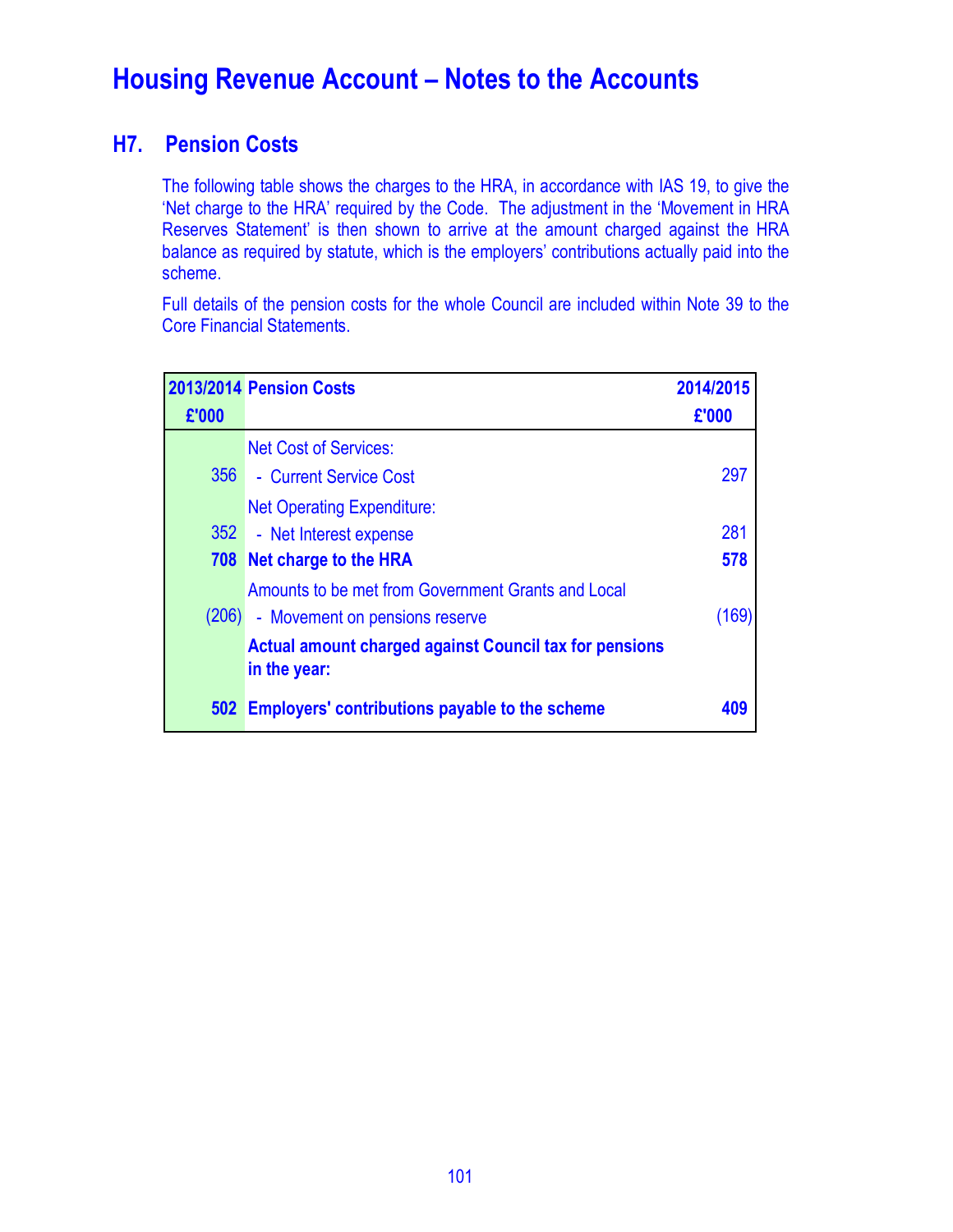## **H8. Rent Arrears and Bad Debts**

### **a) Arrears – amounts outstanding from Council Tenants**

|       | 2013/2014 Council Tenant Rent Arrears                  | 2014/2015 |
|-------|--------------------------------------------------------|-----------|
| £'000 |                                                        | £'000     |
|       | 1,111 Arrears at 31 March                              | 1.045     |
|       | 4.4% Rent arrears as a percentage of gross rent income | 4.0%      |

### **b) Bad Debts – provision for non-payment of rents**

|       | 2013/2014 Bad Debt Provision         | 2014/2015 |
|-------|--------------------------------------|-----------|
| £'000 |                                      | £'000     |
|       | 277 Bad debts provision at 1 April   | 345       |
|       | (47) Debts written off in the year   | (194)     |
|       | 115 Increase/(decrease) in provision | 224       |
|       | 345 Bad debt provision at 31 March   | 375       |

## **H9. Rent Rebates**

Assistance with rents for those on low incomes is available under the Housing Benefits Scheme. In 2014/2015, 50% (2013/2014 51.1%) of the Council's rents receivable were by way of benefits. Rent rebates are chargeable to the General Fund and reclaimed from Central Government by way of a Housing Benefit grant.

## **H10. Revenue expenditure funded from capital under statute**

An amount of £80k has been credited (2013/2014 £68k charge) to the HRA cost of services being the net of the cost of capital expenditure chargeable to leaseholders and the amount invoiced to leaseholders. This has been reversed out to the Capital Adjustment Account in the Movement on the HRA Statement. The charge or credit arises due to a timing difference between the work being completed and invoiced.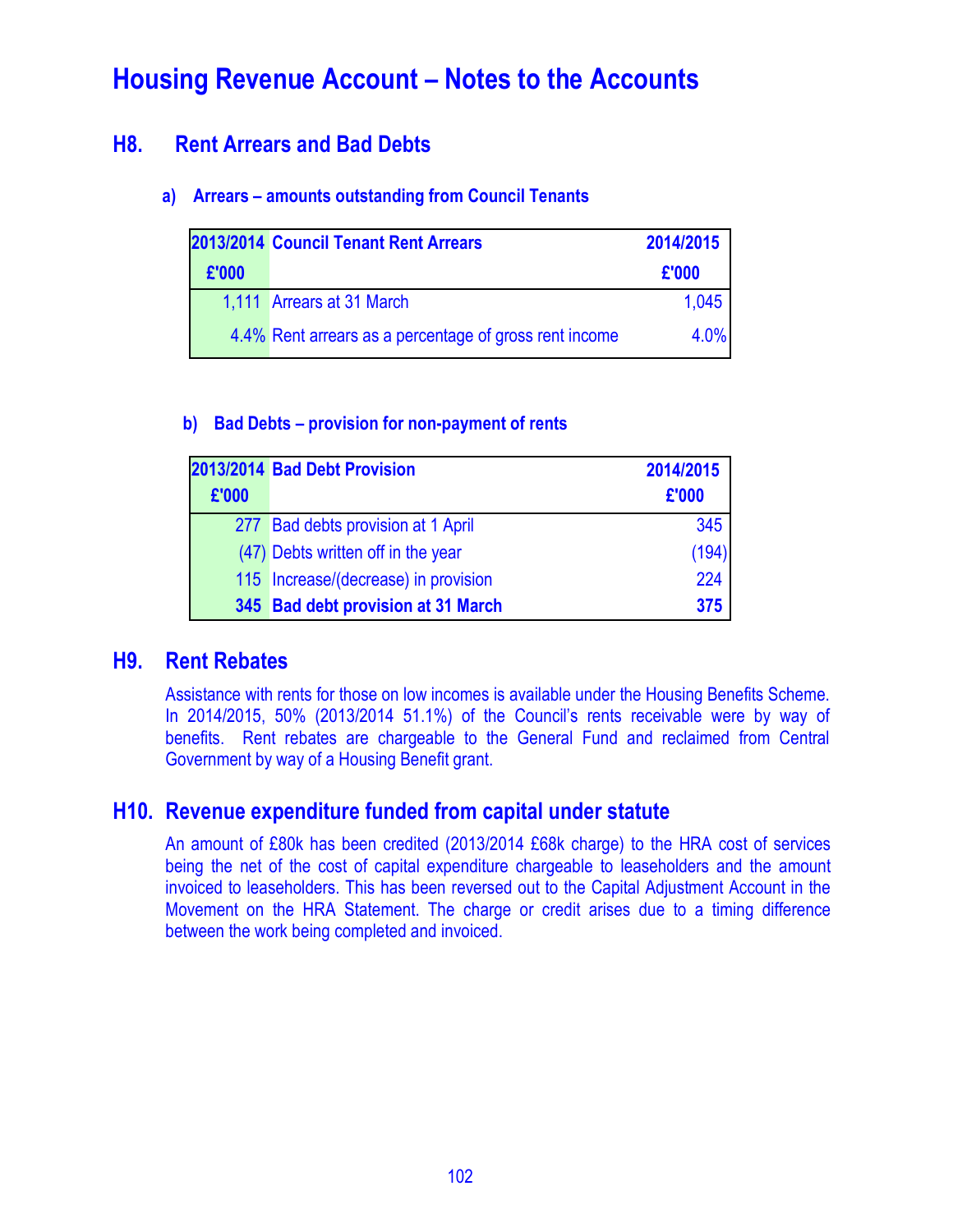# **Collection Fund Statement**

The Collection Fund is an agent's statement that reflects the statutory obligation for billing authorities to maintain a separate Collection Fund. The statement shows the transactions of the Council in relation to the collection from taxpayers and distribution to local authorities and the Government of the Council Tax and Business Rates.

| 2013/2014                       |                              |                 | <b>Collection Fund Income and Expenditure</b>                                    |                | 2014/2015                       |                              |                 |
|---------------------------------|------------------------------|-----------------|----------------------------------------------------------------------------------|----------------|---------------------------------|------------------------------|-----------------|
| <b>Business</b><br><b>Rates</b> | <b>Council</b><br><b>Tax</b> | <b>Total</b>    | <b>Account</b>                                                                   |                | <b>Business</b><br><b>Rates</b> | <b>Council</b><br><b>Tax</b> | <b>Total</b>    |
| £'000                           | £'000                        | £'000           |                                                                                  | <b>Note</b>    | £'000                           | £'000                        | £'000           |
|                                 |                              |                 | <b>Income</b>                                                                    |                |                                 |                              |                 |
|                                 | (88, 153)                    |                 | (88,153) Council tax receivable                                                  | C <sub>1</sub> |                                 | (89, 228)                    | (89, 228)       |
| (60, 863)                       |                              |                 | (60,863) Business rates receivable                                               | C <sub>2</sub> | (62, 947)                       |                              | (62, 947)       |
| 134                             |                              |                 | 134 Less Transitional payment protection payable                                 |                | 301                             |                              | 301             |
| (60, 729)                       | (88, 153)                    |                 | (148,882) Total Income                                                           |                | (62, 646)                       | (89, 228)                    | (151, 874)      |
|                                 |                              |                 | <b>Expenditure</b>                                                               |                |                                 |                              |                 |
|                                 |                              |                 | <b>Precepts, Demands and shares:</b>                                             |                |                                 |                              |                 |
| 6,239                           | 65,610<br>8,668              | 71,849<br>8,668 | <b>Hertfordshire County Council</b><br>Police and Crime Commissioner for         |                | 6,211                           | 66,161<br>8,741              | 72,372<br>8,741 |
|                                 |                              |                 | <b>Hertfordshire</b>                                                             |                |                                 |                              |                 |
| 24,954                          | 12,127                       | 37,081          | <b>St Albans District Council (including</b>                                     |                | 24,843                          | 12,239                       | 37,082          |
|                                 |                              |                 | Parishes)                                                                        |                |                                 |                              |                 |
| 31,193                          |                              | 31,193          | <b>Central Government</b>                                                        |                | 31,054                          |                              | 31,054          |
|                                 |                              |                 | <b>Charges to Collection Fund</b>                                                |                |                                 |                              |                 |
| 198                             |                              | 198             | <b>Costs of collection</b>                                                       |                | 197                             |                              | 197             |
| 73                              | 188                          | 261             | Write-offs of uncollectable amounts                                              |                | 114                             | 187                          | 301             |
| 214                             | 51                           | 265             | Allowance for impairment                                                         |                | 47                              | 44                           | 91              |
| 2,076                           |                              | 2,076           | Provision for appeals                                                            |                | 5,374                           | $\blacksquare$               | 5,374           |
| ٠                               | 1,305                        |                 | 1,305 Contributions towards previous year's<br>estimated Collection Fund surplus | C <sub>3</sub> | 51                              | 1,390                        | 1,441           |
| 64,947                          | 87,949                       |                 | 152,896 Total Expenditure                                                        |                | 67,891                          | 88,762                       | 156,653         |
| 4,218                           | (204)                        |                 | 4,014 Movement on Fund balance                                                   |                | 5,245                           | (466)                        | 4,779           |
|                                 | (1, 495)                     |                 | (1,495) Balance at 1 April brought forward                                       |                | 4,218                           | (1,699)                      | 2,519           |
| 4,218                           | (1,699)                      |                 | 2,519 Balance at 31 March carried forward                                        | C <sub>3</sub> | 9,463                           | (2, 165)                     | 7,298           |
|                                 |                              |                 | <b>Shares of balance</b>                                                         |                |                                 |                              |                 |
| 422                             | (1,289)                      | (867)           | <b>Hertfordshire County Council</b>                                              |                | 946                             | (1,642)                      | (696)           |
|                                 | (171)                        | (171)           | Police and Crime Commissioner for<br>Hertfordshire                               |                |                                 | (218)                        | (218)           |
| 1,687                           | (239)                        | 1,448           | St Albans District Council (included in<br>reserves)                             |                | 3,785                           | (305)                        | 3,480           |
| 2,109                           |                              | 2,109           | <b>Central Government</b>                                                        |                | 4,732                           | ÷                            | 4,732           |
| 4,218                           | (1,699)                      |                 | 2,519 Total carried forward                                                      |                | 9,463                           | (2, 165)                     | 7,298           |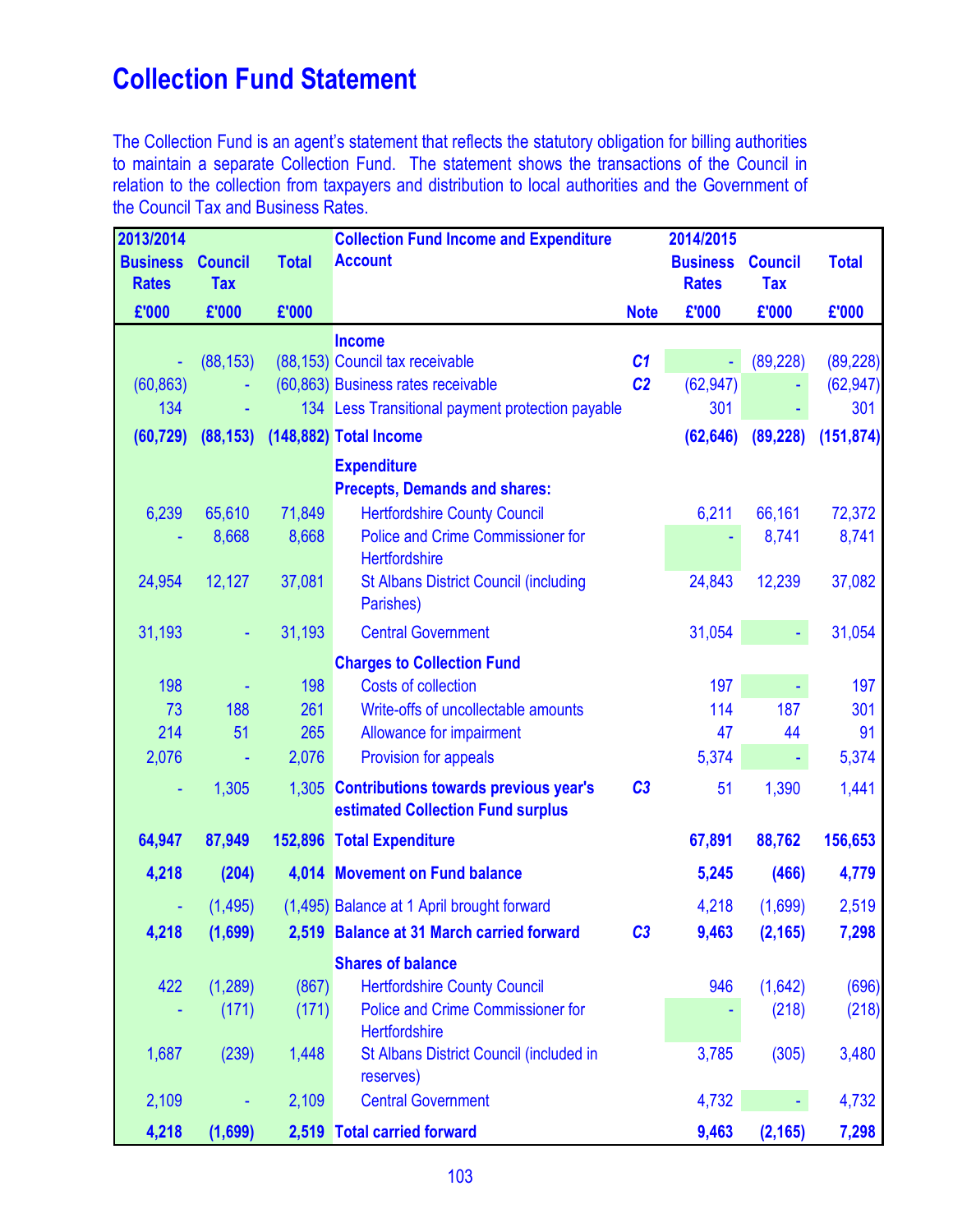# **Collection Fund – Notes to the Accounts**

## **C1. Council Tax**

Council Tax income derives from charges raised according to the value of residential properties, which have been classified into 8 valuation bands.

The amount of Council Tax is estimated by calculating the amount of income required to be taken from the Collection Fund by the precepting authorities (Hertfordshire County Council, the Police and Crime Commissioner for Hertfordshire, Parish Councils and the Council) for the forthcoming year to meet their service requirements. Individual charges are calculated by dividing this total by the Council Tax base (the total number of properties in each band adjusted by a ratio to convert the number to a band D equivalent and adjusted for discounts).

Taxes for other bands are derived by applying the ratios in the following table to the band D tax.

|             |                                           | <b>Number</b> |        | <b>Band D</b> |
|-------------|-------------------------------------------|---------------|--------|---------------|
| <b>Band</b> | <b>Property Value</b>                     | of dwellings  | Ratios | equivalents   |
| A           | up to £40,000                             | 640           | 0.67   | 429           |
| B           | between £40,001 and £52,000               | 2,251         | 0.78   | 1,756         |
| С           | between £52,001 and £68,000               | 7,378         | 0.89   | 6,566         |
| D           | between £68,001 and £88,000               | 13,385        | 1.00   | 13,385        |
| E           | between £88,001 and £120,000              | 10,909        | 1.22   | 13,309        |
| F           | between £120,001 and £160,000             | 7,905         | 1.44   | 11,383        |
| G           | between £160,001 and £320,000             | 6,560         | 1.67   | 10,955        |
| Н           | over £320,000                             | 1,065         | 2.00   | 2,130         |
|             |                                           | 50,093        |        | 59,913        |
|             | Less adjustment for non-collection (1.3%) |               |        | (779)         |
|             | <b>Council Tax Base for 2014/2015</b>     |               |        | 59,134        |
|             | Council Tax Base for 2013/2014            |               |        | 58,642        |

Council Tax Levy at Band D by Precepting Council:

| 2013/2014 | <b>Council Tax Levy at Band D</b>                 | 2014/2015 |
|-----------|---------------------------------------------------|-----------|
| £1,118.83 | - Hertfordshire County Council                    | £1,118.83 |
| £147.82   | - Police and Crime Commissioner for Hertfordshire | £147.82   |
| £168.28   | - St Albans District Council                      | £168.28   |
| £38.52    | - Town and Parish Councils                        | £38.69    |
| £1,473.45 | <b>Average Council tax Levy at Band D</b>         | £1,473.62 |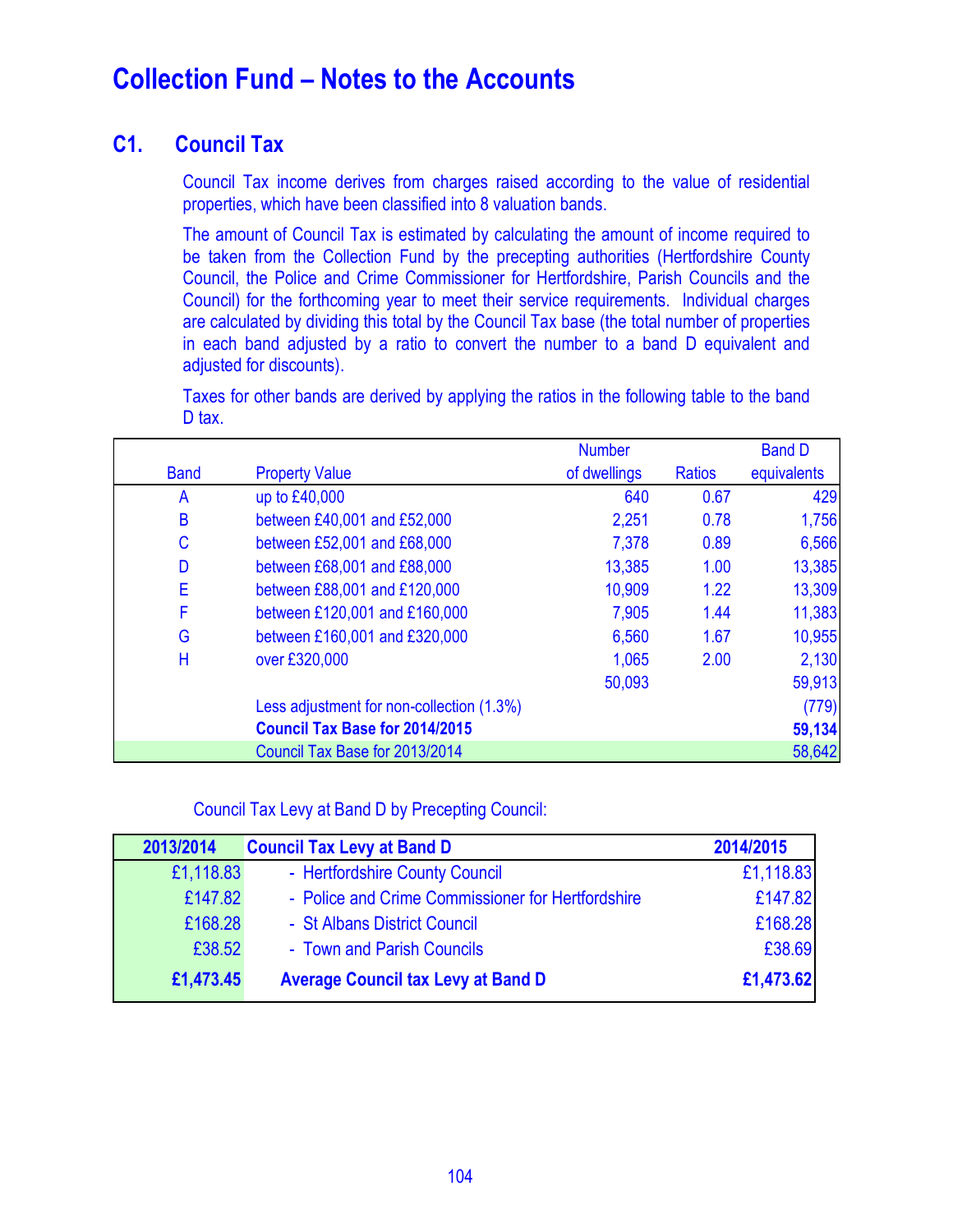# **Collection Fund – Notes to the Accounts**

### **C1 continued**

The following graph shows how the council tax collected is distributed between the various preceptors with Herfordshire County Council receiving over three quarters of the total.



## **C2. Income From Business Rates**

Under the Business Rates Retention local authorities retain 50% of the business rates collected for the area and pay the remaining 50% to central government. The percentages retained in the area are St Albans City and District Council 40% and Hertfordshire County Council 10%. In addition the government has set a level of business rates funding deemed to be applicable to each area and every Council receives a top-up (if business rates collected are below this deemed level of funding) or pays a tariff (if business rates collected are above this deemed level of funding), which in our case was £23,071,542 (2013/2014 £22,631,000).

The Government has also stated that no local authority will suffer a reduction in business rate income of more than 7.5% of its Business Rates funding baseline. St Albans City and District Council qualified for this safety net payment and expects to be refunded £1,717,000 (20134/2014 £1,108,000) from central government in 2015/2016. This has been accrued as income in the 2014/2015 accounts.

The following table shows additional information required to be disclosed relating to Business rates;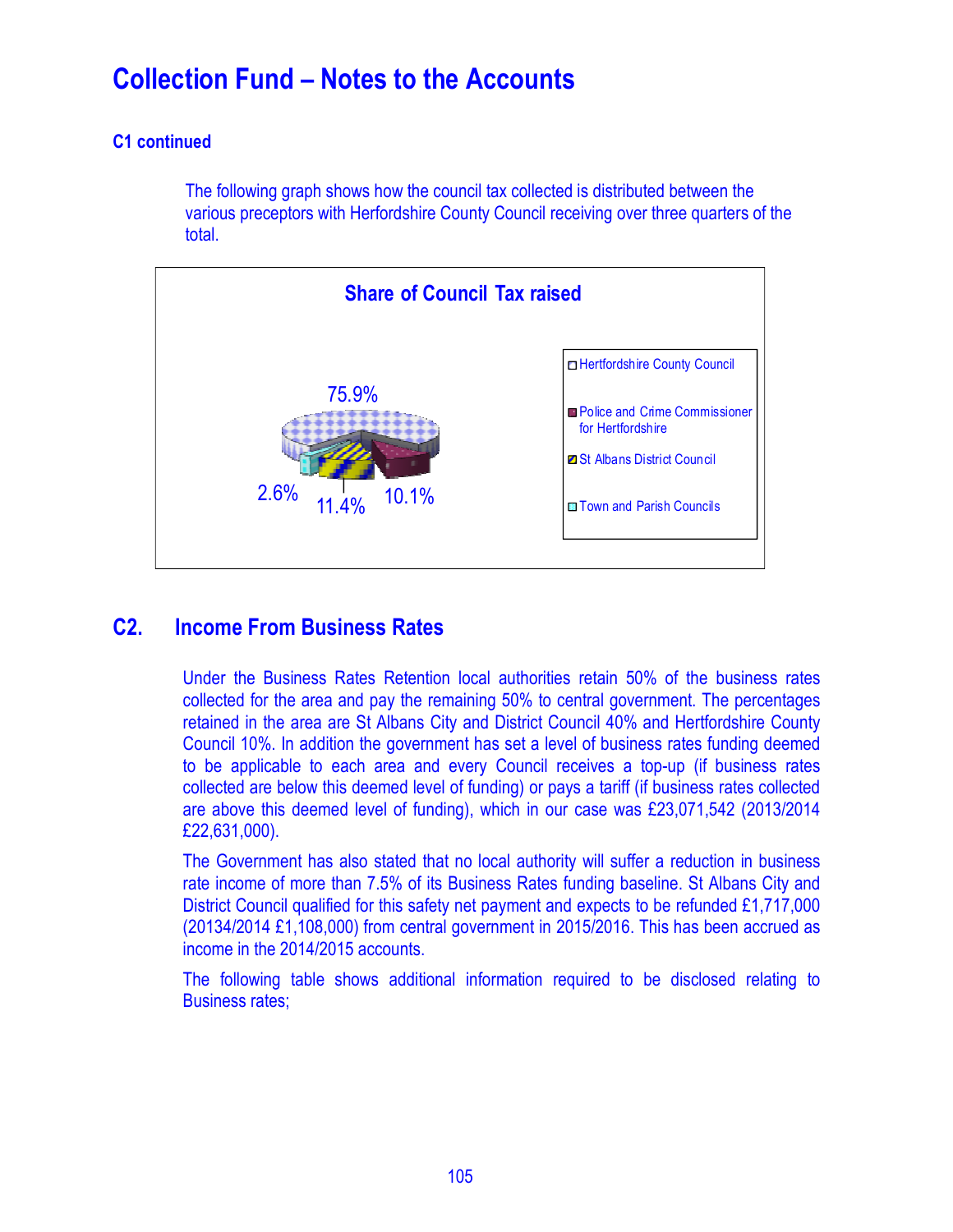# **Collection Fund – Notes to the Accounts**

### **C2. continued**

|   | 2013/2014<br><b>Business Rate Factors</b> |                                                                                 |   | 2014/2015         |  |  |
|---|-------------------------------------------|---------------------------------------------------------------------------------|---|-------------------|--|--|
| E | 153, 185, 293                             | Rateable value at 31 March as notified by the<br><b>Valuation Office Agency</b> | £ | 152,775,344       |  |  |
|   | 47.1 <sub>p</sub>                         | <b>Business Rate multiplier</b>                                                 |   | 48.2 <sub>p</sub> |  |  |
|   | 46.2 <sub>p</sub>                         | Small business rate multiplier                                                  |   | 47.1 <sub>p</sub> |  |  |

## **C3. Contributions to Previous Year's Estimated Collection Fund Surpluses and Deficits**

The following table shows the distribution of the prior year's estimated surplus. As Business Rates Retention was only introduced from 1st April 2013, there were no contributions to previous year's estimated surpluses of deficits in 2013/14.

| 2013/2014                       |                              |              | <b>Precepting Authorities</b>                                 | 2014/2015                       |                              |              |
|---------------------------------|------------------------------|--------------|---------------------------------------------------------------|---------------------------------|------------------------------|--------------|
| <b>Business</b><br><b>Rates</b> | <b>Council</b><br><b>Tax</b> | <b>Total</b> |                                                               | <b>Business</b><br><b>Rates</b> | <b>Council</b><br><b>Tax</b> | <b>Total</b> |
| £'000                           | £'000                        | £'000        |                                                               | £'000                           | £'000                        | £'000        |
| ٠                               | 991                          |              | 991 Hertfordshire County Council                              | 5                               | 1,054                        | 1,059        |
| ۰                               | 132                          |              | 132 Police and Crime Commissioner for<br><b>Hertfordshire</b> | ۰                               | 140                          | 140          |
|                                 | 182                          |              | <b>182 St Albans District Council</b>                         | 20                              | 196                          | 216          |
|                                 |                              |              | - Central Government                                          | 26                              | -                            | 26           |
| ۰                               | 1,305                        |              | 1,305 Total surplus/deficit                                   | 51                              | 1,390                        | 1,441        |

The surplus/deficit arising on the Collection Fund will be distributed/recovered in accordance with legislation.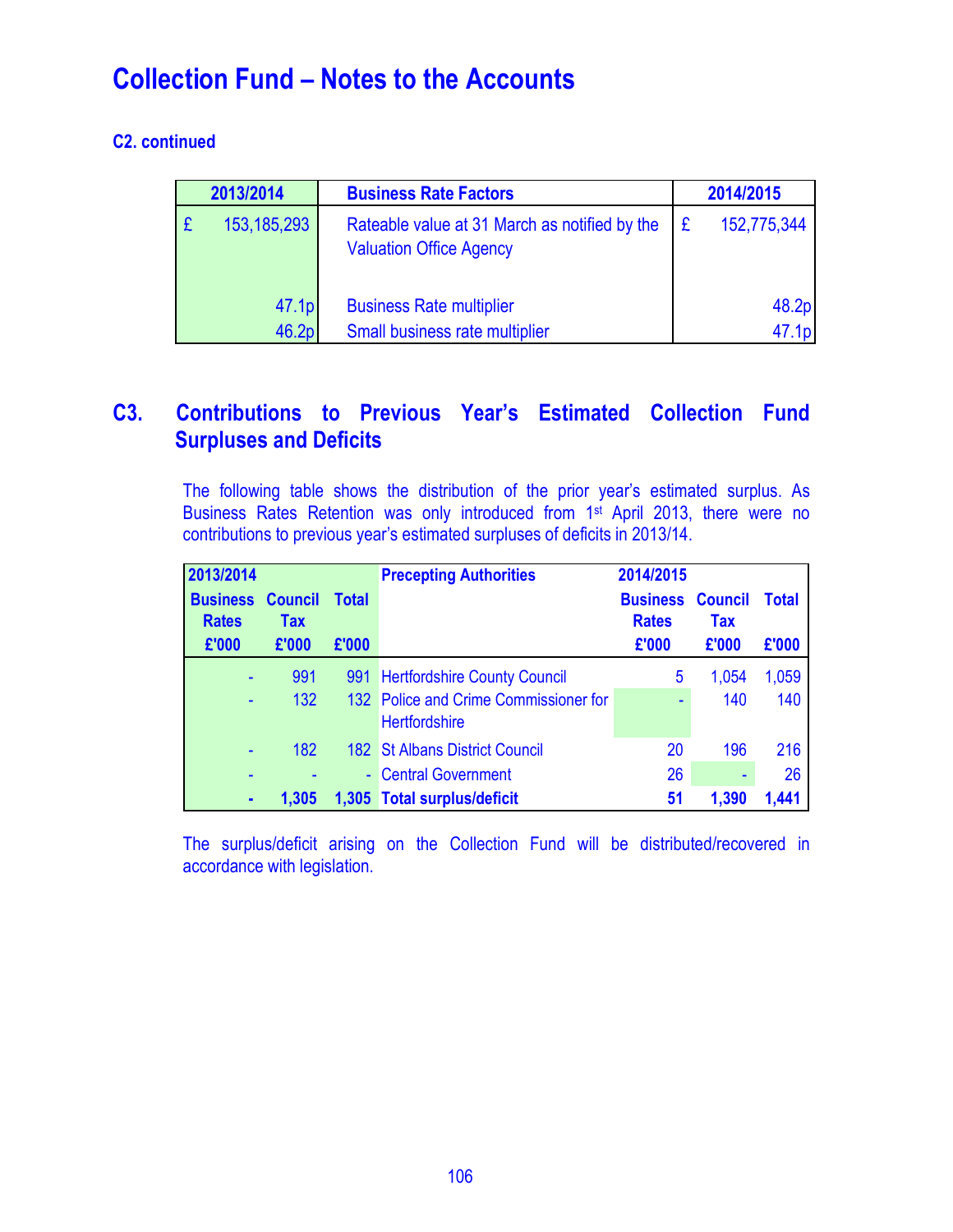# **Annual Governance Statement**

#### **ST ALBANS CITY AND DISTRICT COUNCIL ANNUAL GOVERNANCE STATEMENT 2014-15**

## **Scope of responsibility**

St Albans City and District Council (the Authority) is responsible for ensuring that its business is conducted in accordance with the law and proper standards, that public money is safeguarded and properly accounted for, and used economically, efficiently and effectively. The Council also has a duty under the Local Government Act 1999 to make arrangements to secure continuous improvement in the way in which its functions are exercised.

In discharging this overall responsibility, the Council is responsible for putting in place proper governance of its affairs, the effective exercise of its functions and carefully managing risk.

This Annual Governance Statement explains how the Council has governed itself and also how it met the requirements of regulation 4(3) of the Accounts and Audit (England) Regulations 2011 in relation to the publication of such a statement.

### **The purpose of the governance framework**

The governance framework comprises the systems, processes, culture and values, by which the Authority is directed and controlled. This includes the activities through which it engages with, leads and accounts to the community. It enables the Authority to monitor the achievement of its strategic objectives of appropriate, cost effective services and activities in line with its policy and budget framework.

The system of internal control is a significant part of that framework and is designed to manage risk to a reasonable level. It cannot eliminate all risk of failure to achieve policies, aims and objectives and can, therefore, only provide reasonable and not absolute assurance of effectiveness. The system of internal control is a process designed to identify and prioritise the risks to the achievement of the Council's policies and priorities. Its aim is to evaluate the likelihood of those risks being realised, and the impact should they be realised, and to manage them economically, efficiently and effectively.

The financial management arrangements for the Authority and the role of the S151 Officer, who is the Deputy Chief Executive (Finance), are detailed below as appropriate.

The governance framework described in this statement has been in place at St Albans City and District Council for the year ended 31 March, 2015 and up to the date of approval of the statement of accounts.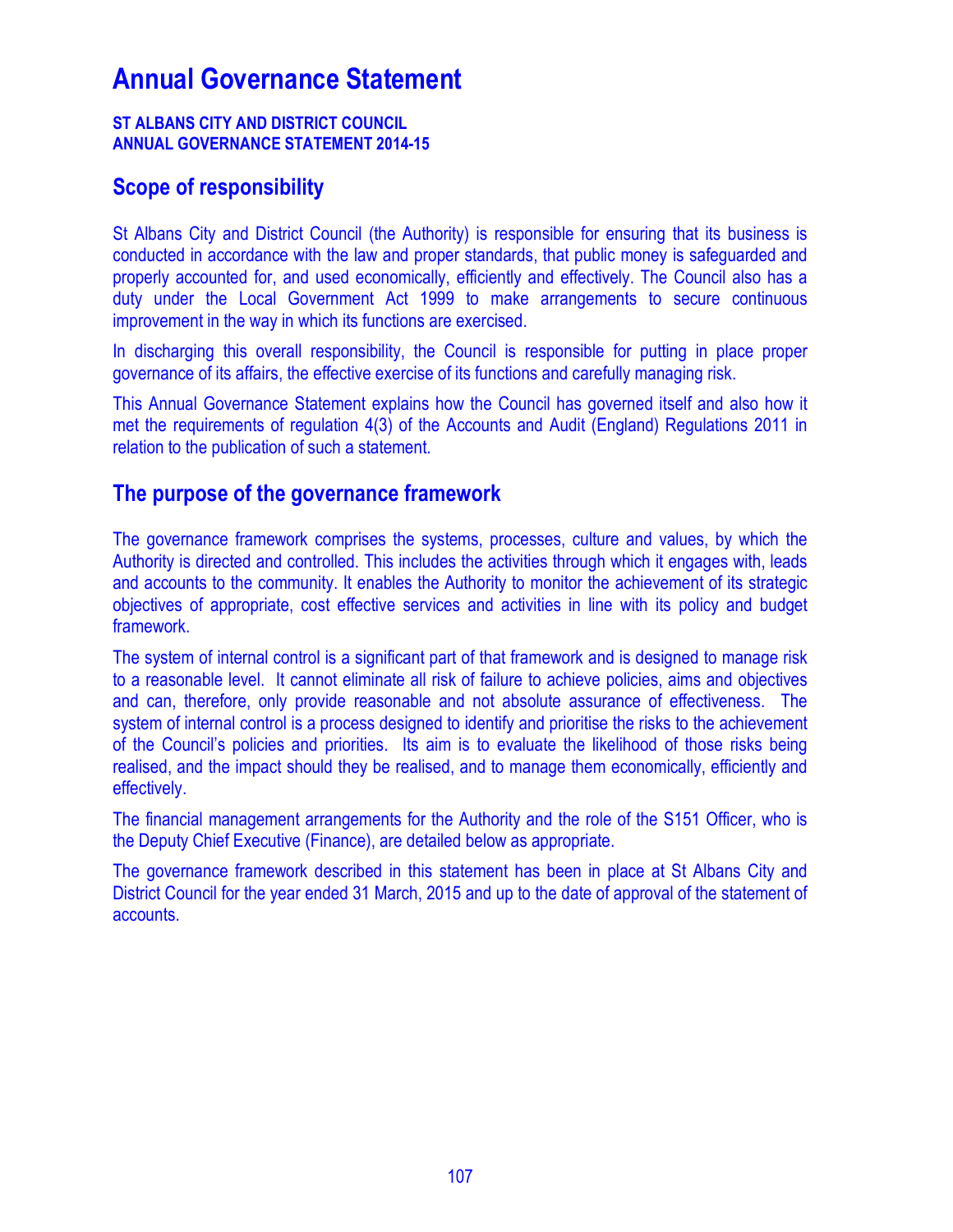# **Annual Governance Statement**

### **The Council's governance arrangements**

St Albans City and District Council has a clear statement of its purpose and vision and what it intends to deliver for citizens and service users. They are implemented through the corporate and service planning processes of the Council.

The vision and priorities of the Council are reviewed annually. A refreshed corporate plan for the year ended 31 March 2015 was presented to and approved by Cabinet and Council in November 2013 and December 2013 respectively.

The Council's priorities provide the basis for the organisation's corporate, budget and service planning. All decision making takes account of the vision and priorities – reports to Councillors always refer to them and how a particular issue will have an effect on them. Residents are made aware of them through reporting in the Council's quarterly news sheet (Community News), posters, leaflets and the Council website. They are promoted internally through new staff and councillor induction and staff briefings at team and organisational levels.

The priorities of the Council provide a framework within which service delivery is carried out. The quality of Council services is measured and reviewed through performance indicators which are reported to the Council's Cabinet, its Internal Performance Scrutiny Committee and the Chief Executive's Board. A priority project tracker is used to monitor progress on the key priorities and the Council have increased the time/resource spent on project management.

Service levels and quality are also monitored more generally through the Authority's complaints' procedure; comments and compliments; feedback from Councillors and service planning/reviewing (internal service reviews and scrutiny reviews). Contracts and service level agreements are set in place with organisations which provide services on behalf of the Council. Arrangements are in place to monitor contracts and service levels at member and officer level.

Running the Council is a joint endeavour. The Council's policy is decided by Councillors (members), with advice from Officers, based on elected members' community leadership and representation of the District's needs. The Council's strategies, setting out how those policies should be enacted, are developed by members and officers working in partnership.

The Council sets the Budget and Corporate Plan, before February each year. Operational management of the Council, based upon its strategies, is undertaken by Officers, in consultation with the relevant Councillors.

The Constitution includes financial regulations and a scheme of delegation which defines financial decision making. These are regularly updated.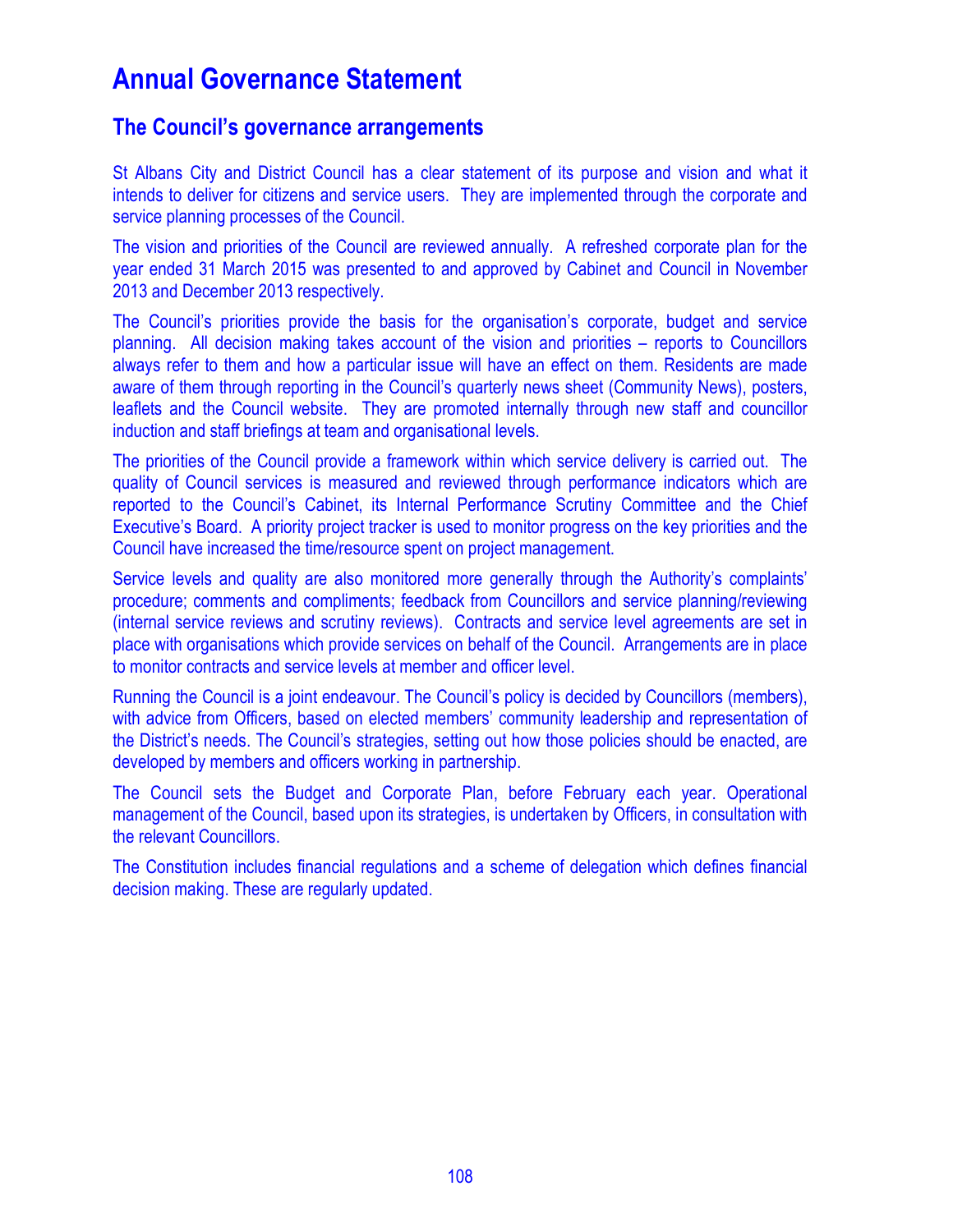| Less than £25,000            | by a Head of Service following notification to the Deputy |
|------------------------------|-----------------------------------------------------------|
|                              | Chief Executive (Finance) and the appropriate Portfolio   |
|                              | Holder where these exceed £1,000                          |
| Between £25,000 and £50,000  | by the Portfolio Holder                                   |
| Between £50,001 and £100,000 | <b>By Cabinet</b>                                         |
| Above £100,000               | by Council                                                |

Changes to the annual budget agreed by Council can be made as follows:

Detail about roles and responsibilities of Councillors and Officers and the split between executive functions which are exercised by Cabinet members and non-executive functions is given in the Constitution. Also, detail about Officer roles is given in job descriptions, which are used in performance management of the individuals involved. In particular, the scheme of delegation, reserve powers and schedule of matters reserved for collective decision, are all set out in the Constitution.

Decision making in St Albans is a process that involves the consideration and reflection of appropriate legal and financial advice, either regarding a specific decision, or by means of the constitutional frameworks described above.

Within the Council's operations there is a specific approach to key and significant decisions. A key decision is defined as one which:

(a) will result in expenditure or savings which are significant in relation to the budget of the service concerned; or

(b) has a significant impact on people living or working in two or more wards.

There will however be some operational matters/decisions which do not meet the definition of "key", but where there is a high public profile or significant political dimension. These are called significant decisions and are recorded and published.

The role of scrutiny is set out fully in the Constitution and supporting documentation. Training is given to staff and Councillors, as necessary and relevant, on scrutiny roles and responsibilities.

There are two Scrutiny Committees which support the work of the Cabinet and the Council as a whole. They allow citizens to have a greater say in Council matters by holding public inquiries into matters of local concern. These lead to reports and recommendations which advise the Cabinet and the Council as a whole on its policies, budget and service delivery. Scrutiny Committees also monitor the decisions of the executive. They can 'call-in' a key decision which has been made, but not yet implemented. This enables them to consider whether the decision is appropriate. They may recommend that the Cabinet or other decision taker reconsider the decision. They may also be consulted by the Cabinet or Council on forthcoming decisions and the development of policy. The Scrutiny Committees may convene working parties to assist them in their workload.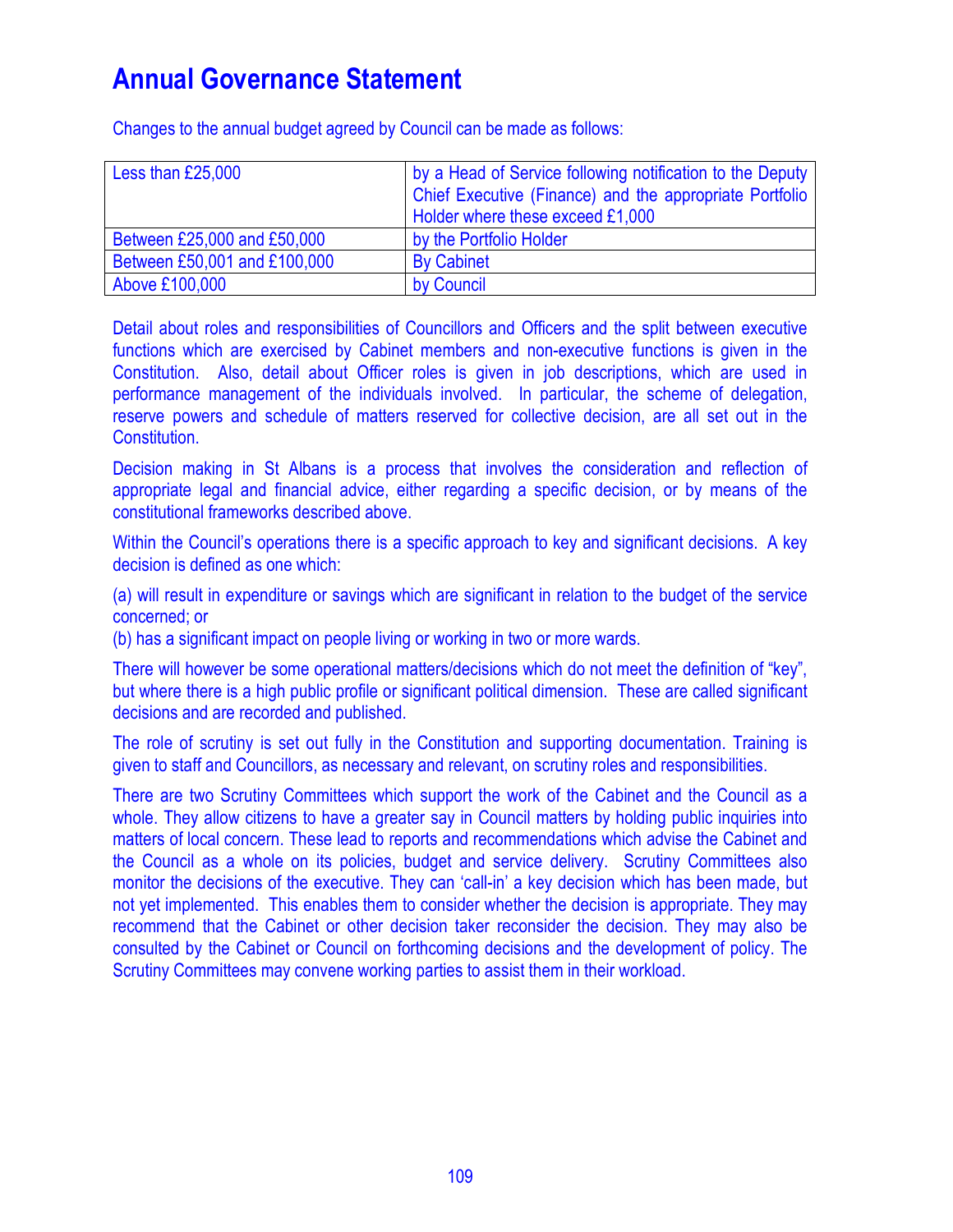In July 2010 the Council resolved to draw up and adopt executive arrangements providing for a Leader and Cabinet Executive. These arrangements came into effect in May 2011.

The Councillor/Officer relationship is subject to a protocol which is distributed to all Councillors and staff and is the subject of induction training. This is set out in the Constitution. Behaviour is subject to the Officers' Code of Conduct. Performance of Councillors is subject to the Members' Code of Conduct. There is also a complaints procedure for concerns about Councillors.

The Authority has procedures and policies in place for monitoring contracts and procurement, whistle blowing, anti-fraud, bribery and anti-corruption. Contracts over £250,000 are monitored in relation to contract procedures by the Audit Committee. The Council adheres to the CIPFA code on Fraud and Corruption.

The Council's complaints procedure ensures that service users and citizens are able to seek redress if they are dissatisfied with the Council. The procedure is publicised through a leaflet and on the Council's website. There is a Complaints' Monitoring Officer in each Council department. Complaints and compliments figures are reported regularly to the Council's senior managers and Overview and Scrutiny committees. There is a corporate database in place for consistent recording of complaints and monitoring to identify and address recurring complaints.

The Authority has systems and processes in place to ensure that staff and Councillors are supported in their work. When people join the Authority, induction programmes are provided, for both Officers and Councillors. Through appraisal and the Authority's training and development planning processes, Officers are offered training and support to ensure the skills for their roles are current. Training is tailored to individual roles and responsibilities.

Training is also offered to Councillors as relevant to their roles (licensing, planning, audit, standards, media awareness etc.), in face to face or in group settings. Electronic copies of training (PowerPoint or video) are made available to Councillors should they be unable to attend a course. All Councillors are offered training and yearly updated information on the Constitution, the structure and workings of the Council, roles and responsibilities and the Members' Code of Conduct. All Councillors are offered the opportunity to attend conferences and seminars on individual areas of special interest or responsibility. All Councillors have access to the Members' area on the Local Government Association and New Local Government Network (NLGN) websites. All Councillors also have access to the Council's Members' Microsite which contains information on training opportunities, news items, and other information on developments across the Council and District. The Council's annual elected member training programme is updated and communicated to Councillors via the Council's monthly Member Information Bulletin and through regular email updates. Councillors are offered personal development planning and they are regularly asked to identify any training needs they might have. This has helped the Council to achieve Elected Member Development Charter status.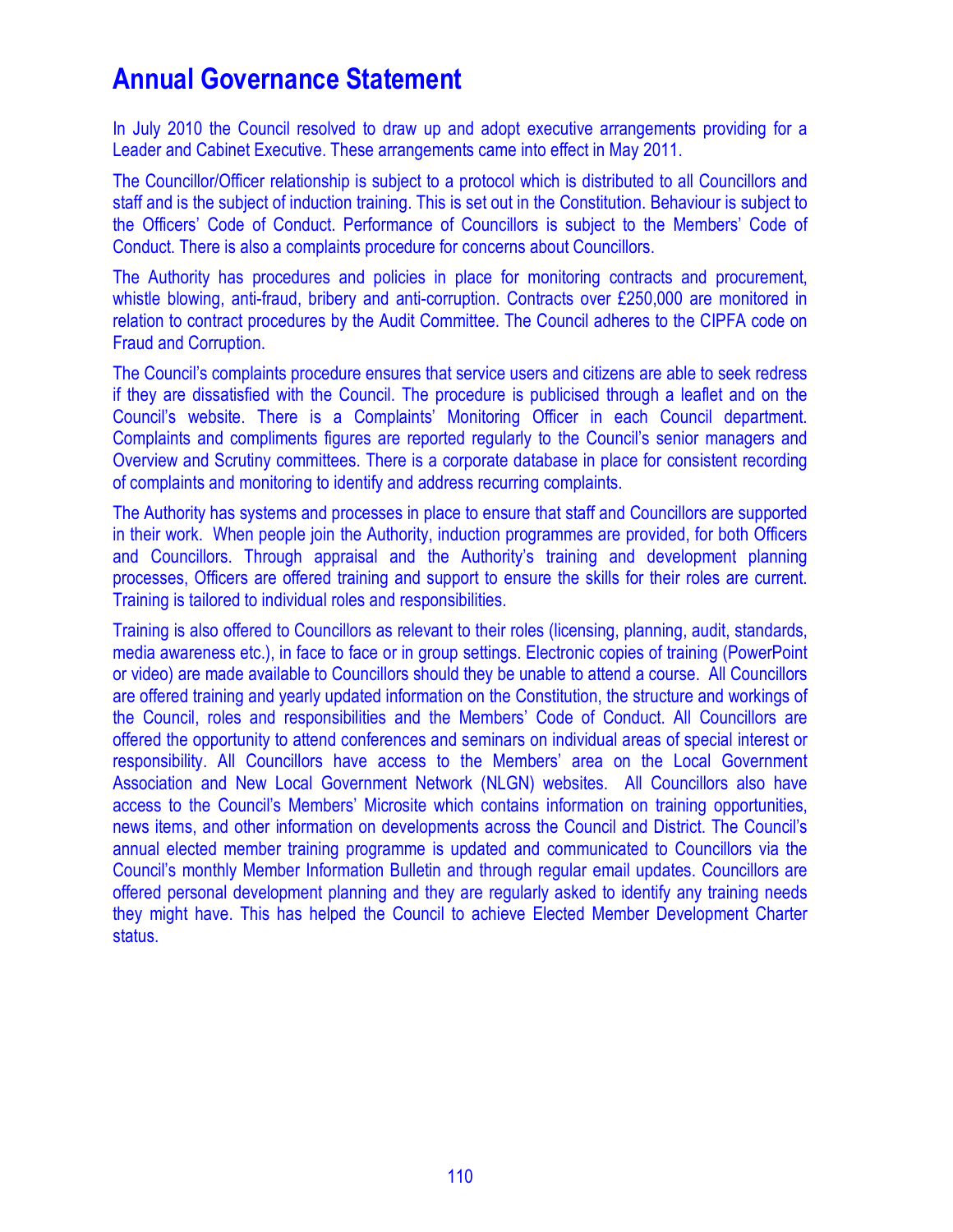When Councillors are elected to the Authority, they are assigned a Head of Service "buddy". The buddy helps them navigate through the organisation and can give advice and support on any aspect of the Councillor role.

The Council has linked achievement of key targets as set out in the Corporate Plan to appraisal targets for all staff. A management competency framework to provide clarity and consistency for management and leadership standards across the Council is in place. This includes arrangements for mentoring and coaching as part of core management skills.

The Council communicates information to the public through a variety of mechanisms including the following – Corporate Plan and Budget Strategy, a quarterly 'Community News incorporating Recycling News' publication (which once a year includes details of how Council Tax is calculated and spent), websites, service and issue based leaflets and a proactive and reactive media service. The Council also communicates notices of key decisions and of intention to hold any meeting in private, as required under the Local Authorities (Executive Arrangements) (Meetings and Access to Information) (England) Regulations 2012.

The Council's default position is that committee, working party or task and finish group meetings should be held in public. Public access will only be restricted if there is a good reason, e.g. if matters of commercial sensitivity are to be discussed. Currently the public part of Planning, Full Council, Cabinet, Audit and Overview and Scrutiny Committee meetings are webcast to enable the public to view these remotely. Since January 2014 reports produced by Internal Audit are presented in the public part of the Audit meeting.

Mechanisms for liaison, consultation and communication with local areas have been set up as part of the Council's review of democratic arrangements, namely the St Albans City Neighbourhoods Committee and a biannual conference for the District's Parish Councils. Through this close liaison with parishes, the Council has been able to transfer a number of assets to Town and Parish Councils. Other area and topic specific meetings for parks/leisure and specific services, such as the Council's housing, ensure that service users are consulted and informed.

Individual service departments have their own approaches to consultation and engagement with users. The planning function's approach to consultation and communication is set out in its statement of community involvement. In particular, this details the approach the Council is using in its Strategic Plan process. Housing initiatives have included participation by tenants on evaluation panels for bids such as renewal of bathrooms and kitchens. Leisure customers' feedback is encouraged and reviewed integrally to the Council's contract process with its service providers.

Efforts are made by the Council to ensure that the Authority as a whole is open and accessible to the community, service users and its staff. Through its Constitution, publication scheme, Freedom of Information responsibilities and cultivation of a culture of openness, information is made available to the public and others who have a right to see it. There is a presumption of openness unless there is a proper and appropriate need to protect commercial confidentiality, personal data or for legal reasons.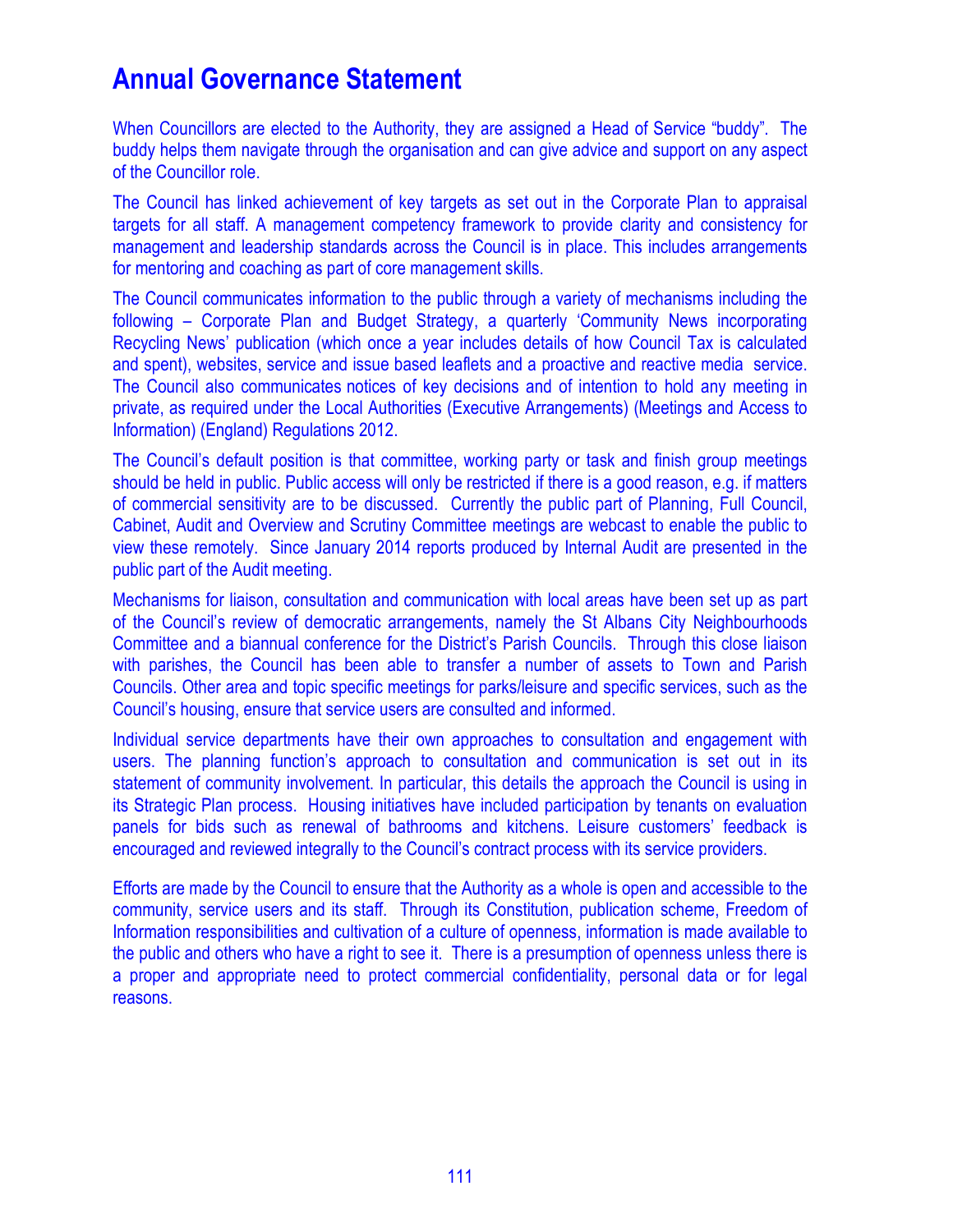Staff and their representatives are involved in decision making through a number of processes. Regular and consistent involvement of Unison is a formal mechanism for staff involvement. Regular internal communication and consultation activity around major issues and decisions also takes place.

The Council endeavours to ensure that arrangements in place for partnership working are sound. The Council is the lead organisation of the St Albans District Strategic Partnership. The Strategic Partnership (SP) is a voluntary, rather than statutory partnership. The SP regularly reviews its function, structure and working arrangements. Currently, the Executive Leader of the District Council is the chair, supported by vice chairs from the voluntary and business sectors. Induction briefings are offered to all new members of the SP and an annual planning meeting shapes the work plan for the coming year. Accountability to the community is ensured through the annual Community Conference which has over 100 delegates each year. This is an opportunity for the SP to report progress against the Sustainable Community Strategy and to listen to emerging issues from community representatives to shape the work plan further.

Thematic partnerships, such as the statutory Community Safety Partnership ('CSP') have terms of reference which refer to the responsibilities of the partnership and individual members. The CSP has been assessed by the Council's External Auditor as being of a very high standard and continues to operate effectively.

With regards to Internal Audit, the Chair of the Audit Committee and the Internal Audit Manager have access to one another and are able to meet with or without others being present. This enhances the independence of Internal Audit. Furthermore:

- Internal Audit operates a risk based process to decide which areas to audit;
- The Internal Audit Manager is the Chair of the Council's Anti-Fraud Group;
- Management receives draft Internal Audit reports which are discussed with them and recommendations agreed;
- The Internal Audit Manager is empowered (in the Terms of Reference for Internal Audit) to seek a meeting with the Chair of the Audit Committee, should he feel the need to do so;
- All final Internal Audit reports issued in 2014-15 were submitted to the Audit Committee for consideration. Members have asked questions to the Internal Audit Manager and Officers about the contents of these reports.
- The Audit Committee monitor the progress made by departments in implementing Internal Audit recommendations.
- The Internal Audit Manager has regular one to one meetings with the Deputy Chief Executive (Finance) and the Chief Executive where issues around (amongst others) risk management, corporate governance and health and safety are discussed.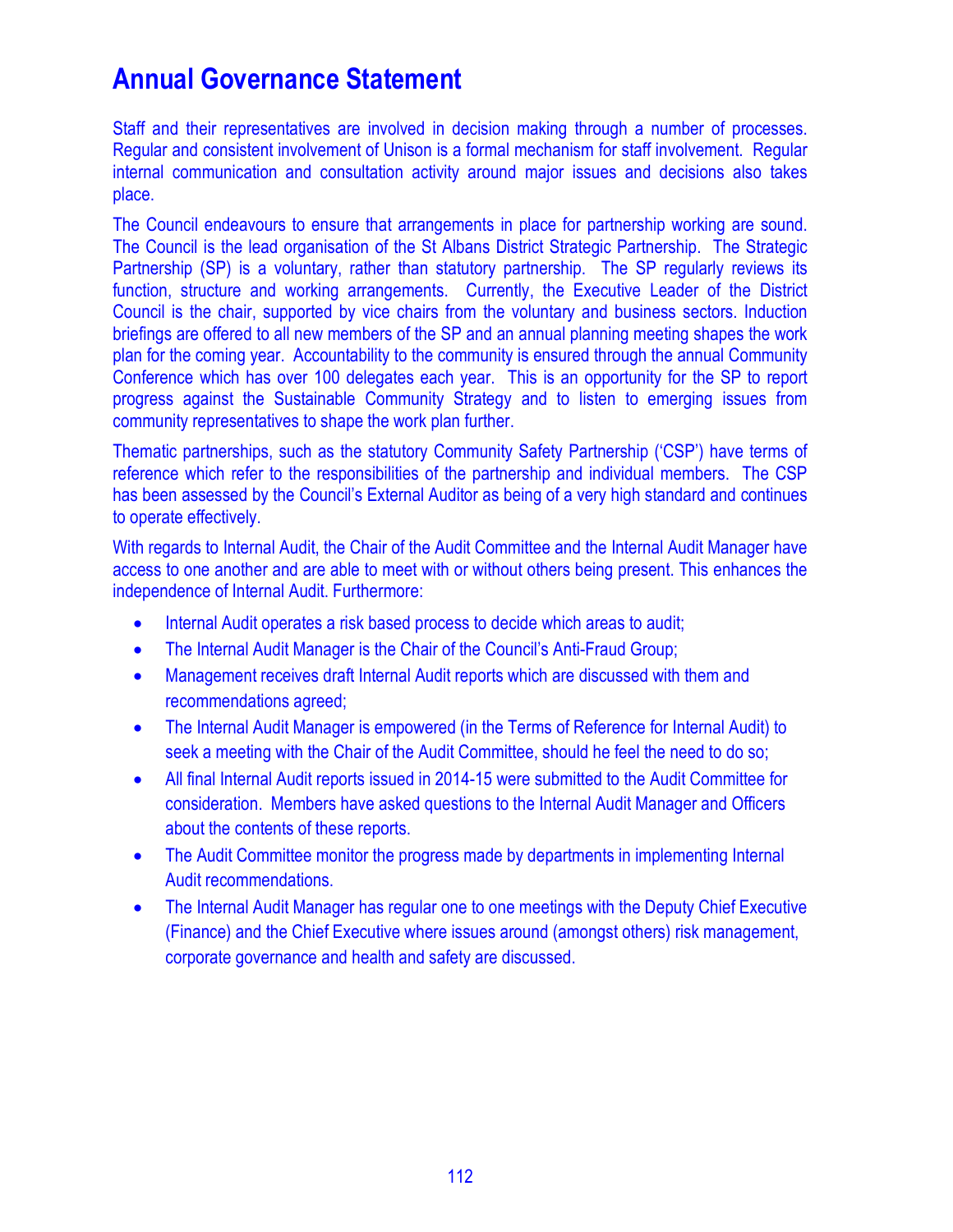The Council will ensure that sufficient capacity is available to fully deliver its Internal Audit plan on a timely basis and the Internal Audit Manager has put in place appropriate processes to ensure that the work undertaken by the section is in accordance with the Public Sector Internal Audit Standards 2013.

## **Review of effectiveness**

St Albans City and District Council has responsibility for conducting, at least annually, a review of the effectiveness of its governance framework including the system of internal audit.

The annual processes applied in maintaining the effectiveness of the governance framework are as follows:

- review of executive decision making (by the Standards Committee);
- review of terms of reference of Committees;
- review of Internal Audit activity (by the Audit Committee) more information on this is given below;
- action planning as a result of internal and external review processes;
- Annual reporting to the Council, on overall and specific functions including Overview and Scrutiny.

Regulation 6 of the Accounts and Audit (England) Regulations 2011 requires Local Authorities to review the effectiveness of their system of internal audit once a year and for the findings of the review to be considered by a committee of the Authority (here the Audit Committee) or by the Authority as a whole.

The review of effectiveness is not solely about the Internal Audit Department, but about the whole system of internal audit. The review is undertaken by assessing:

- the Internal Audit Department against the requirements of the Public Sector Internal Audit Standards 2013;
- the performance of the Audit Committee;
- Quality Control Questionnaires (QCQs) which Internal Audit issue with every final report;
- statements made by the external auditor;
- Performance Indicators

Evidence of effectiveness is presented to the Audit Committee including an action plan showing areas where it is found that improvements in effectiveness can be made. The Audit Committee must then determine if it is satisfied that the system of Internal Audit is effective.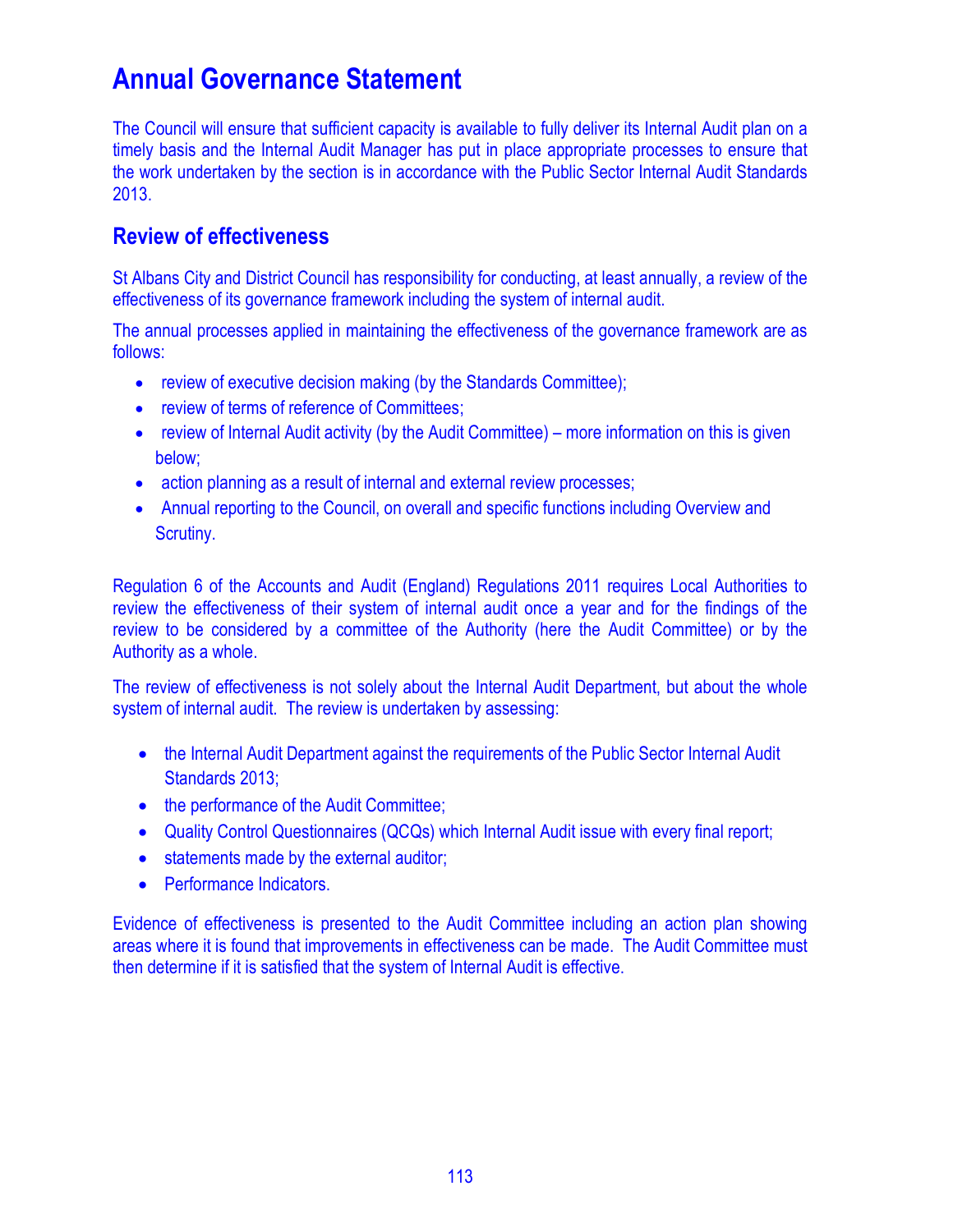The review of the effectiveness of the governance system is informed by:

- the work of the Council's Heads of Service and other Senior Managers who have responsibility for the development and maintenance of the governance environment;
- the work of the Council's Internal Audit Department, including the Annual Report of the Internal Audit Manager, which provides assurance in this regard;
- the work of the Council's external auditor including the annual Audit Result's Report and other reports, especially in relation to financial aspects, and other aspects of the Council's governance;
- review of Risk Registers and the Council's risk strategy;
- consideration of this Annual Governance Statement document by the Council's Heads of Service, Deputy Chief Executive (Finance) and Chief Executive with particular reference to the wider aspects of governance.

The Audit Committee has reviewed the above and found the system of internal control to be effective for the year ended 31 March 2015.

## **Significant Governance Issues**

Significant governance issues identified by the Council's External Auditors and Internal Audit section in the year ended 31 March 2015 and related actions taken by the Council are:

- There were instances where departments had not undertaken a thorough review of their risks to fraud, or included these in their risk registers. Therefore departments need to ensure that they review all aspects of their work to identify their risks to fraud and ensure that these are included in their risk register. This will enable management to focus on actions to take to minimise the exposure to such risks.
- Testing identified a risk of overcharging on a contract. An external review of a larger sample of charges is taking place. The results of this review are being closely monitored by the Council's senior management team.
- A review of the Council's Health and Safety arrangements found areas which required improvement including the need: a) to hold Health and Safety records centrally; b) for improved documentation; and c) for a dedicated Health and Safety Officer. Health and Safety records are now held centrally and documentation has been improved, with management continuing to address this. A dedicated Health and Safety officer has been recruited and further actions to improve Health and Safety arrangements include a review and refresh of the Council's Health and Safety Policy, comprehensive training and the inclusion of Health and Safety as a standing item for all team and Chief Executive Board meetings.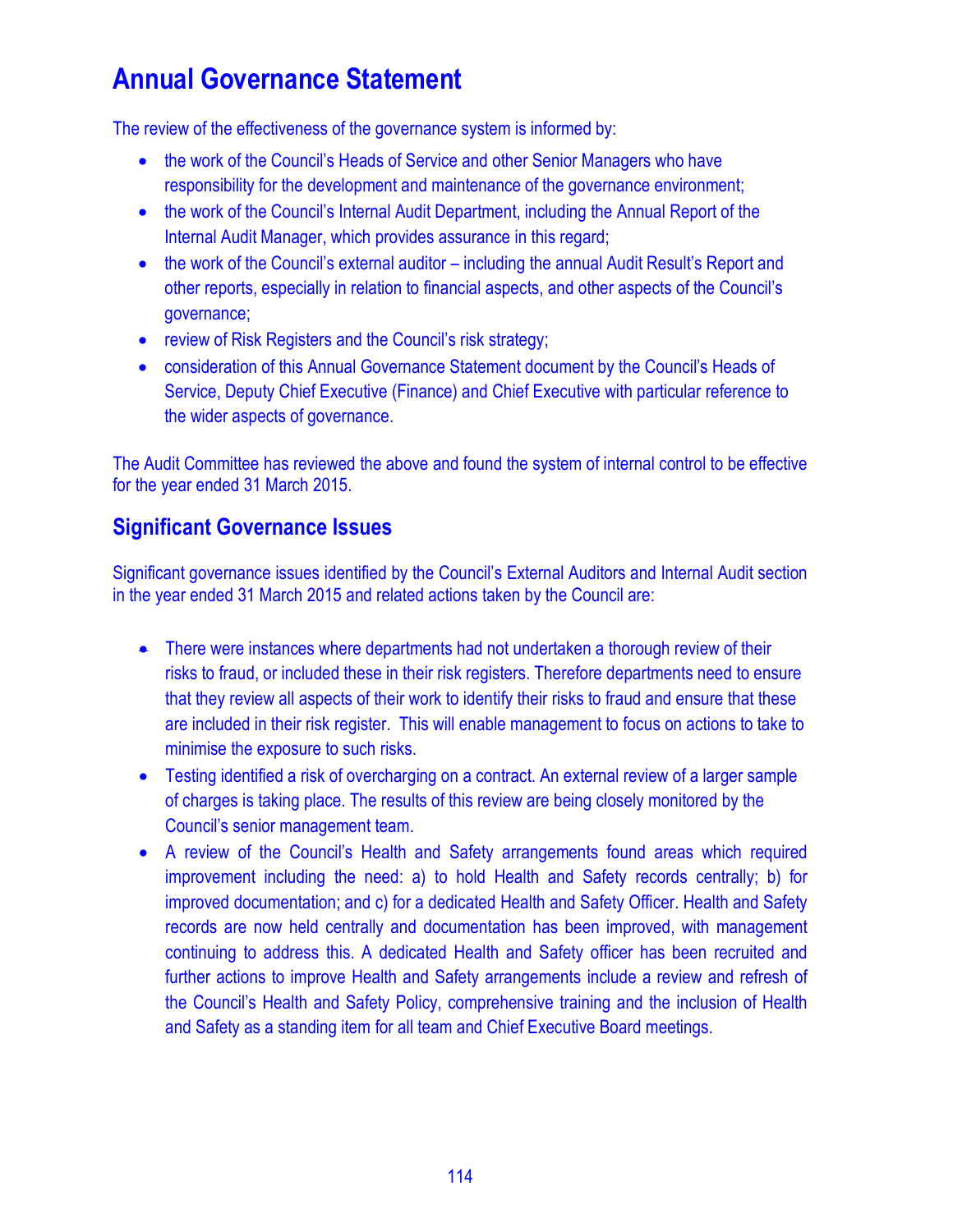The work of the external auditor has identified that, as with the majority of local authorities, the Council will face challenges in managing its finances through the next few years. There is a continued likelihood of reductions in funding and the need to make savings. In particular the external auditors are concerned about the impact of a substantial reduction in the New Homes Bonus, if that were to occur.

The Council has recognised this possibility and identified savings for 2016-17 together with options for further savings if the level of New Homes Bonus is significantly reduced.

The Council's track record in managing its finances is good and it has work underway to meet these challenges.

We will monitor the improvements and their operation as part of our next annual review.

Signed:

finián

Executive Leader of the Council

Chief Executive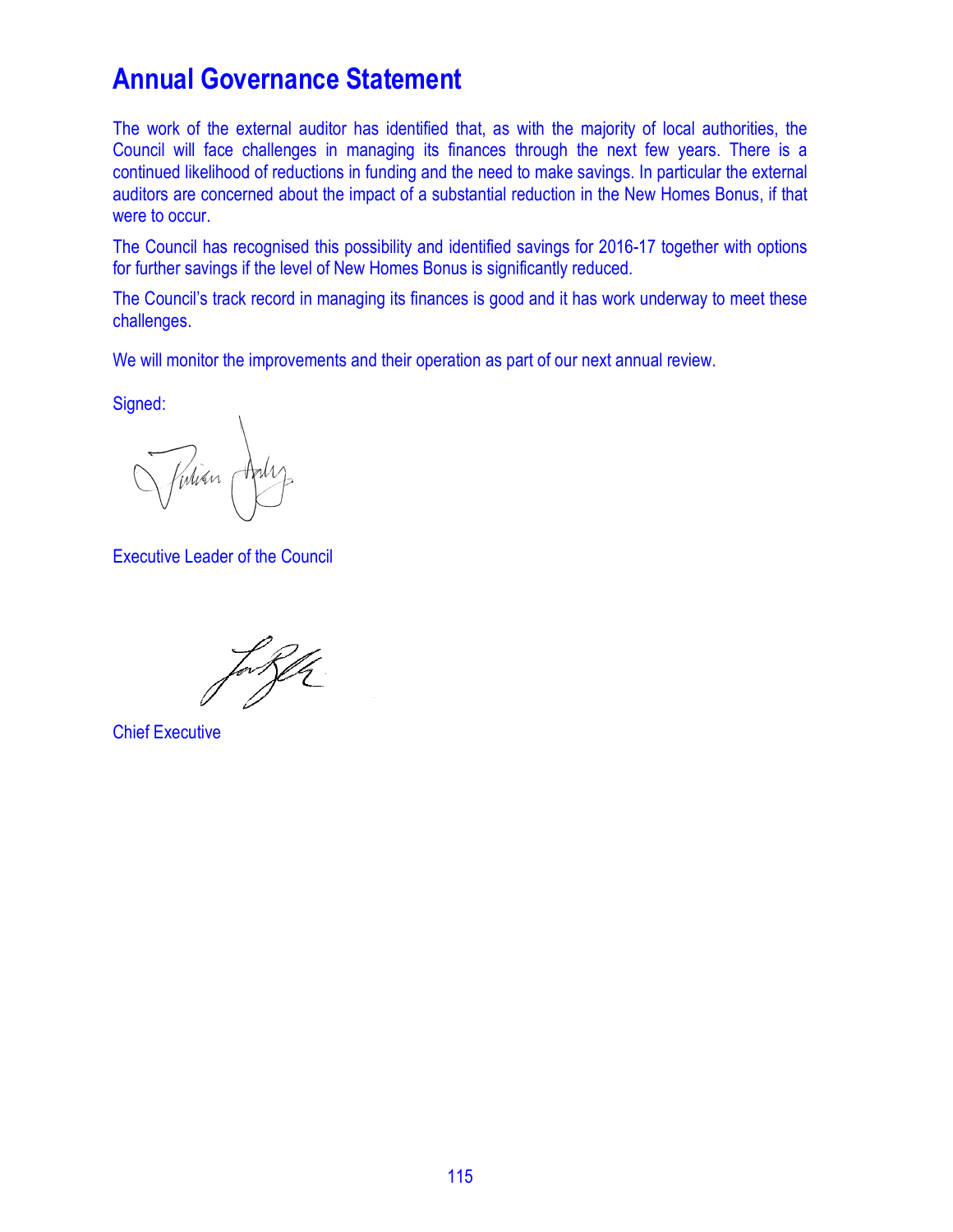## **INDEPENDENT AUDITOR'S REPORT TO THE MEMBERS OF ST ALBANS CITY & DISTRICT COUNCIL**

## **Opinion on the Authority's financial statements**

We have audited the financial statements of St Albans City & District Council for the year ended 31 March 2015 under the Audit Commission Act 1998 (as transitionally saved). The Authority's financial statements comprise the Movement in Reserves Statement, the Comprehensive Income and Expenditure Statement, the Balance Sheet, the Cash Flow Statement, and the related notes 1 to 44, the Housing Revenue Account Income and Expenditure Statement, the Movement on the Housing Revenue Account Statement and the related notes H1 to H10, and the Collection Fund and the related notes C1 to C3.

The financial reporting framework that has been applied in their preparation is applicable law and the CIPFA/LASAAC Code of Practice on Local Authority Accounting in the United Kingdom 2014/15.

This report is made solely to the members of St Albans City & District Council, as a body, in accordance with Part II of the Audit Commission Act 1998 and for no other purpose, as set out in paragraph 48 of the Statement of Responsibilities of Auditors and Audited Bodies published by the Audit Commission in March 2010. To the fullest extent permitted by law, we do not accept or assume responsibility to anyone other than the authority and the authority's members as a body, for our audit work, for this report, or for the opinions we have formed.

## **Respective responsibilities of the Deputy Chief Executive (Finance) and auditor**

As explained more fully in the Statement of the Deputy Chief Executive (Finance)'s Responsibilities set out on page14, the Deputy Chief Executive (Finance) is responsible for the preparation of the Statement of Accounts 2014/2015, which includes the financial statements, in accordance with proper practices as set out in the CIPFA/LASAAC Code of Practice on Local Authority Accounting in the United Kingdom 2014/15, and for being satisfied that they give a true and fair view. Our responsibility is to audit and express an opinion on the financial statements in accordance with applicable law and International Standards on Auditing (UK and Ireland). Those standards require us to comply with the Auditing Practices Board's Ethical Standards for Auditors.

## **Scope of the audit of the financial statements**

An audit involves obtaining evidence about the amounts and disclosures in the financial statements sufficient to give reasonable assurance that the financial statements are free from material misstatement, whether caused by fraud or error. This includes an assessment of: whether the accounting policies are appropriate to the Authority's circumstances and have been consistently applied and adequately disclosed; the reasonableness of significant accounting estimates made by the Deputy Chief Executive (Finance) and the overall presentation of the financial statements. In addition, we read all the financial and non-financial information in the Statement of Accounts 2014/15 to identify material inconsistencies with the audited financial statements and to identify any information that is apparently materially incorrect based on, or materially inconsistent with, the knowledge acquired by us in the course of performing the audit. If we become aware of any apparent material misstatements or inconsistencies we consider the implications for our report.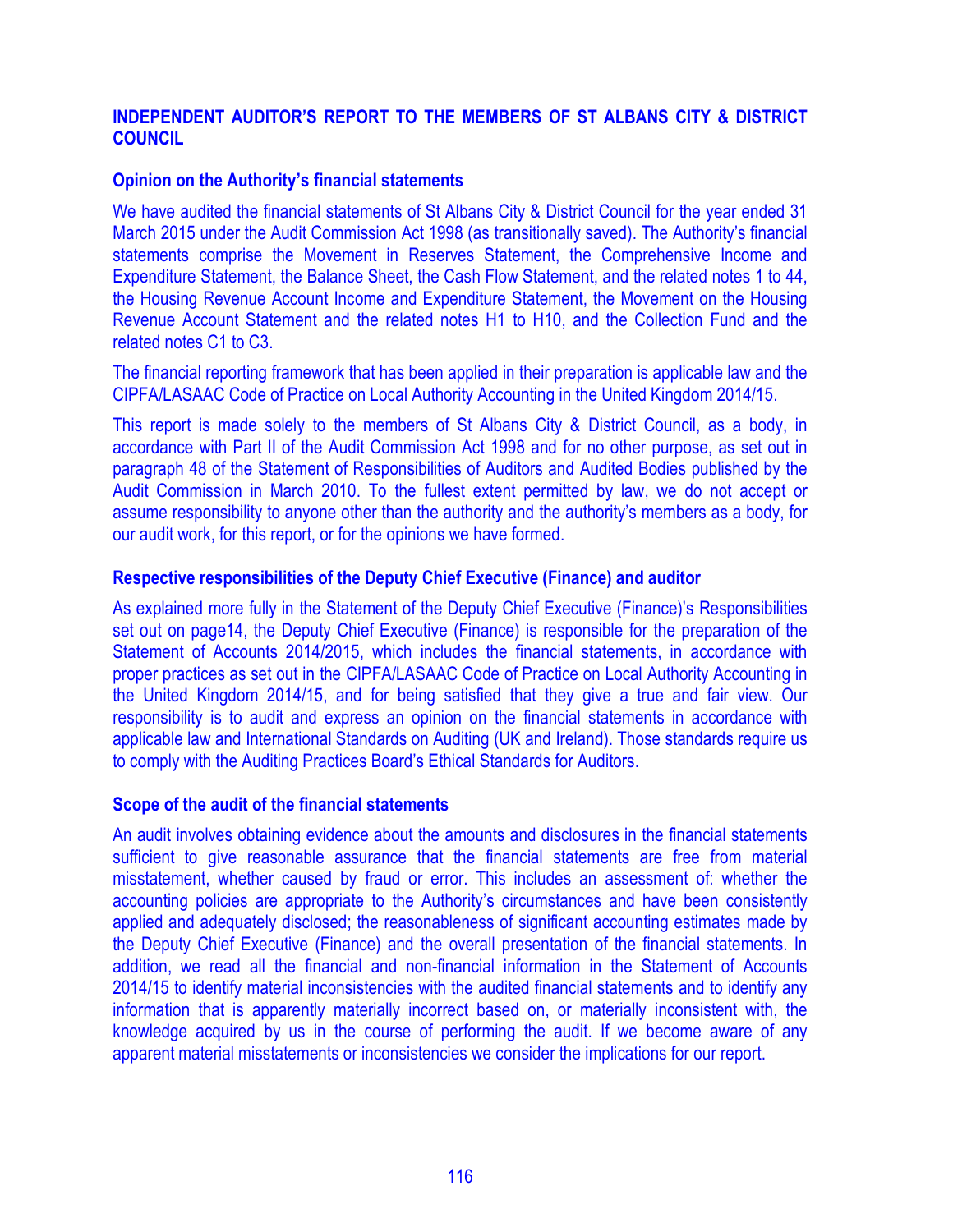## **Opinion on financial statements**

In our opinion the financial statements:

- give a true and fair view of the financial position of St Albans City & District Council as at 31 March 2015 and of its expenditure and income for the year then ended;
- have been prepared properly in accordance with the CIPFA/LASAAC Code of Practice on Local Authority Accounting in the United Kingdom 2014/15.

## **Opinion on other matters**

In our opinion, the information given in the Statement of Accounts 2014/15 for the financial year for which the financial statements are prepared is consistent with the financial statements.

## **Matters on which we report by exception**

We report to you if:

- in our opinion the annual governance statement does not comply with 'Delivering Good Governance in Local Government: a Framework' published by CIPFA/SOLACE in June 2007 (updated as at December 2012);
- we issue a report in the public interest under section 8 of the Audit Commission Act 1998;
- we designate under section 11 of the Audit Commission Act 1998 any recommendation as one that requires the Authority to consider it at a public meeting and to decide what action to take in response; or
- we exercise any other special powers of the auditor under the Audit Commission Act 1998.

We have nothing to report in these respects.

## **Conclusion on the Authority's arrangements for securing economy, efficiency and effectiveness in the use of resources**

## **Respective responsibilities of the Authority and auditor**

The Authority is responsible for putting in place proper arrangements to secure economy, efficiency and effectiveness in its use of resources, to ensure proper stewardship and governance, and to review regularly the adequacy and effectiveness of these arrangements.

We are required under Section 5 of the Audit Commission Act 1998 to satisfy ourselves that the Authority has made proper arrangements for securing economy, efficiency and effectiveness in its use of resources. The Code of Audit Practice issued by the Audit Commission requires us to report to you our conclusion relating to proper arrangements, having regard to relevant criteria specified by the Audit Commission in October 2014.

We report if significant matters have come to our attention which prevent us from concluding that the Authority has put in place proper arrangements for securing economy, efficiency and effectiveness in its use of resources. We are not required to consider, nor have we considered, whether all aspects of the Authority's arrangements for securing economy, efficiency and effectiveness in its use of resources are operating effectively.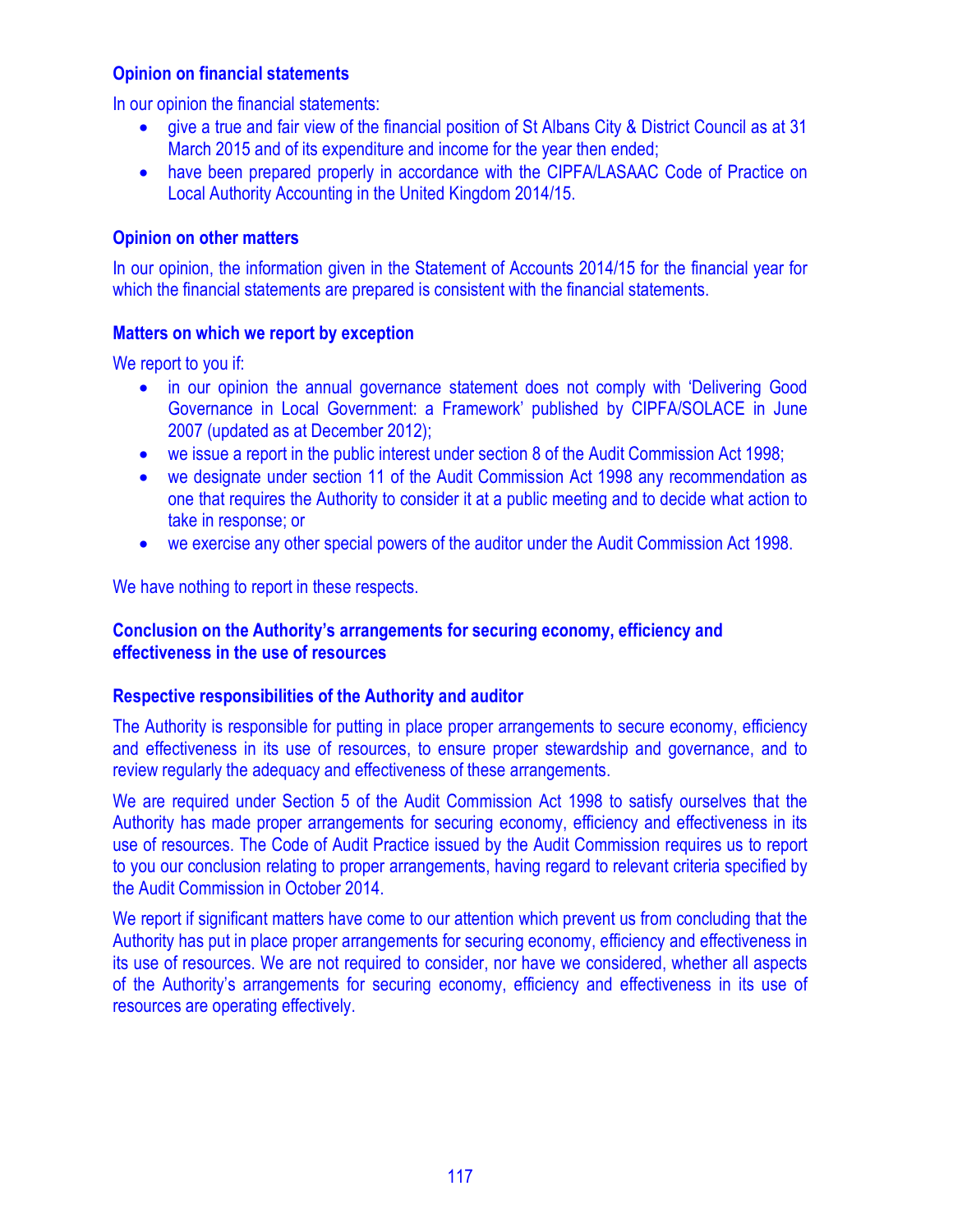## **Scope of the review of arrangements for securing economy, efficiency and effectiveness in the use of resources**

We have undertaken our review in accordance with the Code of Audit Practice, having regard to the guidance on the specified criteria, published by the Audit Commission in October 2014, as to whether the Authority has proper arrangements for:

- securing financial resilience; and
- challenging how it secures economy, efficiency and effectiveness.

The Audit Commission has determined these two criteria as those necessary for us to consider under its Code of Audit Practice in satisfying ourselves whether the Authority put in place proper arrangements for securing economy, efficiency and effectiveness in its use of resources for the year ended 31 March 2015.

We planned our work in accordance with the Code of Audit Practice. Based on our risk assessment, we undertook such work as we considered necessary to form a view on whether, in all significant respects, the Authority had put in place proper arrangements to secure economy, efficiency and effectiveness in its use of resources.

## **Conclusion**

On the basis of our work, having regard to the guidance on the specified criteria published by the Audit Commission in October 2014, we are satisfied that, in all significant respects, St Albans City & District Council put in place proper arrangements to secure economy, efficiency and effectiveness in its use of resources for the year ended 31 March 2015.

## **Certificate**

We certify that we have completed the audit of the accounts of St Albans City & District Council in accordance with the requirements of the Audit Commission Act 1998 and the Code of Audit Practice issued by the Audit Commission.

*Neil Harris for and on behalf of Ernst & Young LLP, Appointed Auditor Luton Date: 29 September 2015*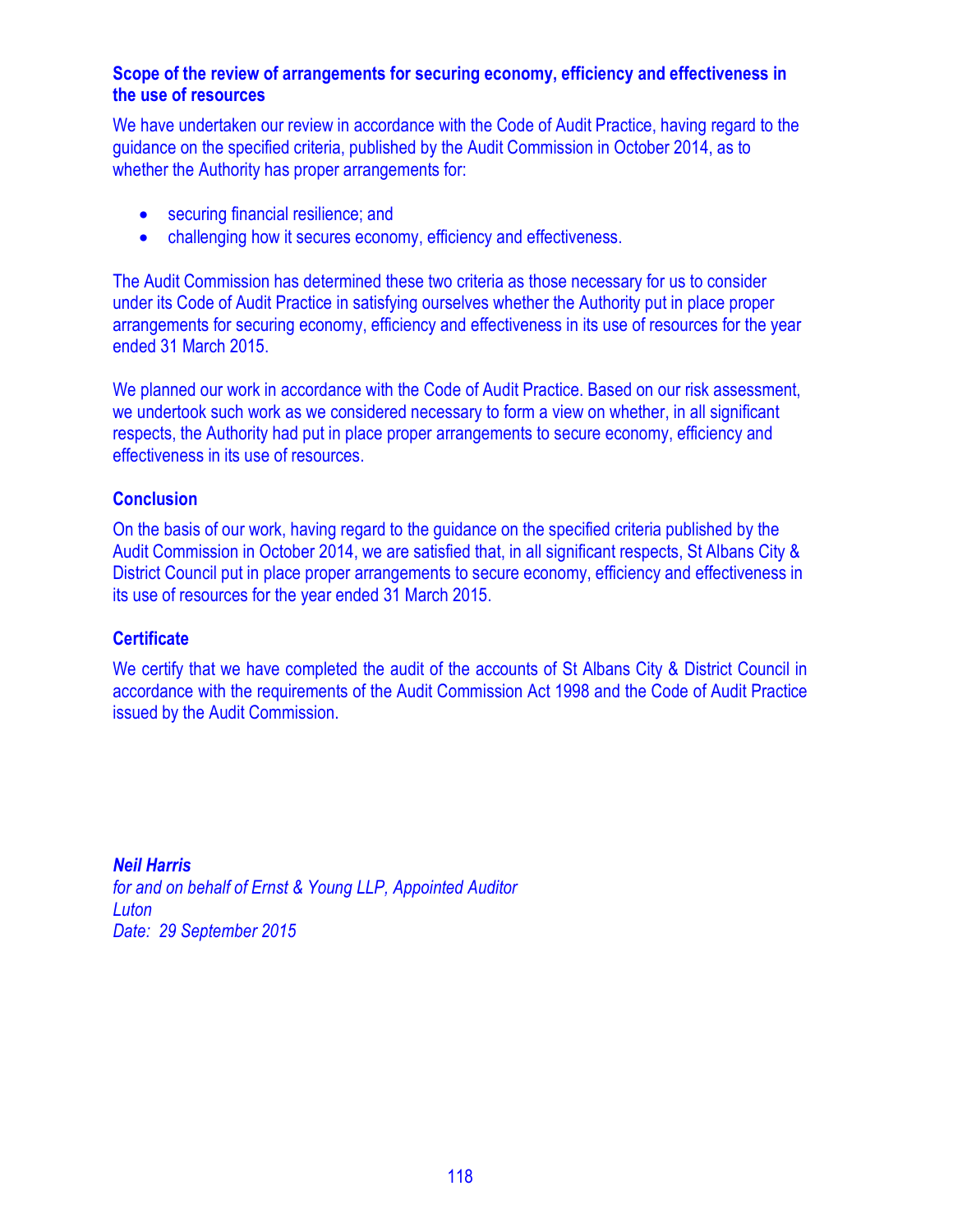While the Council makes every effort to make the Statement of Accounts as simple as possible, it is necessary to comply with accounting regulations and standards and as such terms and phrases not in ordinary usage are necessary. This glossary explains some of the main accounting terms and phrases used in the Statement of Accounts.

## **Accounting Policies**

The principles, bases, conventions rules and practices the Council applies that specify how the effects of transactions and other events are to be reflected in the financial statements.

### **Accounting Period**

The period of time covered by the statements/reports/accounts (*e.g. financial year*).

### **Accounts**

Statements setting out records of income and expenditure.

### **Accrual**

A sum included in the accounts to cover spending on goods or services received during the accounting period for which payment had not been made by the year end.

### **Actual Expenditure and Income**

Costs incurred/income attributable to an accounting period, as opposed to budgeted expenditure and income.

#### **Actuarial Gains and Losses**

An pension fund actuary is a business professional who deals with the financial impact of risk and uncertainty relating to,for example, assumptions on mortality rates and future investment growths. The actuary calculates changes in gains and losses, which, for a defined benefit pension scheme, arise because:

- events have not coincided with the actuarial assumptions made for the last valuation (experience gains and losses).
- the actuarial assumptions have changed.

#### **Asset**

Anything owned which can be given a monetary value, for example, buildings, land, vehicles, machinery, cash, investments etc. It is always considered in comparison with liabilities in an organisation's accounts.

## **Budget**

The representation in financial terms of an organisation's policy for a specified period of time.

## **Business Rates**

Sometimes referred to as National Non-Domestic rates (NNDR) these are rates charged on properties other than domestic properties. The business rate 'multiplier' or 'poundage' is set annually by Central government and is a flat rate throughout the country.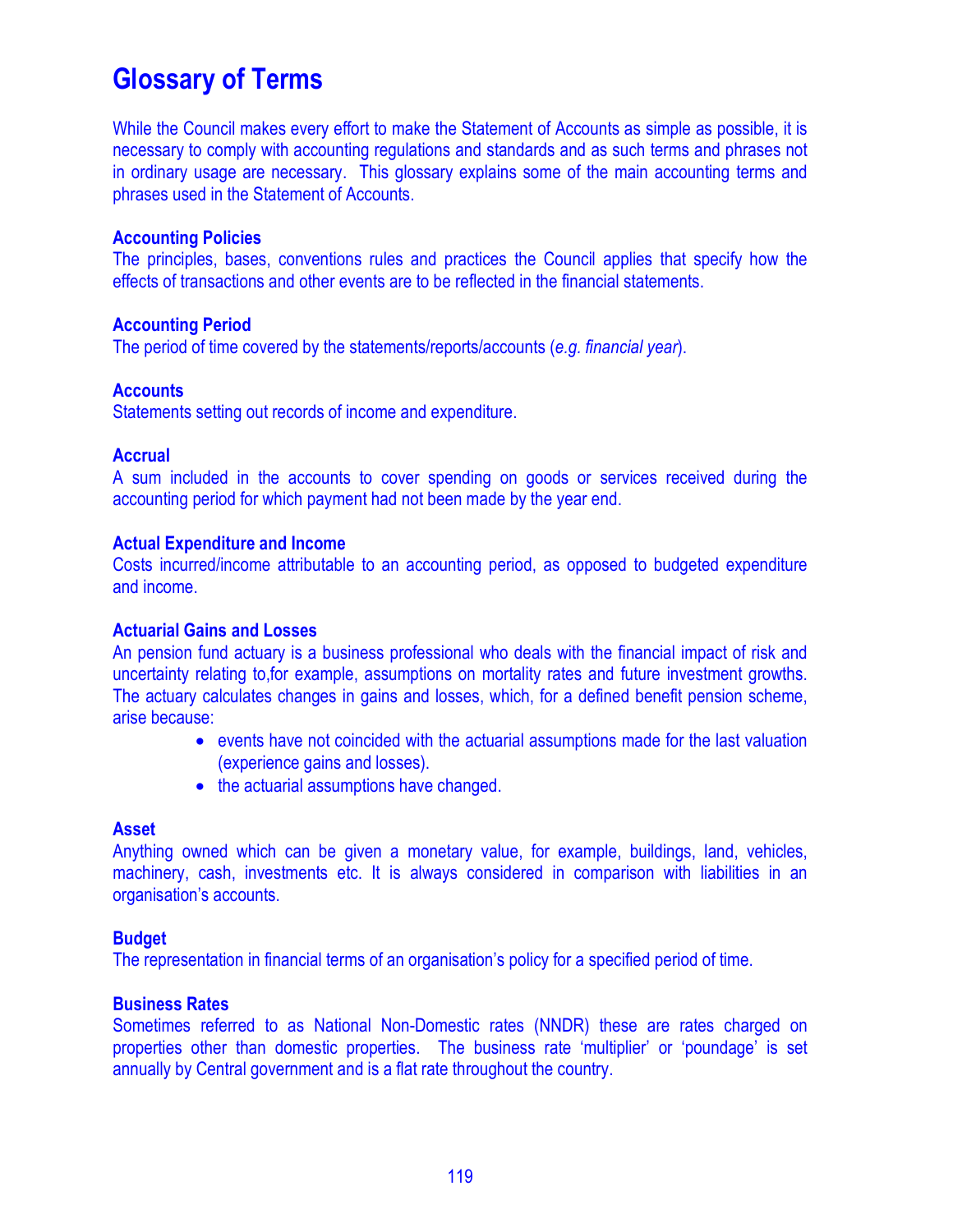## **Capital Expenditure**

Expenditure on the acquisition of assets such as land, buildings and equipment which will benefit more than one accounting period and expenditure on refurbishment of existing assets that will increase the value of or extend the life of those assets.

## **CFR - Capital Financing Requirement**

This was introduced in accordance with the Local Government Act 2003 and associated regulations. It measures the net capital indebtedness of an Council. It increases when capital expenditure is financed by borrowing (*whether internal or external*) and reduces by the amount of Minimum Revenue Provision applied. It is split into Housing and other (General Fund elements).

## **Capital Receipts**

Income derived from the disposal of capital assets. In accordance with legislation a proportion of the value of the disposal of housing assets must be paid into the Government's National Pool. The balance can be used for re-investment in capital programmes.

## **Cash Equivalent**

Short-term, highly liquid investments that are readily convertible to known amounts of cash and which are subject to an insignificant risk of changes in value. The Council has defined 'short term' as being under three months.

## **Central Services Charges (Support Services)**

Charges made to reflect the support provided to service departments by the central departments. This includes financial, legal, estates, audit, purchasing, human resources, information technology, corporate policy and general administrative support. Also called central establishment charges.

## **CIPFA**

Chartered Institute of Public Finance and Accountancy – the professional body for accountants in the public sector.

## **Code**

This is the code of practice on Local Authority accounting in the United Kingdom issued by the professional accounting body for the Public Sector – CIPFA. It sets out the rules on how to prepare the statement of accounts and the disclosure requirements.

## **Contingency**

A sum set aside in the budget to provide for foreseen, but unquantifiable future commitments, or for unforeseen expenditure which may become necessary.

## **Collection Fund**

A fund administered by charging authorities into which Council Tax income and Business Rates collected locally, are paid. Precepts, demands and shares are paid from the fund and allowable costs charged. The balance on the fund is shared between the preceptors and taken into account in distributions in future years.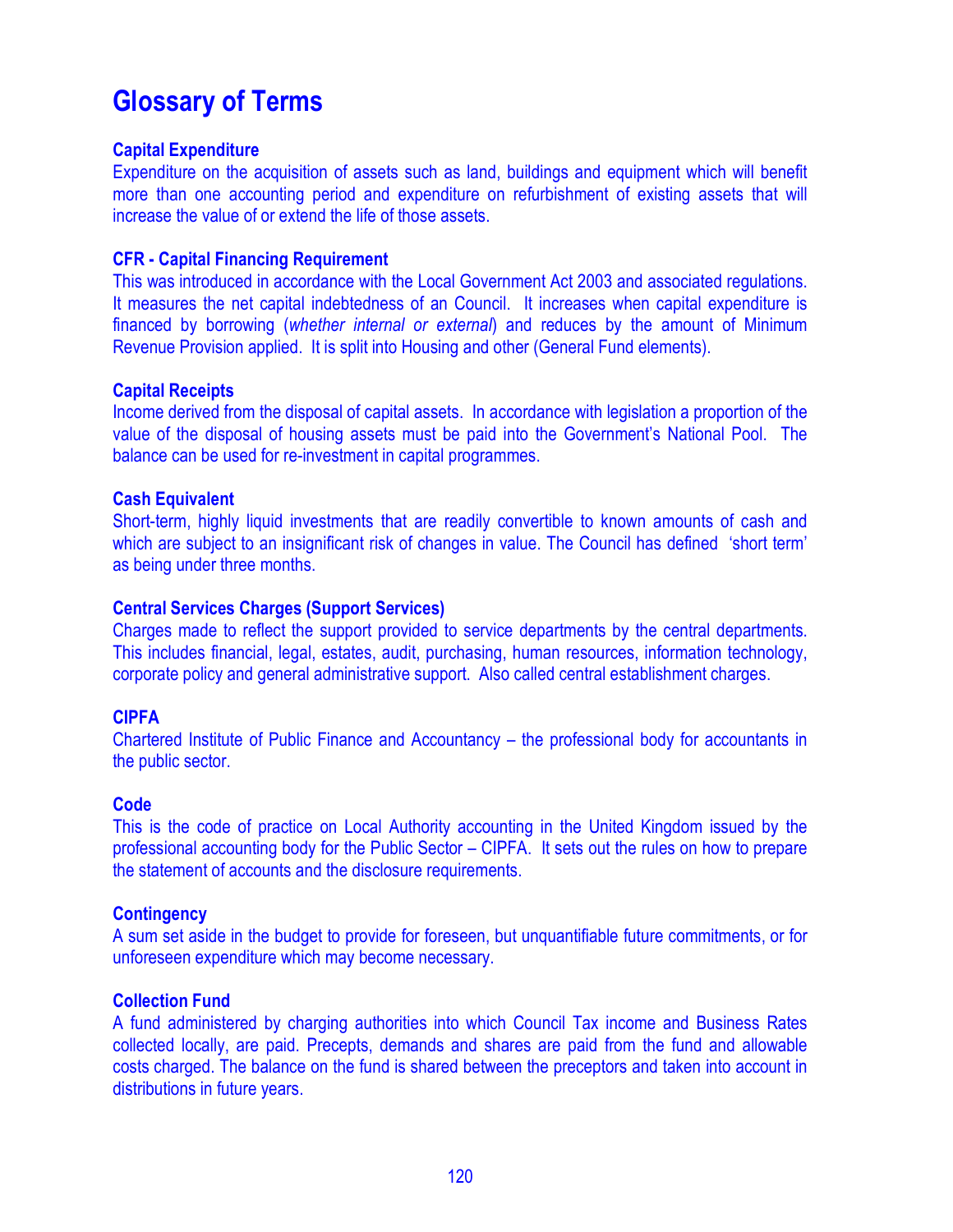## **Collection Fund Adjustment Account**

This account holds the difference between the income included in the Consolidated Income and Expenditure Account and the amount required by regulation to be credited to the General Fund.

### **Community Assets**

Assets that a local Council intends to hold in perpetuity and for the benefit of the whole community that have no determinable useful life, and that may have restrictions on their disposal. Examples of community assets are parks and historical buildings.

### **Council Tax**

This is a local tax set by local Councils to help pay for local services.

#### **Counter Party List and Limits**

The Counter Party list is the list of institutions that the Council will place excess funds with and limit is the monetary limit to be placed with either a specific institution of a class of institutions. The list and limits is based on criteria in the Treasury Management Stategy approved at least annually by full Council.

#### **Creditor**

An amount owed by the Council for work done, good received, or services rendered to the Council within the accounting period and for which payment has not been made at Balance Sheet date.

### **Debtor**

Sums of money due to the Council but not received at the Balance Sheet date.

#### **Depreciation**

Depreciation is a measure of the wearing out, consumption or other reduction in the useful economic life of assets, whether from use, passage of time or obsolescence through technology and market changes.

#### **Exceptional Items**

Material items which derive from events or transactions that fall within the ordinary activities of the Council and which need to be disclosed separately by virtue of their size or incidence to give fair presentation of the accounts.

#### **Expenditure**

Amounts paid for goods and services received.

#### **External Auditors**

Auditors appointed to carry out independent examinations of the activities and accounts of local authorities.

#### **Fees and Charges**

Income arising from direct charges made to users of services (e.g. car parks, building control, markets, etc).

#### **Final Accounts**

Accounts prepared relating to an accounting period.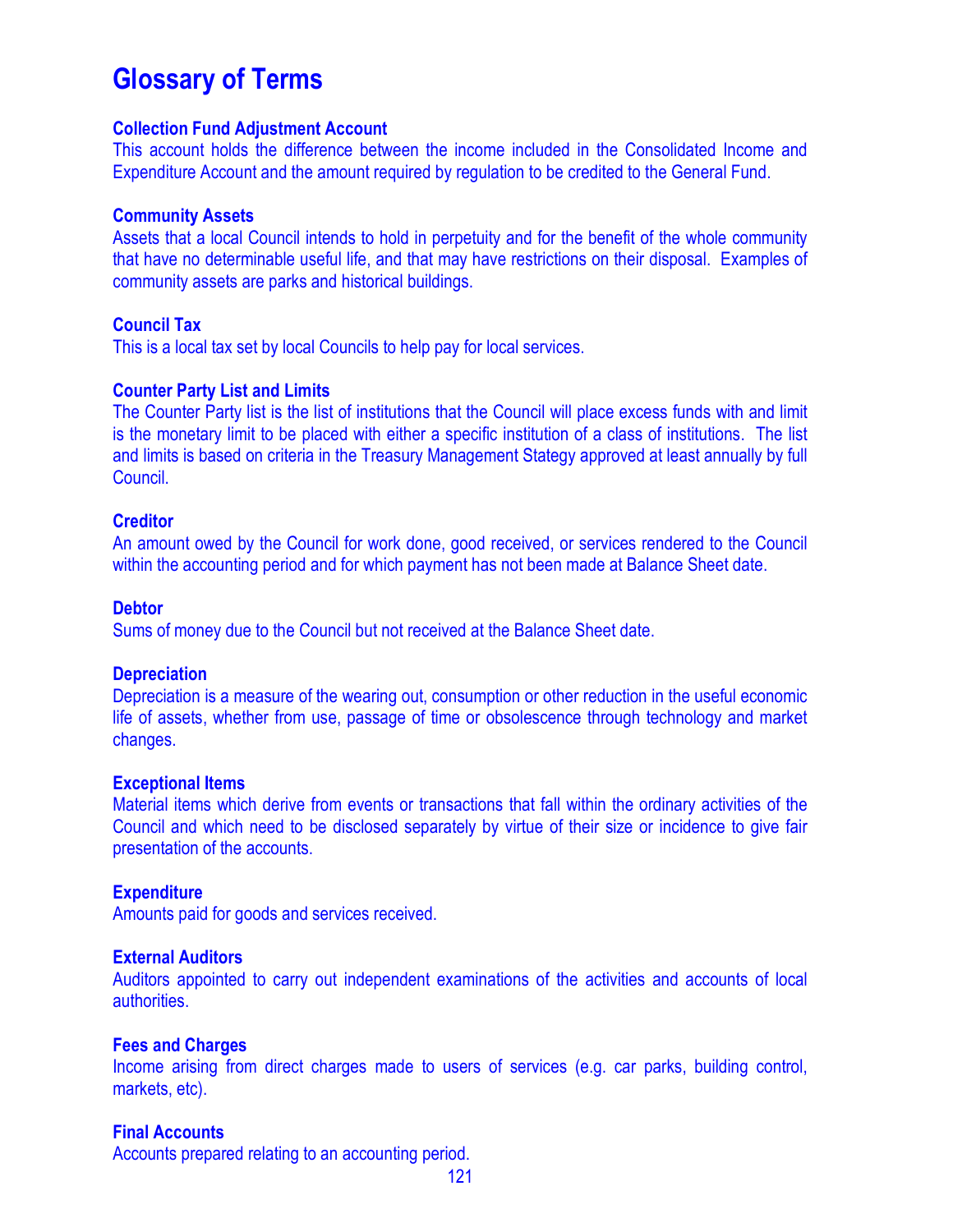### **Financial Year (also referred to as Fiscal Year)**

The annual period of accounting (1 April to 31 March for local authorities)

#### **Financial Regulations**

A written code approved by a Council to provide a framework within which its financial affairs are conducted.

## **FRS – Financial Reporting Standard**

A statement of accounting practice issued by the Accounting Standards Board.

#### **General Fund**

An account showing the cost of carrying out the Council's major functions/activities other than housing.

#### **Government Grants**

Assistance by Government and inter-Government agencies and similar bodies, whether local, national or international, in the form of cash or transfers of assets to an Council in return for past or future compliance with certain conditions relating to the activities of the Council.

#### **Gross (Expenditure/Income)**

The term gross indicates that there has been no setting off of income against expenditure or viceversa. They are the total amounts received or spent.

#### **Housing Benefits**

A system of financial assistance to individuals towards certain housing costs, which is administered by Local Authorities. Assistance takes the form of rent rebates, rent allowances, and council tax rebates toward which central government pays a subsidy.

#### **Housing Revenue Account (HRA)**

An account showing expenditure incurred and income received in connection with managing and maintaining the Council's housing stock.

#### **IFRS – International Financial Reporting Standards**

A combination of authoritative standards (set by policy boards) and the accepted methods of accountancy. The idea behind IFRS is to ensure that financial accounting information is assembled and reported objectively to a certain standard, so ensuring that data is accurate, and comparable between companies.

#### **Impairment**

The diminution in value of an asset due to either 'consumption of economic value' (e.g. physical damage or wearing out).

#### **Income**

Amounts due to the Council which have been, or are expected to be received.

#### **Infrastructure Assets**

Expenditure on works of construction or improvement but which have no tangible value, such as construction or improvement to highways and footpaths.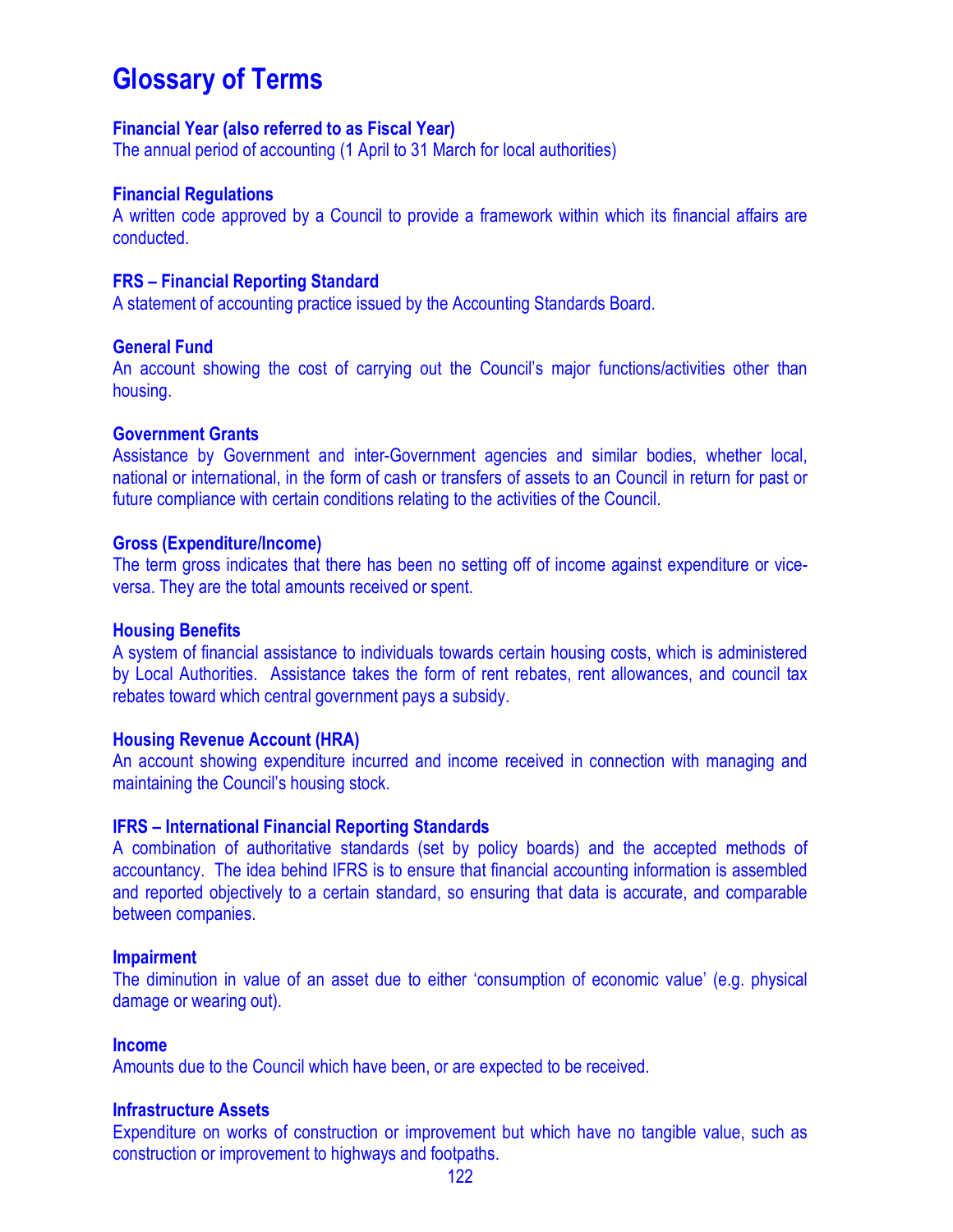## **Inventories**

Comprise the following categories: goods or other assets purchased for resale; consumable stores; raw materials and components purchased for incorporation into products for sale; products and services in intermediate stages of completion; long term contract balances; and products for sale; finished goods

### **Investments**

A long term investment is an investment that is intended to be held for use on a continuing basis in the activities of the Council. Investments which do not meet this criteria are short term investments and are classified as current assets.

### **Liabilities**

Amounts owed by the Council for goods or services received.

### **Liquid Resources**

Liquid resources are current asset investments held as cash or that are quickly and easily convertible into cash.

### **Local Authority Business Growth initiative (LABGI)**

The Local Authority Business Growth Incentives (LABGI) is a government grant designed to give local authorities an incentive to encourage local economic and business growth.

#### **Minimum Revenue Provision (MRP)**

This is the amount prescribed by legislation, that local authorities have to set aside annually to repay their capital debt. There is no statutory requirement to provide for the repayment of HRA debt but the Council makes voluntary contributions equivalent to the debt repayment schedule.

#### **Net (Expenditure/Income)**

The term net indicates that expenditure has been set off against or combined with income to give a combined result. If income is greater than expenditure then netting the two will give a net income.

#### **Non-Current Assets**

Tangible assets that yield benefits to the Council for a period of more than one year.

## **Operational Assets**

Non-Current Assets held and occupied, used or consumed by the Council in the direct delivery of those services for which it has either a statutory or discretionary responsibility.

#### **Outturn**

Actual expenditure and income for the whole financial year.

#### **Performance Plan**

An annual report outlining the Council's performance against targets and performance indicators.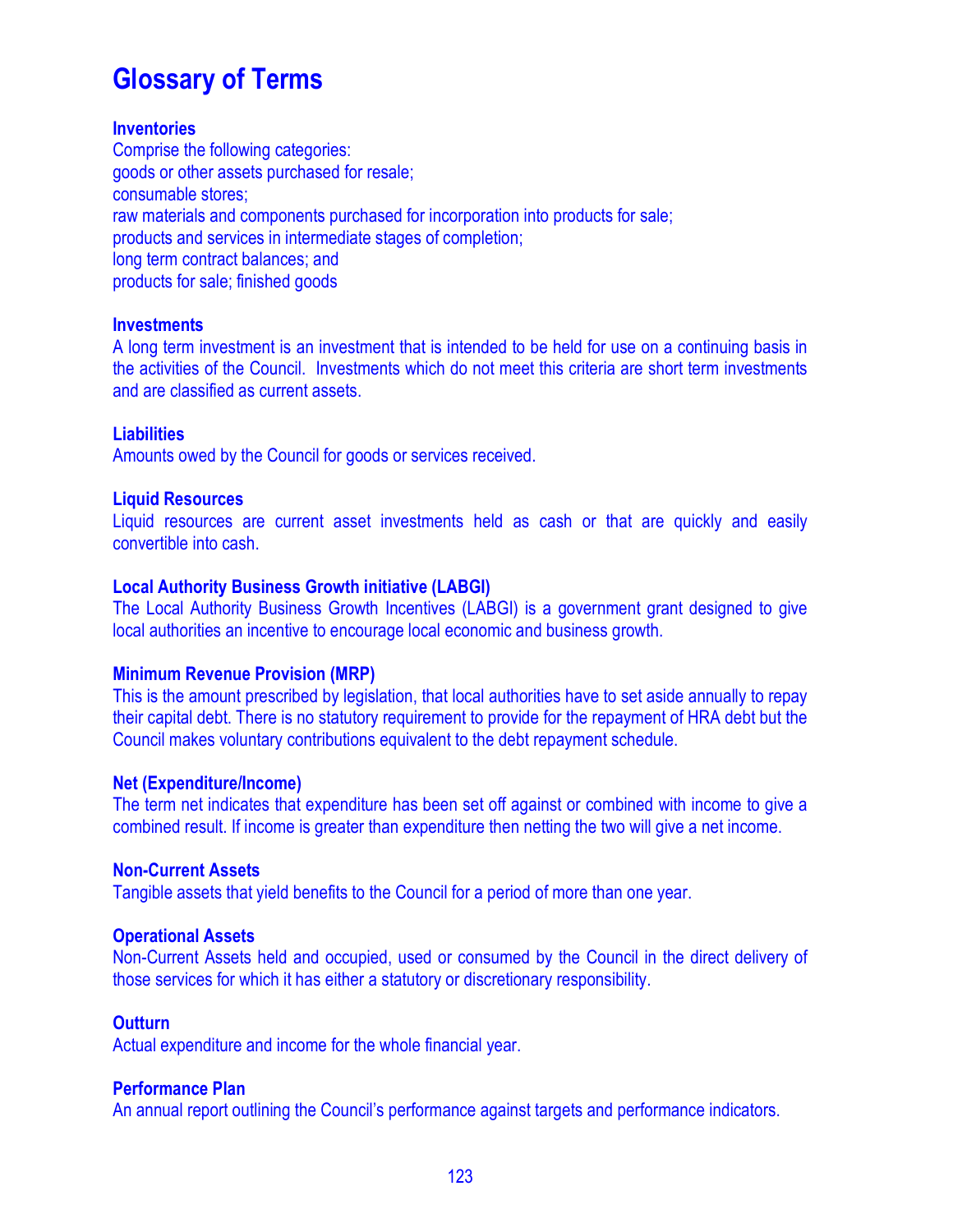### **Post Balance Sheet Events**

Those events, both favourable and unfavourable, which occur between Balance Sheet date and the date on which the Statement of Accounts is signed by the responsible officer.

## **Precepts**

The levy made by one Council on another. Hertfordshire County Council and the Police and Crime Commissioner for Hertfordshire , who do not administer the council tax system, each levy an amount on the Council, which collects the required income from local taxpayers on their behalf.

## **Provisions**

An amount set aside to provide for a liability that is likely to be incurred, but the exact amount and date on which it will arise is uncertain.

#### **REFCUS - Revenue expenditure funded from capital under statute.**

This is expenditure that does not fall within the Code's definition of Non-Current Assets, but is classified as expenditure for capital purposes with respect to the prudential framework. Examples are home improvement grants, and grants to housing associations to buy or build houses.

#### **Related Party Transactions**

The objective is to identify any transactions which may have taken place as a result of the control or influence exercised by one party over another. The concern is that such transactions may not be, or may not be perceived to be, in the best interests of the Council.

#### **Rent Allowances**

Subsidies payable by local authorities to tenants in private rented accommodation (either furnished or unfurnished) whose incomes fall below prescribed amounts.

#### **Rent Rebates**

Subsidies payable by local authorities to their own housing tenants whose incomes fall below prescribed amounts.

## **Reserve**

A reserve can be established by contributions with a view to defraying expenditure in future years. Reserves may be established for specific purposes (*for example repairs and renewals*) or for general purposes.

#### **Revenue Expenditure**

Spending on day-to-day items including salaries and wages, premises costs and running costs (*e.g. supplies and services*).

## **Revenue Support Grant**

Central Government Grant towards the cost of Local Council Services.

### **Specific Grant**

A grant paid by central government towards the cost of a specific service. The grant is only received if the money is spent on the services specified.